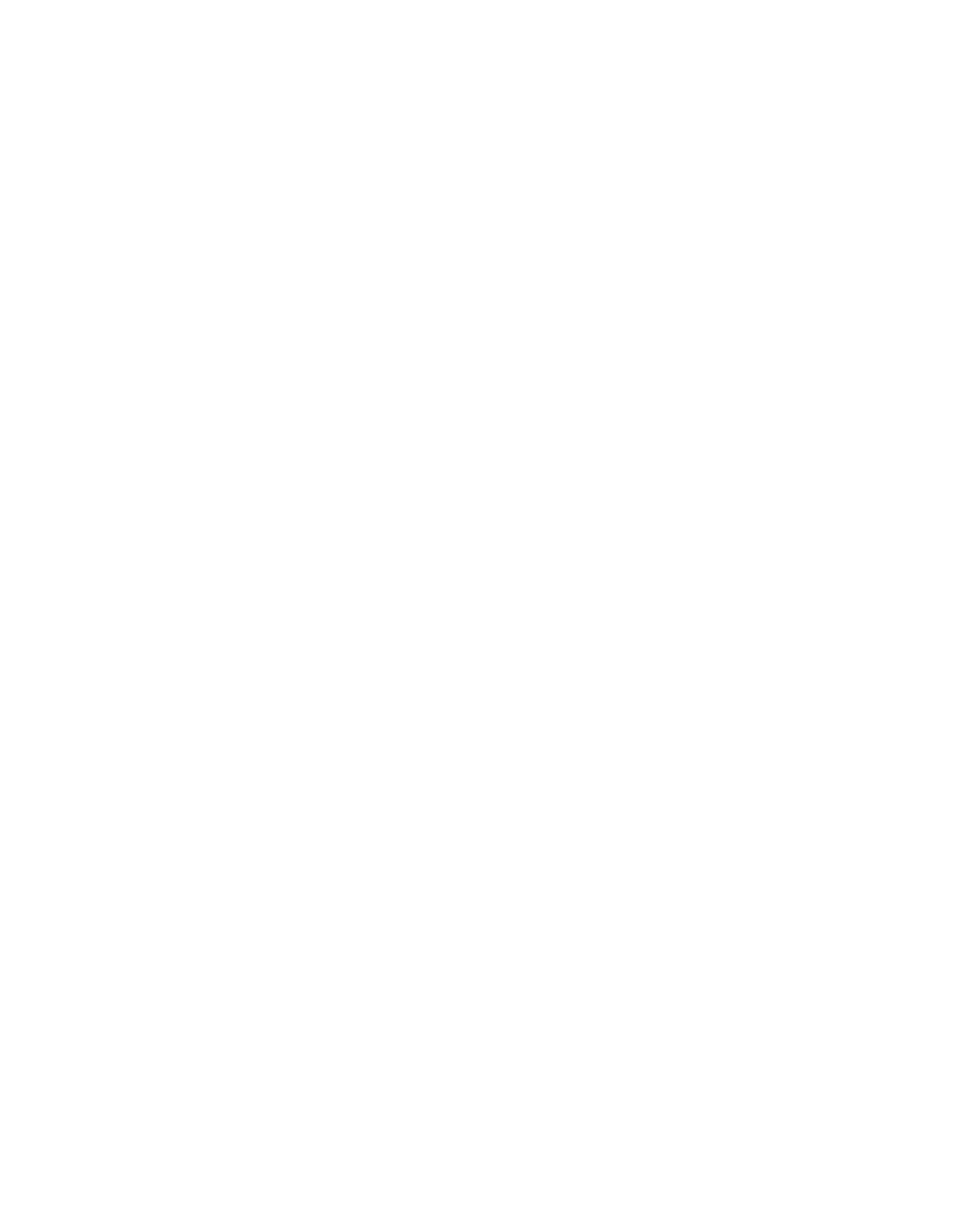

The Subversion of Democracy Under National Labor Relations Board Elections

Gordon Lafer, Ph.D., University of Oregon

**An American Rights at Work Report**

**July 2007**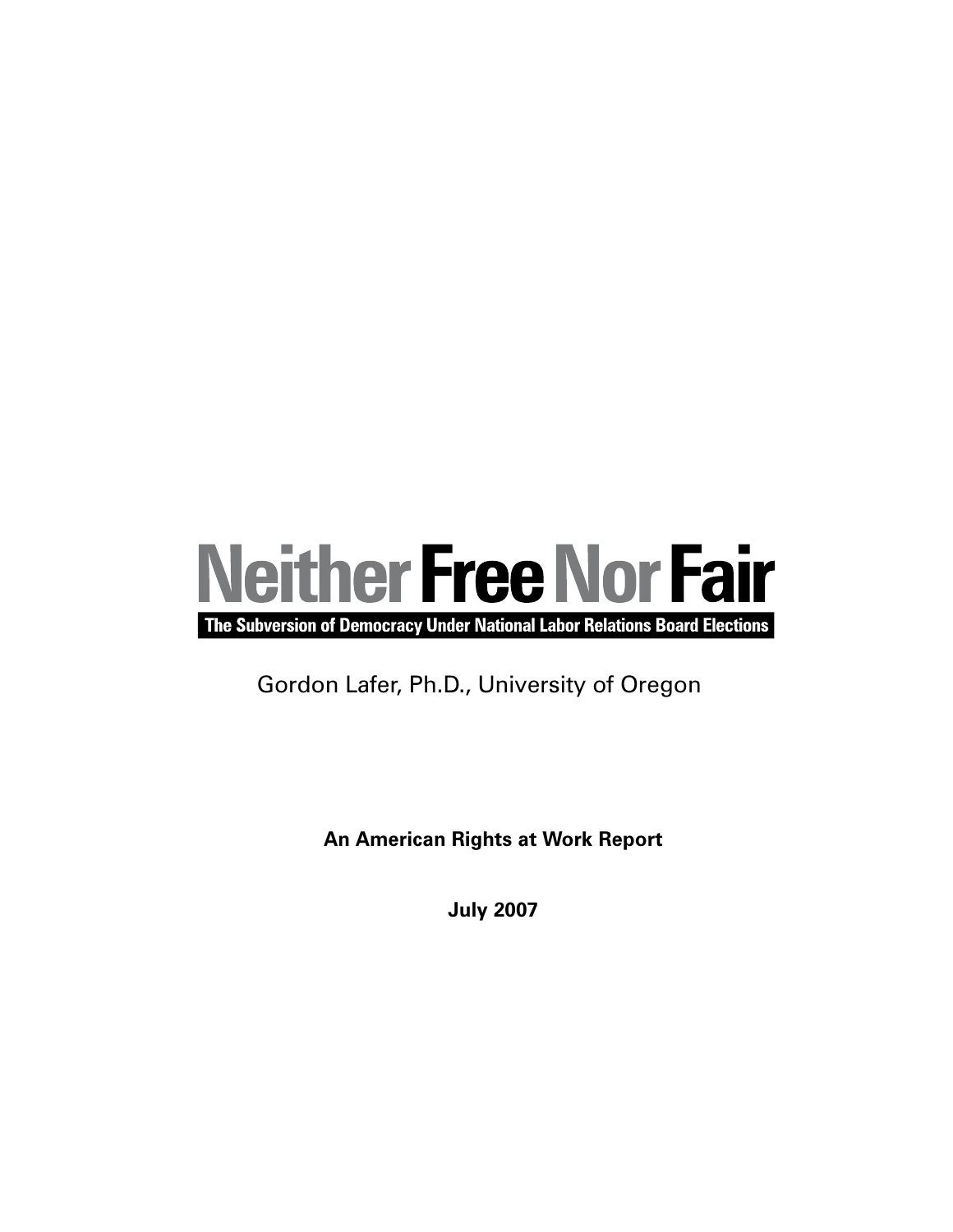## About the Author

Gordon Lafer is an Associate Professor at the University of Oregon, where he has lectured on economic policy, globalization, labor, and American politics since 1997. He received his Ph.D. in political science with distinction from Yale University in 1995. Additionally, he has served as an economic policy advisor to the New York City Mayor's Office and as a strategic consultant for a wide range of labor organizations.

Lafer is the author of The Job Training Charade (Cornell University Press, 2002) and of numerous articles in popular and scholarly journals on topics of economic development, employment policy, and political theory. He is also the founder and co-chair of the American Political Science Association's Labor Project. In 2005, Lafer published a precursor to this report, titled Free and Fair? How Labor Law Undermines U.S. Democratic Standards.

American Rights at Work is a nonprofit, nonpartisan organization committed to ensuring that workers can exercise their democratic rights to join or form a union and engage in collective bargaining.

For additional copies of this report, please visit our website, www.americanrightsatwork.org or contact info@americanrightsatwork.org.

© July 2007 by American Rights at Work. All Rights Reserved.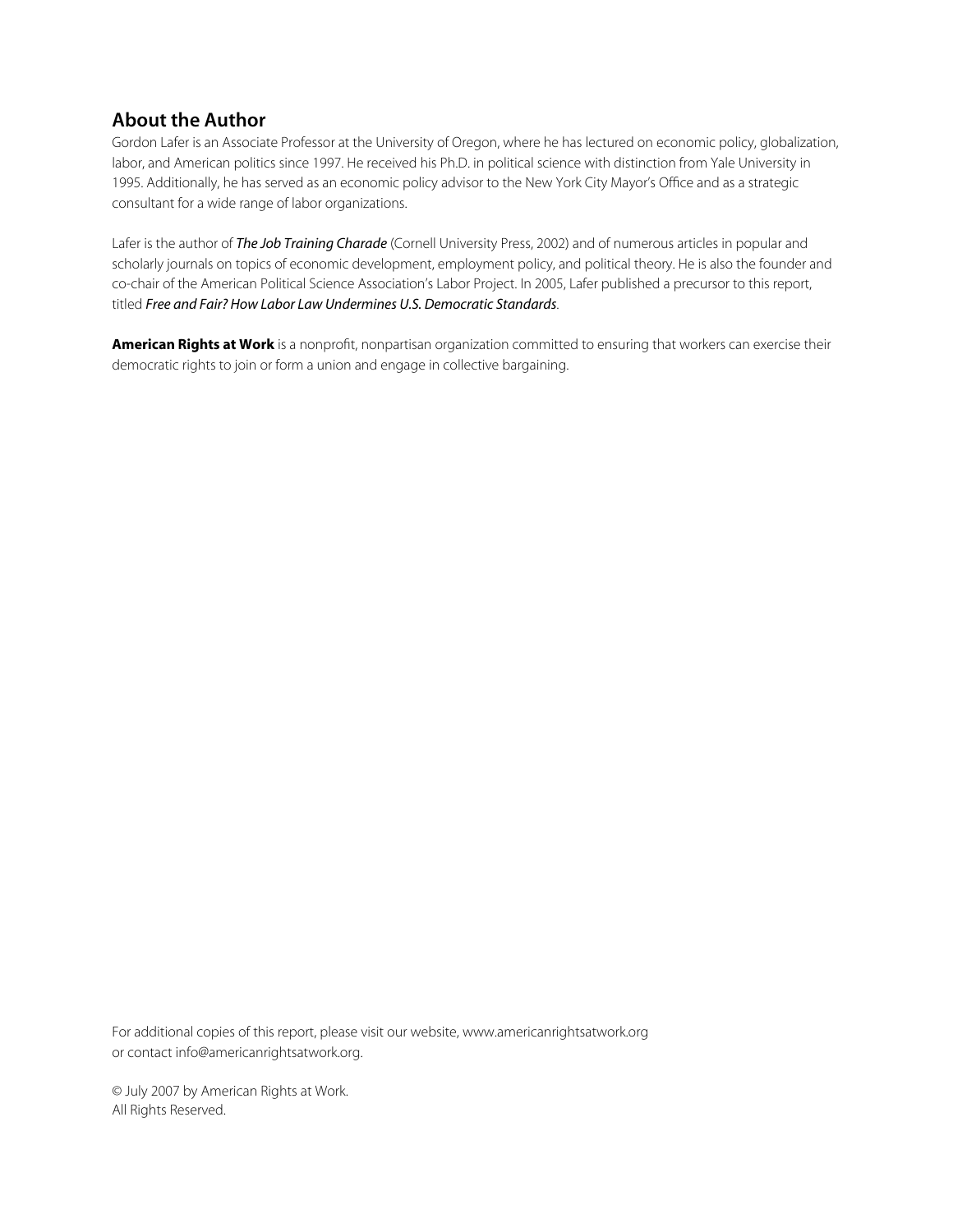# **Table of Contents**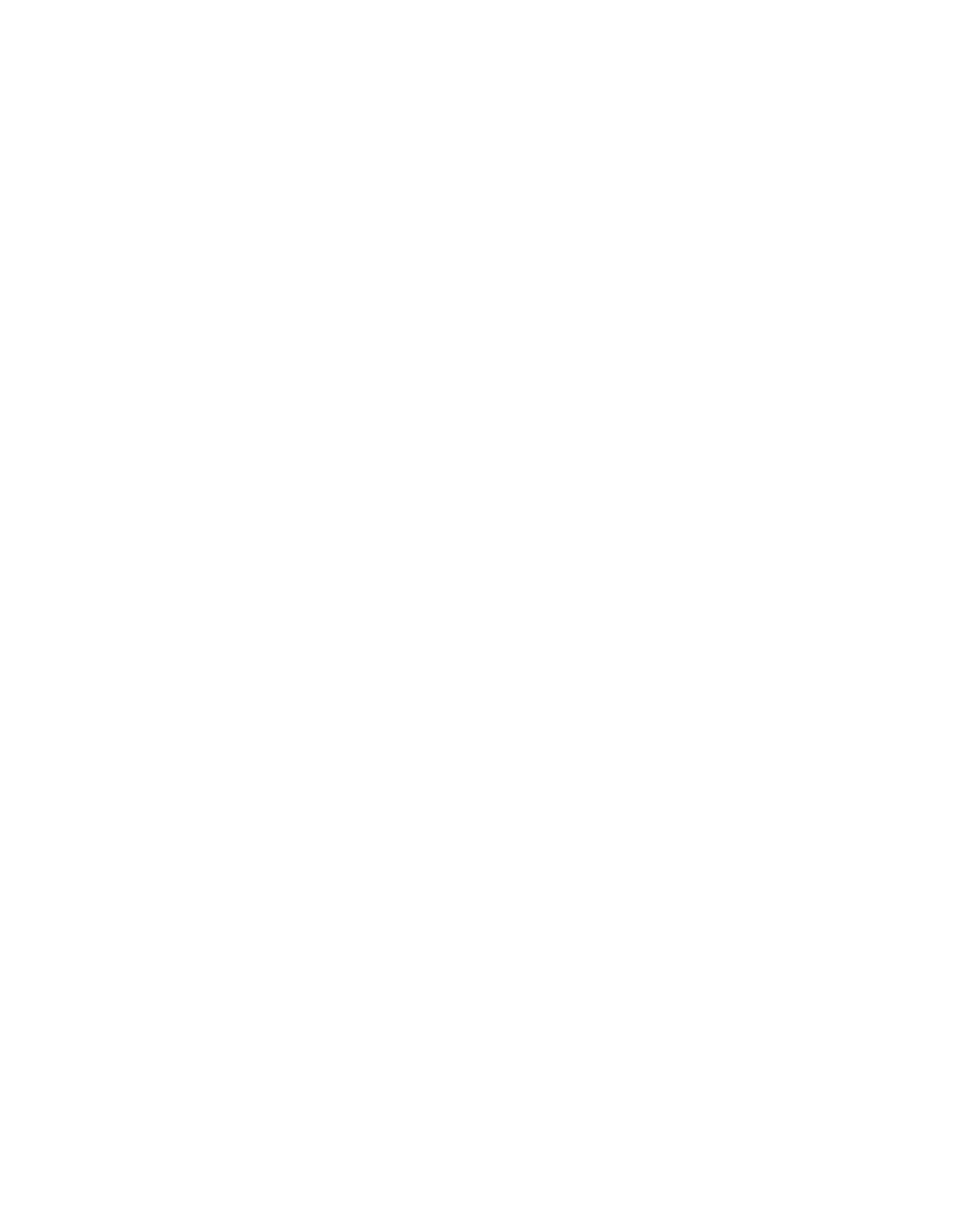# Executive Summary

From its inception in 1935, the National Labor Relations Act (NLRA) held out the promise that Americans may enjoy democratic rights in the workplace similar to those we count on as citizens. When the bill was passed, the U.S. Senate explained that its purpose was to guarantee rights to "a worker in the field of industry" similar to those provided to "a citizen in the field of government."

Unfortunately, however, in the 70 years since the law was established, Americans' democratic right to represent themselves through a union has increasingly become a right that exists on paper only, as aggressive employers and ineffective laws have effectively denied most employees the ability to exercise this right in practice. Over the years, the National Labor Relations Board (NLRB) has interpreted the law in ways that allow employers to deny free speech in the workplace, pervert the political process, and intimidate workers who are voting on the question of unionization. Many forms of employer intimidation that are banned in elections to public office are permitted in NLRB elections. Furthermore, since the penalties for violating labor law are so minimal, it has become commonplace for employers to break the law as part of their efforts to prevent employees from forming unions; thousands of Americans every year are either fired, suspended, or otherwise financially punished for backing the "wrong side" in union elections.

In new research, University of Oregon professor Gordon Lafer, Ph.D., lays bare the realities of how workers' rights to democratic process and freedom of association have been effectively eliminated under the NLRB system, exposing the myriad ways in which workers are denied the most basic tenets of democracy. This research illustrates just how far NLRB elections fall short of the standards that we rely on in elections to Congress and other public offices. Finally, this report addresses head-on the claim that the NLRB election process guarantees workers a truly secret ballot — the central claim of anti-union advocates who seek to keep the current NLRB system in place. Lafer's work shows instead that NLRB elections fail to safeguard workers' right to keep their opinions private; and that, on the contrary, the NLRB system results in workers being forced to reveal their political preferences long before they step into the voting booth — thus turning the "secret ballot" into a mockery of democratic process.

## Employers' Foremost Goal: No Elections at All

In presentations to Congress, business lobbies have sometimes argued that the NLRB system is critical to maintaining workers' democratic right to a secret ballot election. But in their own internal publications, employer organizations routinely promote a strategy of "union avoidance," which aims above all to prevent workers from ever having a vote of any kind related to forming a union. The nearuniversal mantra of management consultants is "You can't lose an election that never takes place." Or, as attorneys from the celebrated labor law firm Jackson Lewis advise, "winning an NLRB election undoubtedly is an achievement; a greater achievement is not having one at all!"

"Union avoidance" consultants — employed by a majority of large- and medium-sized employers facing the prospect of a union election — counsel employers to conduct an aggressive, intimidating offensive as soon as any workers begin discussing unionization. Since an NLRB election is held only after 30 percent of employees sign cards calling for a vote, employers' foremost strategy is to prevent emlpoyees from signing cards that would trigger an election. The thousands of efforts to form unions that have been defeated through such intimidation tactics don't show up in any government statistics, because employees are scared into silence before any election can be scheduled. But in weighing the arguments of "union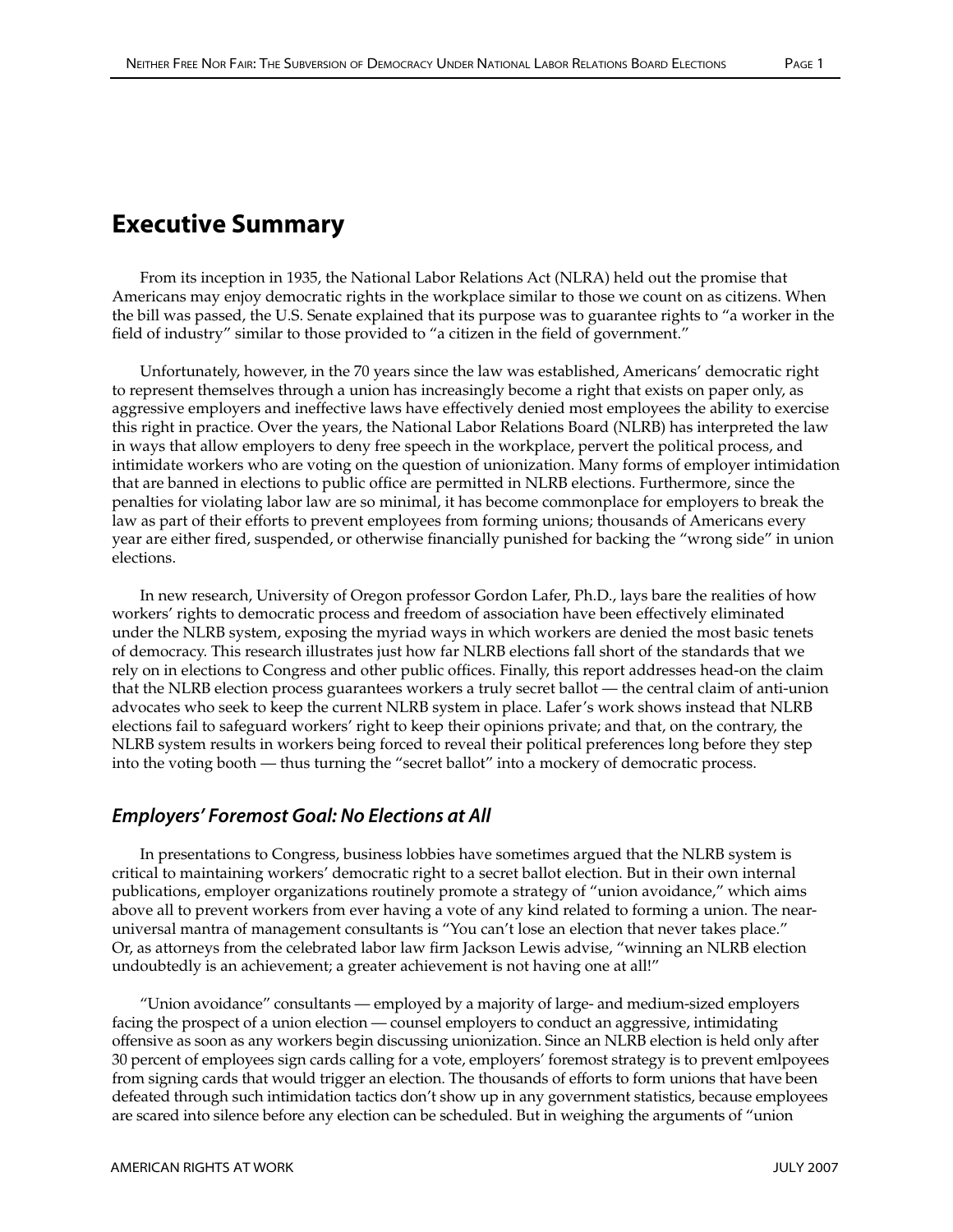avoidance" proponents, it is critical to understand that these are aimed not at safeguarding anyone's democratic rights, but in guaranteeing that workers never have the right to democratic self-representation.

## NLRB Elections: A Model for Authoritarian Regimes Abroad

This report describes what has become standard employer practice in response to workers' desire to represent themselves through a union. The pages that follow detail the myriad strategies — both legal and illegal — that typically comprise employers' efforts to deny their workers' the right to collective bargaining. Many of these entail practices that our government routinely denounces when practiced by foreign regimes. But they have become commonplace in the American workplace. Among the most disturbing of these practices are:

#### Denial of free speech

At the heart of American democracy is the principle that both voters and candidates must be guaranteed the right to free speech, including equal access to information from all sides of a political debate. But this most fundamental principle is ignored by the NLRB. While management is permitted to plaster the workplace with anti-union posters, leaflets, and banners, pro-union employees are prohibited from doing likewise. Union organizers are banned from ever entering the workplace — or even publiclyused but company-owned spaces such as parking lots — at any time, for any reason. Employees of the company are banned from talking about forming a union while they are on work time, and are banned from distributing pro-union information except when they are both on break time and in a break room. Management consultants typically advise employers on how to maximize the impact of these one-sided advantages, resulting in an election environment that more closely resembles the sham "elections" of oneparty states than anything we would call American democracy.

#### Economic coercion and intimidation

When employers speak out, employees always listen carefully for even the subtlest hints as to what kind of behavior will be rewarded or punished. This is all the more true in an economy where so many Americans feel insecure about their economic future. For this reason, federal election law maintains a blanket prohibition on private companies telling their employees which candidate they should support. Even making more nuanced statements — such as suggestions that if one party or the other triumphs, business may suffer and workers may have to be laid off — is illegal under federal law.

However, under standard "union avoidance" strategy, supervisors are forced, on pain of termination, to engage each of the people under them in intimidating one-on-one anti-union conversations. Workers commonly report illegal threats being made in these meetings, since there are no witnesses present.

But even without illegal threats, supervisor one-on-one meetings undermine democracy. In these conversations, the person who has the most immediate control over your hiring and firing, promotion or demotion, scheduling, duties, hours, and all other aspects of your work life, explains why they believe so strongly that a union would be destructive to the workplace.

Because such conversations are *inherently* coercive, they are completely banned in elections to Congress or the President. But what is prohibited in federal elections is standard practice under the NLRB and at the heart of employer's anti-union campaigns.

#### Ostracism and defamation of union supporters

The NLRB allows employers to make almost any type of threatening or derogatory statement to employees, as long as it doesn't contain an explicit *quid pro quo* threat. Workers who have earned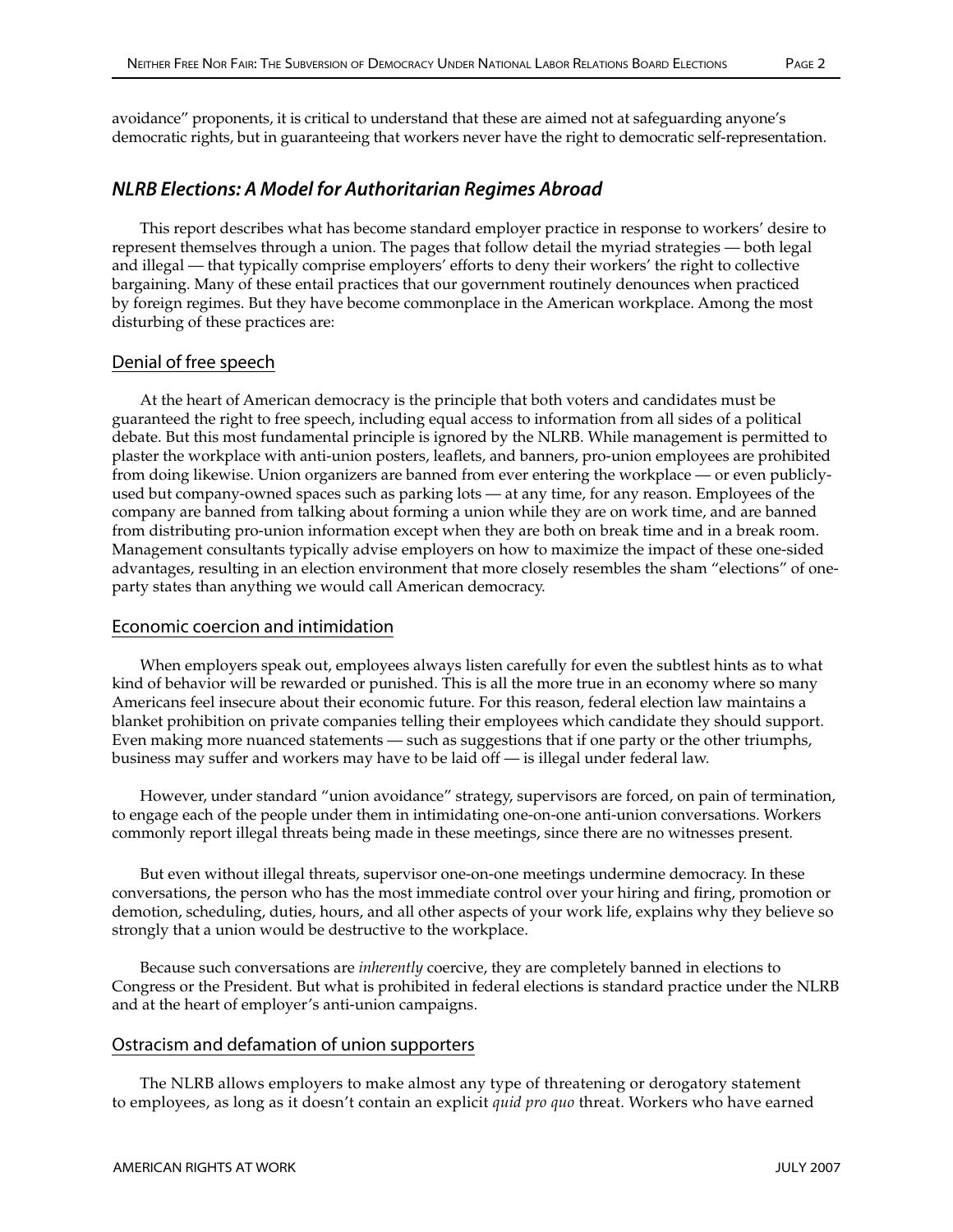their way to good standing with the company are often ostracized and belittled by management after publicly asserting their support for the union. In one example, a worker was followed to restaurants on days off by security guards with walkie-talkies. A member of management was assigned to work with her eight hours a day, five days a week, and was told he was there solely to work on her to change her ideas about unions. She was timed going to the bathroom. Other employers have referred to pro-union employees as "the enemy within," publicly questioned their personal morality, or isolated them with heavy-handed and heavily-visible security forces. If we imagine a workplace where all Democrats or all Republicans were singled out for such treatment, we would correctly view such tactics as un-American.

#### There is no such thing as a secret ballot under NLRB elections

Much has been made about the importance of the secret ballot in NLRB elections. But, as this report documents, the NLRB safeguards the secret ballot in name only. The principle of the secret ballot in the American democratic tradition encompasses more than the fact of casting one's ballot in a private booth on election day. More broadly, it is the principle that voters have the right to keep their political opinions to themselves, and that they cannot be forced to reveal which party they're supporting before, during or after election day.

But this principle has been eviscerated by the NLRB. Federal law allows anti-union managers to force individual employees into repeated, intimidating one-on-one conversations with their personal supervisors that are designed to make employees reveal their political leanings long before election day. "Union avoidance" consultants typically script supervisors' conversations, train them how to read employees verbal and non-verbal reactions, and have them ask indirect questions without explicitly asking employees how they will vote. Supervisors often adopt a sophisticated grading system to mark the political tendencies of each of their subordinates; for those whose leanings are unclear, consultants require that supervisors go back for repeated conversations until employees' political sentiments have been flushed to the surface. Unlike political elections, employee voters have no right to walk away from such conversations or to insist that they don't want to discuss union-related issues with their supervisor. They can be forced to engage in such conversations daily, or multiple times a day, in an atmosphere of dramatically increasing pressure.

Unsurprisingly, all but the most skilled actors end up revealing their union preferences in these conversations with supervisors. One management consultant recalls that he would commonly initiate a pool among managers, in which each supervisor would predict the number of anti-union votes, with a \$100 prize for the closest guess. "It was amazing," he reports. "In pool after pool the supervisors were astonishingly accurate."

To the extent that such tactics are effective, the technically secret ballot has ceased to provide any meaningful protection to voters subject to the intense scrutiny of those who control their work lives.

#### Lack of meaningful enforcement results in pervasive lawlessness

Because labor law lacks any punitive sanctions — no fines, no loss of license, no possibility of prison time — employers are free to break the law with near-total impunity. Over the period of 2000-05, there were an average of just over 19,000 charges filed per year alleging employer violations of federal labor law; of these, 40% — or 8,500 cases per year — presented sufficiently strong evidence that the Labor Board either issued a complaint or oversaw an informal settlement between the parties (NLRB complaints are the equivalent of criminal indictments, and both complaints and settlements represent cases in which the Board judges a charge to have merit). While both unions and employers violate the law, the vast majority of charges stem from employer behavior. In 2004, for example, 88.5 percent of all complaints issued by the Board, and over 90 percent of all cases tried in hearings of the full Board, addressed illegal behavior by employers.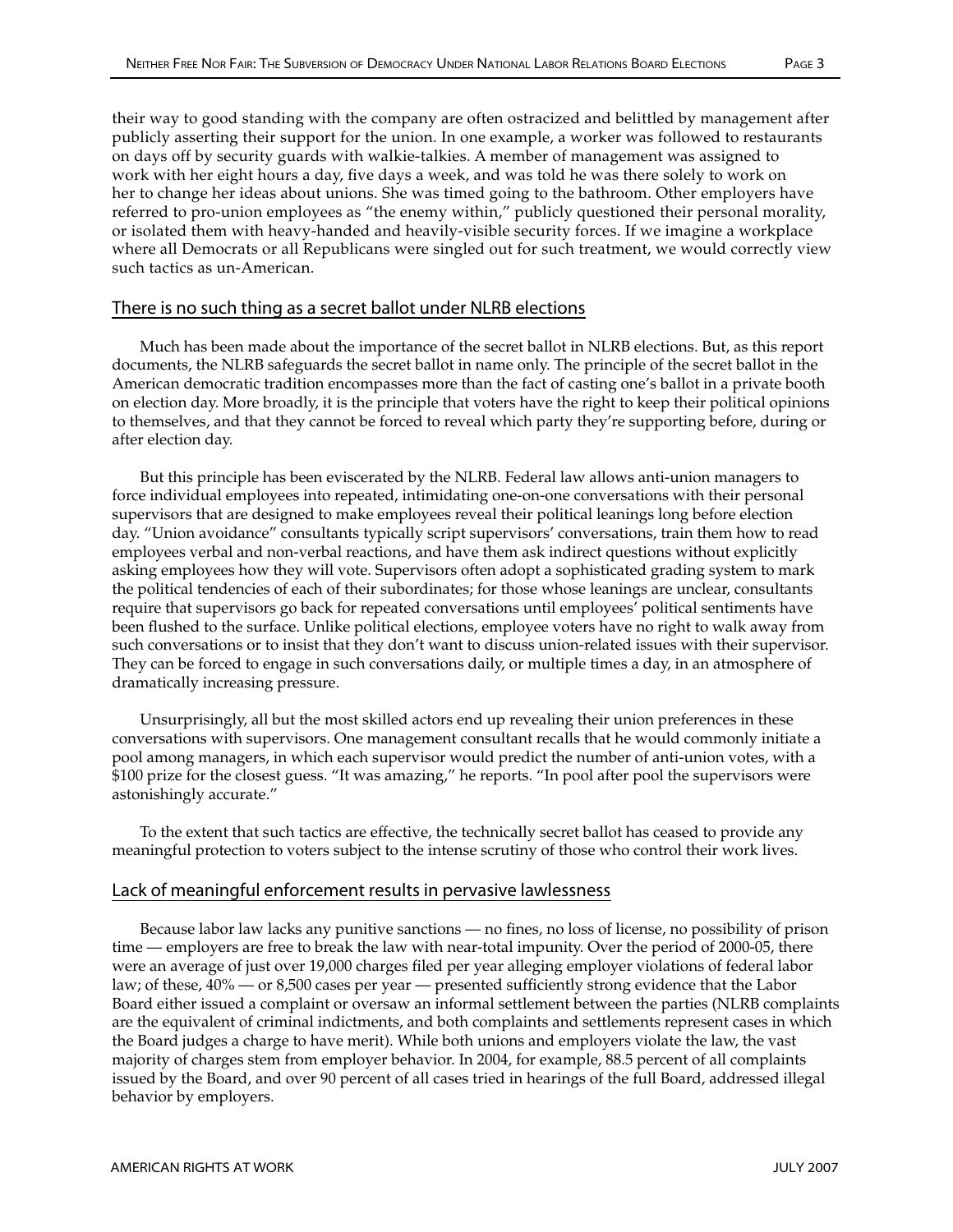The most egregious form of illegal behavior is the firing, suspension, or demotion of employees. On average over the past 10 years, nearly 23,000 workers per year received backpay from employers after accusing them of violating labor law — and this only includes the cases adjudicated to the point that employers were forced to provide backpay to their victims.

While the regularity with which pro-union employees suffer financial punishment is shocking, it is often only the tip of the iceberg of illegal employer behavior. Much of this employer behavior remains hidden from legal authorities. But a glimpse into such practices was provided in 2004, when a South Carolina manufacturer sued Jackson Lewis — one of the country's preeminent labor law firms — for advising illegal tactics in "a relentless and unlawful campaign to oust the union." These included spying on workers, firing union activists, organizing a bogus "employee" anti-union committee, writing supposedly employee-authored fliers calling union activists "trailer trash" and "dog woman," and supplying cash-filled envelopes to anti-union employees. What was unusual about this case is not the tactics employed, but simply that the internal tension between the company and its attorneys led to a public record of management's tactics.

## Conclusion

The NLRB election system has come to be defined by intimidating, coercive, and undemocratic employer behavior — both legal and illegal. Current federal law fails to protect the rights that the U.S. Congress thought it had bestowed to workers more than 70 years ago. If we're serious about having a truly democratic process for American workers, we must guarantee that workers have access to a fair electoral system, and that must begin by amending existing federal law. Passage of the Employee Free Choice is critical to addressing these failures.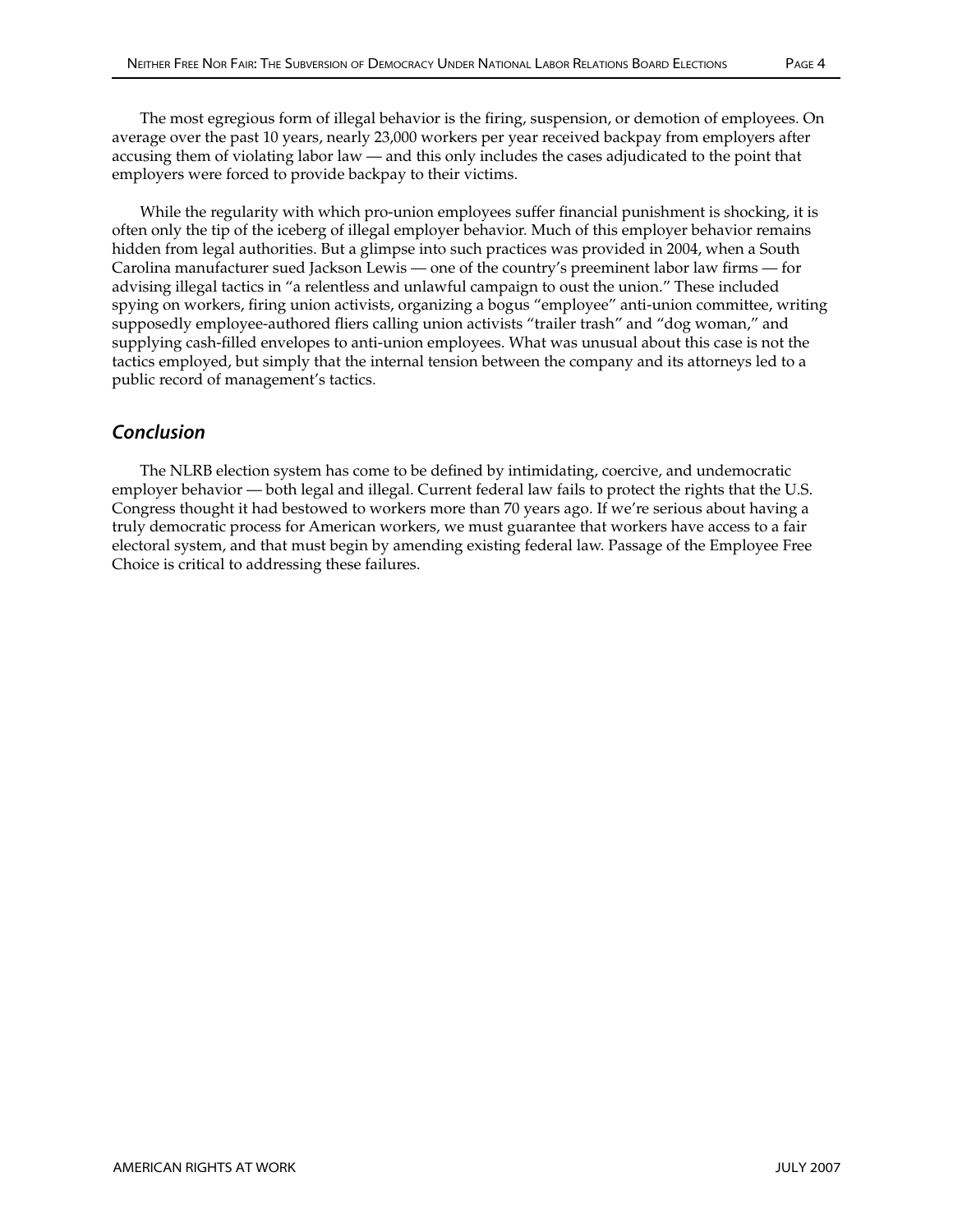# Introduction

When most Americans hear talk of "union elections," they assume that these must run more or less the same way as elections for Congress or the President. As a nation, we have a deep-seated understanding of how fair choices are made, and we rightly expect that these standards of fairness apply to the workplace as much as to any other type of election.

Unfortunately, the process through which American workers choose whether or not to represent themselves through a union looks nothing like normal elections for public office. The election system established by the National Labor Relations Act fails to meet the most fundamental standards of American democracy.

This report is the second in an ongoing series of investigations. An earlier report (*Free and Fair? How Labor Law Fails U.S. Democratic Election Standards, American Rights at Work*, June 2005) compared the election process overseen by the National Labor Relations Board with the standards that are normally taken to define "free and fair" elections in the American democratic tradition. That report found federal labor law standards fell far short of American norms for democratic elections — and in fact were more similar to the sham votes conducted by rogue regimes abroad.

The first report focused on the law — comparing the electoral system created under federal labor law with that established by federal and state electoral statute. However, the report did not address how these sets of laws are applied in reality.

This report extends the analysis into the real world of NLRB elections, examining how the law is applied in the context of union organizing campaigns. In what follows, I again compare NLRB election procedures with American democratic norms, in order to measure the extent to which NLRB elections can truly be termed "democratic." This time, however, American democratic norms are used not simply to evaluate federal law, but to evaluate the actual practices that characterize a typical NLRB election as it is experienced by American workers. While both unions and employers seek to influence workplace voters, this report focuses primarily on the campaign strategies of employers. As detailed previously, federal labor law grants employers a series of lopsided advantages in workplace election campaigns that no party enjoys in elections to public office. In order to understand how these departures from the principles of American democracy impact the quality of workplace elections, this study focuses on how employers make use of those advantages in the course of real-life campaigns.

Unfortunately, it turns out that NLRB elections are even less democratic in practice than on paper. This is so for several reasons.

First, employer practices aim at exploiting the most undemocratic loopholes in labor law, and thus maximize the unfairness of NLRB elections. Federal labor law provides management a variety of avenues for campaigning against union organizing. Some of these avenues would produce an even playing field with the pro-union campaign; others take advantage of unequal powers in order to create a lopsided campaign. Unfortunately, standard practice for employers — and the unanimous counsel of anti-union consultants and attorneys — is to concentrate the employer campaign on exactly those aspects of the law that provide management the most unequal of powers. Thus, standard management practice maximizes the undemocratic nature of labor elections.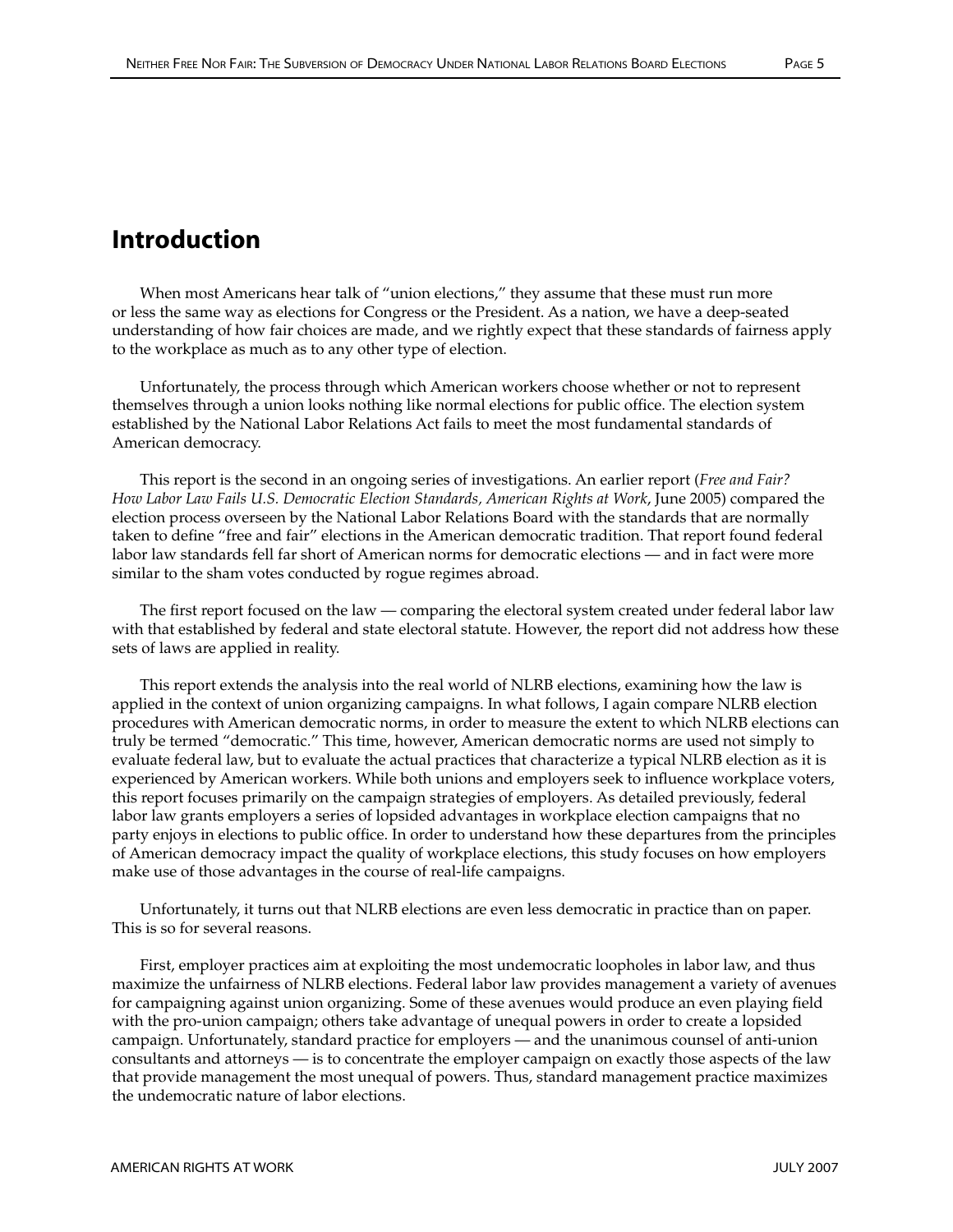Second, while labor law provides flimsy protection for the democratic rights of workers, the law is even weaker in practice than it is on paper. For instance, labor law requires that, once an election date is set, the employer must provide union supporters with only a list of workers' names and addresses. This law fails to meet democratic standards even if perfectly upheld — it allows management to use the list of eligible voters for many months before pro-union employees have it. Even then, the list provides the union with only names and addresses, without apartment numbers, zip codes, telephone numbers, or email addresses. However, the law in practice is often worse still. What happens if an employer does not provide even the minimal information required by law? In theory, the NLRB could establish a "zero tolerance" policy, mandating that elections be rerun if a complete voter list is not provided. In practice, however, the NLRB only requires "substantial compliance" of employers. Thus, an employer who omits five percent of the employees' names from the voter list it provided to the union may nevertheless be deemed to have been "substantially compliant" with the law.1 If a county registrar of voters withheld five percent of voters' names from one candidate while providing a complete list to the other, no authority would regard this as legitimate. But in NLRB elections, this is not considered grounds to overturn the results of an election. In this and other ways, the NLRB has adopted a standard of enforcement that is even lower than the already anemic standards enshrined in law.

Last, elections are marred by a huge number of out-and-out illegal actions. Because the penalties for violating the NLRA are so weak, employers have little incentive to avoid illegal tactics if they will succeed in intimidating workers into abandoning the union effort. Indeed, some executives were known to refer to the NLRB's backpay remedy for firing union supporters as their "hunting license."2 In 2004, there were nearly 30,000 charges filed alleging illegal behavior; of the complaints issued by the NLRB based on these charges, nearly 90 percent were against employers, with just under 10 percent concerning illegal actions by unions.3 If we compare the number of illegal actions per eligible voter in workplace and federal elections, using Federal Election Commission (FEC) violations and NLRB charges as a measure of the "dirtiness" of contests, the data suggest that workplace elections are 3,500 times "dirtier" than elections to federal office.4

Much of employers' illegal behavior involves threats of layoffs, promises of benefits for anti-union employees, or spying on or interrogation of employees. However, even the most serious type of illegal activity — actually firing, suspending, or cutting the hours of employees in retaliation for supporting the creation of a union — is extremely common. In 2004, an estimated 15,400 employees were illegally fired, suspended, or otherwise financially penalized for supporting a union in an election context.<sup>5</sup> In that same year, the total number of potential voters in NLRB elections was approximately 260,000; by this count, one employee was illegally fired or suspended for every 17 eligible voters.<sup>6</sup> By comparison, the FEC reports 565 cases of illegal activity for all elections to federal office during the 2001-02 campaign cycle, the most recent for which complete data is available.7 If federal campaign law were broken as commonly as labor law, the number of FEC violations would increase from 565 to over 7.5 million. Every family in America would know someone who had been fired or suspended in retaliation for their political beliefs. Every neighborhood, and almost every workplace, would include several people who had suffered this fate. Under such a system, the majority of citizens would quickly become too fearful to participate in any public show of support for opposition candidates. All but the bravest would be deterred from ever speaking out against those in power. If we continued to hold elections amidst such widespread repression, they would be sham elections. The outcome would not represent an expression of popular will, but rather simply a reaffirmation of the fear that ruled the country. None of us would call this democracy.

In the debate surrounding proposals for federal labor law reform, business lobbyists and employer associations have often insisted on maintaining the current NLRB election process, declaring it the "gold standard" of workplace democracy.<sup>8</sup> So too, some of the most virulently anti-union employers promote the NLRB election system as the preferred method for settling the question of unionization. For instance, Yale-New Haven Hospital spent nine years resisting employees' organizing efforts and working hard to prevent employees from signing union authorization cards in order to avoid ever having to hold a union election. Finally, under pressure from the local community and city government, the hospital in 2006 signed an agreement with the workers' union, committing to hold a secret ballot election free of coercion,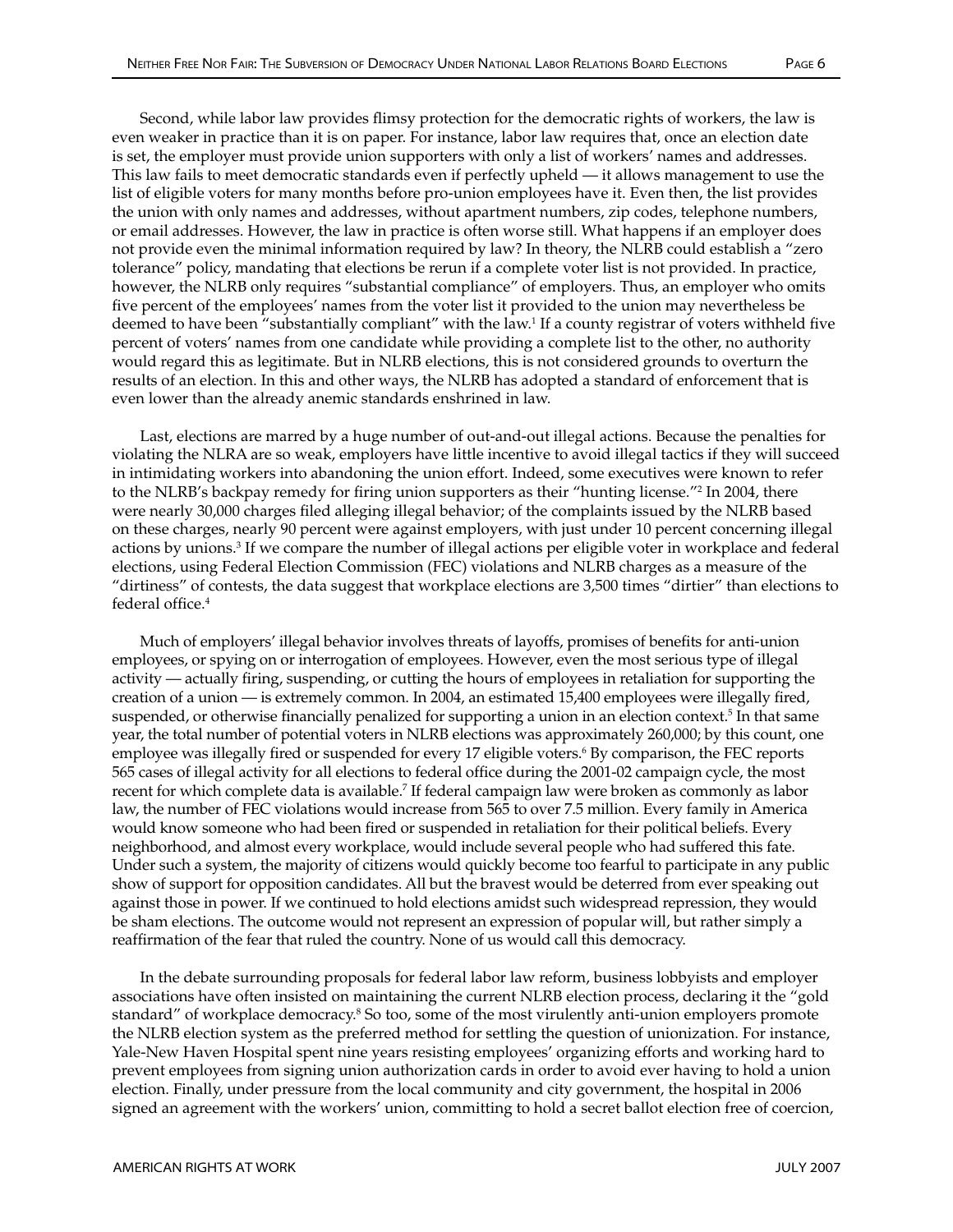intimidation, or misinformation. As the date of the vote approached, however, the hospital ignored this agreement, and was ultimately found by an arbitrator to have engaged in multiple acts that violated federal law as well as its agreement with the union. Facing mounting political pressure and the possibility that the arbitrator might require it to recognize the union on the basis of signed statements from a majority of employees, the hospital instead called for an NLRB vote. "The only thing that the Hospital has consistently wanted for our employees," claimed CEO Marna Borgstrom, "was the right to vote in an election." $9$  Given the conduct during NLRB elections — as detailed in the report that follows — it is unsurprising that even the most unscrupulous employers engage in such heartfelt support for the NLRB system. But such statements are disingenuous; anti-union employers wax so eloquently in defense of the NLRB system not because it protects employees' democratic rights but the opposite: because it subjects them to a system of political repression that mirrors that of totalitarian states, and that makes it nearly impossible for workers to effectively exercise their supposed right to organize a union.

## Methodology: Establishing What a "Typical" NLRB Election Looks Like

In theory, the ideal means for establishing what a "typical" National Labor Relations Board election looks like would be through systematic data collected on every stage of the campaign cycle. Unfortunately, however, no such data exists. The NLRB itself collects only the most general information regarding elections: the names of the employer and union, the number of employees involved, and the date and outcome of the vote. While the NLRB also collects data on illegal firings and other unfair labor practices, it does not specify which of these occurred in the course of an election campaign. Thus, there is no way of telling from NLRB data how many of the illegal acts occurred during election campaigns, as opposed to in the context of an already established collective bargaining relationship.

Even if the NLRB had more perfect data, this would still only capture the legal and bureaucratic milestones of an election — the procedural steps of petitions, votes, and charges of illegal behavior. No government agency tracks the range of activities that truly make up a campaign — the mandatory anti-union meetings, the use of supervisors to influence their subordinates, the use of workplace media such as leaflets and bulletin boards, the implicit threats made in individual or group meetings, the legal maneuverings to control the campaign's timing and momentum, and the general social dynamics that animate an election campaign. These elements — all of which are critical to assessing the democratic nature of NLRB elections — are neither monitored by nor reported by any authority.

In this context, the most rigorous methodology for social scientists is to assemble the best known data from a multiplicity of sources, and track the extent to which it converges on a consensus description of the facts. This is the method used for this study. The analysis that follows draws on a host of overlapping sources. First, I have examined both published and unpublished data from the NLRB, including a comprehensive survey of both elections and unfair labor practices committed over the past five years. Second, I have drawn on a number of government reports, most importantly including those of the federal Dunlop Commission on the Future of Worker-Management Relations, the most recent federal commission to have examined these issues in depth. Third, I have brought together data from each of the major studies of NLRB election campaigns that were performed by social scientists on statistically significant samples. The most comprehensive analyses of employer anti-union campaigns have been conducted by Kate Bronfenbrenner, the most recent of which was commissioned by the U.S. Trade Deficit Review Commission. Two additional studies, while smaller in scope, use similarly rigorous methods to update Bronfenbrenner's findings.10 Fourth, I have taken data from surveys of both union and non-union employees, in order to measure their experience of and response to common campaign strategies. Most important among these studies is the national survey described in Freeman and Rogers' What Workers Want, and the work of Phil Comstock's Wilson Center, which over a period of 14 years interviewed 150,000 employees at companies where union organizing efforts were underway.

Finally, I have paid special attention to the advice of the nation's premier anti-union attorneys and consultants — as spelled out in books, newsletters and seminars — regarding the standard campaign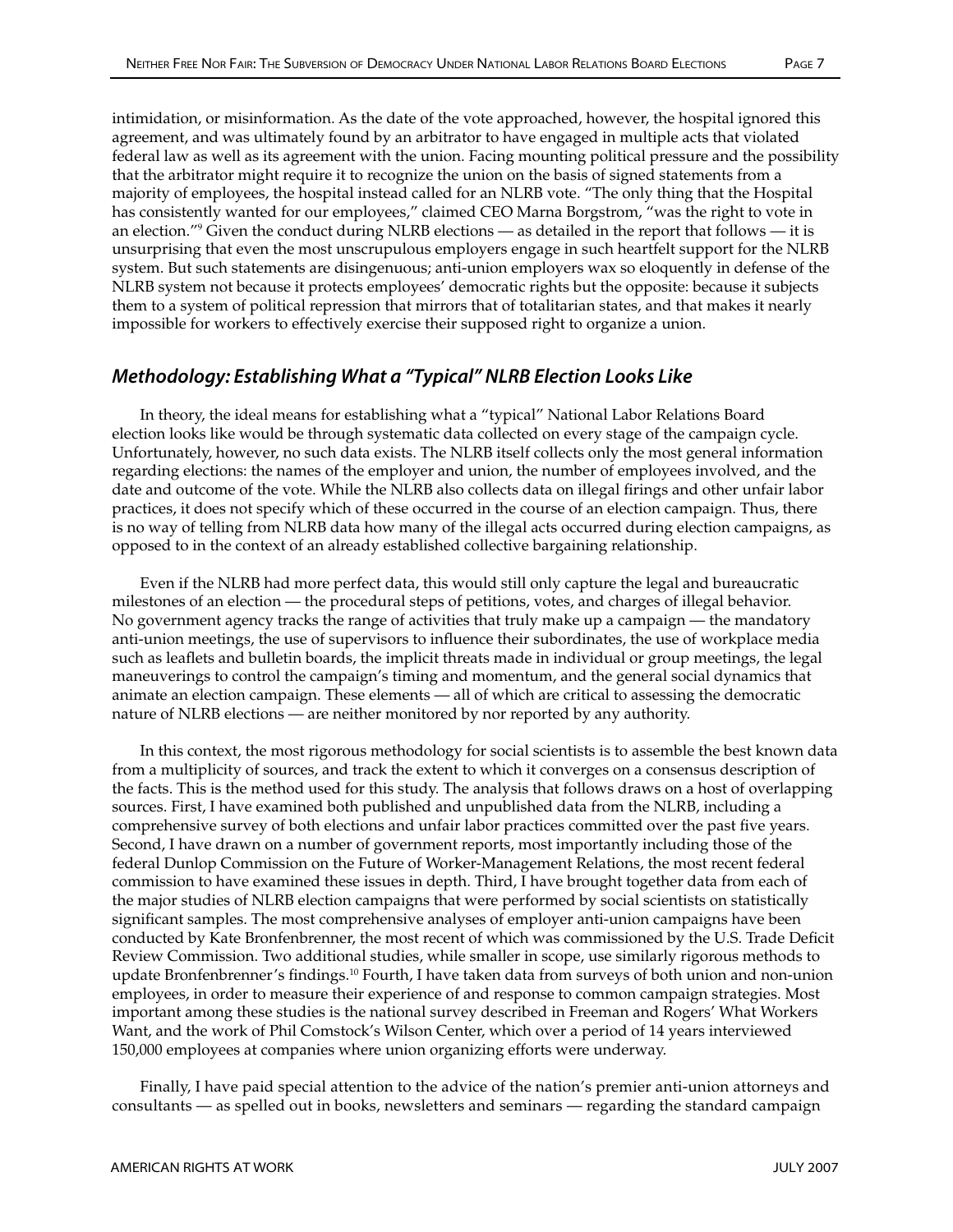tactics they have proposed to the thousands of employers whose election strategies they guide. The union-avoidance industry, which remained relatively modest throughout the 1950s and 1960s, is estimated to have grown by  $1,000$  percent in the 1970s.<sup>11</sup> By 1990, one insider estimated that antiunion campaign strategy had become a \$1 billion industry, providing work for 10,000 consultants and attorneys. The most recent data suggests that over three-quarters of employers hire such consultants when faced with a organizing effort.<sup>12</sup> The growth of this industry is both a marker of employers' commitment to preventing unions and a measure of the extent to which employers' campaigns have become standardized, as consultants have developed cookie-cutter strategies that are applied across industries. Indeed, there is a remarkable degree of consistency in the advice given by disparate consultants and across three decades. Almost all advisors issue virtually identical recommendations regarding both the general tactics and the specific themes of employer campaigns, to the extent that one often finds the same phrases repeated in model employer speeches developed by different consultants at different points in time.

Because they are both so standardized and so widely used, the strategic plans of anti-union advisors provide the single most important basis for understanding the tactics that define a typical employer campaign. Some of the preeminent anti-union texts date from the 1970s or 1980s. However, the strategies they recommend are nearly identical with those of more recent publications, and they continue to serve as guides for management practice; for this reason they remain very useful guides to understanding employer strategies in NLRB elections. For this report, I have drawn on a range of union-avoidance consultants, but have focused most heavily on a few of the most prominent architects of this strategy. For over 30 years, one of the leading sources of union avoidance advice has been the New York law firm of Jackson Lewis.13 In addition to advising clients, the firm hosts seminars designed to train employers in union-avoidance techniques. The firm's two principals co-authored one of the first management-side campaign manuals, *Winning NLRB Elections: Management's Strategy and Preventive Programs*; I have drawn heavily on two updated versions of this volume.14 On preemptive strategies for avoiding elections, one of the most comprehensive volumes is John Kilgour's *Preventive Labor Relations*, published by the American Management Association. One of the foremost union-avoidance consultants for the past three decades has been attorney Alfred DeMaria, who has advised hundreds of employers while publishing *How Management Wins Union Organizing Campaigns* and *The Supervisor's Handbook on Maintaining Non-Union Status*15 and editing a monthly newsletter for employers, the *Management Report for Nonunion Organizations*. A more recent source is Gene Levine's 2005 *Complete Union Avoidance Manual*. While less prominent than DeMaria or the Jackson Lewis firm, Levine runs a successful seminar series and has advised a long list of prominent clients, including General Electric, Ford, GM, Hewlett Packard, Lucent Technologies, and Yale University.16 Among employer organizations, the National Association of Manufacturers has published the most extensive series of union-avoidance guidelines, including *Remaining Union-Free: A Supervisor's Guide; Keep the Card Count Down*; and a series of pamphlets developed by the Association's educational arm, the Council for a Union-Free Environment.<sup>17</sup> There has only been one book written by an anti-union consultant recounting the tricks of the trade: Martin Levitt's 1993 *Confessions of a Union Buster*. While Levitt primarily reports on his personal campaign experience, there is good reason to believe his account is representative of the field. Levitt worked with a series of prominent firms that descended from the original architects of anti-union campaign strategy.18 In 2001 the U.S. Labor Department noted that Levitt's account of employer tactics was "consistent with prior statements by other consultants."19 All of these accounts figure prominently in the analysis that follows.

While no single one of these sources is definitive on its own, when brought together they paint an extremely consistent picture of the standard themes, strategies, and tactics that define contemporary NLRB elections in the United States. Indeed, the degree to which such disparate sources agree in their description of campaign dynamics is remarkable. It is this composite picture — based on the convergence of data and description, of workers' and managers' testimony — which I have used to judge the democratic and undemocratic aspects of election campaigns in American workplaces.

What follows is a description of typical election practices before, during, and following a workplace election as supervised by the NLRB.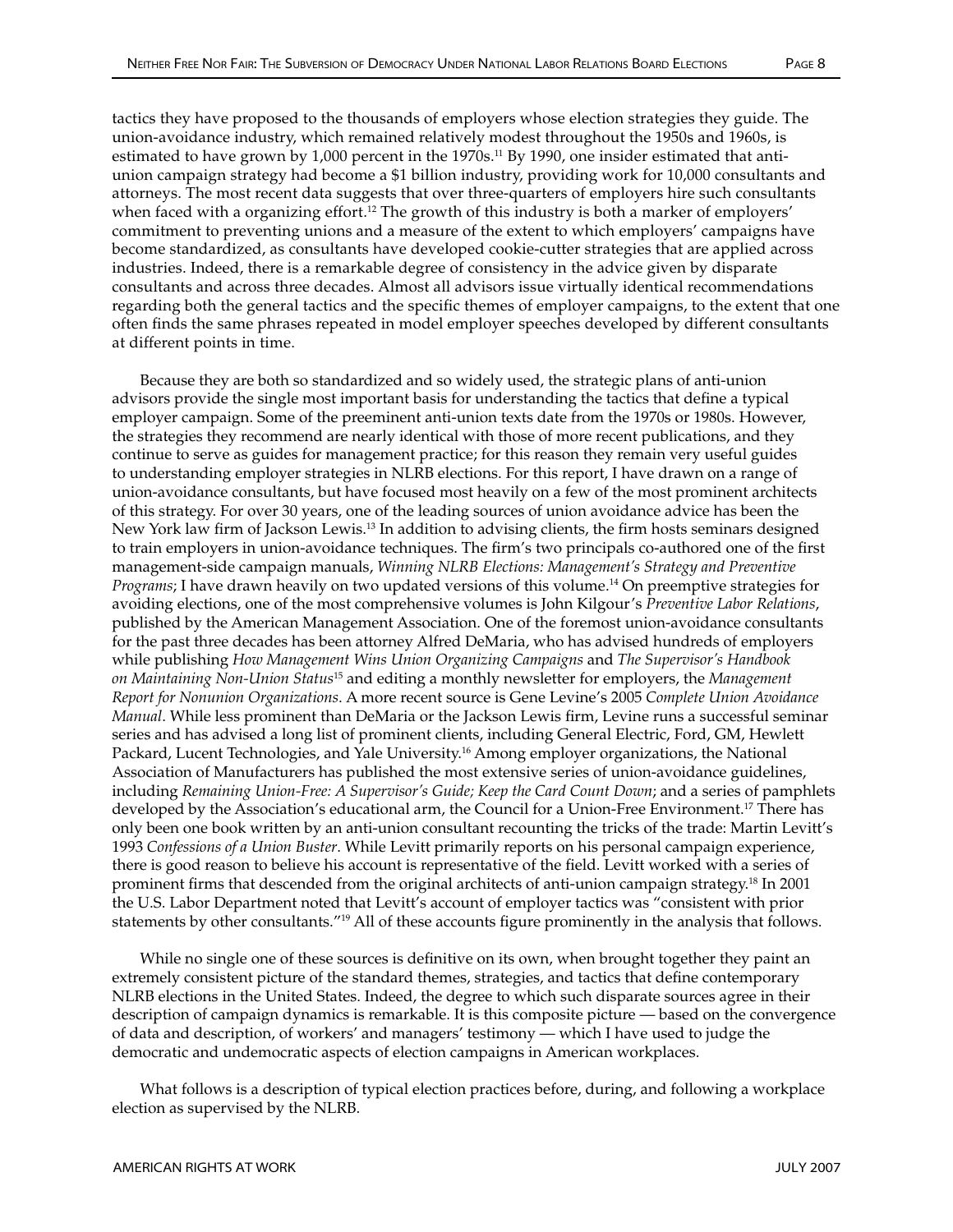# Before the Organizing Campaign

## Employers' Foremost Goal: No Elections at All

In debates over proposed reforms to federal labor law, business organizations frequently oppose alternatives to the NLRB election process (such as majority sign-up, alternatively known as "card check" recognition) on the grounds that anything but a Board-supervised, secret ballot election undermines the core imperative of labor relations: the fundamental right of workers to a free and uncoerced vote on the question of whether or not to unionize.<sup>20</sup>

In reality, however, the overriding goal of management strategists is not to assure workers the right to an election — secret ballot or otherwise. It is, instead, to prevent workers from ever having an opportunity to make this choice at all. The near-universal mantra of management consultants is "You can't lose an election that never takes place."<sup>21</sup> Or, as attorneys from the noted Jackson Lewis firm advises, "winning an NLRB election undoubtedly is an achievement; a greater achievement is not having one at all!"<sup>22</sup> Anti-union consultants devote considerable attention to the art of deterring employees from signing union authorization cards, in order to avoid ever having an election scheduled.<sup>23</sup> "That, dear reader, is the goal of this manual," explains one 2005 management tome — "to help you avoid an election."24 Indeed, the most celebrated anti-union consultants brag not only about how many elections they have defeated, but how many they have prevented from ever taking place.<sup>25</sup>

Thus, an accurate understanding of NLRB elections must begin by looking at dynamics that take place long before an official campaign might be thought to begin, that is, long before any petition for election is filed. In addition, the fact that management so often works so hard to deny employees an opportunity to vote on unionization should inform our understanding of management-side campaign tactics during the course of the official election campaign itself.

## Manipulating the Electorate

In a regular political election, the boundaries of electoral districts and lists of eligible voters are established long before the campaign begins, in a process that is independent of either candidate. By contrast, the scope of workers who are eligible to vote in any NLRB election is subject to debate during the campaign process itself. By law, the union must file a petition for an election among a specific "bargaining unit" — a group of employees who share a common interest by working for the same employer in the same set of occupations. However, the employer may contest the definition of the bargaining unit, arguing that certain employees should be excluded because they do a different type of work; or, conversely, that employees not originally included in the union's proposed bargaining unit (and presumed to be anti-union) should be added.

In elections for public office, candidates do not attempt to manipulate the vote by changing the borders of election districts — because it's simply impossible. The one exception to this rule comes when state legislatures redraw voting districts. In cases where redistricting appears driven by a clear partisan agenda — such as the highly contentious redistricting plan adopted by Texas in 2002 — these efforts bring widespread accusations of gaming the system. In NLRB elections, however, every single vote is open to such manipulation, and it is standard practice for employers to exploit this opportunity. "The effective use of the bargaining unit," advises one consultant, is "the most potent yet little appreciated instrument of preventive labor relations."26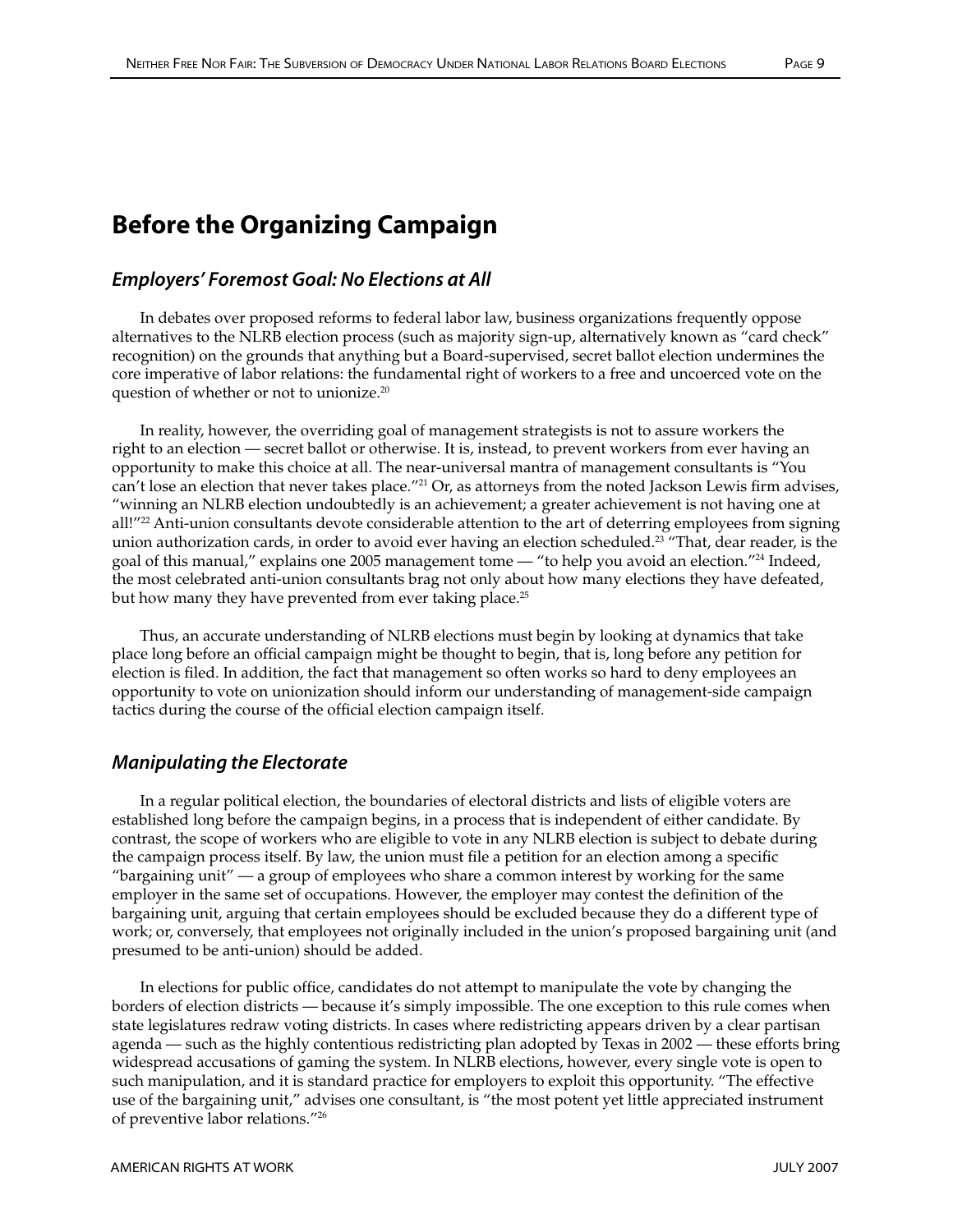Moreover, management has disproportionate control over the power to gerrymander elections. The NLRB's determination of whether a certain group of employees shares sufficient "community of interest" to be lumped together as one electorate turns on the extent to which employees have similar job duties, occupational titles, wage and benefit policies, and common supervision and physical work space, among other factors. As one consultant points out, "all the factors influencing community of interest are under the direct control of the employer."27

With this in mind, management has adopted a host of strategies for gaming the bargaining unit in order to frustrate workers' organizing efforts. Often, managers seek to inflate the size of the bargaining unit to a level that is too large, or too geographically dispersed to be organized. Self-confessed unionbuster Marty Levitt, for example, recounted an incident in which workers at one Ohio coal pit sought to create a union. Levitt insisted that their bargaining unit be expanded to include an additional mine located in Kentucky, plus several trucking firms, quarries and a fuel company that were owned by the same parent company.<sup>28</sup> Thus, workers were forced to suddenly start organizing a large number of employees who lived many miles away and had no connection with the original mine; this change by itself killed the organizing drive. In more extreme but not uncommon cases, management stacks the bargaining unit by hiring known anti-union employees at the last minute.<sup>29</sup> Finally, management has wide discretion over how much supervisory authority to grant various employees; by investing slightly increased authority in a class of individuals, management can easily remove them from the bargaining unit.30 One consultant, boasted of getting all the nurses in a hospital declared "supervisors" and thus ineligible to vote in an NLRB election. "That's how we won it," he explained. "Otherwise, if you went by the election there was no question [the union] had 90 percent of the people signed up."31 In all these ways, management enjoys broad prerogative to shape the electorate to its liking.<sup>32</sup>

## Creating Ground Rules to Kill an Election Before It Gets Started

Because management functions both as an interested party and as the government of a workplace, employers have wide-ranging powers to establish campaign ground rules that serve their partisan interest. Consultants' recommendations include proposals that employers maintain a separate, fenced parking lot for employees, in order to prevent union organizers from leafleting cars or talking to workers; banning delivery drivers from entering the work area or using normal employee bathrooms, and banning employees from taking lunch or coffee breaks on the loading docks, in order to separate unionized drivers from unorganized employees; creating multiple lunch rooms, water fountains, bathrooms, time clocks and exits in order to prevent too many employees from talking to each other; and instituting staggered lunch hours, break times, and starting and quitting hours in order to stop employees from organizing mass meetings.33

## Anti-Union Campaigning Starts with One's First Day of Work

While union organizers are only able to systematically contact potential voters when they get the list of employee names and addresses from the employer — usually just a few weeks before the election — it is common practice for employers to initiate anti-union campaign communications from the first day new workers are hired. Indeed, consultants regularly advise employers to write anti-union principles into the employee handbook and include them in orientation sessions on the first day new hires are on the job. Attorney Al DeMaria's *Management Report for Nonunion Organizations*, for example, suggests that incoming workers be reminded that their new employer intends "to do everything possible to maintain our company's union-free status."34

By including an anti-union message in new employees' orientation, managers are seeking to press their agenda in a moment in which employees are particularly impressionable. As one consultant notes, "there is probably no time when the employee is as receptive to communication from management as during the initial day or two on the job."<sup>35</sup> Declarations made on the first day of work tend to impart a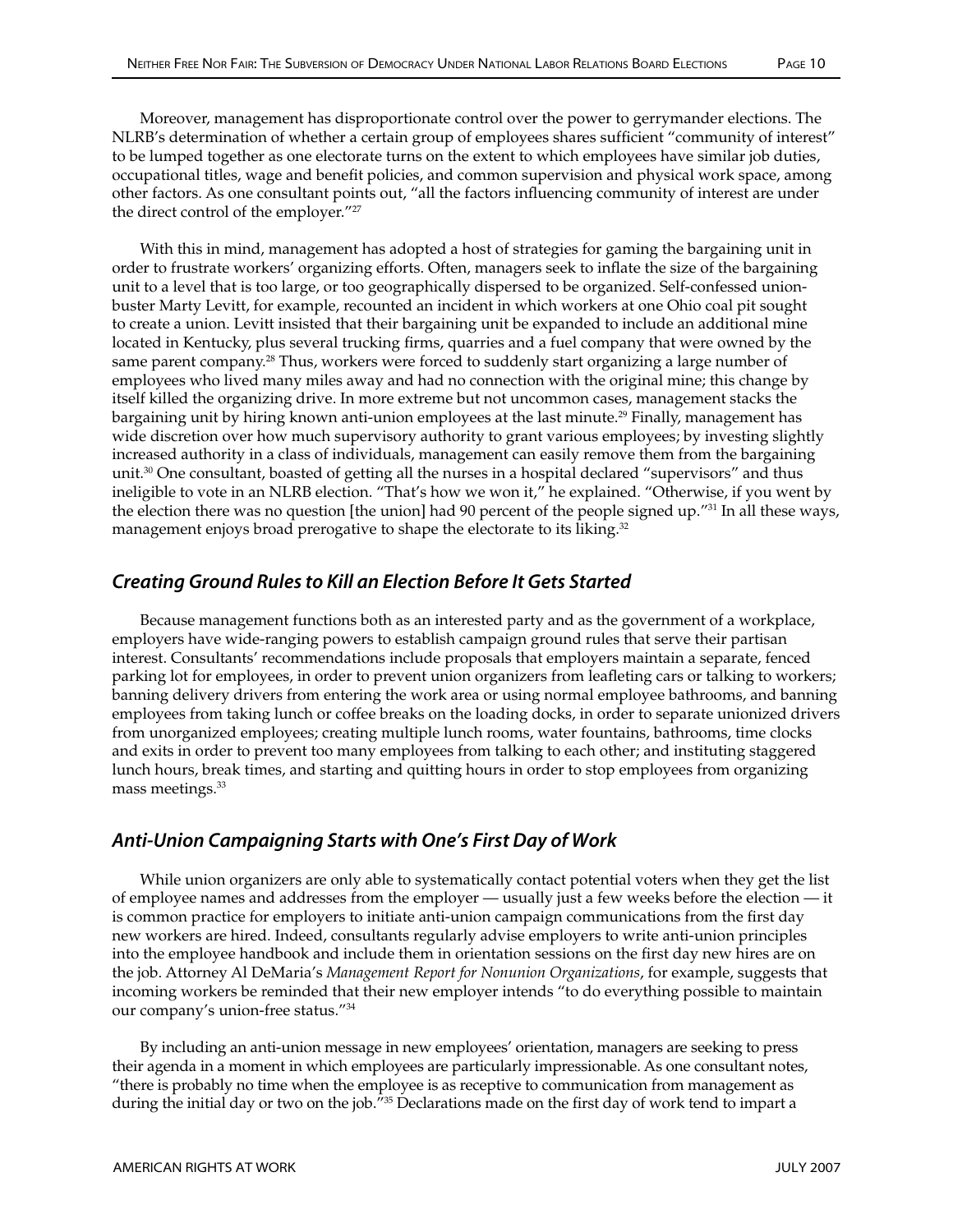definitive impression of what type of workplace one is entering — in this case, a workplace where unions are unwelcome. This in turn gives new employees a feeling that, by taking the job, they have agreed to work in a place that is committed to remaining non-union. The hiring process is a moment in which employees feel particularly indebted and eager to please. While employers cannot require a pledge to eschew union creation as a condition of hiring, by building such forceful statements of commitment into the orientation, employers may inculcate feelings of guilt or obligation on the part of new hires. These new employees might naturally feel that, having been clearly told what they were getting into, it would be an act of ingratitude or bad faith to later organize against the managers who hired them. As Hughes explains:

Research in the area of communication and persuasion has … shown that new employees during their orientation program … form lasting impressions. When an individual understands that it is a union-free company and that the majority of the employees want it to stay that way, we have … established a concept in that individual's mind that will generally be lasting.<sup>36</sup>

In addition, of course, orientation is a moment when employers may impress their views on new hires before they have access to any alternative viewpoints. As prominent consultant John Sheridan stressed, orientation is an opportunity for "indoctrinating" new employees "into your philosophy, your program ... before any union or malcontents can get their hands on that employee."37

An employee's first weeks on the job may similarly be used as a period for anti-union indoctrination. An American Management Association tome suggests assigning new employees a mentor who is both a respected member of the work unit and solidly anti-union; the mentor's responsibility is to guide the new hire's thinking about joining a union while teaching him or her the ropes of the job.<sup>38</sup> The same volume recommends placing new hires in a "general labor pool" for their first few weeks on the job, in order to keep them isolated from union activists during this formative period of initial employment, and in order to make a final determination of their union sympathies. Employees who turn out to be supportive of creating a union can then be assigned to departments less susceptible to job actions; those that are strongly anti-union may be assigned to units with union supporters in order to "dilute the union's strength."<sup>39</sup> Finally, the author suggests that, if union organizing activity is detected, "one approach … is to transfer the personnel involved to other duties and locations in order to break up the union's organization."40 While the discriminatory assignment or transfer of union supporters is illegal, it is virtually impossible to police. If a private corporation assigned mentors and organized department staffing plans on the basis of isolating supporters of one political party and subjecting the others to partisan political indoctrination, this would be widely denounced as an anti-democratic abuse of power. But in the workplace, employers are functionally free to pursue such heavy-handed tactics at will.

## Employer Strategies for Making Elections Impossible

Rather than promoting the workers' right to decide on forming a union through an election, virtually every management advisor focuses on the importance of stopping organizing efforts before a union can collect enough signatures to trigger an election. Supervisors should not spend time looking for union buttons or bumper stickers, one advisor warns; by the time these are visible, it will be too late. "Much more valuable is the early sign, the overheard comment, the slip of the tongue, or the pattern of unusual activity and attitude that suggests that something is taking place."<sup>41</sup> Other attorneys urge supervisors to be suspicious if "employees meet and talk in out-of-the-way places and separate upon their supervisor's approach."42 Even new social bonds are suspect; under the heading of "Signs of Union Activity You Should Watch For and Report," Levine warns that "employees receiving new or unusual attention from other employees" may be a dangerous omen.<sup>43</sup>

Once any sign of organizing is detected, employers initiate a determined campaign to prevent workers from petitioning for an election.<sup>44</sup> "Upon detection of union activity," one recent manual advises management, "your immediate and primary thrust should be to mount a counter-campaign that focuses on convincing employees not to sign union cards — to keep the union from getting the 30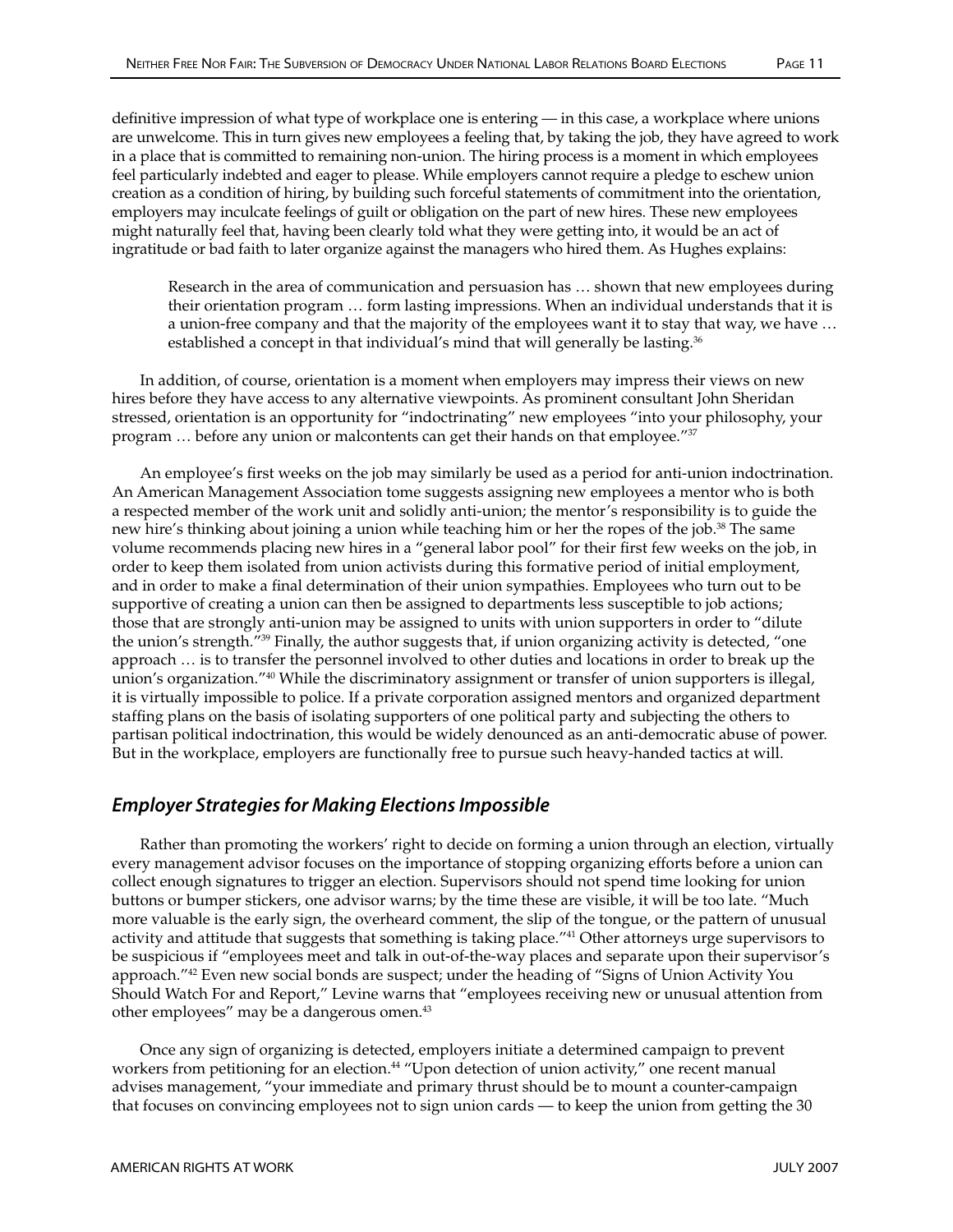percent show of interest" required for an NLRB election.<sup>45</sup> Above all, employers rely on supervisors to convince their immediate subordinates to avoid signing cards that could lead to an election.<sup>46</sup> Levine's 2005 manual outlines additional elements of a "Don't Sign a Card" campaign, including letters sent to employees' homes; mandatory small- and medium-group meetings with supervisors; anti-union posters and bulletin board notices; mandatory anti-union multi-media presentations; and mandatory anti-union video screenings for employees and their supervisors.<sup>47</sup> One organizer describes a particularly aggressive employer response to the first signs of organizing:

Supervisors … were already calling workers at home on Saturday morning, instructing employees not to speak with union organizers who had begun home visits on Friday afternoon. On Monday morning at 7:00 am the plant manager began captive-audience meetings, fifteen of which were held, where supervisors warned employees that the corporation might shut the plant down if it were unionized.<sup>48</sup>

This is the aggressive front line of every anti-union manual. In workplaces across the country, management uses its lopsided power not only to influence workers' choice regarding organizing, but first and foremost to prevent them from having any such choice whatsoever.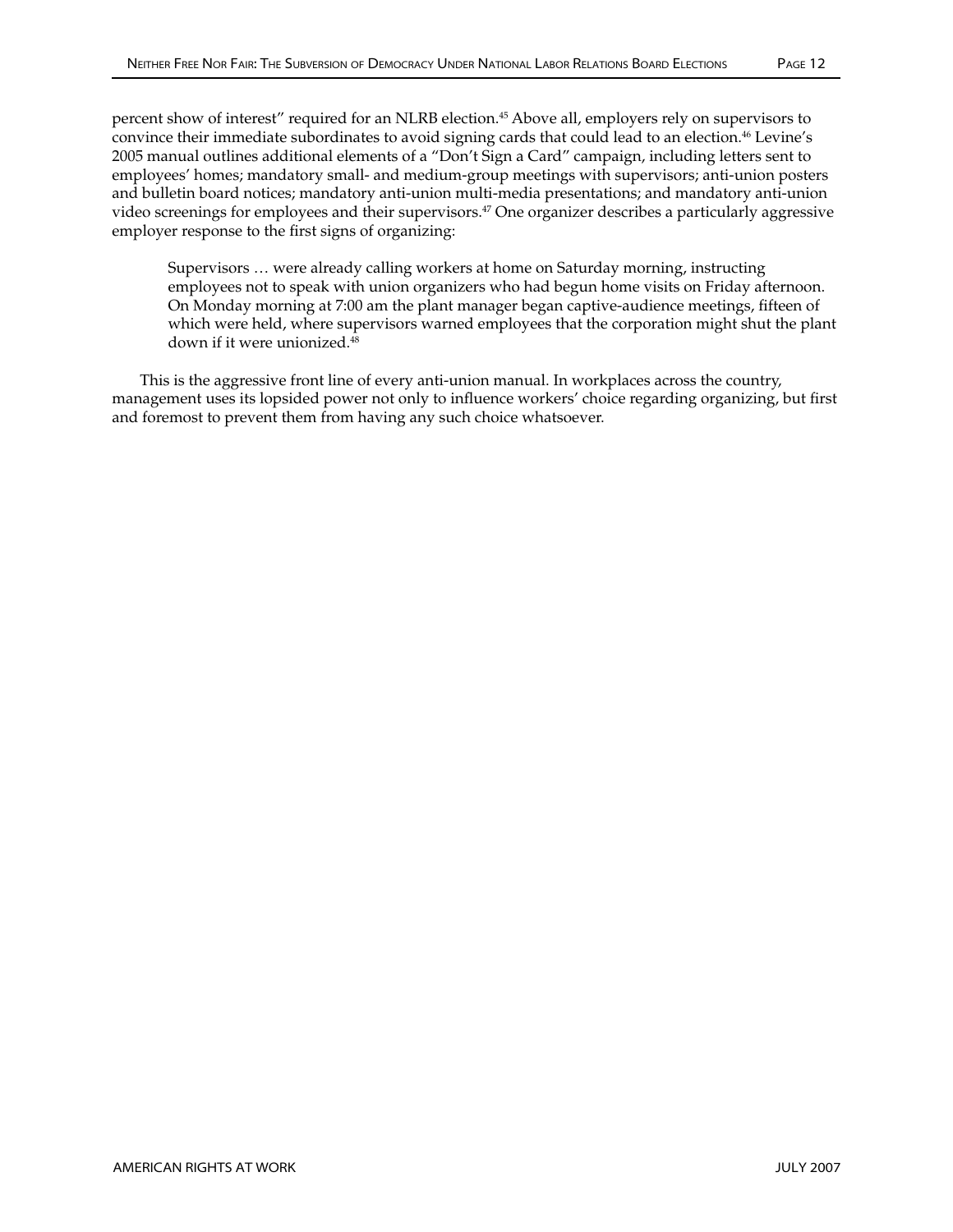# Conduct of the Election Campaign

Most workplace election campaigns start with upwards of two-thirds of employees having signed cards supporting unionization.<sup>49</sup> When examining the election process, the central question is how during the course of the campaign, such strong pro-union majorities are so often reduced to bare majorities or to outright defeat.

## Unequal Access to Voter Lists

Given the union's inability to communicate with voters in the workplace, the campaign of union supporters rests critically on obtaining an accurate list of employee contacts in order to communicate with them outside of work hours. Unfortunately, the combination of weak law and aggressive employers makes it difficult for unions to get such information in a complete or timely manner. Employers go to great lengths to prevent employees from accessing Christmas card lists, staff telephone directories, or similar lists.<sup>50</sup> By law, employers are not required to provide the union a contact list until seven days after the NLRB has ordered an election. This enables employers to run an intensive campaign for weeks or months before the union is able to make its first contact with most workers. The standard campaign timetable of Jackson Lewis attorneys, for instance, includes two letters mailed to employees' homes, antiunion messages posted on bulletin boards and handed out in the workplace, and a mandatory anti-union meeting for all employees — all before the company has provided the union with a list of eligible voters.51 Moreover, since employers are not required to turn over a list until the NLRB has ordered an election, any procedural objections to the terms of the election delay the Board's ruling and with it the requirement for list-sharing. Since virtually any objection — no matter how groundless — will cause the NLRB to delay proceedings and hold a hearing on the issue, it is simple for any employer that wants more time to campaign while the union is silenced to file any one of a number of objections. Even if an employer is sure to lose its objection, it is equally sure to win additional weeks in which to campaign without effective opposition. In the mid-1990s, the federal Commission on the Future of Worker-Management Relations found that, while NLRB election campaigns averaged 50 days, the union was typically provided a list of employees only 10-20 days before the vote.<sup>52</sup>

When a company does provide the union its list, it is only obliged to provide the names and addresses of employees — no phone numbers, email addresses, or zip codes.<sup>53</sup> Moreover, even when the company omits some number of names from the list, or provides incorrect addresses, this is not necessarily grounds for an election to be overturned.<sup>54</sup> Finally, before a list is released to the union, employers typically send a letter to all employees warning them of an impending "invasion of privacy" by union organizers knocking on their doors.<sup>55</sup> Taken together, the typical list is provided in a manner similar to that reported by Levitt:

I provided the minimum information legally required while withholding enough details to frustrate union officers in their hunt for employees. I never included first names, for example, only the first initial. I listed the employee's house number and street, as required, but always was sure to leave out apartment numbers and street designations such as Street, Avenue, Drive, or Place. I never included zip codes. Such a skeletal list guaranteed that some employees would not be found and that the union would take an inordinately long time finding others. To top off the sabotage, I sent a letter to every employee on the list before releasing their names to the union. In the letter … I informed employees that we had given out personal information on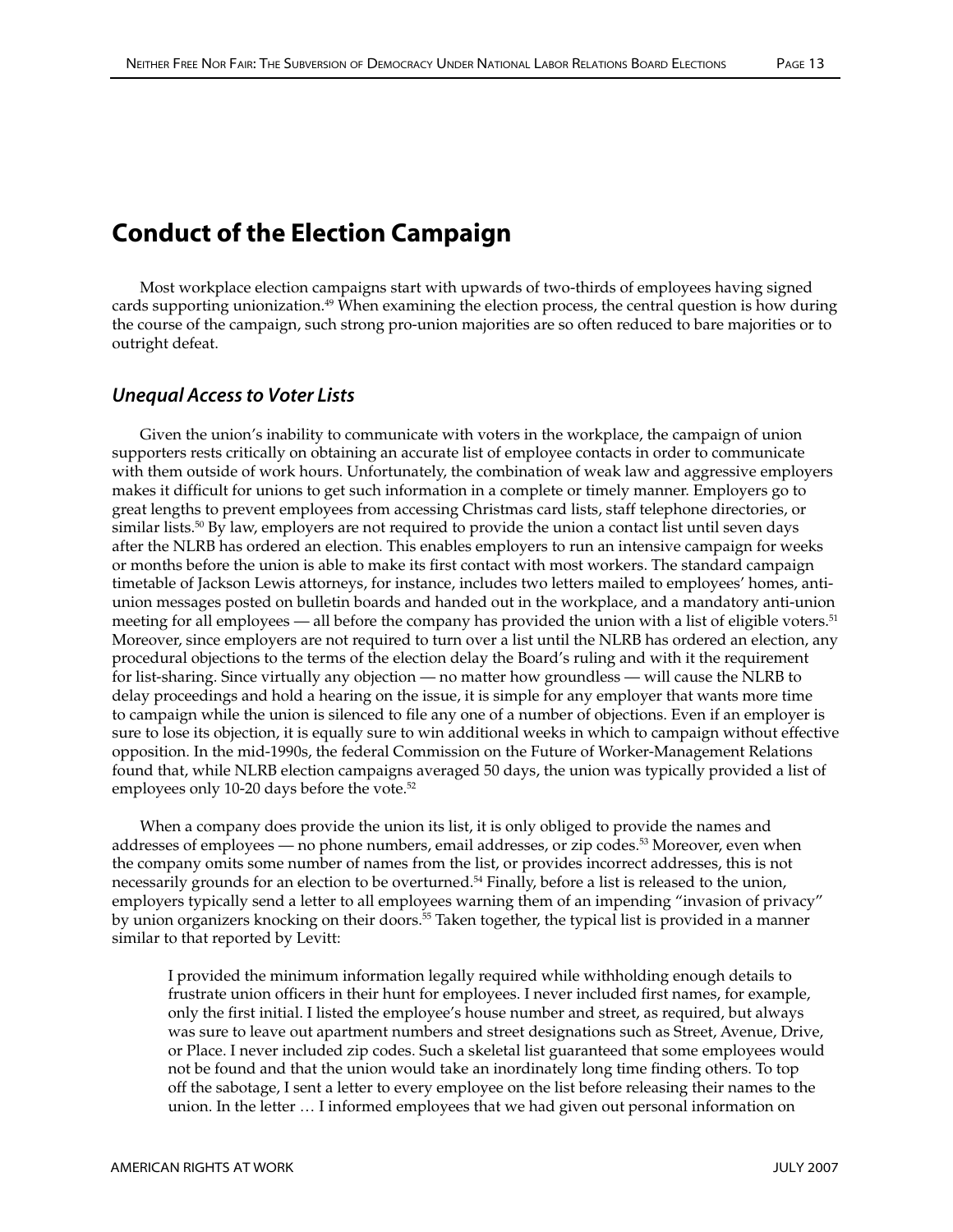them to the union as required by law and assured them that we would never have given out such information otherwise. The letter went on to warn the workers to expect harassing phone calls and visits from union officials at their homes. Management apologized, of course, for the trouble the union drive was causing the good workers …. The union-organizing process was contaminated from the beginning.<sup>56</sup>

If we imagine similar standards being applied to a Congressional campaign, it would be virtually impossible for a challenger to ever win election. Such discriminatory use of voter rolls is illegal in every state in the country; the fact that an election that began this way might end with a secret ballot would in no way make us think it was a fair contest — or that it fit within the American tradition of democracy.

## Lack of Regulation Over Campaign Finance

Part of the essential framework for ensuring fairness in elections to public office is campaign finance law that, while not requiring all candidates to operate with the exact same amount of money, aims at creating a roughly balanced playing field between competing parties. In NLRB elections, however, there are no restrictions whatsoever on campaign financing; thus wealthy employers are free to translate their financial superiority into another lopsided campaign advantage. Unions are entirely funded out of the dues money of members, so while they may choose to concentrate resources on a particularly important campaign, they are generally unable to match the budgets and staff time that management devotes to opposing unions. One consultant advises employers that many organizing efforts can be killed simply by outspending the workers.57

Due to lax federal reporting requirements, there is no conclusive data on the amount of money employers spend to defeat union creation.<sup>58</sup> Over the years, however, there have been a series of measures, stemming from partial evidence or particular campaign experience. Taken together, these estimates provide a rough estimate of employer campaign expenditures. Employer spending on outside consultants is estimated to be \$600–1,600 per employee (see Appendix, Table 1). Spending on consultants and attorneys together is estimated to be \$2,500-3,700 per employee.<sup>59</sup> These figures do not include the cost of anti-union letters, leaflets, posters, videos, buttons, t-shirts or other paraphernalia; the time of senior management devoted to planning the campaign; the time of supervisors spent communicating with, monitoring or reporting back on their subordinates; nor the time of employees in mandatory anti-union meetings, whether with individual supervisors or in larger groups. These estimates likewise exclude most of the expenses of attorneys and consultants apart from their hourly fees. If this full range of expenses were taken into account, the per-employee expenditure of anti-union employers would likely be significantly higher than the estimates provided here. Indeed, there are many accounts of employers spending huge amounts of money on anti-union campaigns.<sup>60</sup> In 2004, for instance, one South Carolina manufacturer reported having spent \$2.7 million in legal fees alone as part of its effort to forestall organizing among its 500 employees.<sup>61</sup> When employers pour this level of resources into a campaign, it is impossible for the result to be a fair or competitive election.

## Monopolizing the Media

In the American democratic system, the use of mass media is governed by two principles. First, all sides must have equal access to all forms of media. Secondly, government resources are not political resources; that is, the party that is in office cannot use the powers of government to dominate the airwaves. Indeed, the phenomenon of ruling parties monopolizing the media while denying their competitors equal access is one of the most common reasons for which our government condemns elections abroad. Yet this is exactly the type of regime that confronts voters in NLRB elections across America.

American democracy — from the Founders to the present — is premised on the principle that voters must have maximum access to information from both sides of a campaign. By contrast, the fundamental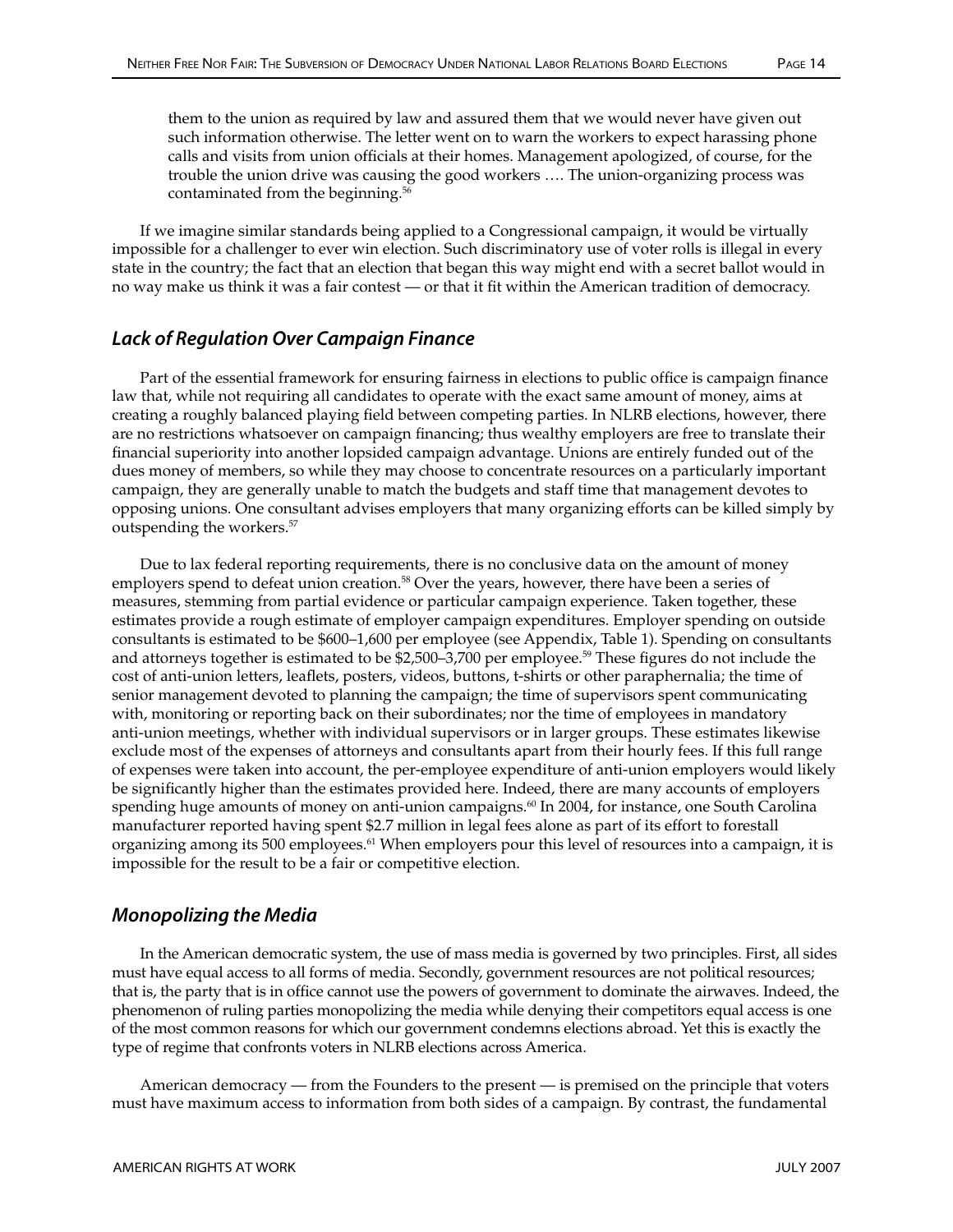strategy of anti-union employers, which has come to frame nearly all NLRB elections, is to severely restrict union communication in order to stage a highly controlled "debate" in which, for the most part, only one voice is heard. The fundamental aim of workplace rules during an election, as one consultant notes, is "to reduce the union's access to the employees, the employees' access to the union, and the flow of union information within the workplace."62

The universal advice of anti-union consultants and lawyers begins with two rules that set the stage for the election. First, union organizers are prohibited from ever entering the workplace — or even publicly-used but company-owned spaces such as parking lots — at any time, for any reason.<sup>63</sup> Second, pro-union employees are banned from talking about the union while they are on work time, and are banned from distributing pro-union information except when they are both on break time and in a break room.64 This means that there can be no pro-union discussions whatsoever, except when both parties to the discussion are on break at the same time. Unsurprisingly, such a rule renders union conversations virtually extinct. As management attorney DeMaria notes:

[U]nions are at a severe disadvantage in the communications battle. Home visitations are expensive and time-consuming, meetings are sparsely attended because they take place on the employee's own time, and union organizers can rarely ensure that all voters will even receive the union flyers that organizers hand out. On the other hand, management has the employee under its control for eight hours a day.<sup>65</sup>

Because union communication is so tightly restricted in the workplace, the primary means of talking about organizing is visiting workers in their homes. Yet incomplete address lists, scheduling problems and logistical barriers combine to make this an ineffective substitute for workplace conversation. Indeed, recent data shows that in a typical union campaign, less than half the employees have even a single home conversation with a union representative during the course of the entire election season.<sup>66</sup>

By contrast, employers rely on their domination of workplace media to launch intensive communications campaigns, relying on management's dual role as the "government" of the firm and an interested party in the election campaign. Among the most common management tactics are the use of posters hung up around the workplace; bulletin board notices; anti-union flyers stuffed into employees' pay envelopes; forced viewing of anti-union videos; and the mass provision of "Vote No" t-shirts, buttons, hats, sweatshirts, and bumper stickers.<sup>67</sup>

The Jackson Lewis attorneys' union avoidance volume, for instance, offers a communication plan for an "Illustrative Election Campaign"<sup>68</sup> (see Appendix, Figure A). During the four weeks leading up to the election, they recommend nine letters mailed to employees' homes; four notices on bulletin boards; six leaflets handed out to employees at the workplace; three anti-union speeches with mandatory attendance for all employees; one demonstration of how to vote; and five days of small group meetings in which supervisors tell their subordinates why a union would be bad.<sup>69</sup> With the exception of the letters mailed to employees' homes — which unions may or may not be able to duplicate, depending on the quality of contact information available — every one of these communication strategies represents a medium that is monopolized by management and unavailable to the union or pro-union employees.

In recent years, management strategists have ever more sophisticated tactics for denying any avenue of communication to pro-union employees. One forum where these efforts can be seen is the use of workplace bulletin boards. By law, companies must have a consistent policy regarding the posting of nonwork-related notices; they cannot single out union postings to be banned while allowing all other types of notice. However, consultants have designed clever means for undermining this law. Employers often adopt a policy prohibiting anyone but management from posting notices on bulletin boards; bulletin boards thus become a site for regular anti-union posters, with no possibility of pro-union response. However, since bulletin boards are often used for charity fundraisers or employee for-sale items, an employer who does not carefully police their use may end up setting a precedent that requires allowing pro-union notices to be posted. To foreclose this possibility, consultants have recently crafted more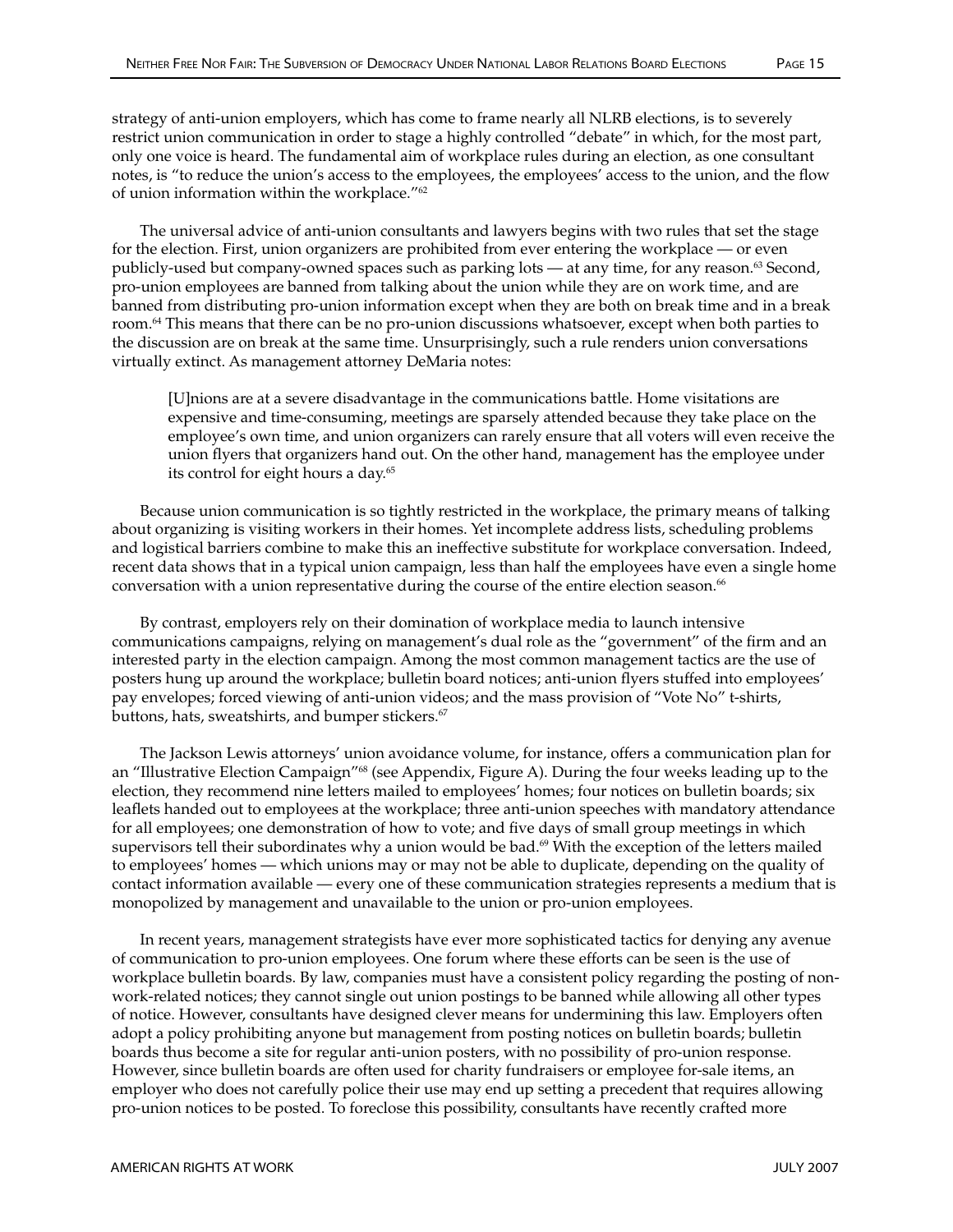detailed policies that, while uniformly applied, have the effect of screening out pro-union postings while allowing almost everything else.70 Levine's 2005 manual, for instance, recommends the following policy:

Non-Company related material must be approved and dated by the Human Resources Manager …. Material must not block or crowd company materials. *General guidelines for approval include:* Church or community announcements, etc., advertisements to buy or sell personal items.<sup>71</sup>

Thus, virtually every dimension of the workplace — the walls, bulletin boards, group meetings, leaflet distribution, and conversation in work areas — becomes a forum for constant anti-union campaigning, but in which pro-union information is prohibited.

It is noteworthy that some of the favored techniques of management campaigns are specifically banned in elections for public office. For instance, many states have laws prohibiting employers from inserting political flyers into employees' payroll envelopes; this is considered an illegitimate use of the economic power of employers in order to intimidate voters into supporting one candidate or another. But this same technique is wholly legal, and widely practiced, in union campaigns.72 Indeed, many employers go so far as to break employees' pay into two separate checks, one representing the amount they would presumably pay in union dues, in order to dramatize the notion that the costs of unionization outweigh its benefits.<sup>73</sup> In this case, the boundary between management as the "government" of a company and management as an interested party in the election has been completely erased. If a Republican president used the power of his office to have the IRS send out tax bills showing how much individuals owed and how much more they would owe under a Democratic proposal, this would be immediately condemned as an illegal use of public resources for partisan benefit. Yet the use of company resources and authority for partisan anti-union campaigning is at the core of employer strategies.

Among the most important sorts of media available to management but not to pro-union employees is the forced viewing of campaign videos. As DeMaria explains:

The pro-company message must be communicated quickly and consistently. Employees must be educated, but not alienated or bored. Video presentations are uniquely suited to achieve these results … [and] will result in the employee remembering much more of the company's message …. The color photography, captions, music, and graphics in video exhibitions almost always create a more durable impression than speeches by company officials.<sup>74</sup>

Thus, these meetings not only reflect management's unparalleled ability to compel attendance, but also make use of a uniquely powerful medium that is not available to the union.75 Again, if the Bush 2004 campaign could have forced every voter in America to watch the *Swift Boat Veterans' For Truth* video, with no opportunity for response by the other side — or if the Democrats could have forced everyone to watch *Fahrenheit 9/11* — they might well have seized the opportunity. But none of us would call this democracy.

Management's control over the physical worksite gives it an additional advantage in dominating the campaign atmosphere. In any election, the sense of momentum and the desire of voters to be on the winning side play a powerful role in campaign dynamics. In an environment so completely dominated by one side, anti-union employers can easily create an intimidating impression of near-universal support. Thus, Levitt's standard procedure for the 10 days leading up to the election included:

the 'Vote No' saturation carnival. I had 'Vote No' hats, buttons, and T-shirts printed up. Supervisors and foremen were ordered to wear their 'Vote No' vestments every day and to give away T-shirts and trinkets to any workers who asked for them. Almost everyone ended up wearing something; whether it was out of conviction or fear didn't matter. What mattered was that the 'Vote No' message was everywhere. It hung on the walls, it danced atop people's heads, it rode upon their chests … It seemed impossible that anyone would feel free to talk against management in that chummy environment. It seemed impossible that union proponents would have any momentum or any support or any hope left.<sup>76</sup>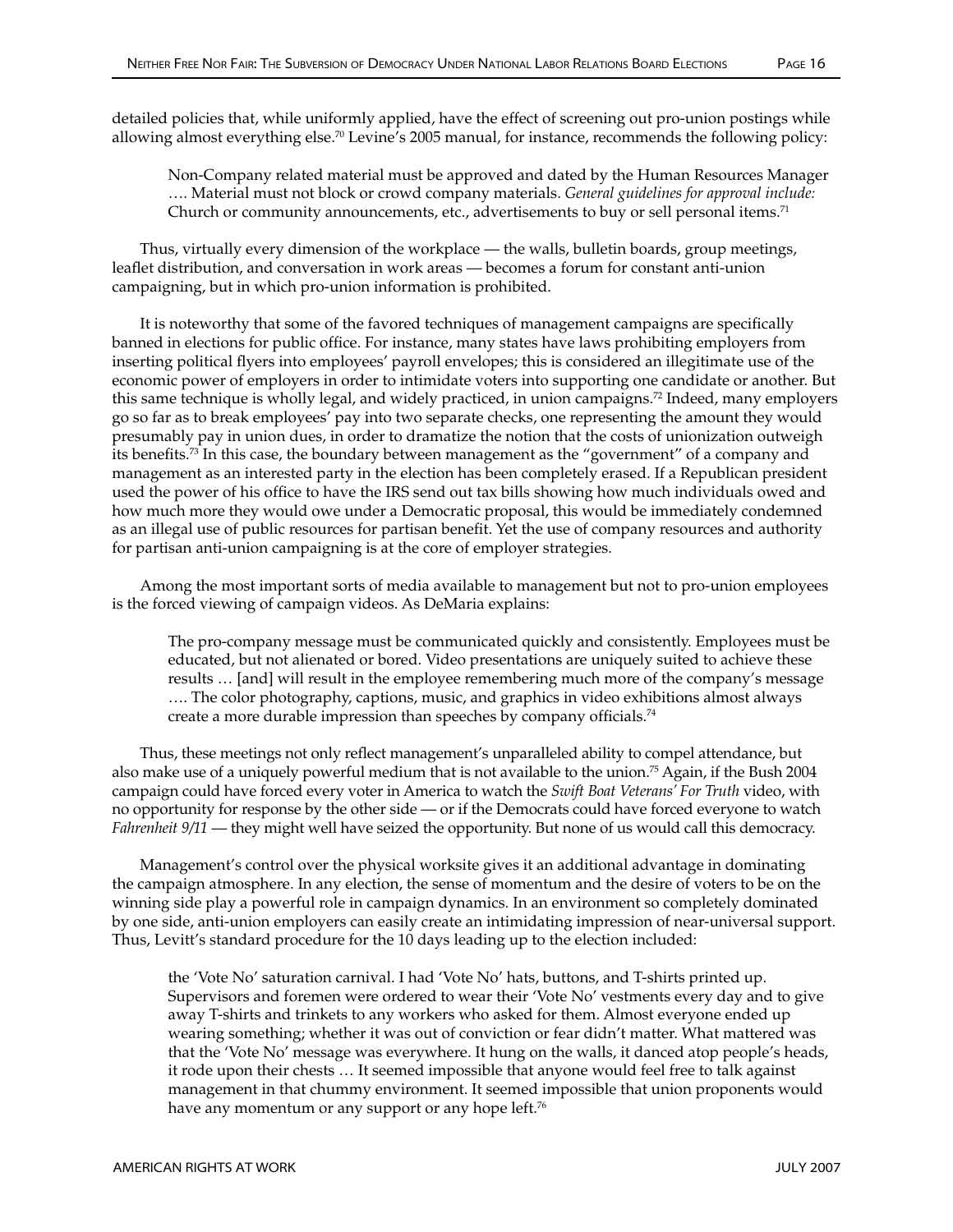Walls of the factories were covered with newspaper articles, blown up to five feet by three feet, about plant closings. A twelve-foot-by-three-foot banner proclaimed 'Wear the union label — UNEMPLOYED.' Sets of two identical pairs of pants were hung around the factories, and supervisors explained that the only difference was that one pair was made [locally] for five dollars per hour and the other was made in Mexico for three dollars per day.<sup>77</sup>

In all these ways, management's ability to create a near-total media monopoly within the workplace turns NLRB elections into something more like the staged pageants of one-party rulers rather than anything we would recognize as American democracy.

## Forced Anti-Union Meetings

The least free media in NLRB elections is the mandatory anti-union meeting. In such gatherings, all employees are forced to come together to hear anti-union campaign propaganda. Employers defend such events as a necessary ingredient in protecting their free speech rights. But these meetings represent anything but free speech, for two reasons. First, in the American democratic system, the right to freedom of speech includes within it the freedom to not listen to political speech.78 This principle is so obvious to most Americans that we don't even think of it as a "principle" that needs articulating. The First Amendment aims at creating what is sometimes termed a "marketplace of ideas" — a free exchange of opinions in which citizens seek to convince each other of the best policies to support. Central to this notion is the fact that other voters may choose to listen, fall asleep, ignore speech, or walk away at any time. It is based on a model of decision-making in which the power of coercion is replaced by the power of conviction and communication — others will listen to one's view to the extent that it is compelling, and the consensus of public opinion that emerges will be based on a weighing of ideas, not an exercise of power. A "dialogue" in which voters are forced to listen to one side's campaign communication bears no relationship to the free speech endorsed by the Founders.

Second, free speech is meaningless if it does not include equal time for opposing views. In mandatory anti-union meetings, however, not only is there no equal time for response, but pro-union employees may be banned from the meetings, or may be required to attend on condition that they not speak up or ask any questions; those that violate such an order can legally be fired on the spot. The very ideal that lies at the heart of Jeffersonian democracy — free-ranging public debate — is rigorously avoided by employers. *Management Report for Nonunion Organizations*, counsels that "debating the union is never a good idea for the employer."79 Thus, the very principle that lies at the heart of the Founders' conception of democratic process has become anathema to employers.

It is inconceivable that such a practice could be allowed in elections for public office. If the Democrats, for instance, compelled all voters in a given district to attend Democratic campaign rallies, with no right of reply for Republicans, where Republican voters who spoke their minds would find themselves unemployed, we would regard this as one of the most flagrant imaginable violations of democratic process. Indeed, this is one of the classic behaviors for which we regularly condemn elections abroad: when ruling parties force voters to attend partisan campaign rallies, we recognize it immediately as an abuse of power and a perversion of the free debate that is integral to democratic elections. Even if such a vote ended in a secret ballot, no American would be confused about this being a sham process rather than a truly a "free and fair" election.

Given that such tactics are legal under federal labor law, it is not surprising that employers turn to them with such gusto.<sup>80</sup> The most recent data show that, in NLRB election campaigns, 90 percent of employers force their employees to attend anti-union campaign rallies; employers hold an average of 10 such mandatory meetings during the course of a typical campaign (see Appendix, Table 2).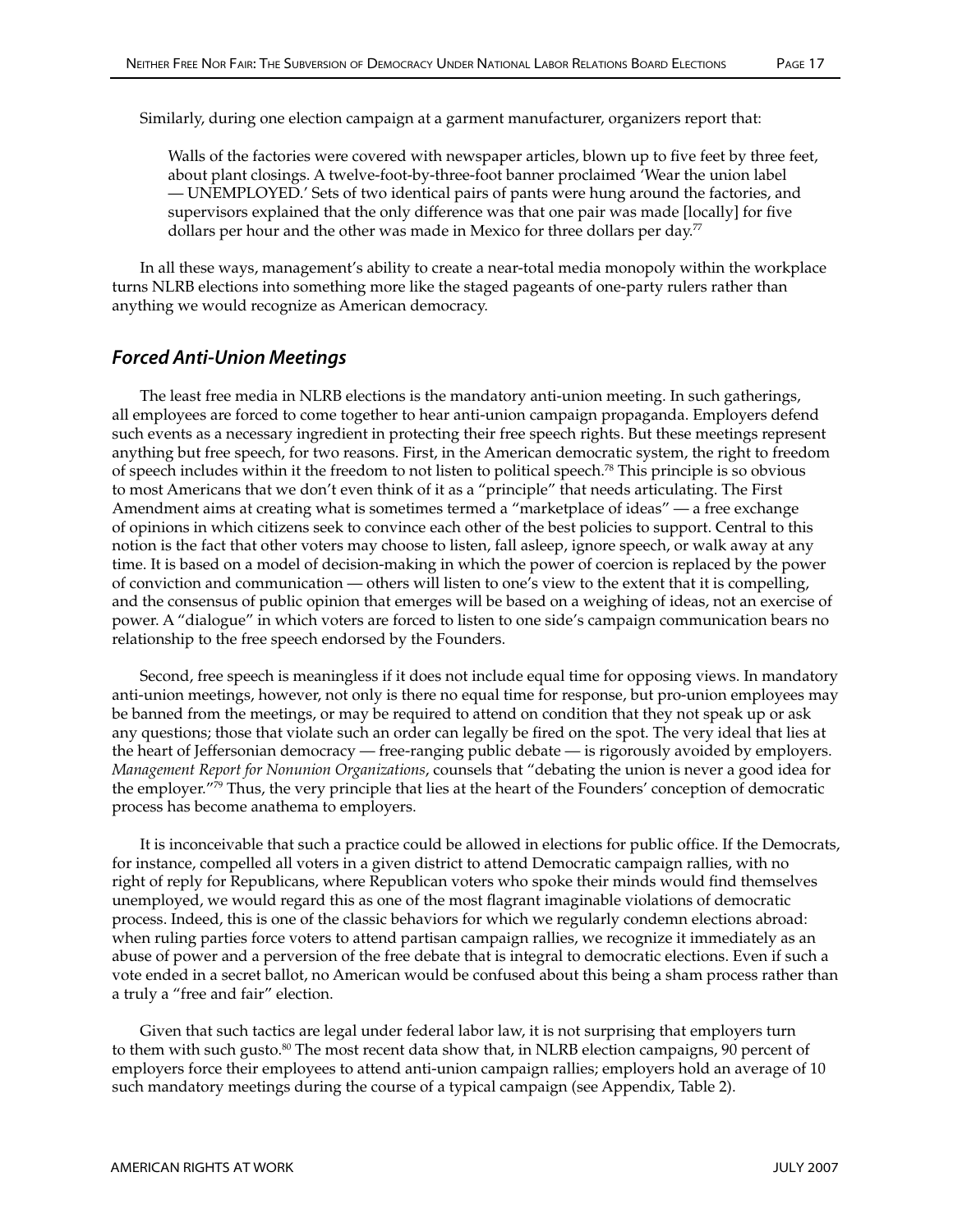## Disparagement and Isolation of Union Activists

The most critical role in organizing efforts is not played by outside organizers, but by the leading prounion activists among the company's employees. These are the people who are most central to building the workers' organization. Furthermore, they are often presumed to be the likely elected leaders of any union that emerges from an election; their personal conduct and moral stature is one of the measures that employees weigh when deciding to support or oppose the union. In addition, of course, their treatment at the hands of management is one of the key measures watched by other workers in order to assess the safety or danger of their own participation in union activities.

Unsurprisingly, management often goes to considerable lengths to disparage and isolate these workplace leaders. In many cases, management may rearrange work assignments and add more intensive supervision in order to physically isolate activists and prevent them from communicating with coworkers.81 Such policies can take an exacting toll on activists, as is evident in one worker's testimony to a federal commission:

I was a ten year employee of Jordan Marsh, in Peabody, up until this day after Thanksgiving, on which I was fired … I truly believe, solely because I was a union organizer within the store. I was a dedicated employee, for ten years, for that company … I cannot impress upon you what an organizer, what an employee who is just fighting for their rights in a campaign, goes through this day and age. I wouldn't have believe[d] it, myself. I have been followed, on my day off, to restaurants, by security guards with walkie-talkies. I had an employee, a management person, assigned to work with me eight hours a day, five days a week, who was told he was there solely to work on me, to change my ideas about unions. I was timed going to the bathroom. I could go nowhere in my workplace without being followed …. Unless you have lived through it, you couldn't know what it feels like.<sup>82</sup>

A textile plant employee similarly reports that during a campaign in her workplace:

I was not allowed off my little section that I worked in. When I'd go to the bathroom, the Supervisor would follow me. Anywheres I went, I was being followed. I'd go take my break; they'd cut me down to two 10-minute breaks and a 15-minute break. I was checked. I'd go through the mill. I'd always been a happy-go person, I could speak and I — you know, be friendly with people. But I got, as time — I'd have to hold my head down when I walked, because I didn't know what I was going to see…. And then, the stress got so bad that I did have a heart attack. But when I came back, they didn't let up on me. They continued even worse than what they were doing in the beginning. And my supervisor made the remark that he didn't know how I had been taking what I was taking without walking out the door or dropping over dead. That was what they was waiting for, is for me to drop over dead … And it was all because that we stood up for what we believed in, for what we thought was right, and for what we thought other people wanted. The people wanted the union there …83

Beyond the organizational isolation of union leaders, management often seeks to create a climate in which activists are publicly marked as undesirable. One employer, for instance, referred to employees who solicited coworkers to sign union cards as "the enemy within."<sup>84</sup> Another employer, speaking to a mandatory mass meeting, asked employees to think twice about their pro-union coworkers. "Do they believe in what you believe in? Do they have the same morals and work ethic that you do? Do you really like these individuals?"<sup>85</sup> At HarperCollins Publishing, the CEO held a mandatory meeting in which he announced that he considered the organizing campaign "war," and declared pro-union employees to be "disloyal."86 Beyond smearing the reputations of these employees, such rhetoric also instills fear in other employees about being seen talking with the "enemy." This point was underlined by an employer who told employees in a mandatory meeting that "I sincerely believe that the union here could spell trouble in great big capital letters. I think the best way to avoid trouble is to stay away from the troublemakers — mainly, the union organizers."87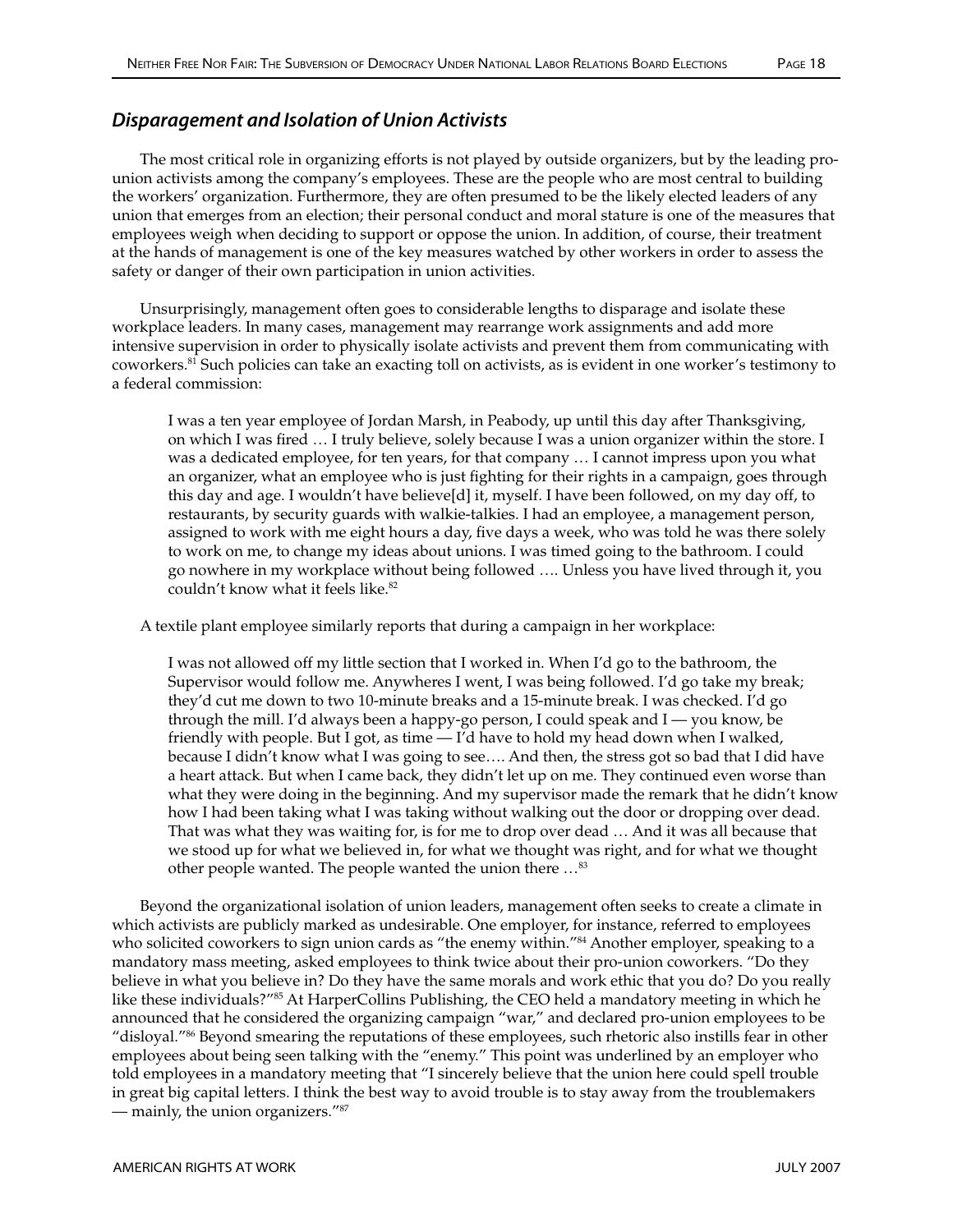## Standard Campaign Themes

Within this lopsided campaign environment, employers' messages focus on a few key themes. Indeed, there is a remarkable degree of consistency in the themes of employer campaigns across all industries and over the past 30 years. Over and over again, employers focus on a few key messages: organizing is futile, and will not cause the company to improve conditions; unions lead to strikes, and in strikes workers can be permanently replaced; unions take workers' dues and provide no benefit in return; and if workers engage in collective bargaining, they may end up with lower wages and worse benefits than they began with.<sup>88</sup> On examination, many of these themes are highly deceptive. Yet in an atmosphere in which pro-union employees have little effective right of reply, these messages may be devastatingly effective. In campaigns for public office, candidates are allowed wide leeway to make exaggerated campaign statements — but only because these statements take place in a context of free speech and equal access to media, which permits each side to challenge or correct the claims of its opponent. Indeed, this give and take is essential to the American notion of how voters are intended to make choices in electoral campaigns. It was Thomas Jefferson who declared that "reason and free inquiry are the only effectual agents against error."<sup>89</sup> In NLRB elections, employers are free to make the most aggressive, exaggerated, or even factually untrue statements — repeated daily, in multiple media, and conveyed by one's personal supervisor — in a setting where the other side of the debate has been virtually silenced. In this context, it may be unsurprising that so many campaigns start with two-thirds of employees signing statements of support for unionization, and end with a majority voting against it.

## 'We'll never change': Union formation is futile

Above all else, management's message to workers is that forming unions is futile: the company's wages are already the best it can afford; it will refuse to increase them no matter what workers demand; contract negotiations may result in wage cuts rather than raises; the workers' only recourse will be to strike; and the result of a strike will be extreme hardship followed by permanent unemployment. The specter of futility is one of the foremost causes of non-participation in electoral politics; the primary reason that millions of Americans don't vote in elections for Congress or President is the belief that their vote won't change anything in their daily lives. But in workplace elections, the futility issue is even more powerful. When workers vote to create a union, they are not simply deciding that they personally support the idea of unions. They are deciding whether or not they believe that they and their coworkers can do something, as a group, to effectively force management to provide better working conditions than they would of their own free will. If a union cannot produce some improvement beyond what management would do on its own, there is no point in voting for it.

This creates a campaign dynamic which is unique to NLRB elections: a variety of actions that are not explicitly campaign-related are, in fact, designed to influence workers' perception of the promise or futility of organizing. When management does something as seemingly mundane as transferring employees from one department to another, breaking up a formerly cohesive group of union supporters, this act carries an added meaning as a demonstration of management omnipotence and employees' impotence.

The critical need for employees to believe in their own power is all the more true when anti-union employers convey the message that, if the employees do vote to create a union, management will resist negotiating a beneficial contract with every means at its disposal. By law, while companies are prohibited from telling their workers that organization is futile, they are permitted to make virtually any type of statement that conveys the same meaning without using those exact words.<sup>90</sup> One company — in an effort that *Management Report for Nonunion Organizations* recommends as "an excellent campaign tactic" — went so far as to force workers to attend a mass meeting at which the company staged a skit showing that negotiations would come to no good. As the play proceeded:

The union negotiator asked for improvements in benefits. The company negotiator turned down each request. He also rejected a union wage proposal, and countered with a management proposal to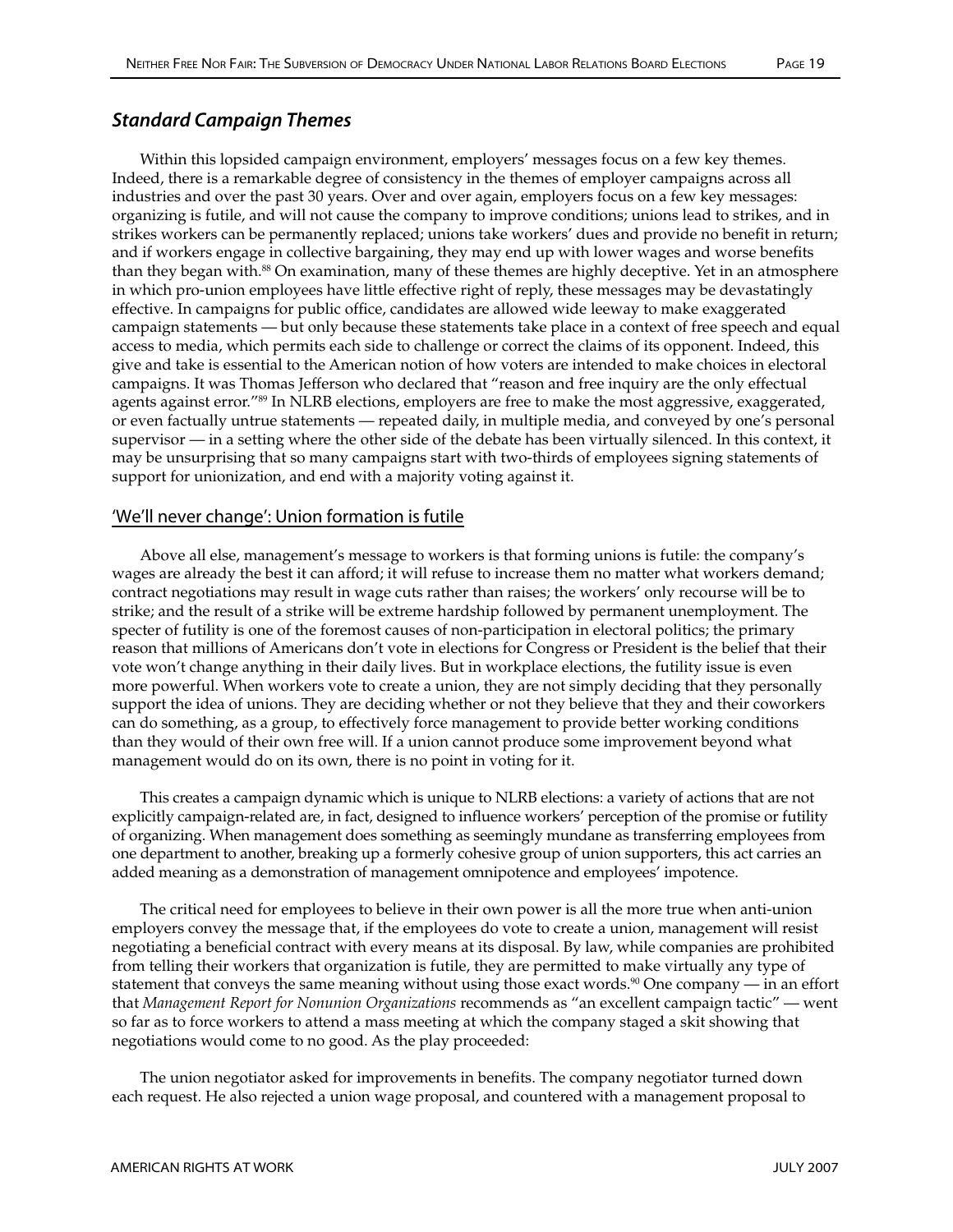pay minimum wage. The union representative then pounded on the table and called the management proposal ridiculous, but he was unable to obtain agreement to anything more than a 50-cent annual increase, instead of the 50-cent hourly increase the union negotiator wanted. The mock negotiations had the union representative saying that it was the best he could do. $91$ 

Many employers go further still: not only predicting the uselessness of negotiations, but declaring their personal opposition to honoring the result of a vote to unionize. One company's owner, for instance, concluded his final campaign speech by telling workers that "if we defeat this union, then we can get on with it. If the union wins, well, then as far as I'm concerned, the battle has probably just begun."<sup>92</sup> Another promised that if a union were voted in, he would "fight this to the very end, and that could take years."93 In such a situation, workers who vote to organize are signing up for a long-term conflict which they will face every day when they come to work.

Management's strategy is to stress the theme of futility as clearly and as often as possible throughout the campaign. Among the primary messages that consultant Gene Levine's *Guide to Union Avoidance* instructs supervisors to deliver to the workers they oversee, for instance, is the declaration that "Employees have nothing to gain from union creation and have a lot to lose."94 Supervisors are told to:

Inform the employees that you and the Company have the same right to discharge an employee as before and membership in a union does not protect an employee from discharge …. Inform the employees that no union can obtain more from the Company than any individual employee can obtain from the Company without a union. Inform the employees that the Company is not required to automatically sign a contract or agree to any benefits that are not to its best interest. Inform the employees that the Company is not required to continue its present benefits if a union gets in  $\ldots$  After the union gets in, it can be less than they now receive or it can be more.<sup>95</sup>

Levine's message combines deceptive half-truths with outright falsehoods.<sup>96</sup> But delivered in a context where questions are prohibited, it may have a powerful impact on prospective voters.

The theme of futility runs through management communications from the very earliest stages of organizing to the last day of voting. DeMaria recommends a model "Speech to Employees at the First Sign of Union Activity" which includes the admonition that:

it's important for you … to understand how there is no guarantee that you will be one penny better off with a union …. Unions have never been able to stop companies from opening a plant overseas .... A union cannot guarantee that a year from now you will be working here.<sup>97</sup>

At the end of the campaign, DeMaria's newsletter recommends a remarkably similar theme for a model speech to be delivered by the CEO the evening before the election:

I would like to see the union totally defeated …. [If it wins, t]he union … would have the right to come in and say 'we want the employees to have an increase.' … But I would have the right to say 'what I now pay and what I now give is the best that I can afford' … What happens if there is no agreement? It's a free country. The union has a right to tell you to go out on strike. I also have a right to run my business. I've told you that before. Make no mistake. You know me. We did not start this company to see it controlled by a union. If there is a strike, we will service our customers with new drivers. No union is going to run my business … I have the right to hire permanent replacements and if the strike is over, I do not have to fire the replacements to make way for strikers to return.<sup>98</sup>

This proposed speech is remarkable for the brazenness with which its central message misleads. If a company truly cannot afford improvements, it must open its financial books to the union to demonstrate its inability to meet the union's demands. There is no known case of a union voting to strike over demands which an employer has already shown to be unrealizable. Even without an employer going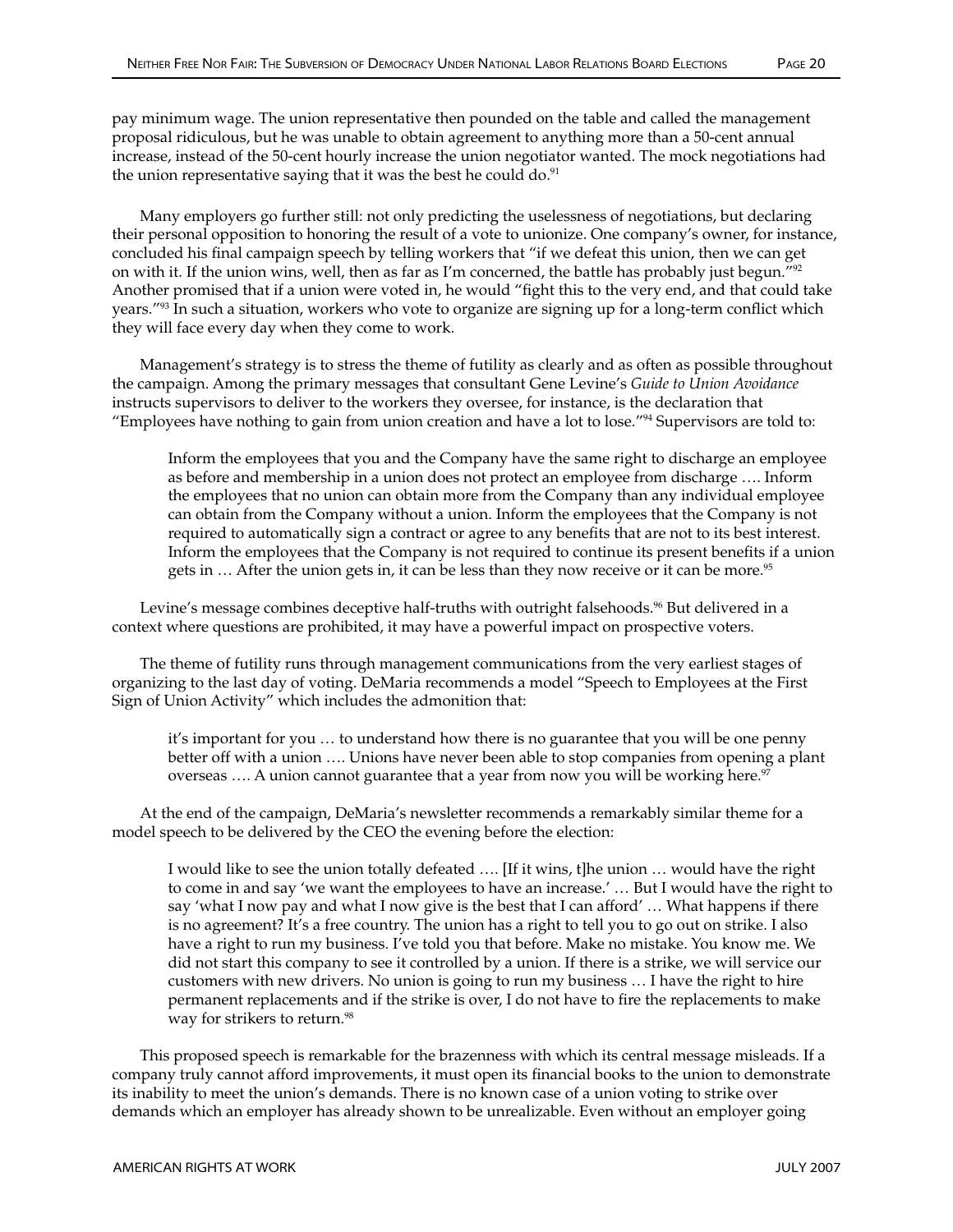counterparts in the same occupations and industries.<sup>99</sup> While this fact does not guarantee that any particular employer can afford higher wages, it suggests that there are many employers that are not now paying the "best that they can afford," and that — under the pressure of worker action — can indeed improve compensation levels while remaining competitive. In this sense, the message that organization only leads to an inevitably futile strike is both false and misplaced. If there is a place for such statements, it would be at the end point of contract negotiations, when workers are deciding whether or not to strike over outstanding demands. To issue such predictions before a union has even been established is clearly a scare tactic. And yet, for workers whose vote to form a union is partly based on their expectation of success or failure, such a naked declaration of resistance can be powerfully effective.

## Threat of strikes and layoffs

The common conclusion to management's assertion that creating a union is futile is a prediction that, after negotiations lead nowhere, the union will inevitably, stupidly, and callously force its new members out on a destructive strike.100 For employees who have no previous experience with unions, the specter of a strike is understandably troubling. This is particularly so because the strike message is inevitably paired with a heavy-handed suggestions that strikers will lose their jobs.101 DeMaria, for instance, instructs supervisors to "inform the employees that the company has the legal right to … permanently replace any employee who goes on strike …. It's the law that employees forfeit their right to return to work when they strike."102

# **The New Union Label.**



Brought to you by the union "leaders" who helped bankrupt steel, auto, and airline companies.

> Jnion**Facts**•com The facts they don't want you to k

**Full-page advertisements run in** *USA Today, The New York***<br>Times, The Wall Street Journal, and The Washington Post** Times, The Wall Street Journal, and The Washington Post. Available in Center for Union Facts, When Voting Isn't Private: The Union Campaign Against Secret Ballots, 2006.

What no management campaign explains, however, is that forming a union, in and of itself, cannot possibly cause a strike. Strikes occur when contract negotiations break down. Before getting to that point, workers will have formulated a set of contract proposals, listened to management's declarations regarding what it can afford, and decided on a final demand. Only if the workers insist on demands that management refuses to meet could there possibly be a strike. Management communications intentionally omit these facts, suggesting instead that a union itself leads to strikes. "Where There Are Unions … There Are Strikes," proclaims one model flyer.<sup>103</sup> At times, employer statements represent out-and-out falsehoods, such as the executive who told employees that "if the company said no to union demands,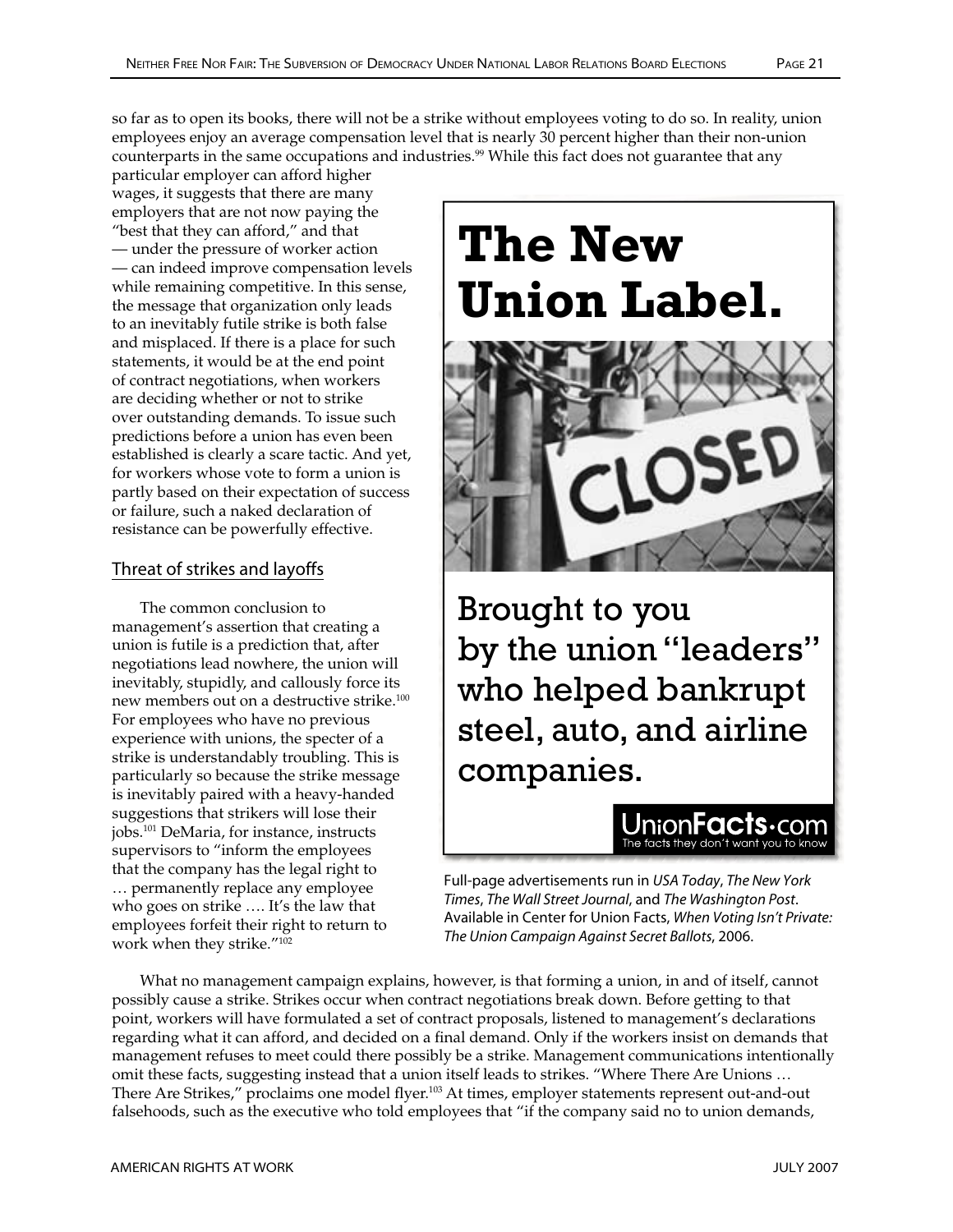the only recourse, the only weapon that the union has is to call a strike."<sup>104</sup> The same consultants who craft these arguments elsewhere protest the wide variety of non-strike strategies unions use to convince employers to sign contracts — publicity campaigns, political support, litigation, boycotts, and other forms of pressure that workers may exert without resorting to a strike. To suggest that striking is the only way workers can get management to improve conditions is to intentionally mislead employees regarding both the strategic strengths of unions and the likelihood of a strike. The combination of such heavyhanded misinformation with media restrictions that deny the union an effective right of reply create an environment in which true democratic debate and decision-making is impossible.

Beneath all these campaign messages, the employer's campaign is ultimately supported by employees' fear of losing their jobs. It is illegal for employers to directly threaten workers with being fired in retaliation for supporting unions. However, as Marty Levitt recalls, getting around this technicality is easy. After explaining the limits of the law to supervisors:

I would tell them how to bend and even break those limits …. '[You] cannot threaten employees,' I warned, 'but we're going to show you how you can deliver threats without doing anything unlawful.'105

In a typical election, employees are gathered in front of their CEO and told that, if they vote to form a union, one likely possibility is that the company will be driven out of business and they will all lose their jobs. By law, employers cannot "threaten" to fire people for supporting a union, but they are perfectly free to "predict" that organizing will result in layoffs.<sup>106</sup> One management consultant explained that:

You can't come out and threaten we are going out of business. But a threat is permissible providing you give a factual basis for it … We usually say assuming the union refuses certain needs we have to remain competitive and assuming that our competition will have no restrictions on it, we believe we will not be able to maintain the orders we now have and will go out of business.107

What normal person can hear these words and not worry for their own security? What employee could be told, as recommended by one attorney, that a union "could hamper the employees' personal relations with the company," or that "an employee's job might be affected by having a union and [remember] that the employee's family [is] dependent on his paycheck," and not understand these as warnings about one's personal fate?<sup>108</sup>

In fact, all such statements must be regarded as pure threats rather than predictions, for one simple reason: voting to form a union does not in itself impose any new conditions whatsoever on a business. Any change in wages, benefits or working conditions can come only as a result of contract negotiations — and then only if the employer agrees to the employees' proposals. In this sense, it is important to note the fundamental contradictions that mark management anti-union messages. On one hand, employers stress the futility of organizing, insisting that unions have no power to make the company agree to anything it doesn't like.<sup>109</sup> On the other hand, the same employers often suggest that the mere existence of a union in the workplace would so dramatically change the firm's financial policies — presumably through forcing exorbitant increases in wages and benefits — as to drive the company out of business.

Indeed, recent evidence confirms that such "predictions" are, almost always, intended as threats. Kate Bronfenbrenner's study of NLRB elections showed that 51 percent of employers tell workers that a union is likely to lead to layoffs. However, in those firms where workers voted to unionize despite their employer's dire predictions, only one percent of companies actually closed down even part of its operations.110 Thus, regardless of what language is used, such statements almost always function as threats rather than predictions.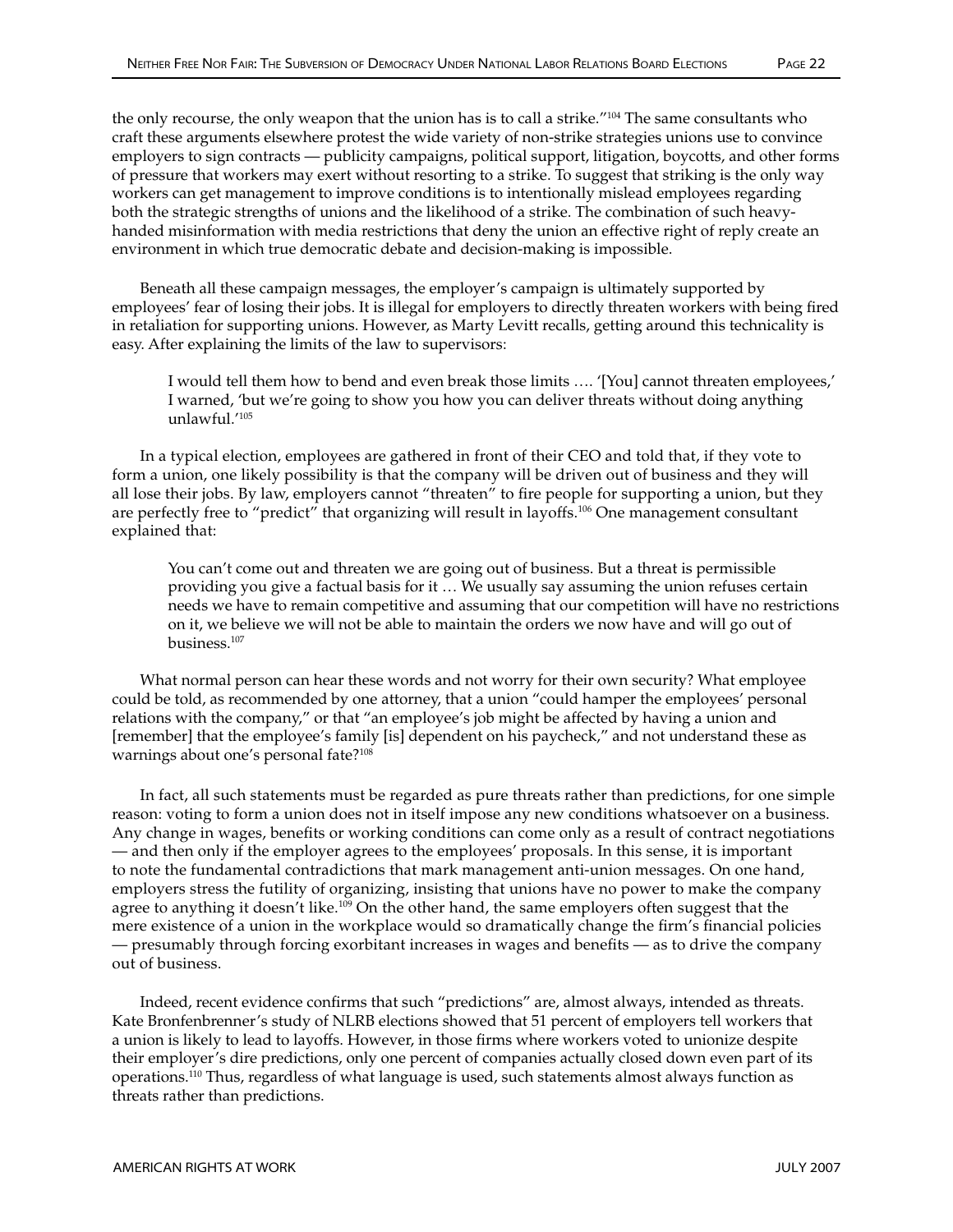### Unions exploit workers' dues money

The final standard employer message is that unions care nothing for employees, but are only interested in forcing them to pay dues so that fat-cat officials can pursue lives of corrupt decadence. A typical version of this argument is voiced by the National Association of Manufacturers in its *Remaining Union-Free: A Supervisor's Guide*:

Why do unions want to organize a company? … The answers are simple. A union is a business. Instead of selling a product, it sells a service. When a company is unionized, all employees who become members of the union are immediately subject to initiation fees, dues and assessments … Unions are in business to make money.<sup>111</sup>

Employers relentlessly stress that union organizers are sneaky and duplicitous; they will profess to be altruistically devoted to the needs of employees, but all of this is a ruse to get their hands on dues deductions. *Management Report for Nonunion Organizations* recommends that if employees ask supervisors whether workers are required to let union organizers into their homes, supervisors should explain that "a union representative has no more right to enter your house than any other paid salesman."112 Elsewhere, the same newsletter suggests a "sample campaign flyer" that features piles of money over the legend "THIS IS WHAT YOU LOOK LIKE TO AFSCME."113

The dues message stands in direct contradiction to management's warnings regarding strikes and layoffs. If a union were primarily interested in extracting dues money from workers, it would never risk a strike, nor pursue economic demands likely to result in layoffs, because no one pays dues when they're on strike or out of work. Both these courses of action would thus be anathema to a union intent on maximizing dues revenue.

If managers voiced such duplicitous arguments in a Jeffersonian context — with open debate and opportunity for rebuttal — they would be easily unmasked, and would likely sway few voters. However, the one-party state that the NLRB has sanctioned within the workplace produces a vote based not on the will of an educated electorate, but on deliberate misinformation.

At times, employers go to the extremes of deception in emphasizing the dues theme, as in a speech to employees recommended by DeMaria stating that, based on the most recent annual financial report of the union in question:

Not one penny of money collected in dues from hardworking people like you went to pay benefits or wages for any of its members. All of the money was spent for salaries to its own officers, organizers, and employees; lawyers and accountants; rent; automobiles; gas; expenses of organizing; paying people to stand outside plants handing out propaganda; office equipment … In a financial report I read, the government asked how much money Local 1500 spent 'on behalf of individual members.' The answer? Zero!<sup>114</sup>

In fact, while unions may provide individual members with emergency assistance in cases such as family medical crises, they are prohibited by law from simply distributing cash to individuals.115 Indeed, handing out dues money to favored individuals would be a hallmark of corruption. Instead, dues are spent "on behalf of" the members in exactly the ways this report lists — paying organizers to negotiate contracts and lawyers to represent workers in arbitrations, hiring researchers to calculate the finances of bargaining proposals and secretaries to produce member newsletters, etc. The speech he proposes is not an innocent mistake. It is an intentional, insidious effort to mislead employees regarding the moral stature of the union they consider joining.

## The hypocrisy of management communications

What sense is one to make of the messages that dominate employer campaign communications? Employers defend their aggressive participation in workers' decision-making process on the grounds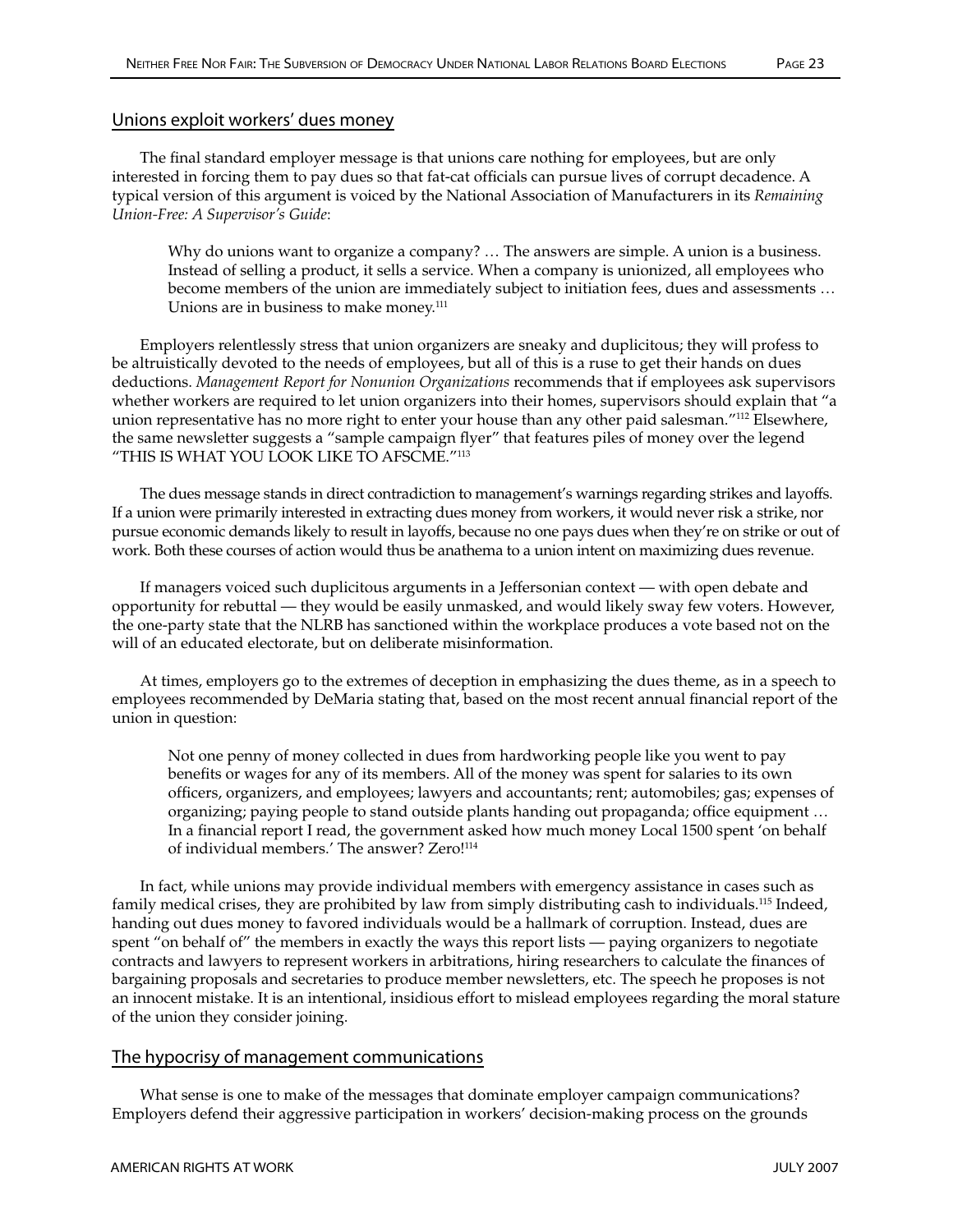that, without them, employees would be deprived of vital information regarding the downside of organizing a union. Several facts call this logic into question. Most importantly, surveys of American workers who do have unions find high rates of satisfaction with their choice. The federal Dunlop Commission reported that fully 90 percent of union members would vote to retain their union; 70 percent rated their experience with their particular union as either "good" or "very good."116 These workers have more experience with the realities of union experience than any union-resistant manager. That their experience is so at odds with the dire predictions of anti-union campaigners suggests that the claim that unions don't care about workers and just want their dues are dramatic exaggerations. They cannot be defended as simply delivering needed information to voters. They appear to function, rather, as disinformation and scaremongering.

## Timing Is Everything: Delay, Depression, and the Fear of Unending Conflict as Management Campaign Strategies

One of the integral aspects of any political campaign is control over the campaign's timing. Every candidate for public office seeks what George H.W. Bush called "The Big Mo," and carefully plots campaign events in order to have his or her support peak in the days leading up to the vote.117 One of the ground rules in elections for public office — so commonsensical that we don't even think of it as a "ground rule" — is that Election Day is fixed by law and cannot be manipulated by either candidate.

In NLRB elections, pro- and anti-union campaigners likewise seek to time their efforts in order to build to a peak of support just before the election. NLRB election dates, however, are subject to repeated delays. Both sides have the right to file objections that result in electoral delays. In practice, however, it is generally in the union's interest to have speedy elections, and in management's interest to delay. As Levitt explains:

delay steals momentum from a union-organizing drive, which is greatly dependent on the emotional energy of its leaders and the sense of urgency among workers.<sup>118</sup>

Employer anti-union strategies largely depend on wearing workers down through a prolonged campaign of fear, intimidation, and tension that serve both to scare workers away from union support and to convince them that management is omnipotent and organization therefore futile.<sup>119</sup> Generally, when the election is first called by workers petitioning the NLRB, two-thirds or more of eligible employees have signed statements of support for the union. In an article entitled "Time Is On Your Side," the Jackson Lewis firm's newsletter advises employers that pre-election legal proceedings should be considered "an opportunity for the heat of the union's message to chill prior to the election."120

For employers, every day of delay is a day in which anti-union managers are free to campaign eight hours a day with every worker, while union supporters are restricted to brief lunchtime conversations. Since employers are not required to turn over a list of employee names and addresses until all procedural disputes have been settled and all appeals exhausted, even groundless legal challenges that are clearly doomed to failure buy management an extended period in which most employees are shut off from conversations with union representatives.121 Unsurprisingly, the evidence suggests that the odds of a prounion vote decline the longer an election is delayed.

The NLRB process provides employers with multiple opportunities for delay. Common management strategy is simply to refuse to agree on anything related to the election process. "The company may dispute the jurisdiction of the NLRB, that the union is a labor organization, or that the proposed bargaining unit is appropriate," explains one consultant.<sup>122</sup> Under federal law, the NLRB is required to hold a hearing whenever any challenge is raised to any aspect of the election — no matter how trivial or ill-founded. To argue that a given union is not a "labor organization," for instance — when the same union has already been recognized in scores of other elections — may appear to be patently disingenuous.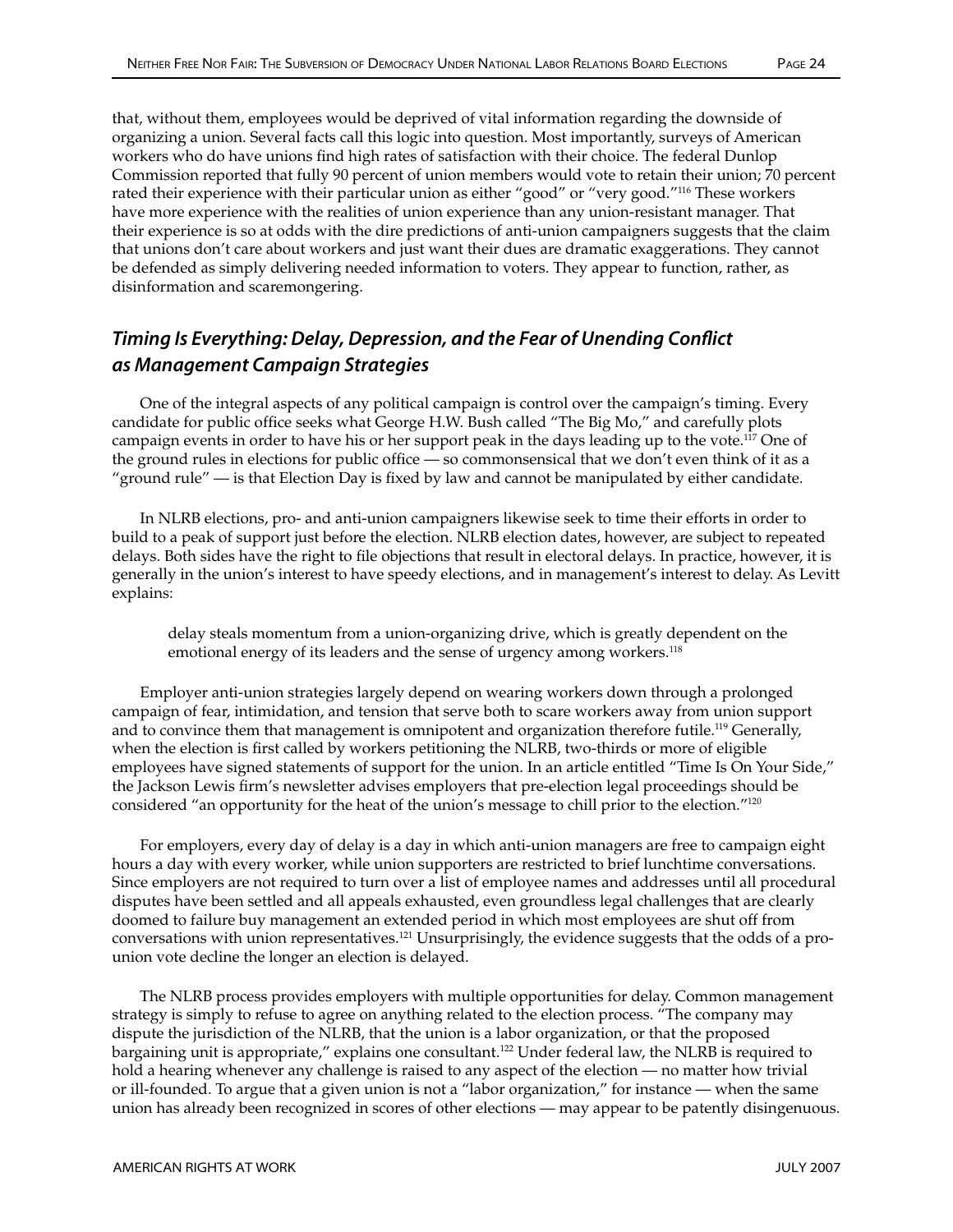Moreover, determined employers often pursue even trivial charges through multiple layers of appeal. The NLRB encourages employers and unions to agree on a "consent" election — meaning that whatever procedural disagreements may arise will be subject to quick resolution by the regional NLRB director. In the early 1960s, nearly half of all NLRB elections were conducted on this basis. But as management has become more aggressive, consent elections have nearly disappeared from the American workplace. By the late 1970s, only 7.3 percent of NLRB elections were consent elections; by 2004 the percentage had fallen to 1.2 percent.<sup>126</sup> From a management point of view, agreeing to consent elections is akin to unilateral disarmament. "Even though a 'consent' election may be 'quicker' it has the same results as a shot in the head," one consultant explained to Congress. "[Employers should] always go to a hearing ... it always works in your favor."127

Management's power to delay elections carries a further significance in that the very act of contemplating union formation is an act of workers' pinning their hopes on the ability to come together in order to change management's behavior. A quick election makes change seem possible, whereas a longdelayed vote serves as an object lesson in the weakness of collective action. Thus, the very fact of delay may change the way people vote. Marty Levitt worked with one of the pioneering management attorneys of the 1970s, whose "specialty was delay tactics, for he understood that management would always win a war of attrition."128 Levitt explains that:

[this attorney's] centerpiece technique, now a common strategy among management lawyers, was to challenge everything. He tried to take every challenge to a full hearing, then prolonged each hearing as much as he could. Finally he appealed every unfavorable decision …. Almost invariably [he] refused to work out agreements with the union on such issues … out-of-court agreements on matters of fact are meant to save court time and speed the legal process. But such legal congeniality would short-circuit [his] strategy. He knew that if he could make the union fight drag on long enough, workers would lose faith, lose interest, lose hope.129

Management delay tactics are particularly damaging when coupled with an atmosphere of fear and conflict in the workplace. For many workers, the tension of a prolonged NLRB election becomes unbearable. When management is aggressively committed to preventing organizing — filling the workplace with confrontational banners, flooding it with constant newsletters, forcing workers into a barrage of tense anti-union meetings, and subjecting individuals to repeated one-on-one harangues from their immediate supervisors — the workplace becomes a scene of daily conflict. The longer such an atmosphere continues, the more workers become convinced that organizing, means living in an atmosphere of constant battle. This is particularly the case when employers announce that they will continue to resist union formation in every way possible, even if workers vote to organize. Under such conditions, many workers end up voting 'no' not because they wouldn't like a union, but simply because they want the tension to be over, and they no longer believe that any union would have the ability to curb management.

This dynamic was illustrated in a survey of communications workers who had recently gone through NLRB election campaigns.<sup>130</sup> At one workplace, the company's human resources director called employee activists "union slime," a worker sporting a union button was cursed by his supervisor, and another who refused to put on an anti-union button was forced to clean up the basement. After a period of such tactics, the company's manager complained to employees that the plant was suffering because of the "high tension" caused by the union campaign. On the eve of the election, the general manager's message to employees was "You can vote for this union and make me negotiate against the union, or you can vote against this union and help me shape [the company] into a team."131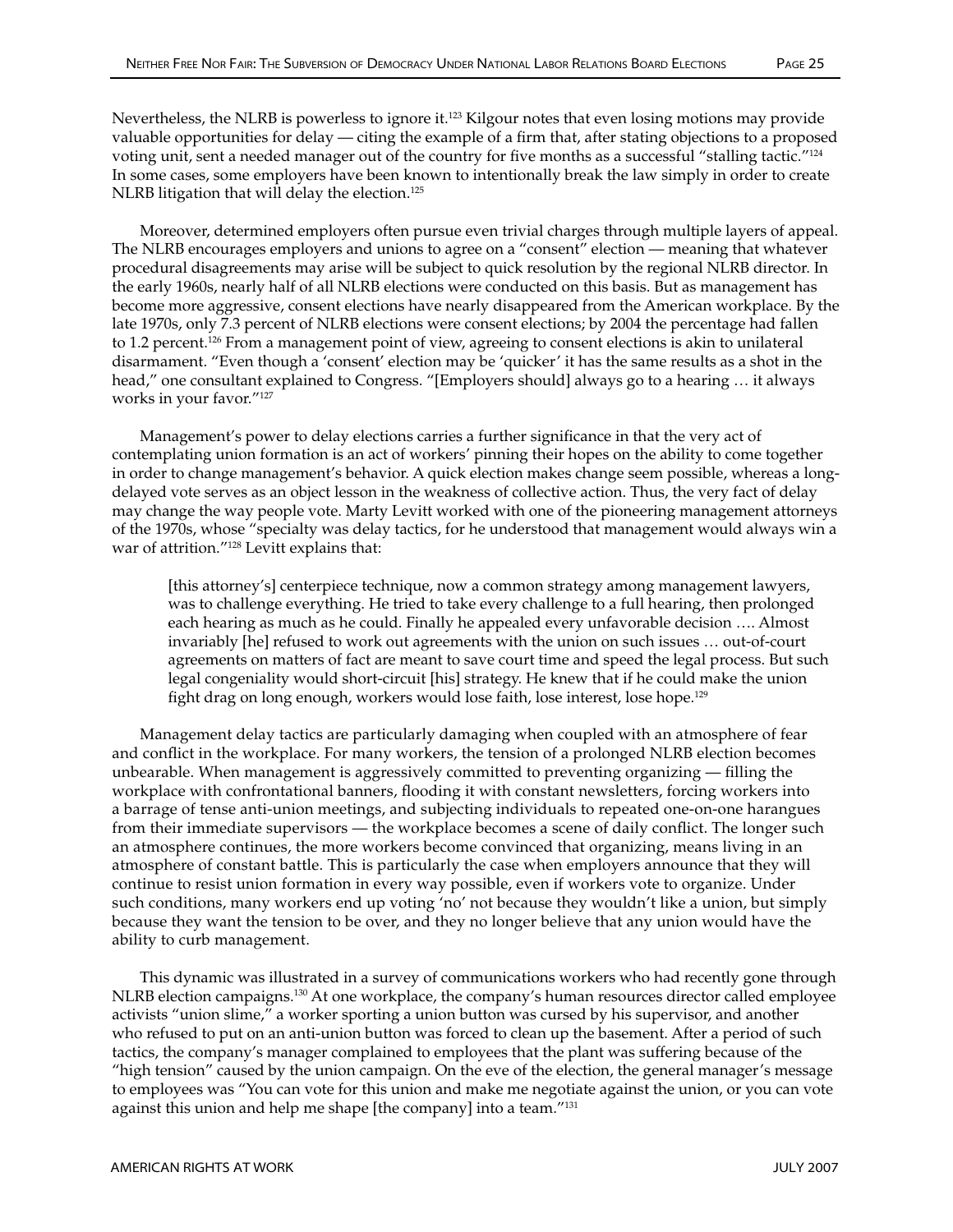For many employees, the specter of an indefinite continuation of such tension is untenable. The majority of employees in this survey were not strongly pro- or anti-union. When asked "the best reason not to join any employee organization," only five percent worried about union dues. By far the most common reason given was that a union would "create conflict at work."132 These employees had not become anti-union; on the contrary, a majority still believed they'd be better off with a union. However, they didn't believe a union could succeed against such vociferous management opposition, and they worried for their own jobs; 42.3 percent of respondents stated that the primary reason their coworkers didn't support unionization was the fear of management retaliation.<sup>133</sup>

Thus, the power of management to reschedule election day — a power never granted to any candidate for public office in the American political system — has become a power to prolong a period of fear, intimidation, and profoundly undemocratic one-sided campaigning.

## The Critical and Intimidating Role of Supervisors

One of the principles of the American political system is that words carry different meaning depending on who delivers them. Homeowners can declare that they don't want Republicans in their house, but an employer can't make the same declaration about the workplace. A neighbor can solicit any friend she likes, at any time, for a Political Action Committee, but an employer is largely prohibited from doing likewise with employees. Indeed, an employee may predict to coworkers that if a certain candidate wins, they'll all lose their jobs, but in many states, a company is banned from making the same statement to its employees. Our tradition recognizes that relations of power and dependence may turn otherwise innocent statements into tools of coercion.

Under federal regulations, employers are prohibited from urging rank-and-file employees to vote for a particular candidate or party.134 In an election for Congress or the Presidency, employers are banned from using any of the media discussed above — bulletin boards, leaflets, or mass meetings — to advocate that employees support a particular party. It is a violation of federal law for employers to have supervisors carry a partisan message to those they oversee. Federal law reflects an understanding that dates back to the Founders — that employees are naturally fearful of offending those they depend on, and therefore that free and fair elections require a blanket ban on employers advocating partisan positions to those whose economic lives they control.

In NLRB elections, standard employer strategy is based on maximizing the very thing that federal statute seeks to prevent: the use of economic power over voters to influence what should be decisions of conscience. While employer organizations frequently stress the importance of providing employee voters with anti-union information, the messenger seems to matter more than the message. There is no known union campaign, for instance, in which anti-union information was provided to workers solely by antiunion employees, independent of the employer. If the purpose is simply to guarantee access to all sides of a debate, leaflets and house visits from such employee opponents would be sufficient. What such a strategy would lack, obviously, is the element of fear — the subtle hint of potential retaliation — that is inherent in employer speech. If a message depends so heavily on its messenger or doesn't work unless delivered by someone with coercive power over the listener it becomes suspect. Such statements are not, in fact, political arguments — they do not constitute impersonal appeals to reason or logic — but rather are acts of coercion masquerading as political speech.

#### Free speech for managers?

At the heart of employer anti-union campaigns are one-on-one conversations between supervisors and their subordinates. Yet in these conversations, neither the speaker nor the listener are free to voice their conscience. Employers defend the legitimacy of supervisor campaigning on the basis of companies' free speech rights.135 Supervisors, however, do not actually enjoy free speech at all; their speech is entirely dictated from above. By law, supervisors can be fired if they refuse to play their assigned role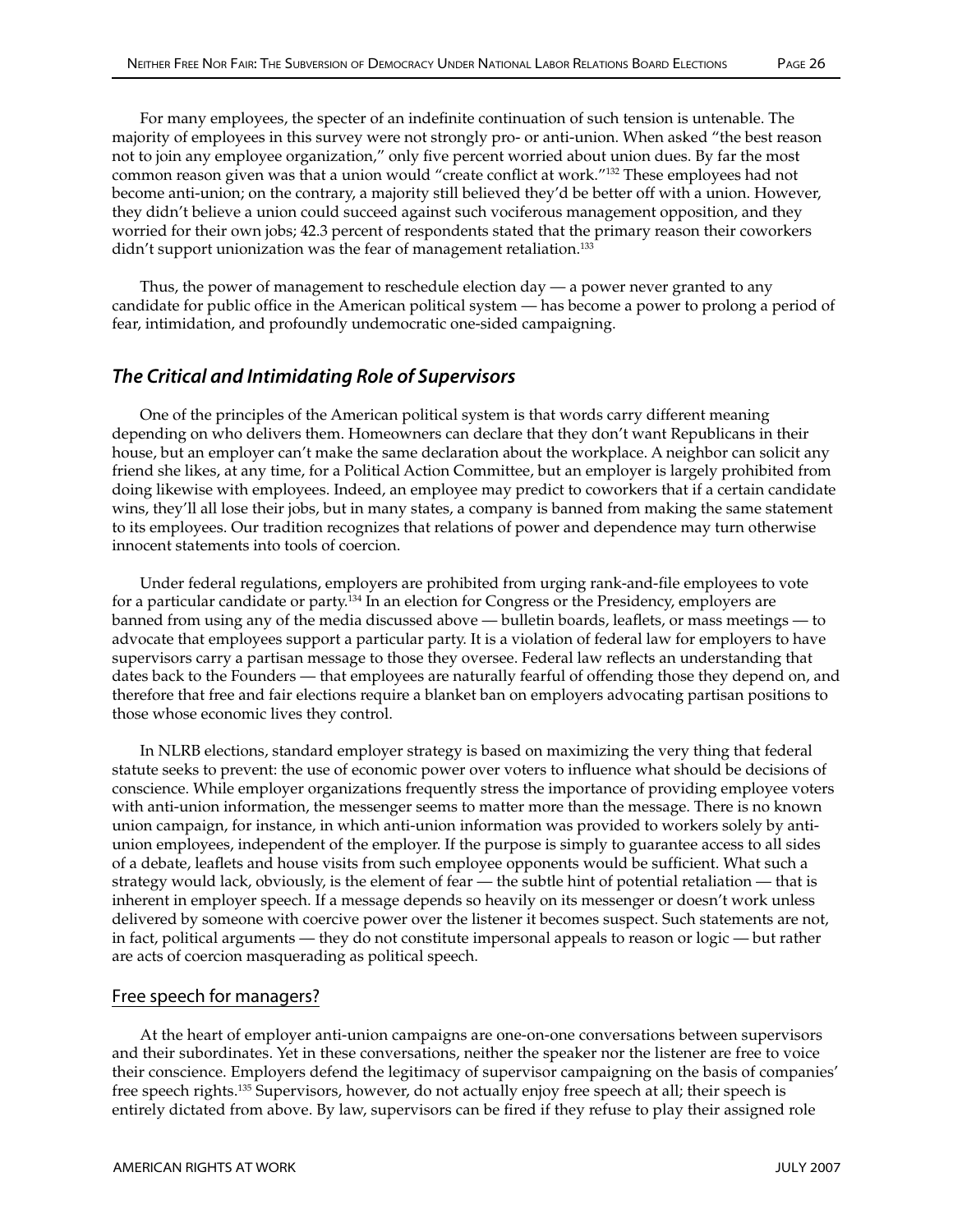in an anti-union campaign.136 Indeed, it is perfectly legal for a company to track the union proclivities of employees and fire those supervisors who fail to convince their underlings to back the company's position.137 Thus, the principle of "employer free speech" masks a reality of systematically coerced speech. At times, this contradiction is painfully apparent in the convoluted logic of consultants, as when Levine counsels that:

As a supervisor, you are free to make any statement so long as the statement is not coercive … Your employees want to know what you think about unions. Your company wants you to tell them your opinion about the union that you are opposed to it. You have the right to give your opinion to your employees that you do not think a union would be good.138

Here, "freedom" is defined exactly by its opposite; supervisors are "free" to mouth exactly the scripts they are given, and nothing more. To the extent that supervisors are participants in workplace debates over the merits over organizing, this again marks a fundamental perversion of the ideals of American democracy. From the Founders to the present, the bedrock idea of American democracy is a self-governing people that make political choices through a process of free and open deliberation. To have one group of participants in those deliberations (indeed, the single most influential group, with by far the most far-ranging speech rights) acting under a systematic ban on free expression makes this campaign something utterly foreign to the Founders' concept of democracy.

## Employer Intimidation and the Mockery of the Secret Ballot

Throughout the union avoidance literature, there is broad agreement that supervisors represent the single most effective channel for turning workers against organizing.<sup>139</sup> For voters, their supervisor is the person with the most direct control over a host of critical decisions — hiring and firing, raises and promotion, more or fewer hours, better or worse job duties, and greater or lesser flexibility in dealing with unforeseen events such as sick children.<sup>140</sup> When managers warn that forming a union could affect employees' "personal relations" with the company, it is this realm of discretionary authority that runs through workers' minds.141

Employer strategy for NLRB elections centers on a ceaseless, in-your-face campaign of supervisors pressing anti-union rhetoric on their direct subordinates. During the course of the campaign, supervisors serve as "precinct captains" for the employer. They are generally assigned no more than 10-20 employees, and charged with talking to each of these subordinates at least several times per week, and often daily.<sup>142</sup>

While the primary role of supervisors is to influence the votes of their subordinates, supervisor one-on-one meetings are also designed to force a reaction from employees, enabling management to get an accurate and continuously updated read on both the overall vote count and the identity of union supporters. Several consultants have written anti-union manuals geared specifically to the role of supervisors.143 Typically, supervisors report to an outside consultant who drafts leaflets and provides scripts. In a typical week, supervisors will be given two or three leaflets to hand out to each individual under their direction. These encounters are designed to be extremely intense; several consultants stress the importance of "eyeball-to-eyeball conversations between supervisors and employees."144 Managers are trained in how to talk about each leaflet and how to carefully observe and interpret the words, nuances, and body language of employees' response.145 "Supervisors should not ask employees what they think about the management literature … as this would constitute unlawful interrogation," explains DeMaria's *Management Report for Nonunion Organizations*. Instead, they should "make positive statements such as 'I thought that flyer on the high cost of union dues really brought home just how costly it can be in dollars and cents to be in a union,"" and then watch for employee reactions.<sup>146</sup>

With each leaflet, supervisors report back to senior management on each employee's reaction, carefully grading and ranking the response of each.<sup>147</sup> While ranking systems differ from consultant to consultant, even the broadest of monitoring systems ranks workers in one of three categories — solidly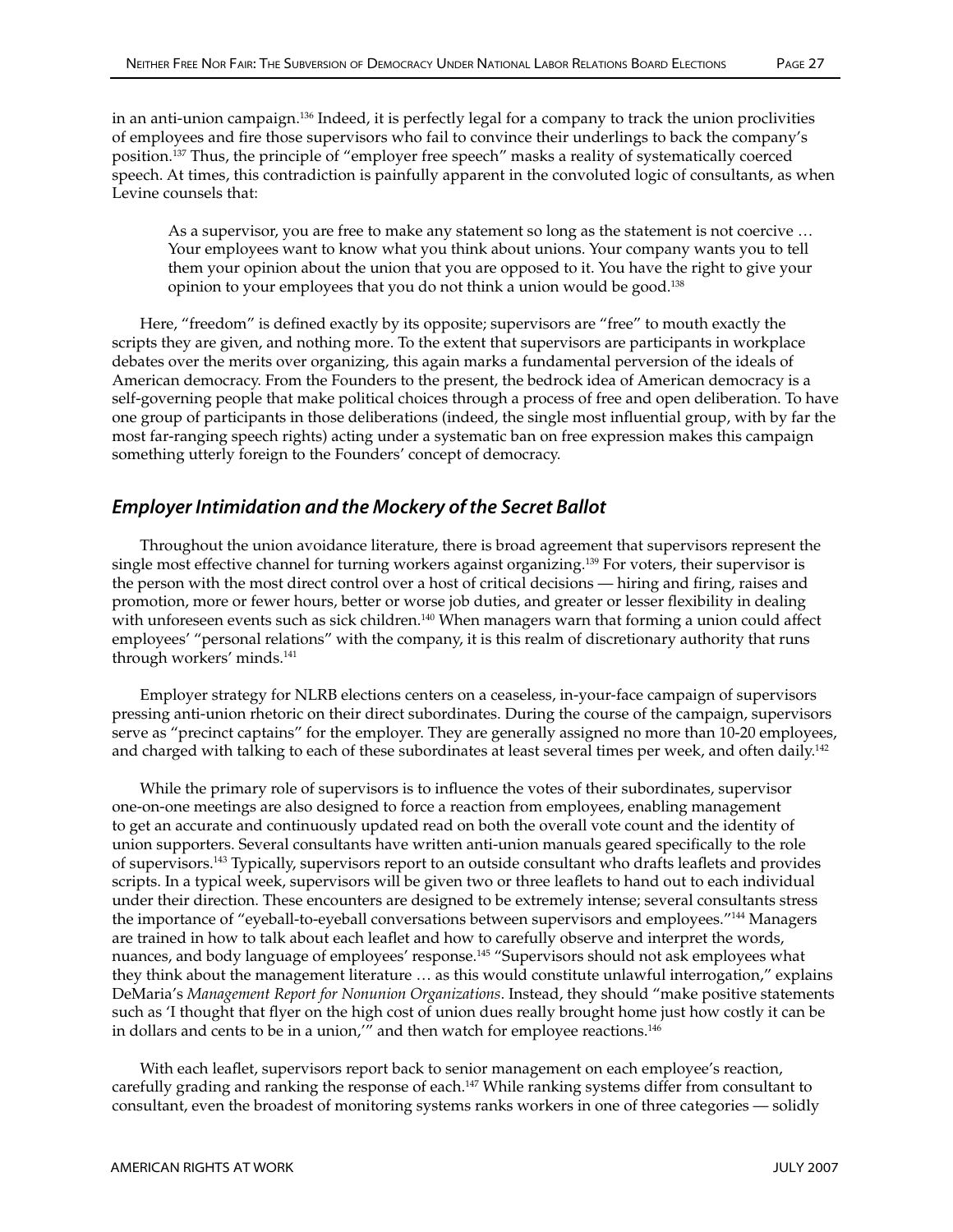pro-union, solidly opposed, or undecided. In more sophisticated campaigns, the ranking system may capture finer-grained distinctions in employee attitudes. Levitt, for instance, recalls that:

We kept charts on every employee, identifying each with one of five marks: a plus sign in a circle if he was staunchly anti-union; a plain plus sign if he leaned toward management; a minus sign in a circle for a strong union supporter; a simple minus sign if he was pro-union; a question mark for unknowns.148

In this sense, the standard conduct of management campaigns undermines the very notion of a secret ballot. On election day, the physical ballot still takes place behind a curtain, but the real protection that curtain provides is increasingly marginal. The purpose of a secret ballot is to safeguard individual workers against retaliation based on their political views. However, if management has already learned where each individual employee stands before the vote takes place, the secrecy of the ballot has become eviscerated.

How is it possible for management to know workers' feelings with such exactitude? It is, after all, illegal for employers to interrogate employees as to their stance on union formation. The answer to this seeming mystery lies in a battery of tactics designed to evade the law and pierce the veil of the secret ballot. Management's intelligence-gathering often begins with sophisticated attitude surveys designed to identify a psychological "proclivity" toward union activism.<sup>149</sup> In other cases, management spies on employee conversations or recruits sympathetic employees to report on who says what in union meetings.150 When management provides 'Vote-No' buttons, hats, t-shirts or bumper stickers, this too provides a means of gauging workers' views simply by watching who uses then and who avoids them.151

Above all, management's ability to subvert the secret ballot is based on the relentlessly intrusive one-on-one confrontations between supervisors and their subordinates. As described, these repeated confrontations draw on the power of the supervisor-employee relationship in order to force voters to reveal their political intentions. Voters on the receiving end of such questioning do not have the legal right to say "I don't want to talk about it now." There may be individuals who — day after day, week after week — are able to hide their true feelings from their supervisors. For these individuals, the secret ballot retains its function.152 For the overwhelming majority of people who are not so skilled at deception, management has succeeded in rendering the "secret ballot" meaningless, since their vote was known long before they stepped into the polling booth. Indeed, management's vote-counting is often eerily accurate. Levitt recalls that he would commonly initiate a pool among managers and foremen, in which each supervisor would predict the number of anti-union votes, with a \$100 prize for the closest guess. "It was amazing," he reports. "In pool after pool the supervisors were astonishingly accurate."<sup>153</sup> But to the extent that such tactics are effective, the technically secret ballot has ceased to provide any meaningful protection to voters subject to the intense scrutiny of those who control their work lives.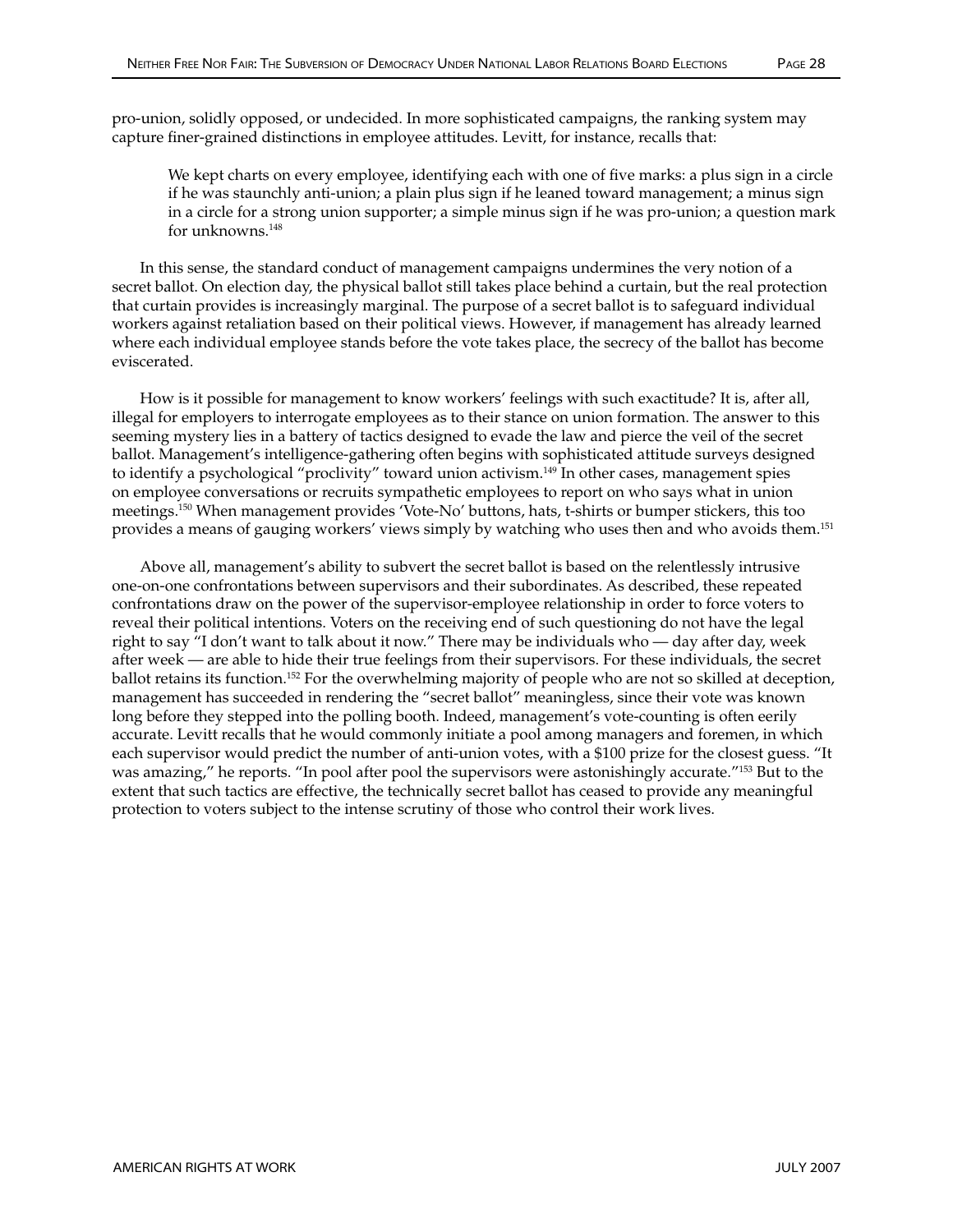# Election Day

One might think that, even if the whole campaign leading up to an NLRB election is slanted toward management, at least election day itself must run the same as a normal election. After all, the act of voting itself seems straightforward — one enters a private booth, marks a ballot, and an impartial authority oversees the process and counts the votes. How much room for manipulation could there be? Unfortunately, the answer turns out to be much more than one might expect.

First, the very timing of the vote itself may be the result of political manipulation. When the NLRB first convenes a hearing to set the election ground rules, one of the issues that the two sides negotiate is the date of the election. Generally, management has the superior leverage in these discussions; since the union is anxious for a quick election, union representatives often give in on other aspects of the process. Management consultants urge their clients to schedule the vote for payday whenever possible, so that workers will be grateful toward their employer and so the employer can have the last word of the campaign by distributing 'Vote No' flyers with employee paychecks. Likewise, management typically seeks to hold the vote early in the morning, so that employers can host an anti-union dinner the night before, and union supporters will have no opportunity to rebut that message.154 And always, Fridays are better than Mondays if you want happy rather than disgruntled voters. Thus, the schedule of the election itself may be a product of management strategy — a partisan advantage that is, of course, never permitted in elections for public office.

The events of election day itself likewise unfold largely according to management strategy. Physical control over the workplace affords management control over the campaign environment while voting is ongoing. The actual room in which workers cast their ballots is off-limits to campaigning. However, voters walk to the polls past rooms, hallways, posters, and bulletin boards dominated by anti-union campaign propaganda. On election day, like all other days, anti-union supervisors may walk around the company, having mandatory one-on-one conversations with every voter; neither union representatives nor pro-union employees have the right to do likewise. Indeed, the Jackson Lewis attorneys urge employers to take care even regarding the union observers who by law must be allowed to monitor the balloting; they recommend that employers plan out a route for them, from the front door to the voting room, that will minimize exposure to employees, and make sure that they are escorted by a management representative in order to prevent them from engaging in the same type of conversations supervisors will be having all day.155 Furthermore, controlling the polling site allows management to stage events that influence the environment in which voters cast ballots. In one case, for instance, an employer who had previously never used of security guards, but who had campaigned on the notion that organizing would lead to violence, hired an armed guard (complete with guard dog) to patrol its property during election day — thus dramatizing the level of conflict and retribution that might result from a 'yes' vote.<sup>156</sup>

In addition, anti-union consultants and attorneys generally hold that a large turnout favors the antiunion side, and use control over the balloting site to guarantee partisan turnout. It is believed that union supporters are, by nature, more motivated to vote. If, as Cohen and Hurd's survey suggests, there is a large body of fence-sitters who above all want to avoid conflict, it is likely that many of these employees would naturally avoid voting at all if given the chance. If they do vote, however, many are likely to vote 'no' simply because they have been convinced that management is implacable, that the union can't win real improvements, and that a 'yes' vote is a vote for continued conflict. Under these assumptions, management works hard to turn out the vote.<sup>157</sup> The fact that management can target slackers with repeated reminders to vote — under conditions where refusing to vote will be understood as an act of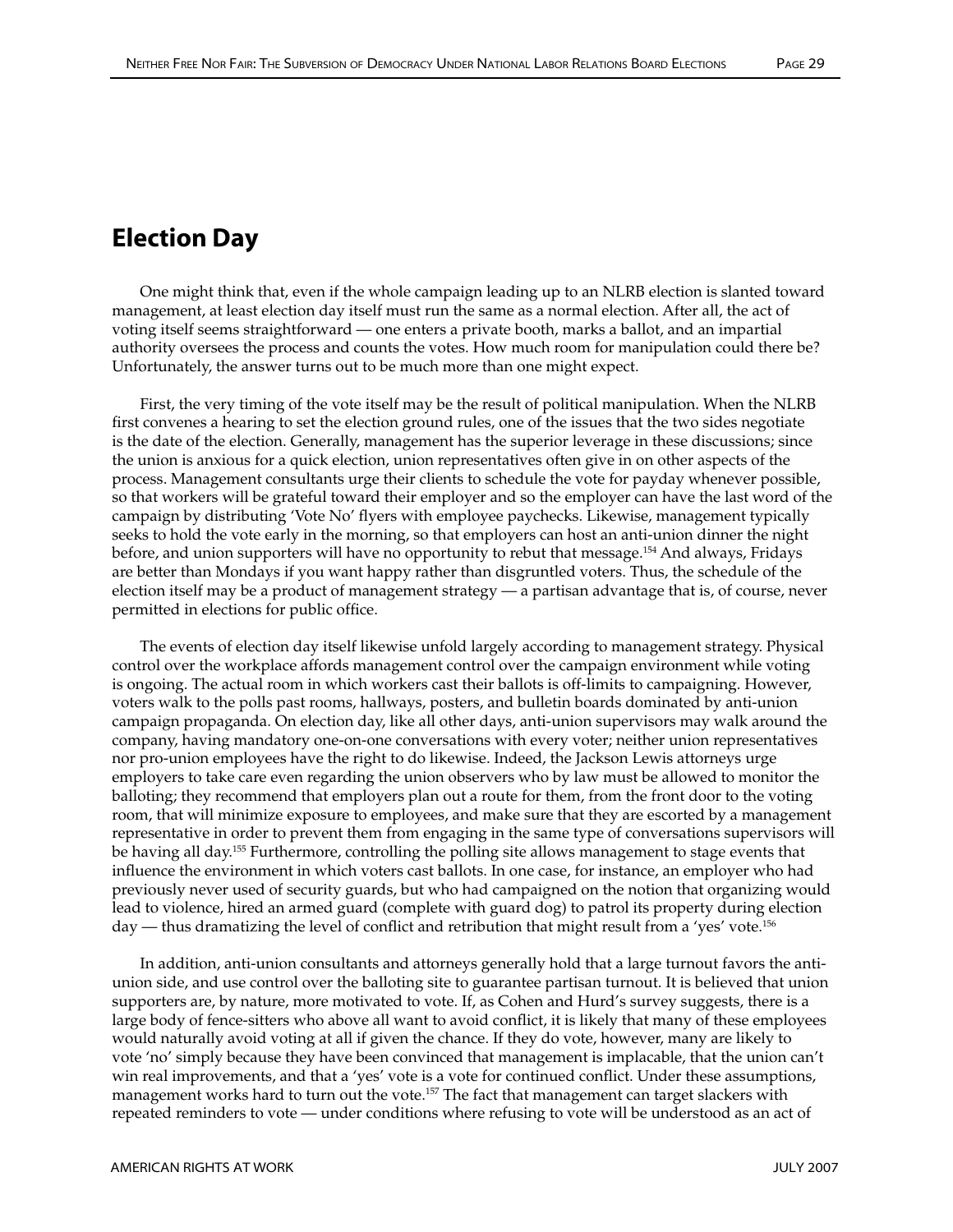The Jackson Lewis advice points to the unique power of controlling the polling site. The ability to get an immediate list of employees who have not come in to work, and arrange to ferry them in to vote, is a power that only management has; pro-union employees have no equal right of access to election day attendance sheets. By law, it is illegal for supervisors to keep lists of who has and has not voted; however, managers generally can track this information with no need for a written list. The Sodexho union avoidance manual, for instance, includes an edict that on election day, "every supervisor should make sure that every employee is encouraged to vote."160 The ability to monitor and follow up on voters with such exactitude is, again, a power that management has but union supporters do not. And, again, it is a power that no party would be permitted in a regular election. No polling place would ever be situated in Democratic or Republican headquarters; no party would ever be allowed unilateral access to the list of who had shown up to the voting place, nor unilateral ability to send partisan representatives to personally escort those who hadn't yet voted; nor, finally, could the turnout push come from a party that had both a highly partisan position and control over voters' financial future.

The advantages employers gain from controlling the polling site are reflected in their opposition to policy changes that would institute off-site voting. Under the National Mediation Board — the federal agency overseeing elections for the railway and airline industries — all elections are conducted by "mail ballot;" currently this means employees vote through their choice of touch-tone telephone or internet website. The process is both efficient and secure; with over 1,500 elections run under this system, there has not been a single allegation of voter fraud or coercion.<sup>161</sup> Indeed, the system follows the vote-by-mail system that has been adopted for elections to public office in the state of Oregon, where elections have been found to be at least as clean as those conducted under previous voting systems.162 Furthermore, elections by mail ballot are significantly cheaper to run than on-site elections; in an age of repeated cuts in the NLRB budget, one might think this would increase the agency's incentive to adopt off-site voting. But employers are strongly opposed to changing the system, and to-date the NLRB has refused to reconsider its insistence on workplace balloting.163

Employers are straightforward in their reasons for opposing voting alternatives. "Sophisticated employers know well that mail ballots are 'bad news' for employers," notes one national law firm, explaining that "in mail ballot elections, employers have a much more difficult time controlling timing of campaign strategy."164 DeMaria's *Management Report,* in an article titled "Reasons Employers Should Resist Mail Ballots," explains not only that it is harder to turn out anti-union voters when the election is off-site, but also that mail balloting diminishes management control over the emotional atmosphere on election day. Mail ballots generally include a more extended voting period — sometimes up to 30 days — and employers are prohibited from forcing workers to attend mass anti-union meetings during this entire period, rather than simply the final 24 hours leading up to an on-site ballot. The newsletter explains that:

The whole idea of the 25-hour presentation is to bring the campaign to an emotional pitch, so that employees walk out of the final employer presentation revved up to vote for the company based upon the 'last word.' Mail balloting destroys this dynamic, because employees can vote several weeks later after the impact of the employer's final presentation has worn off.165

If either Democrats or Republicans insisted that voting take place in their headquarters, and that all voters be forced to attend a partisan rally 25 hours before casting their ballots, with no equal opportunity for response for their opponents, none of us would be fooled into thinking this a democratic election. If they went even further — insisting that such unilateral prerogative was a critical ingredient of free speech and democratic process — it would be hard not to view this as the most cynical and shameless dissembling. Yet this logic rules workplaces across the country.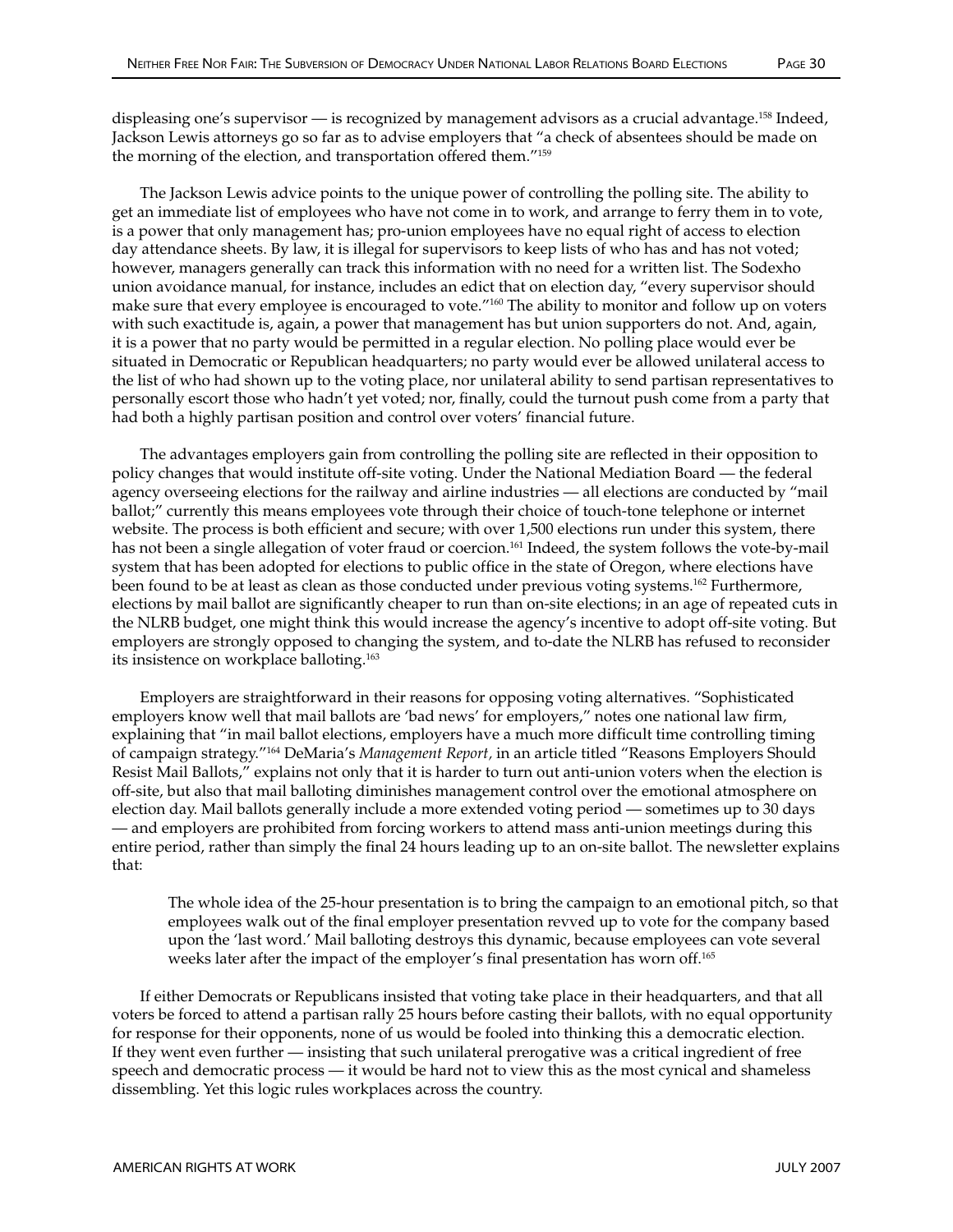# Inadequacy and Weak Enforcement of the Law

Beyond the extraordinary advantages provided employers under labor law, NLRB elections stand in marked contrast to those for public office in the incidence of outright illegal activity. From its beginnings, the world of anti-union campaigns has been rife with illegal activity of almost every kind.<sup>166</sup> As early as the mid-1950s, Congressional investigators uncovered an extensive pattern of illegal behavior among the nation's foremost management advisors on labor issues, including bribery and coercion of employees, spying on and harassing union supporters, offering rewards to anti-union employees, and threatening those who were pro-union.<sup>167</sup> Levitt followed the same path two decades later; as part of his routine strategy, he "set to work establishing a network of rank-and-file employees who would serve as spies, informants, and saboteurs."168

Levitt describes how illegal activity was built into the normal practice of employer campaigns:

My team and I routinely pried into workers' police records, personnel files, credit histories, medical records, and family lives in search of a weakness that we could use to discredit union activists …. To fell the sturdiest union supporters … I frequently launched rumors that the targeted worker was gay or was cheating on his wife …. If even the nasty stories failed to muzzle an effective union proponent, [we] might get the worker fired.<sup>169</sup>

Indeed, virtually every step of the campaign process, as described by Levitt and other management strategists, has been marred by illegal practices — including packing the bargaining unit with last-minute anti-union hires; lying to employees about the confidentiality of personal interviews; falsifying payroll memos in order to provide illegal wage increases; vandalizing company cars and blaming it on the union; tapping the union organizer's phone; and paying employees to vote against union formation.<sup>170</sup> Such tactics shouldn't be imagined as confined to the long-ago past or the province of "rogue" consultants. In 2004, a South Carolina manufacturer sued Jackson Lewis for advising illegal tactics in "a relentless and unlawful campaign to oust the union" that included spying on workers, firing union activists, organizing a bogus "employee" anti-union committee, writing supposedly employee-authored flyers calling union activists "trailer trash" and "dog woman," and supplying cash-filled envelopes to antiunion employees.<sup>171</sup> What was unusual about this case is not the tactics employed, but simply that the internal tension between the company and its attorneys led to a public record of management's tactics. "Jackson Lewis is a key player in the union avoidance industry," noted former NLRB General Counsel Fred Feinstein, and "this kind of aggressive anti-union campaign is not unusual."172

Over the period of 2000-05, there were an average of over 19,000 charges filed per year alleging employer violations of federal labor law; of these, 40 percent — or 8,500 cases per year — presented sufficiently strong evidence that the NLRB either issued a complaint or oversaw an informal settlement between the parties (see Appendix, Table 3). NLRB complaints are the equivalent of criminal indictments, and both complaints and settlements represent cases in which the NLRB judges a charge to have merit.<sup>173</sup> While both unions and employers violate the law, the vast majority of charges stem from employer behavior. In 2004, for example, 88.5 percent of all complaints issued by the NLRB, and over 90 percent of all cases tried in hearings of the full Board, addressed illegal behavior by employers.174

#### Illegal Firing, Suspension, and Punishment of Union Supporters

The most egregious form of illegal behavior is the firing, suspension, or demotion of employees in retaliation for union activity. On average, over the past 10 years, nearly 29,000 workers per year received backpay as a result of alleged illegal employer behavior.<sup>175</sup> This number includes those who were fired,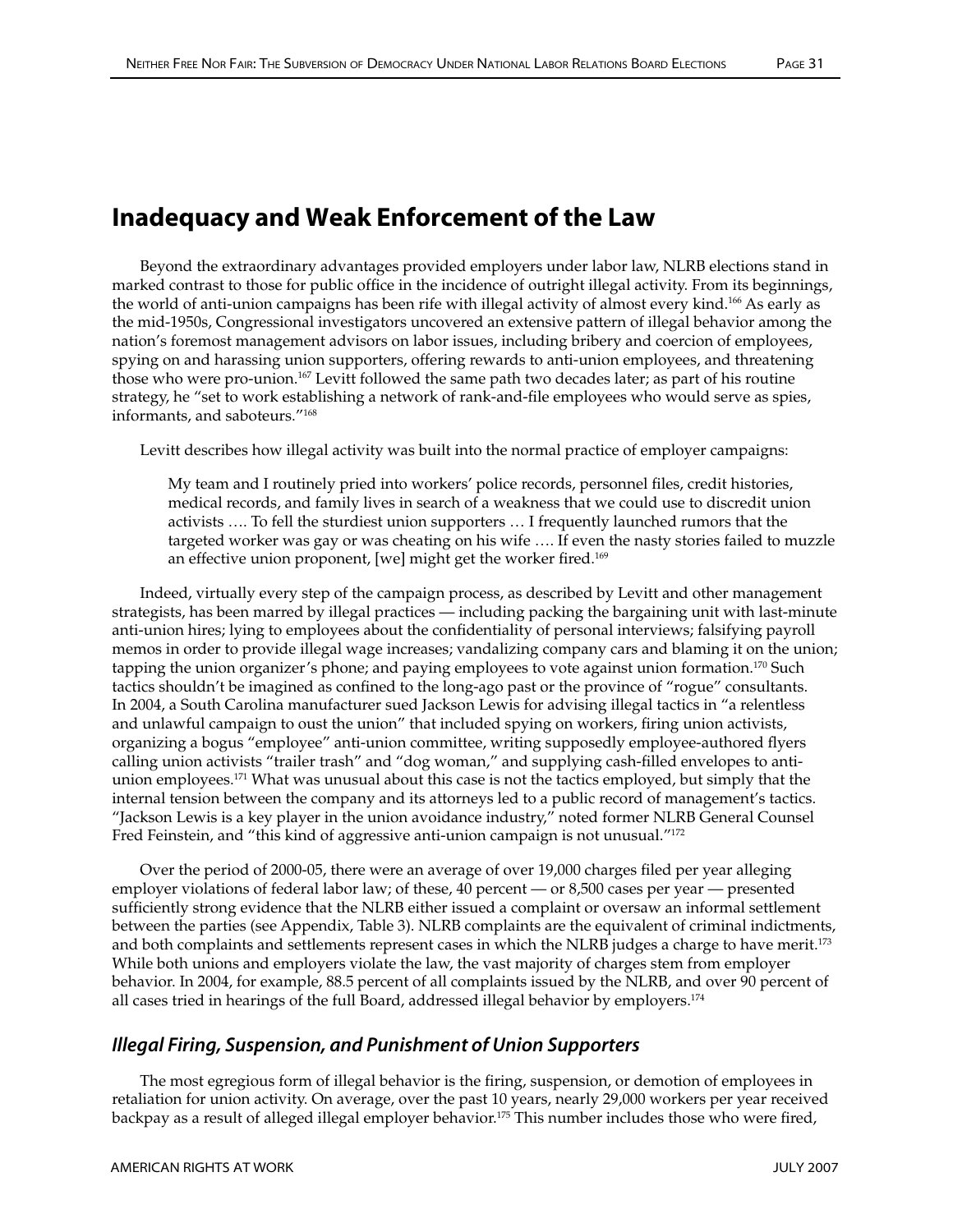demoted, suspended, denied promotions, or in other ways were subject to economic retaliation. The NLRB's data does not distinguish between offenses committed in the course of an election campaign and those committed in the context of an established bargaining relationship. It is therefore impossible to know exactly how many of these reprisals are related to elections. In the late 1970s, the NLRB General Counsel estimated that 90 percent of all such cases stemmed from election campaigns.176 However, later analysis by more conservative scholars contends that this figure is exaggerated, and estimates that only 50 percent of such cases occur during elections.<sup>177</sup>

By any measure, the incidence of illegal economic retaliation against union supporters is dramatic. To adopt the most conservative methodology, we might assume that acts of economic retaliation are spread across not only union supporters, but all voters. Furthermore, since many employer campaigns successfully stop union drives before they even reach an election, we might assume that acts of retaliation are spread across all workplaces where a petition for election was filed — whether or not it ultimately led to a vote. While the NLRB only provides data on the number of eligible voters in workplaces that actually had an election, it is possible to extrapolate this number to take account of all companies where petitions were filed.178 The result, for 2004, is shown in Table 3 (see Appendix). Even assuming that only half of all acts of retaliation occurred during an election campaign, and assuming that this retaliation was spread evenly across the more than 250,000 potential voters in companies where petitions were filed that year, this most conservative methodology suggests that one out of every 17 eligible voters was fired or otherwise financially penalized for supporting unions. By normal political standards, this figure is astounding. If federal elections followed the same practice as workplace elections, we would have seen 7.5 million Americans demoted, suspended, or fired from their jobs for supporting the wrong candidate in 2002 elections to federal office.

If we use more realistic assumptions, the incidence of retaliation is even greater. In 2004, there were 160,000 voters in workplaces that held NLRB elections; just over 70,000 of these voted to form a union.179 If we assume that management retaliation was focused on 'yes' voters, the data would suggest that one out of every six union supporters was economically punished for expressing his or her political beliefs. In fact, it is likely that many of the 70,000 union voters were quiet supporters, and that the core of union activists who attracted the wrath of management was considerably smaller. If only half those who voted pro-union actually dared to wear a union button or t-shirt, sign a petition or speak out in a meeting, and if management retaliation was concentrated on this smaller group — as seems most logical — then the data would indicate that one out of three actively pro-union employees suffered economic retribution.

One way to make sense of the NLRB data is to compare the incidence of illegal activity under the National Labor Relations Act with that in elections to federal office (see Appendix, Table 4 for such a comparison). Again, making the conservative assumption that only half of all illegal activity takes place in the context of election campaigns, and assuming that only 40 percent of unfair labor practice charges are meritorious, this indicates that there were nearly 4,000 cases of employers breaking the law in the context of workplace elections.180 If we compare this number of cases with the total number of eligible voters — again using the most conservative assumptions — we find that employers broke the law once for every 64 voters. This is a much less extreme number than the rate of backpay awards. Nevertheless, it is a remarkable figure when compared with federal electoral standards. In the 2001-02 election cycle (the last two-year cycle for which complete data is available), there were a total of 565 Federal Election Commission violations. With 128 million registered voters, this means there was one violation for every 226,000 voters. If we take violations-per-voter as a measure of the "dirtiness" of elections, this means that workplace elections are more than 3,500 times dirtier than federal elections. While this figure may seem hyperbolic, it is in fact based on a series of calculations that, at every turn, applies the most conservative possible assumptions.181

The NLRB data may be shocking to those unfamiliar with organizing campaigns, but they come as no surprise to union organizers or management attorneys. Indeed, there is good reason to believe the NLRB data actually understates the true extent of illegal firings. Under the NLRB's evidentiary rules, it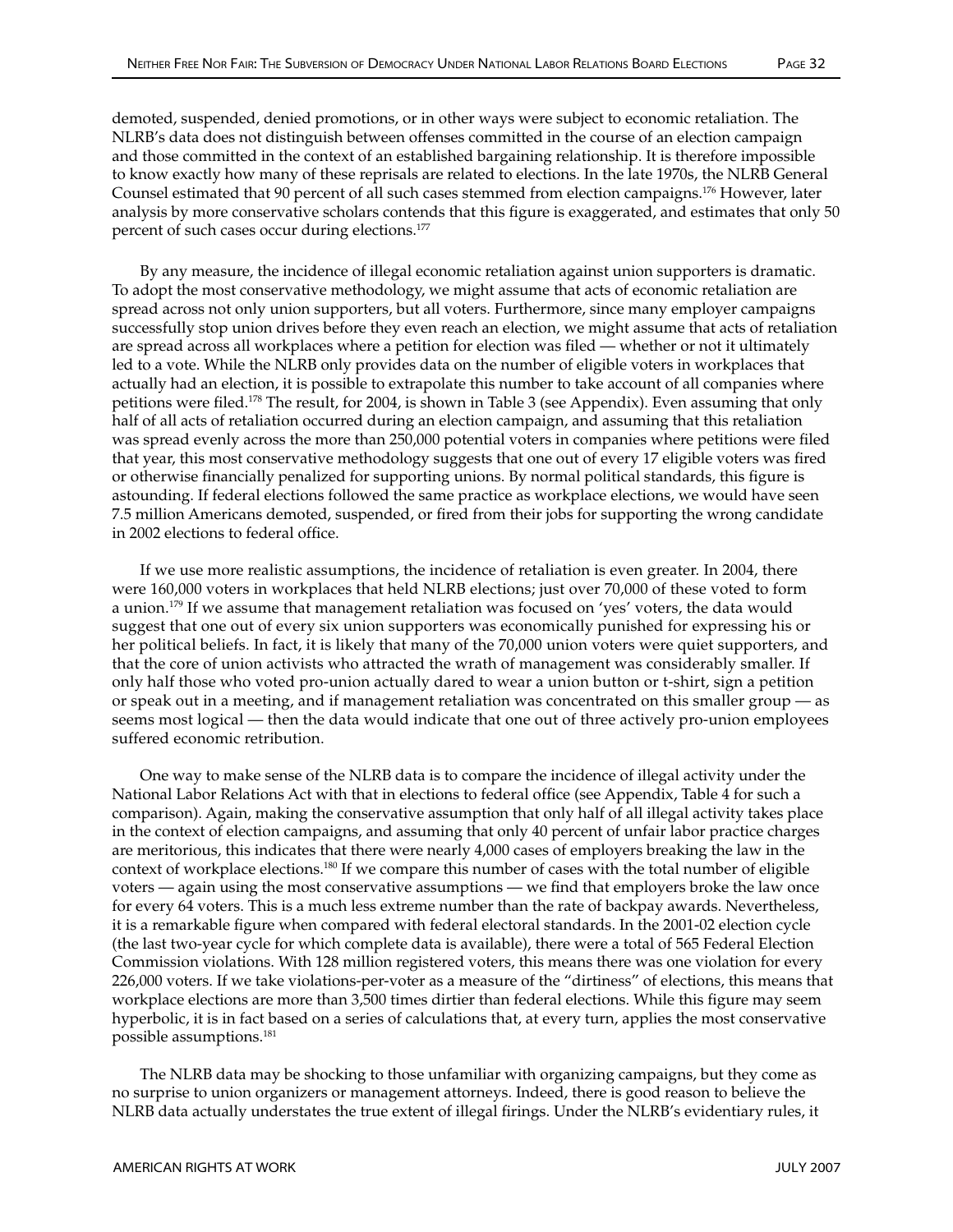is extremely difficult to prove that a given worker was fired in response to union activity. Since virtually every campaign features regular one-on-one conversations between supervisors and employees, it is easy for managers to convey threats with no witnesses present. In such situations — where a case involves the word of one worker against that of his or her supervisor — the NLRB's policy is that the case will be prosecuted only if the union affirmatively proves that the credibility of the employee in question is superior to that of her supervisor. In cases where it is impossible to tell who is telling the truth, the charges are dropped as a matter of practice.<sup>182</sup> Thus, we would expect the NLRB to document illegal firings only in cases where management is clumsy enough to issue threats in a particularly overt manner. In addition, since it is legal for employees to be fired for any non-discriminatory reason, it is fairly easy for managers to identify some ancillary cause as the official reason for a termination, denying that it was motivated by anti-union strategy. Thus, one survey of anti-union attorneys concluded that it was "common for union activists to be fired since it was generally easy for the attorney and employer to find a reason (e.g. tardiness, insubordination) for firing activists that the NLRB would uphold as lawful."183 For these reasons, union organizers have become reluctant to file charges even when they believe employees have been illegally fired.<sup>184</sup>

Numerous pundits muse over why the labor movement has been shrinking so steadily for the past several decades. To understand the most fundamental answer to this question one need look no further than the experience of workers in thousands of companies such as Surgical Appliance, Inc., of Cincinnati, where employees petitioned for an election with the NLRB. Shortly after the petition was filed, eight employees stood at the plant gate, passing out leaflets to coworkers. Within one hour, all eight were either fired or had their hours cut. Undaunted, other employees took their place leafleting the following morning — and the same thing happened to them, and to the next wave workers as well, until, over a period of several days, 26 union supporters had been laid off. Six months later, the company agreed on a settlement with the NLRB, and paid a total of \$70,000 in backpay. The workers thus won their case, but they failed to win an election and the company remained non-union.<sup>185</sup> This type of behavior — political dissidents threatened with unemployment, and used as an example to terrorize others into submission — is something we would expect from totalitarian regimes. Yet this is a common practice in workplaces across the country.

### A Toothless Law: Absence of Penalties Encourages Lawbreaking

Any law is only as good as its enforcement. For this reason, violations of state and federal electoral law are punishable by fines, imprisonment, and denial of commercial licenses, among other penalties. Reform advocates may complain that FEC penalties are not stiff enough, or not enforced with sufficient rigor. The protections provided by the current system may be appreciated, however, if we imagine what American politics would be like if there were no punitive sanctions whatsoever for those who broke the law. If the only response to illegal campaign contributions, for instance, was that the candidate was required to return money to the donor — with no possibility of prison, fines or any other punishment — the system would be immeasurably more corrupt. Powerful donors would break the law over and over again, knowing that if they were caught they would face no real penalty, and indeed that even after being caught they would remain free to try the same strategy again with no fear of sanctions even if they were found to have violated the law repeatedly. With no teeth behind the law, the democratic nature of elections would be fundamentally corrupted. Instead of expressing the will of the people, elections would reflect the law of the political jungle: politicians would be bought and sold; voters would be bribed and bullied; media would be monopolized or blacked out. We might still have votes, but we would not have democracy; elections under these conditions would function as a cynical joke, serving to provide a gloss of legitimacy to those who held power illegitimately.

This is unfortunately a perfectly accurate description of the state of law governing NLRB elections. When an employee is fired for union activism, he or she must first engage in a difficult and lengthy process to prove that her termination was due to anti-union discrimination. One federal commission estimated that going through all the steps of appeal in such a case takes an average of three years to complete; during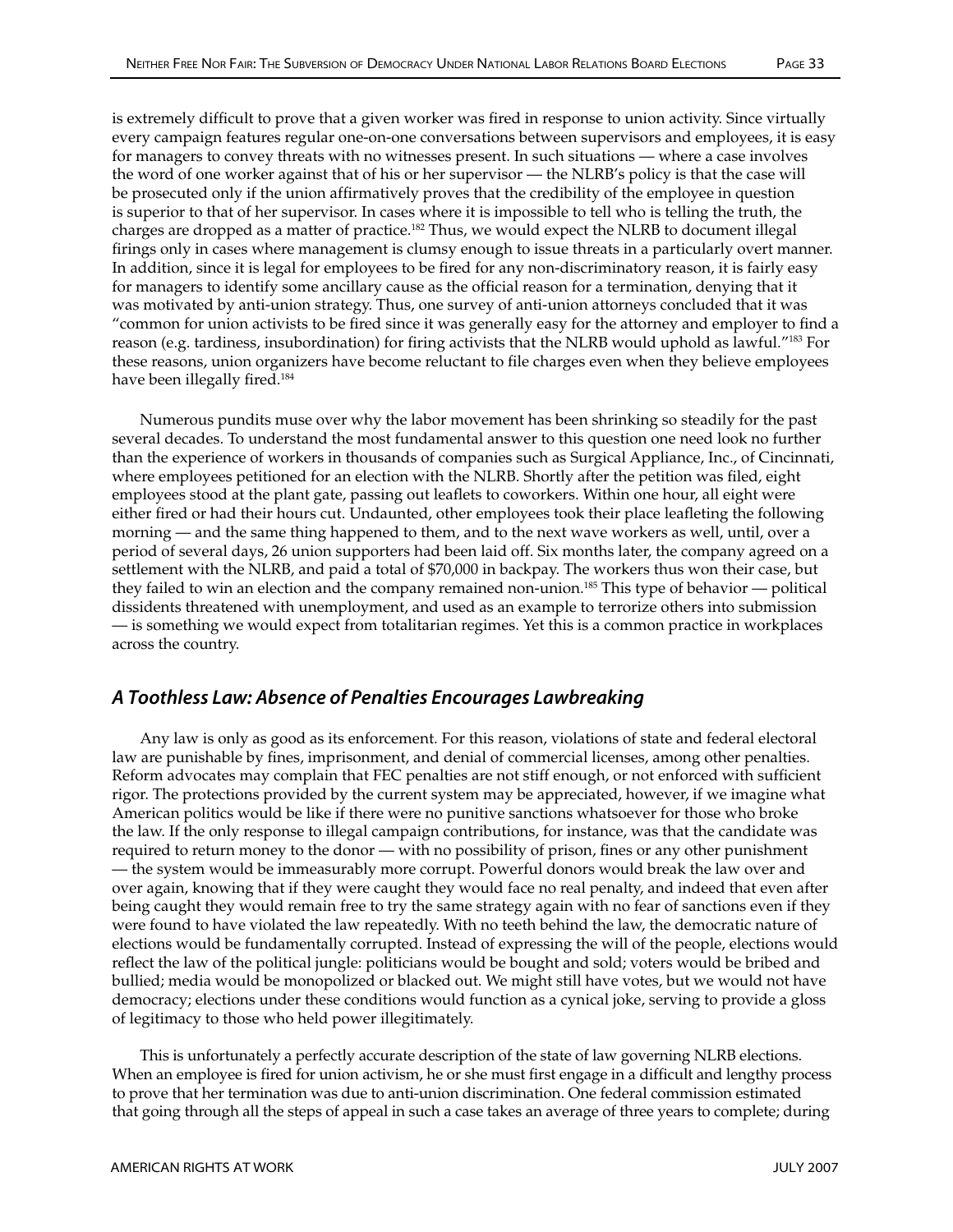all this time, the employee remains fired, with no protection or compensation from her employer.<sup>186</sup> Even if an employee successfully pursues this process and ultimately wins her case in federal court, there is no possibility under the law for the court to impose any sort of fine, prison term, or punishment whatsoever on the employer. Instead, the sole remedy possible under the NLRA is payment of back wages. Specifically, an employer who is found guilty in such a case is liable to pay the back wages of the terminated worker, offset by whatever money the employee earned in any other job he or she landed in the meantime. For employees who live paycheck to paycheck, the first thing one does after being fired is look for a new job. Furthermore, the NLRB requires employees to actively search for a replacement job — those who don't may be denied backpay even if they win their case. If someone is lucky enough to find another job that pays the same amount as the position they were fired from, their employer doesn't need to pay them a cent. If they get a job that pays less than their former position, or they go through a period of unemployment before finding a new position, the employer is merely required to make up the difference.

Thus, even the most egregious offenses result in employers being liable for only a fraction of the wages lost by illegally fired employees. Moreover, this partial restitution is the absolute maximum penalty allowed under law. In the entire canon of employment law — perhaps in American civil law as a whole — this is the only area of law that contains a statutory ban on any possibility of punitive action. With such a toothless law, it is little wonder that employers so frequently decide that it is worthwhile to fire a few activists in order to scare hundreds of employees into abandoning the thought of unionization.187

The NLRB's backpay remedy is premised on "making whole" fired employees. In fact, the law does not make employees whole, even on a discounted basis. The law does not provide a remedy for the wide range of catastrophes that may occur when companies illegally fire employees who are supporting families living paycheck-to-paycheck — including, for instance, losing one's car or home, or incurring catastrophic healthcare costs. One case in point is the experience of Vico Products employees in Michigan.188 In 1997, Vico employees voted to organize a union affiliated with the United Auto Workers. During the course of the campaign, the company committed a number of illegal acts, including direct threats of layoffs in response to unionization. Shortly after the election, the company moved part of its operations from Michigan to Kentucky, summarily laying off 33 workers without a word of negotiation with the new union. Four years later, the NLRB ruled that Vico had acted illegally and required the company to move its machinery back to Michigan and offer to reinstate those it had fired. The company appealed, but in 2003 a federal court upheld the NLRB's finding. Thus, the workers got a measure of justice, but six years after the fact. It is impossible to know how many of these employees lost their homes or cars in the meantime, were unable to care for elderly parents or to maintain children in college, were forced to uproot their families and move out of state, suffered depression, despair or tension-related illnesses, were bankrupted by unaffordable health care costs, or endured any one of a host of other afflictions that commonly confront the unemployed. Despite "winning" their case, there is no way that any of these costs can be "made whole" under labor law.

The NLRB's brand of justice is highly skewed on both ends. For employees, being fired carries a risk of potentially catastrophic costs that will never be made up; thus, they have good reason to be very afraid when hearing even subtle threats from their employers. For companies, on the other hand, the penalties are so slight that they fail to instill real respect for the law. As a simple economic calculation, it is almost always rational for employers to incur the modest costs for firing activists in order to crush a broader organizing movement. As DeMaria explains:

Let's suppose during [the] early period of card signing you discharge a prime mover, and the NLRB finds that you did it on a discriminatory basis. What are the remedies? Reinstatement, backpay … and you gotta post a notice saying, We've been bad boys and girls, we won't do it again .... Some companies will just say, 'Hey, where's the check?'<sup>189</sup>

Under these conditions, it is not surprising that so few workers win union recognition through NLRB elections. The surprise is that any group of employees manages to stand up to this level of fear and lawlessness to insist on creating a union.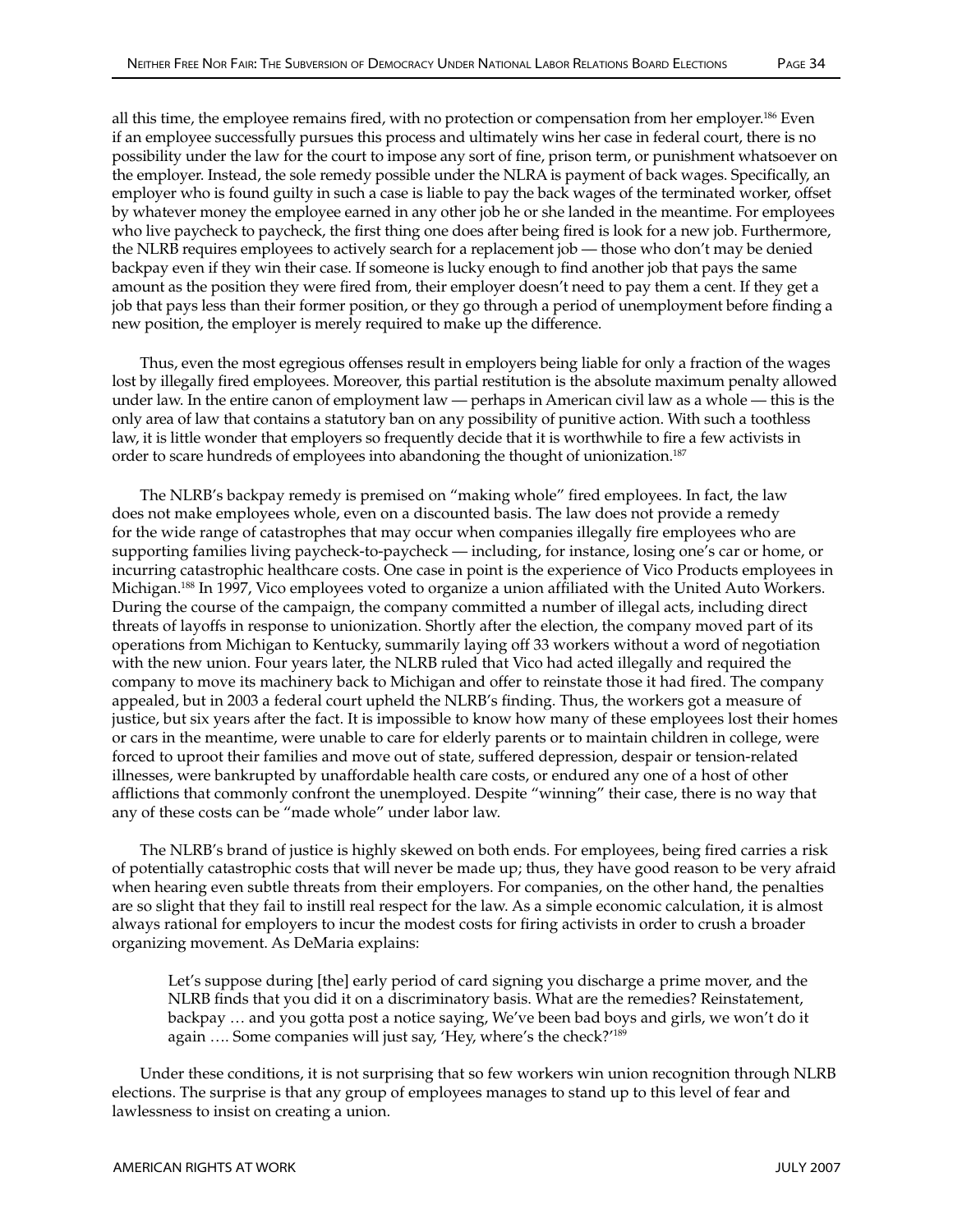### Stop — or I'll Say "Stop" Again!

There are many ways that employers may break the law apart from firing activists — including threatening layoffs, spying on or interrogating employees, and promising benefits for "no" voters. But none of these other illegal acts carry any possibility of monetary damages — not even the modest compensation required for those illegally fired. Instead, the Board's remedy for employers found guilty of breaking these electoral laws is simply to require companies to post a notice declaring that what they did was illegal and promising not to do it again. If they do repeat the behavior, they simply face the same remedy a second time: posting another notice acknowledging the law and pledging this time that they really won't do it again. This pattern can repeat itself without limit. But no matter how often it repeats, there is no possibility under the law for the NLRB to enforce fines or any other sort of punishment against repeat offenders.

In extreme cases, the NLRB may order an election to be rerun if it believes that illegal actions were so widespread as to change the outcome of a vote; but the Board's policy is that the charging party faces a "heavy" burden to prove that illegal acts affected the outcome, and that without such proof election results will not be "lightly set aside."190 Yet even when the Board orders a second election, there is no guarantee that the rerun vote will not be marred by the same behavior that invalidated the first round. In one case, an election was overturned after the employer was found guilty of illegal threats, coercion, discrimination against union activists, videotaping workers talking to organizers, following employees into bathrooms, and monitoring employee phone calls. A second election was scheduled for 15 months after the first, and the employer was required to post notices acknowledging the law and pledging to respect it in the future. Yet even while these posters hung on the company's walls, the employer repeated some of the exact behaviors it was pledging to rectify. The NLRB cancelled the second election and charged the employer with more than 100 separate violations of the law. Yet all these workers could look forward to was more signs posted, more promises voiced, and yet another delayed and rescheduled election.191

The NLRB has the legal authority to go beyond rerunning elections and enforce a bargaining order, requiring an employer to recognize a union on the spot and immediately commence negotiations. However, such orders are extremely rare; in the past five years — a period that included over 12,000 NLRB elections — it has issued only nine such orders.<sup>192</sup> Thus, with very few exceptions, the worstcase scenario faced by an unscrupulous employer is a rerun of the vote under the same conditions. The incentive for employers has been clearly spelled out in a seminar hosted by Fred Long, president of the West Coast Industrial Relations Association:

What happens if you violate the law? The probability is you will never get caught. If you do get caught, the worst thing that can happen to you is you get a second election and the employer wins 96 percent of second elections. So the odds are with you.<sup>193</sup>

Long's advice has been borne out repeatedly over the past three decades.<sup>194</sup> In one manufacturing plant, the employer's campaign included asking employees to wear 'Vote No' buttons, claiming that creating a union would inevitably lead to a strike, and wrapping up plant equipment, placing it in the parking lot, and stamping it for shipment to Mexico.<sup>195</sup> The NLRB's remedy was to rerun the election; unsurprisingly, the union lost the second time as well. A similarly disturbing case is that of Domsey Trading Corporation of Brooklyn, NY, which buys and exports used clothing, and had a workforce that was mostly Haitian and Latino. Of the company's 243 workers, 76 percent signed union cards. A 27-year veteran employee went in to tell the boss' son that the union was there to see him and ask for recognition. Within 15 minutes, that employee was fired. According to Hurd and Uehlein, "that afternoon, the employer's attorney told the union's attorney that he was not worried, because even if the employer had to reinstate the discharged worker, the backpay liability would not amount to much." Soon, two more workers were fired, and 90 percent of the employees walked out to protest the firings. Over a sevenmonth strike, the owner's son placed a "voodoo table" in front of the pickets with bananas, calling to picketers "this is for you monkeys to eat." He and others called women picketers "whores," called all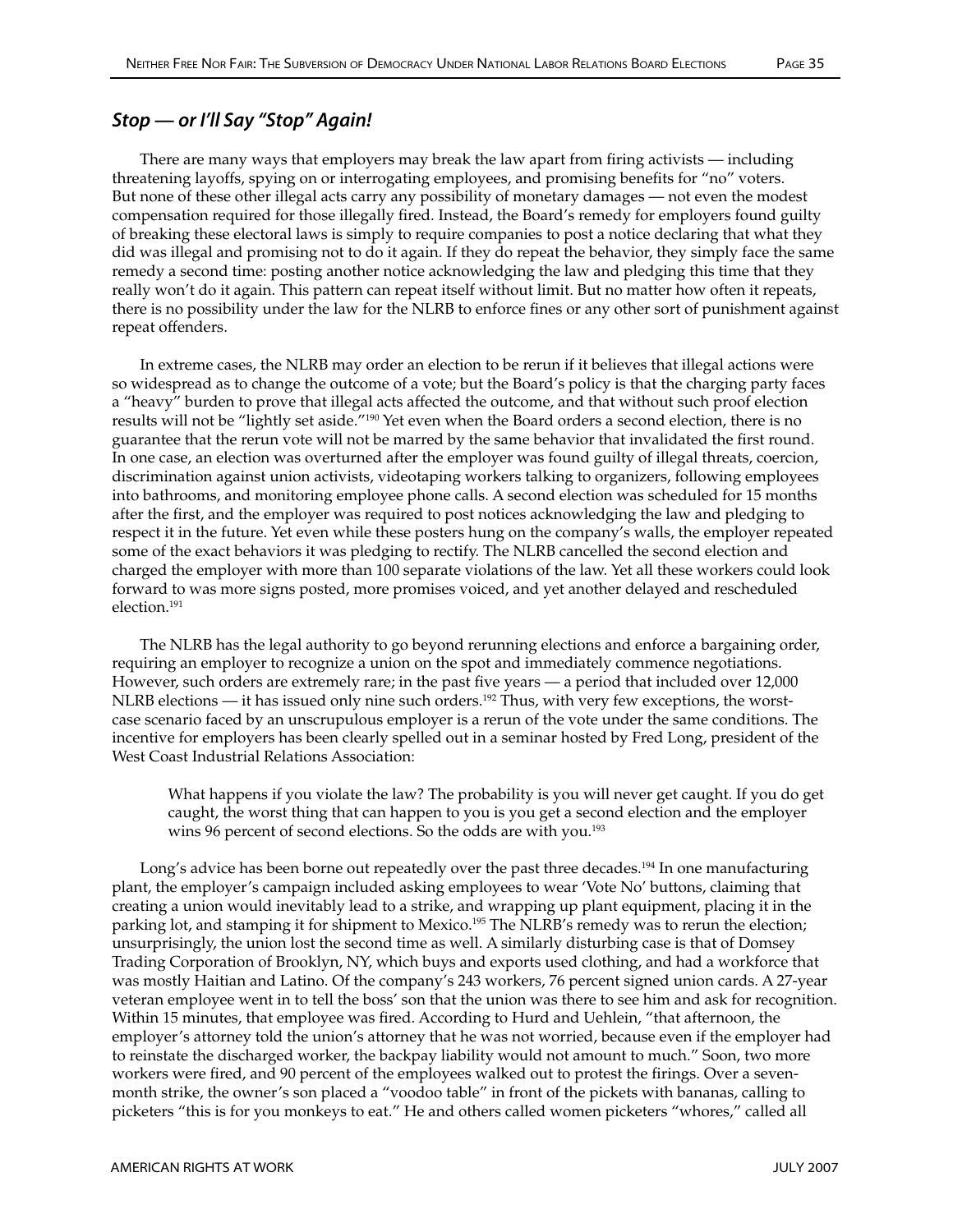picketers "lazy" and "stupid niggers," and said they were being sprayed with water to wash off their smells. Over a three-year period, the NLRB found the employer guilty of numerous unfair labor practices. But the practices didn't stop. Ultimately an election was ordered, but the vote by then — with only a third of the original union supporters still working then — was 170-120 not to organize.196

The remedy of rerun elections may be analogous to a jury that hears a dramatic and compelling criminal confession and then is instructed by the judge to ignore what they have heard. Once employees have seen how aggressively their employer opposes unionization — once they have seen coworkers spied on, monitored, threatened, and fired, and once they themselves have felt the fear of opposing management in any public manner, there is no way to erase these fears from one's mind simply by scheduling a new vote. Employees are aware that the law does not truly protect them against retribution by their employer. Furthermore, they have just lived through the experience of seeing a majority of their coworkers be intimidated into abandoning their support for organizing; therefore they would logically take no solace in the notion that they will be protected by the strength in numbers of fellow employees. NLRB doctrine calls for elections to be held under "laboratory conditions." But there is no way to establish "laboratory conditions" after such an experience.

The impossibility of reestablishing a level political playing field in the wake of an effective antiunion campaign is evident in two recent cases, drawn from opposite coasts of the country. In California, employees at the largest warehouse for Rite Aid drug stores began organizing a union with the International Longshore and Warehouse Union in the spring of 2006. Over the next several months, employees who were outspoken in support of unionization were fired, suspended, spied on, and forced into multiple mandatory meetings — both in groups and in one-on-one sessions with their personal supervisors — to be told why it was so important to keep the union out. After a 10-month investigation, the NLRB concluded that there was probable cause to prosecute Rite Aid on 49 separate counts of violating federal labor law, including illegally firing and disciplining union supporters; defaming union supporters; threatening employees with retaliation for supporting unionization; and illegally funding a supposedly 'employee' anti-union committee.<sup>197</sup> Facing the prospect of a trial, the drugstore chain agreed to settle the case by hiring back fired employees, paying back wages, and promising not to break the law in the future.198 California State Senator Gil Cedillo declared Rite Aid a "textbook example" of the need for labor law reform. "Union supporters at [the company's] Lancaster distribution center," he protested, "have endured insults and interrogations, threats and terminations, simply for trying to exercise their legal rights."<sup>199</sup> Yet, upon settling these charges, the company immediately called for the union to agree to an NLRB election rather than agreeing to recognition based on signed statements by a majority of workers. In a letter mailed to workers' homes, the company suggested that the NLRB was the proper way to resolve disputes, insisting that "we support your right to finally cast your secret ballots in an election to decide the issue of possible unionization."200

In a similar case on the East Coast, Yale-New Haven Hospital spent nine years opposing employee efforts to form a union. In 2006, when the city government indicated it would withhold approval for the hospital's expansion plans unless it committed to a fair election procedure for its employees, the hospital signed an agreement with the Service Employees International Union that, among other things, prohibited supervisors from holding mandatory anti-union meetings, disparaging the union or its organizers, making false or misleading statements, and engaging in any other act of intimidation or coercion.201 However, as the vote drew near — and after the hospital had received the city's approval for its expansion plans — hospital administrators systematically violated this agreement, training a corps of 300 supervisors in anti-union rhetoric and holding more than 50 forced-attendance meetings at which employees were variously told the union was mafia-related and threatened with a loss of wages or worsening of job conditions if they voted to form a union. In December 2006, the arbitrator selected jointly by the hospital and union ruled that the hospital had committed numerous violations of both its election agreement and federal law. State Senator Martin Looney termed the hospital's behavior "the worst form of cynicism and bad faith imaginable," and Connecticut Attorney General Richard Blumenthal pointed to the arbitrator's report as "solid, verified, irrefutable evidence of lawbreaking."202 Even Yale University president Rick Levin — himself a notorious opponent of unionization — declared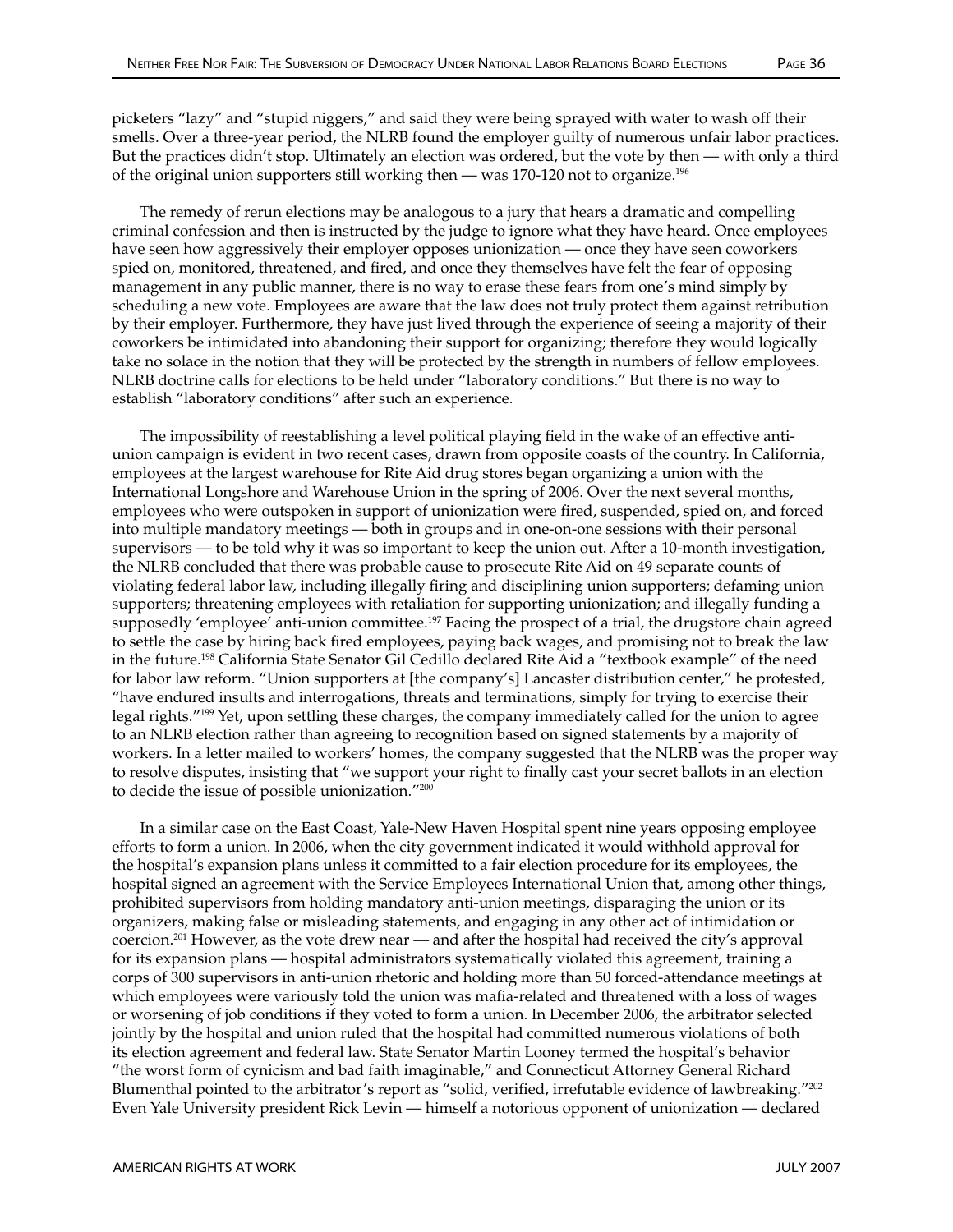In the wake of such heavy-handed threats, the union called off the scheduled vote, and it was unclear how workers might ever be able to exercise a free choice in the matter. New Haven Mayor John DeStefano announced that he was "incredibly disappointed in the management of the hospital," and suggested that "they have poisoned the water as to whether there can ever be a free and fair election because of their intimidation and coercion."204 Union supporters hoped that the arbitrator might require the hospital to recognize the union on the basis of signed statements by a majority of employees. But the hospital's position at this point was to call for an NLRB election. "We have always believed," the hospital declared, "that our employees deserve the right to decide for themselves the issue of union representation in a secret ballot election."205

Leaving aside the disingenuousness of trumpeting one's commitment to employees' democratic rights after working so thoroughly to intimidate union supporters, it is simply impossible to conduct anything resembling a "free and fair" election in the atmosphere created by such repression. Once supervisors communicate to their subordinates that they are implacably opposed to unionization; that supporting a union may result in termination, demotion or other retaliation; that creating a union may lead to layoffs and will likely result in an atmosphere of permanent tension, confrontation, and surveillance in the workplace — it is impossible to take this message back. Employees are naturally highly sensitive to even the non-verbal communication of their managers. Even if an election were rerun under conditions of the strictest neutrality, far surpassing NLRB guidelines — say, mandating that management say nothing at all about the subject for the duration of the election campaign — employees cannot erase the knowledge of the virulence with which unionization is opposed by those who control virtually every aspect of their work lives.

It is no surprise that employees remain intimidated — and therefore unlikely to vote for creating a union — after an election marred by threats and reprisals. But it indicates how badly rerun elections fail as a remedy for illegalities, and how systematically workers have been denied access to a truly democratic process.

In this sense, even an improved remedy for illegally fired workers misses something essential. Backpay remedies, at their best, may compensate the individuals who were terminated. But the NLRA does not merely provide rights to individual workers. It establishes a collective right — for employees to decide as a group how and whether they want to represent themselves in negotiating with their employer. The firing or intimidation of union activists does not merely affect these individuals; it poisons the election atmosphere as a whole, and undermines the right of the bargaining unit as a whole to freely choose collective bargaining. While labor law fails to adequately compensate the victims of illegal firings, it even more dramatically fails to address the group rights of employees to a free and fair choice of collective self-representation. This is why state and federal electoral laws include the penalties of fines and imprisonment: they aim not merely to compensate specific individuals who may have been harmed by illegal acts, but to preserve the right of the citizenry as a whole to a free election by using punishment as a deterrent to future illegal behavior. Without any such deterrent, NLRB elections are hopelessly, systematically open to corruption at the whim of employers who have every incentive to ignore the law.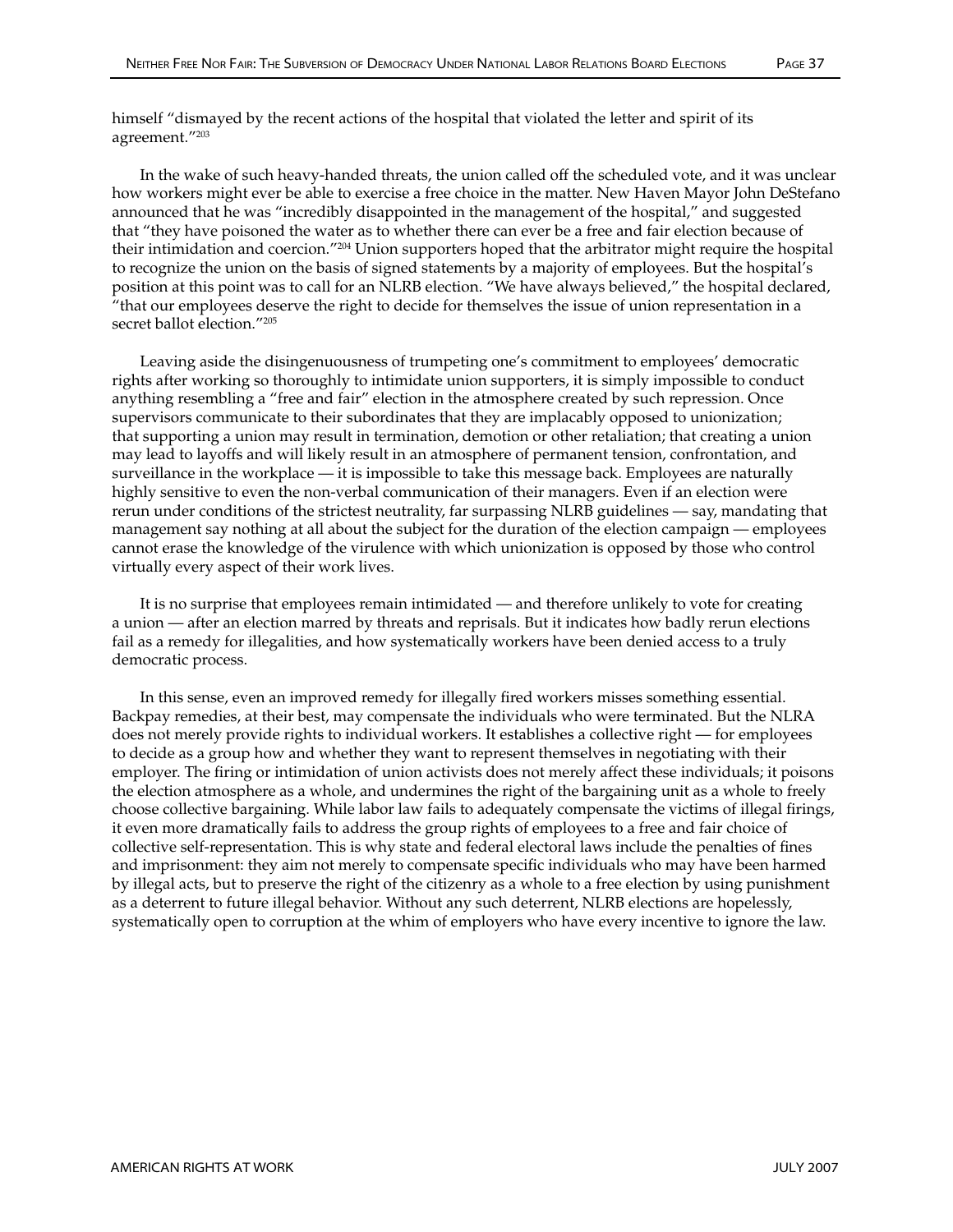# A Well-Documented Problem

Unlike political elections, there has been relatively little scholarly attention focused on National Labor Relations Board elections. The NLRB only collects information on legal procedures — petitions, votes, hearings, and charges of illegal activity. But while these pieces of information are important, they represent the tip of the iceberg of understanding how NLRB election campaigns are run. The vast majority of the issues that go into defining the democratic or undemocratic nature of a campaign — access to voters and media, freedom of speech, control of campaign activities, intimidation or coercion of voters — are not subject to any type of reporting or tracking. Unsurprisingly, employer associations release little if any data on management campaign practices. Thus, the most comprehensive studies rely primarily on the reports of union organizers and employees themselves — taken together with what government data is available — in order to construct a picture of how campaigns are run.

Fortunately, a number of such studies have been published over the past decade, all of which adhere to rigorous social scientific methods. Taken together, these studies represent the best available evidence for documenting typical campaign practices. While each of the studies focuses on a particular sample and is therefore not completely representative of elections as a whole, each sample's analysis is based on rigorous methods.206 More strikingly, the results of the samples — drawn from different sets of elections in different times and places — are remarkably similar. The fact that the findings reinforce each other so dramatically, coupled with the fact that the results mirror the advice of management consultants and lawyers and the experience of workers as reported in employee surveys, provides strong reason to trust the picture painted by these results.

As summarized in Table 2, these studies paint a troubling picture of election conduct (see Appendix). Well over two-thirds of private employers hire an outside anti-union consultant when workers seek to organize.<sup>207</sup> Bronfenbrenner's 1994 study found that an additional 15 percent of employers retained outside attorneys to help shape management campaign strategy; thus, the data suggest that well over 85 percent of employers run campaigns along the lines described in this study.<sup>208</sup> The tactics favored by employers are exactly those suggested by the consultants whose work has been discussed earlier in this report. Between 80-90 percent of companies forced employees to attend mass anti-union meetings, with an average of 5-10 forced meetings per NLRB election. Between 70-75 percent of employers distributed leaflets in the workplace. Between 75-98 percent of employers had supervisors conduct one-on-one antiunion meetings with their subordinates. Between 25-30 percent of all employers fired union activists during the course of the election campaign, with an average of three employees fired in each case; the great majority of those fired had not been reinstated as of election day. One-third of employers were charged with violating labor law. Yet, according to union organizers, the incidence of illegal employer activity was even higher. Organizers report that between one-third and one-half of employers illegally helped create or support a bogus "Vote No" committee and offered special perks or bribes to anti-union activists; and half issued threats to close all or part of their operations in response to organizing. The discrepancy between the extent of illegal activity reported by organizers and the number of complaints issued by the NLRB may be read in different ways: either that organizers are exaggerating employer hostility, or that the difficulty of proving charges before the NLRB allows employers to evade prosecution. Yet no matter how one interprets or discounts that part of the data, the results remain shocking.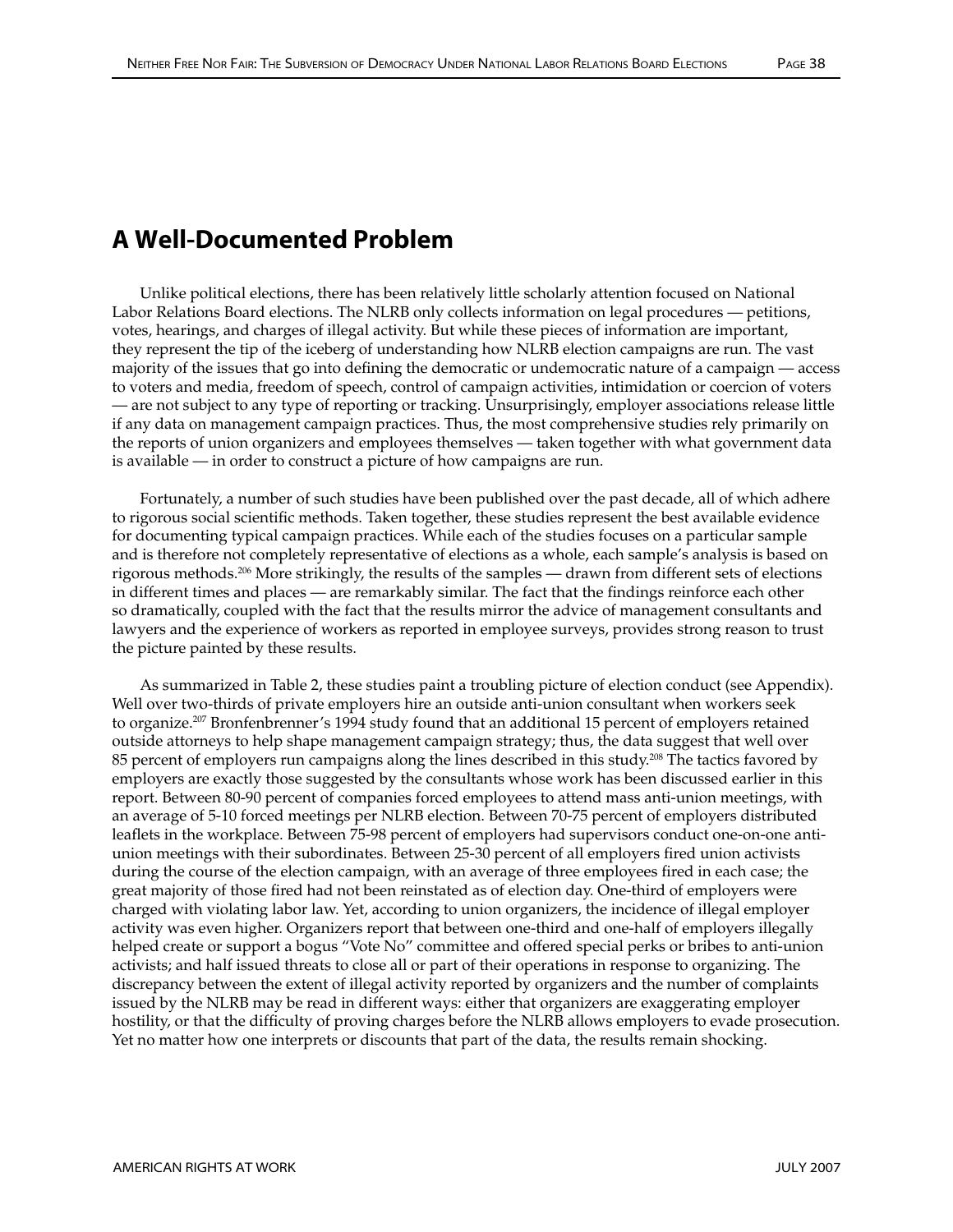## Conclusion

For nearly three decades, opinion polls have consistently shown that roughly one-third of non-union workers wish they had a union in their workplace.<sup>209</sup> If creating a union simply followed the will of workers, an additional 40 million Americans would have union representation.<sup>210</sup>

The reasons American workers give for wanting unions are unsurprising. The single most extensive set of worker surveys is conducted by the Wilson Center, which has conducted polls in hundreds of workplaces where unions were considering launching organizing drives. Since the unions' purpose was to evaluate the worthiness of investing time and resources in a given company, the polls' objective was to obtain the most accurate possible read of workers' attitudes. There is no evidence or suggestion that the data has been skewed in any way. Over a period of 14 years, the Wilson Center conducted in-depth interviews with 150,000 employees.<sup>211</sup> Their findings show that "the most important factor in the desire of nonunion workers for representation is a wide and persistent gap between what they genuinely feel they deserve and what they actually receive for their labor."<sup>212</sup> Another set of researchers sought a more detailed definition of that "gap" by asking workers to identify the issues over which they thought it was "very important" to have "a lot" of influence, and then probing the number of employees who believed they did, in fact, have "a lot" of influence over these issues. The difference between desired and actual control was identified as the "influence gap," and it was most pronounced for the issues one might predict, most importantly wages and benefits.<sup>213</sup> Beyond simple economics, these workers wanted more control over a host of structural issues in the workplace: 67 percent of employees thought they had too little protection against being fired arbitrarily; 64 percent wanted more control over the use of part-time or temporary employees to replace full-time workers; and 63 percent wanted more control over layoffs and plant closings.214 In this sense, non-union workers have correctly identified the type of issues over which unions have historically proven most effective at influencing employment conditions. Employers opposing union formation often claim that union supporters are misled, and that employers bear the burden of enlightening them regarding the downside of organizing. However, these poll results suggest that workers have an accurate sense of what a union might do. This intuition is borne out in polls of union members themselves, 90 percent of whom state that they would vote for union formation if they had it all to do over again.215 Thus, it appears that workers have an accurate understanding of what unions do, and many millions of them would like to create such a process in their own workplaces.

While 40 million non-union workers say they wish they had a union, less than 100,000 per year establish unions through the NLRB election process.<sup>216</sup> What accounts for this astounding gap between popular will and political reality, in what is supposed to be a democratic system? The answer lies in the full range of techniques employers use to dissuade, discourage, and frighten employees away from actively supporting — tactics that even non-union employees are well aware of. In one poll, 69 percent of American adults stated their belief that "corporations sometimes harass and fire employees who support unions."217 Another survey found that 79 percent of adult Americans believed it was likely "that nonunion workers will get fired if they try to organize a union." Among non-union respondents, 41 percent believed that "it is likely that I will lose my job if I tried to form a union."<sup>218</sup>

These poll results reflect the reality of widespread retaliation against union supporters. But they also point to the remarkable level of fear that employers have installed in nonunion workers handicaps workers' desire to represent themselves through a union. The Wilson Center reports that, in their extensive survey experience, workers' desire to organize is based on perceived mistreatment coupled with "a belief in the union's ability to win improved conditions."<sup>219</sup> Here, management's hardball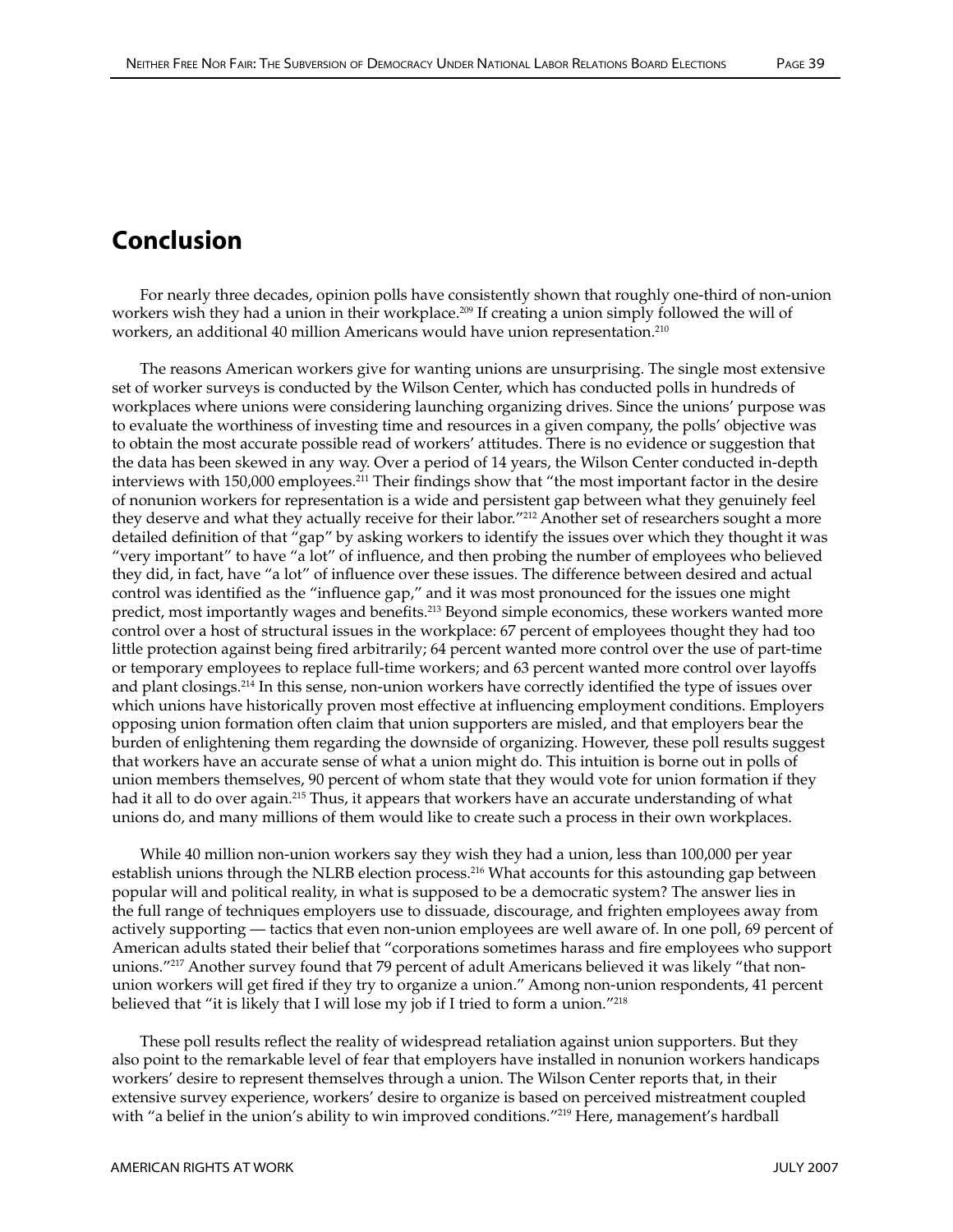opposition translates not only into individual workers' fears of retaliation, but a perception that any union will be powerless to control the boss, and therefore will be irrelevant. Among workers surveyed before any union organizing campaign had begun, 42 percent expected that their management would "make an all-out effort" to stop employees from creating a union.220 When the Wilson Center asked workers who had recently been through an election to name "the most important reason people voted against union representation," the most common response was management pressure, including fear of job loss.221

When labor law was first established, it held out the promise of introducing democratic principles into the workplace. But the reality of workplace governance as experienced by America's workers bears little resemblance to this democratic vision. Instead, America's employees are subject to a regime of bribes, bullying, threats, terminations, delays, enforced propaganda, and political gag orders that we would not accept for the citizens of any foreign nation. The fact that this is happening in our own country makes the need for democratic reform all the more urgent.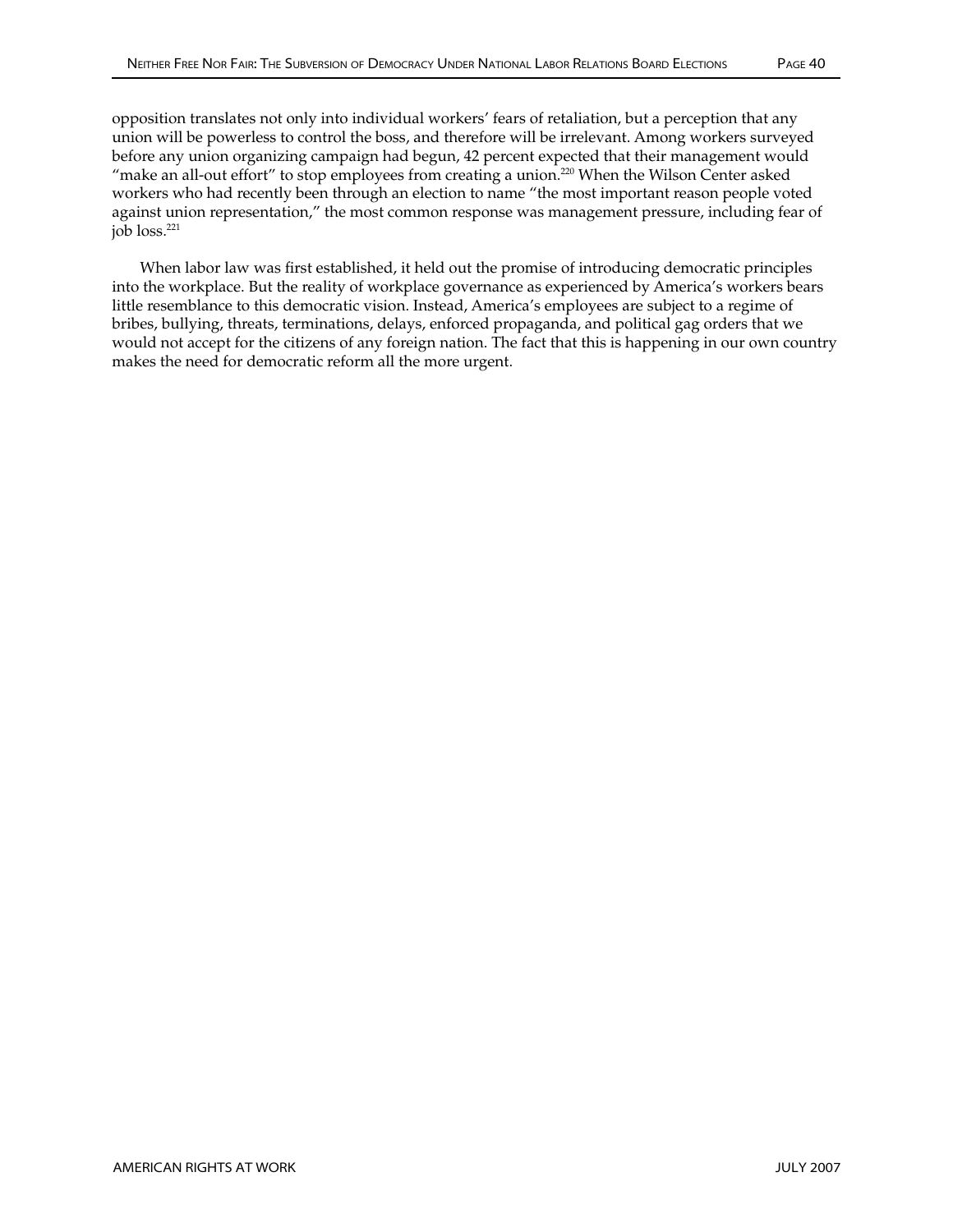# Appendix

## Table 1 Estimated Employer Spending on Anti-Union Campaigns, Per Employee

(all figures in \$2004)

| Source                            | Year | Amount  |  |  |
|-----------------------------------|------|---------|--|--|
| Consultants Only                  |      |         |  |  |
| Levitt                            | 1970 | \$686   |  |  |
| <b>Bureau of National Affairs</b> | 1976 | \$1,660 |  |  |
| Levitt                            | 1992 | \$863   |  |  |
| Attorneys Only                    |      |         |  |  |
| Kaufman & Sephan                  | 1995 | \$1,240 |  |  |
| Consultants & Attorneys           |      |         |  |  |
| Levine                            | 1982 | \$2,447 |  |  |
| Levitt                            | 1990 | \$3,753 |  |  |

Sources:

Bureau of National Affairs, *Labor Relations Consultants: Issues, Trends and Controversies*, BNA Special Report, 1985.

Bruce Kaufman and Paula Stephan, "The Role of Management Attorneys in Union Organizing Campaigns," Journal of Labor Research 16.4 (1995).

Gene Levine, Complete Union Avoidance (Delray Beach, FL: Gene Levine Associates, 2005).

Martin Jay Levitt, Confessions of a Union Buster (New York: Crown Publishers, 1993).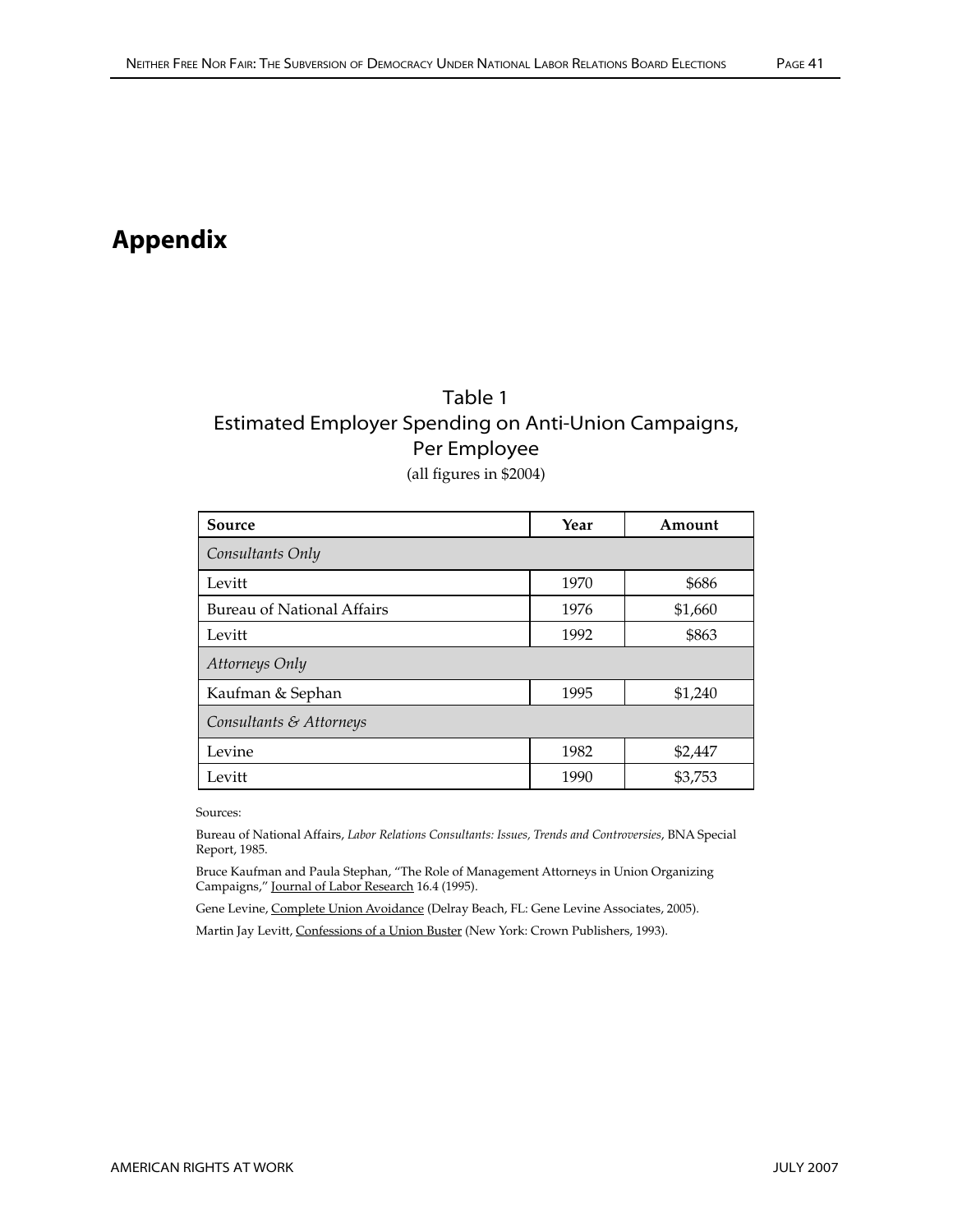|                                                        | <b>Bronfenbrenner</b><br>(1994) | Rundle<br>(1998) | <b>Bronfenbrenner</b><br>(2000) | <b>Theodore</b><br>(2005) |
|--------------------------------------------------------|---------------------------------|------------------|---------------------------------|---------------------------|
| Hired management consultant                            | 71%                             | 87%              | 75%                             |                           |
| Held forced-attendance meetings                        | 82%                             | 93%              | 92%                             | 87%                       |
| number of meetings                                     | 5.5                             | 10               | 11.41                           |                           |
| Mailed letters to homes                                | 79%                             |                  | 70%                             |                           |
| number of letters                                      | 4.5                             |                  | 6.51                            |                           |
| Distributed leafets in workplace                       | 70%                             |                  | 75%                             | 75%                       |
| number of leaflets                                     | 6.0                             |                  | 13.37                           |                           |
| Supervisor 1-on-1's                                    | 79%                             | 76%              | 78%                             | 98%                       |
| Promised improvements                                  | 56%                             |                  | 48%                             | 59%                       |
| Granted unscheduled raises                             | 30%                             | 24%              | 20%                             |                           |
| Fired union supporters                                 | 30%                             | 28%              | 25%                             | 30%                       |
| number fired                                           |                                 | 2.7              | 4.09                            | 3.60                      |
| % with fired workers not reinstated by<br>election day | 18%                             | 27%              | 22%                             |                           |
| Bribes/Special favors                                  |                                 | 42%              | 34%                             | 51%                       |
| Aided anti-union committee                             | 42%                             | 50%              | 31%                             |                           |
| Used anti-union videos                                 |                                 |                  | 55%                             |                           |
| ULP charges filed against employer                     | 36%                             |                  | 33%                             |                           |
| complaint issued on at least some charges              | 19%                             |                  | 21%                             |                           |
| Threatened full or partial closing                     |                                 |                  | 51%                             | 49%                       |

## Table 2 Tactics Used in Employer Anti-Union Campaigns

Sources:

Kate Bronfenbrenner, "Employer Behavior in Certification Elections and First-Contract Campaigns: Implications for Labor Law Reform," in Friedman, et al (eds.), Restoring the Promise of American Labor Law (Ithaca, NY: Cornell University Press, 1994) 75-89.

Kate Bronfenbrenner, *Uneasy Terrain*, U.S. Trade Deficit Review Commission, 2000.

James Rundle, "Winning Hearts and Minds in the Era of Employee Involvement Programs," in Bronfebrenner, et al. (eds.), Organizing to Win: New Research on Union Strategies, (Ithaca, NY: Cornell University Press, 1998) 213-231.

Nik Theodore, *Undermining the Right to Organize: Employer Behavior During Union Representation Campaigns*, American Rights at Work, 2005.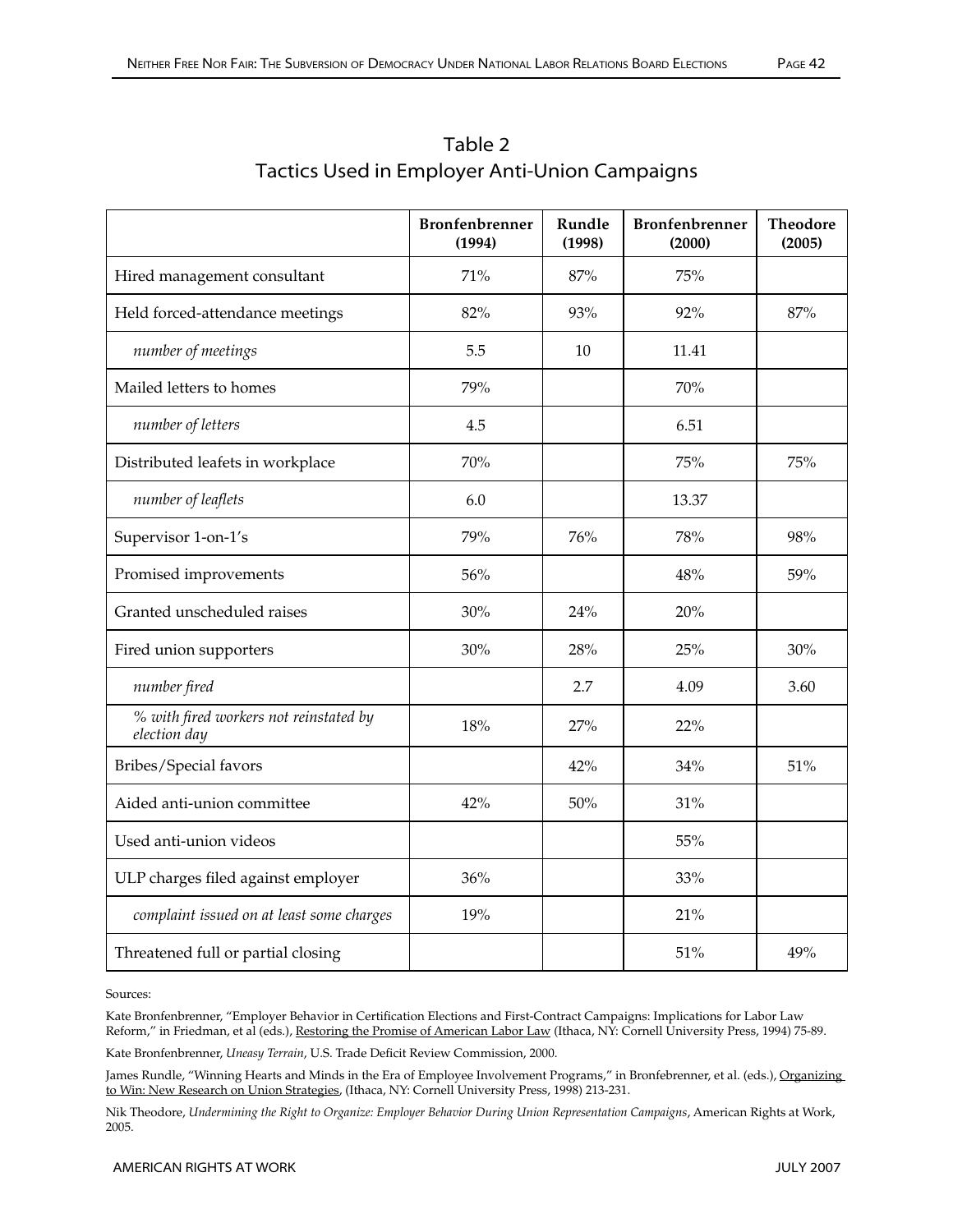|                                               | <b>Total Number</b> | 2000-05<br><b>Share</b> | <b>Annual Average</b> |
|-----------------------------------------------|---------------------|-------------------------|-----------------------|
| <b>Total Charges Filed</b>                    | 114,142             | 100.0%                  | 19,024                |
| Complaints Issued                             | 12,100              | 10.6%                   | 2,017                 |
| Withdrawals, Adjusted                         | 38,121              | 33.4%                   | 6,354                 |
| Withdrawals, Not Adjusted                     | 36,755              | 32.2%                   | 6,126                 |
| Dismissals, Adjusted                          | 829                 | 0.7%                    | 138                   |
| Dismissals, Not Adjusted                      | 27,854              | 24.4%                   | 4,642                 |
| Compliance with Informal Settlement           | 9,022               | 7.9%                    | 1,504                 |
| Without Full Compliance w/Informal Settlement | 60                  | 0.1%                    | 10                    |
| Compliance with Formal Settlement             | 55                  | $0.0\%$                 | 9                     |
| Compliance with Board Decision                | 904                 | 0.8%                    | 151                   |
| Without Full Compliance with Board Decision   | 122                 | 0.1%                    | 20                    |
| Compliance with Court Judgment                | 298                 | 0.3%                    | 50                    |
| Without Full Compliance with Court Judgment   | 85                  | 0.1%                    | 14                    |
|                                               |                     |                         |                       |
| Sum of Meritorious Cases                      | 51,050              | 40.5%                   | 8,508                 |

Table 3 Employer Unfair Labor Practice Charges and Outcomes, 2000-2005

Source:

Unpublished data provided to the author by the National Labor Relations Board.

Meritorious cases are those in which complaints were issued or that resulted in adjustment with the charges withdrawn or dismissed.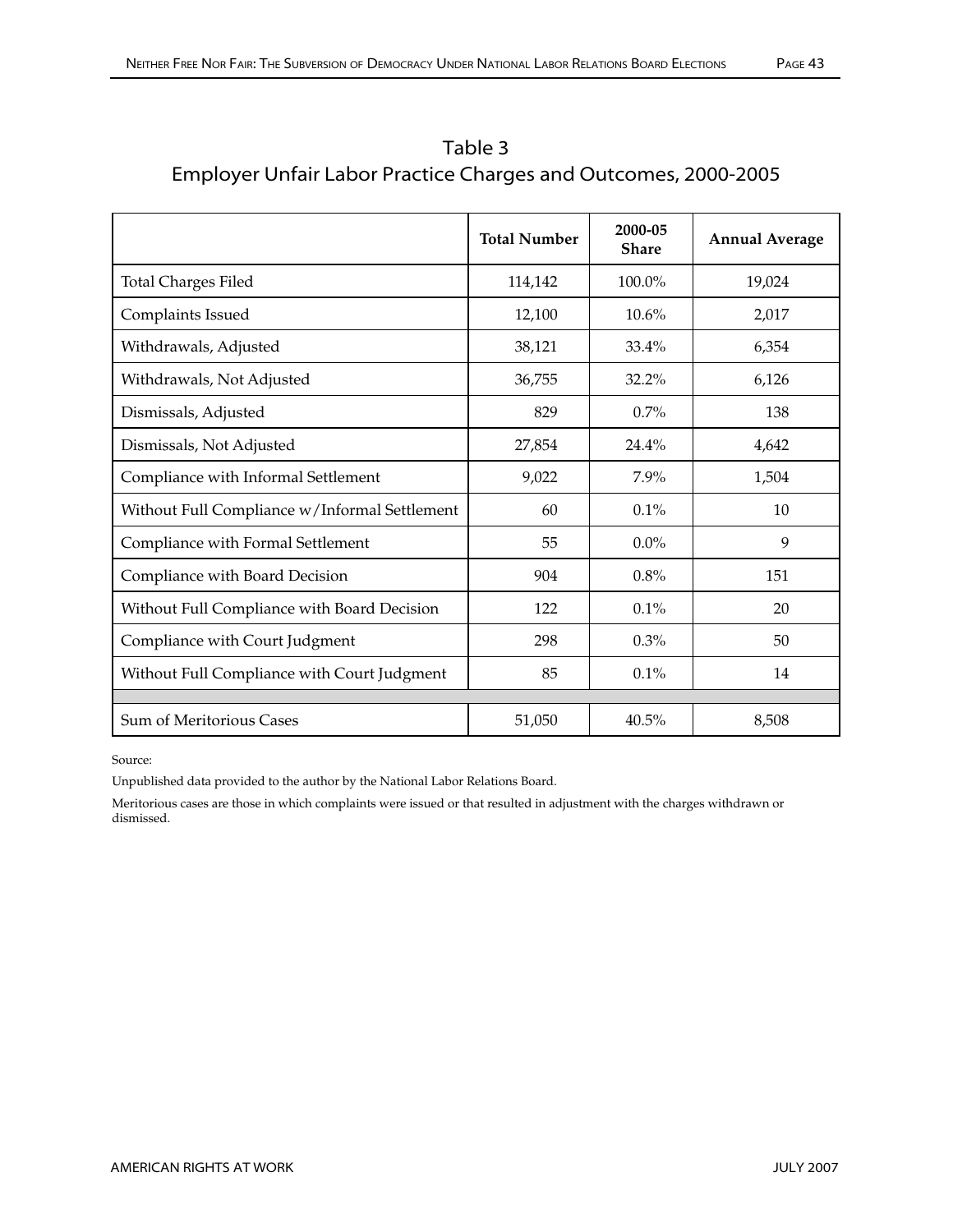| I<br>ı<br>. . |  |
|---------------|--|
|---------------|--|

| Table 4                                              |
|------------------------------------------------------|
| <b>Comparison of Federal Election Commission and</b> |
| <b>National Labor Relations Board Violations</b>     |

|                                    | <b>Elections for</b><br><b>Federal Office</b> | Workplace<br>Elections | Ratio of Federal to Workplace<br>Voters per Violation |
|------------------------------------|-----------------------------------------------|------------------------|-------------------------------------------------------|
| Eligible Voters                    | 128,154,000                                   | 254,905                |                                                       |
| Electoral Law Violations           | 565                                           | 3,989                  |                                                       |
| Voters per Violation               | 226,821                                       | 64                     | 3,550                                                 |
| <b>Economic Retaliation</b>        |                                               | 15,392                 |                                                       |
| Voters per Economic<br>Retaliation |                                               | 17                     |                                                       |

Sources:

*Eligible Voters for Elections for Federal Office* are for 2002, as reported by the U.S. Census Bureau, "Reported Voting and Registration By Sex and Single Years of Age."

*Eligible Voters for Workplace Elections* is a projection based on actual total of eligible voters reported in NLRB FY2004 Annual Report. This number has been projected to include all potential employees in workplaceds in which election petitions were filed; since 40 percent of petitions never lead to elections, this number is considerably larger than the actual number of voters in NLRB elections.

*Electoral Law Violations for Elections for Federal Office* are totals for 2001-02 election cycle, the most recent cycle for which full data is available. Violations are reported in FEC, *Enforcement Profile*, 20 Sept. 2003.

*Electoral Law Violations for Workplace Elections* are the total number of employer Unfair Labor Practices, assuming that half of ULPs occur in an election context, and that 40% of ULPs are meritorious.

*Economic Retaliation* represents the number of employees illegally fired, demoted, suspended, or otherwise discriminated against in ways that resulted in backpay awards, and assumes that half of such awards stem from election contexts.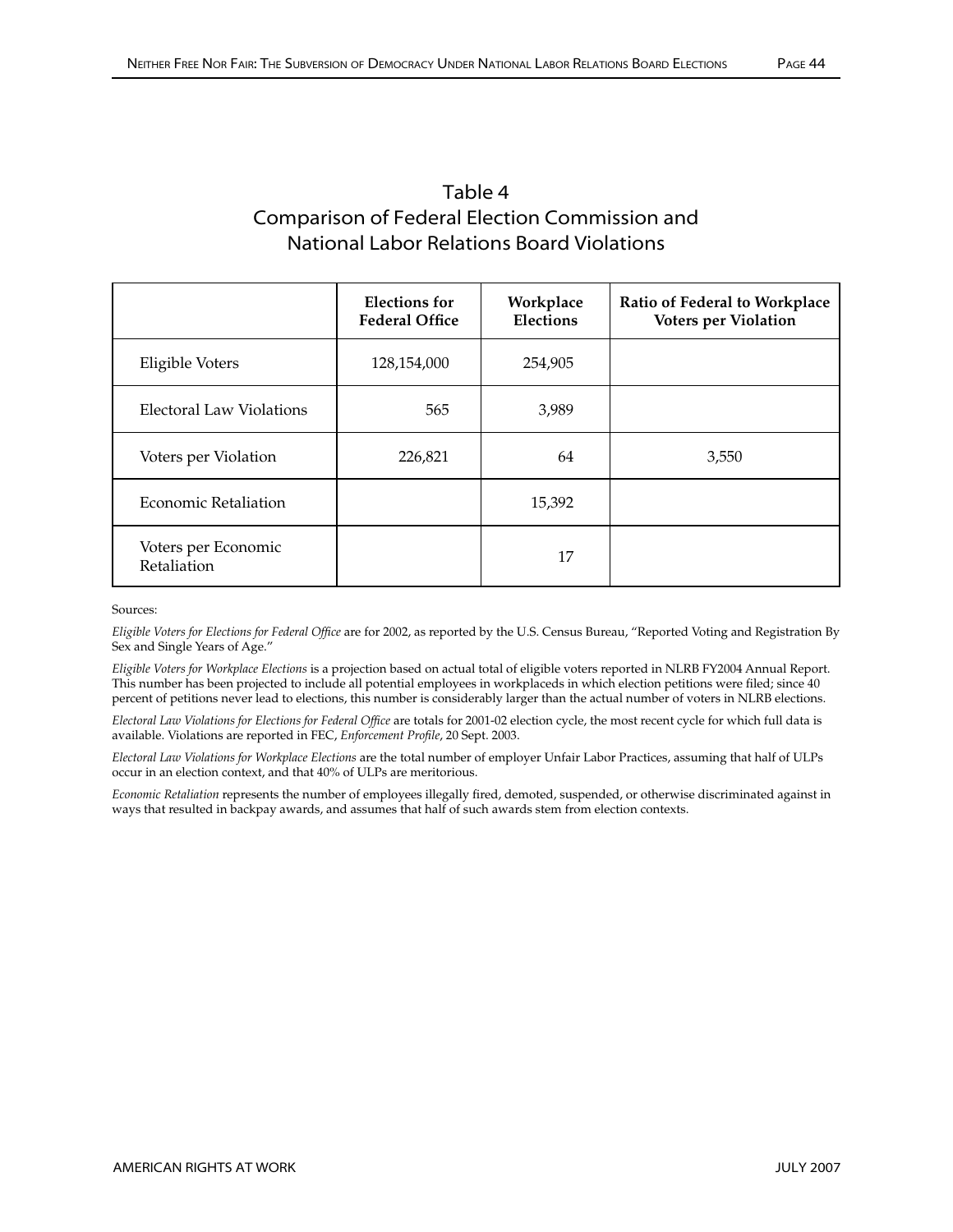| Figure A                                                       |
|----------------------------------------------------------------|
| Anti-Union Campaign Schedule for Four Weeks Preceding Election |

|                             | Monday                                                                              | Tuesday                                     | Wednesday                                                                 | Thursday                               | Friday                                                                                               |
|-----------------------------|-------------------------------------------------------------------------------------|---------------------------------------------|---------------------------------------------------------------------------|----------------------------------------|------------------------------------------------------------------------------------------------------|
| <b>Four Weeks</b><br>to Go  | Receipt<br>of NLRB<br>Decision;<br>Supervisory<br>Meeting                           | Speech to All<br>Employees                  | Home Mailing                                                              | Handout;<br>Home Mailing               | <b>Excelsior List</b><br>Submitted;<br><b>NLRB</b><br>Conference;<br><b>Bulletin Board</b><br>Notice |
| <b>Three Weeks</b><br>to Go | Home Mailing                                                                        | <b>Bulletin Board</b><br>Notice             | Home Mailing                                                              | Handout                                | Handout                                                                                              |
| <b>Two Weeks</b><br>to Go   | <b>Bulletin</b><br><b>Board Notice;</b><br>Small Group<br>Meetings;<br>Home Mailing | Handout;<br>Small Group<br>Meetings         | Small Group<br>Meetings;<br>Home Mailing                                  | Small Group<br>Meetings                | Small Group<br>Meetings;<br>Home Mailing                                                             |
| Election<br><b>Week</b>     | <b>Bulletin</b><br><b>Board Notice;</b><br>Handout                                  | Speech to All<br>Employees;<br>Home Mailing | Voting<br>Demonstration<br>& Sample<br>Ballot<br>Handout;<br>Home Mailing | Dinner &<br>Speech to All<br>Employees | <b>Election Day</b>                                                                                  |

Source:

Robert Lewis and William Krupman, Winning NLRB Elections: Management's Strategy and Preventive Programs, 2<sup>nd</sup> ed., (New York: Practising Law Institute, 1979).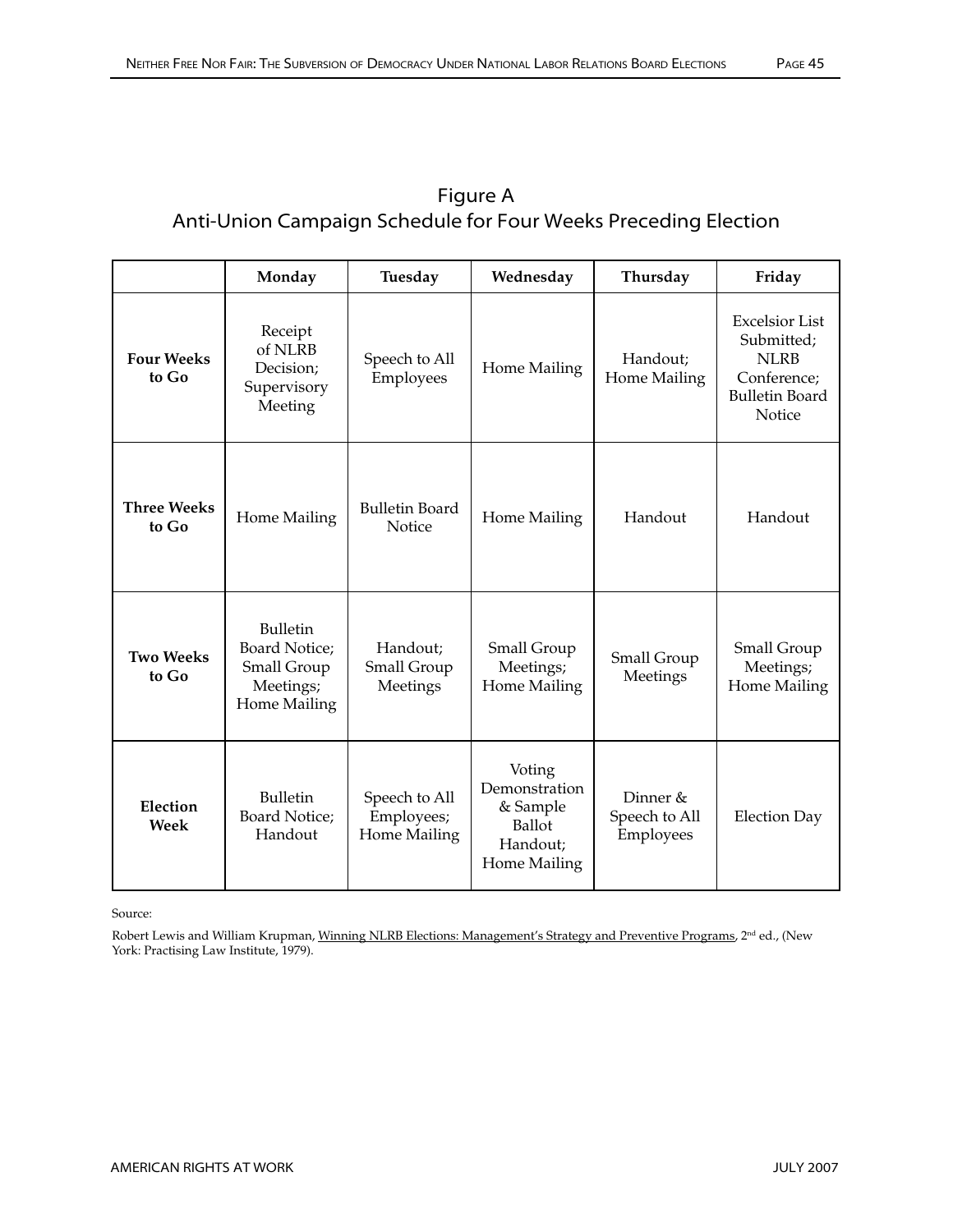1 In *Telonic Instruments*, 173 NLRB 588 (1969), the NLRB established the principle that there is "nothing in *Excelsior* which would require the rule stated therein to be mechanically applied." The next year, in *Lobster House*, 186 NLRB 148 (1970), the NLRB further declared that "Generally, the Board will not set an election aside because of an insubstantial failure to comply with the *Excelsior* rule if the employer has not been grossly negligent and has acted in good faith." Thus, there is no hard and fast rule as to how complete a list must be to be judged compliant. In *LeMaster Steel Erectors*, 271 NLRB 1391 (1984), the NLRB decided that the omission of nine percent of the bargaining unit from the employer's list was not sufficient grounds to overturn the election. The most recent policy, articulated in *Woodman's Food Markets*, 332 NLRB 48 (2000), bases compliance on a number of factors, including the percentage of workers excluded, the margin of victory or defeat in the election, and the employer's good faith.

<sup>2</sup> Steven Norwood, <u>Strikebreaking and Intimidation: Mercenaries and Masculinity in Twentieth-Century</u> America (Chapel Hill: University of North Carolina Press, 2002) 247.

<sup>3</sup> Sixty-Ninth Annual Report of the National Labor Relations Board, for the Fiscal Year ended September 30, 2004. *(*Washington: NLRB, 2005) 10. Page 9 of this report shows that nearly 40 percent of the charges of employer illegality were found by NLRB investigators to have merit.

4 See discussion following in this article on illegal firing, suspension, and demotion of union supporters; also see Appendix, Table 4.

<sup>5</sup> Sixty-Ninth Annual Report of the National Labor Relations Board, Appendix Table A, 209-210. Backpay was distributed to 30,784 individuals in FY 2004. Using the conservative methodology developed by Robert Lalonde (Robert LaLonde and Bernard Meltzer, "Hard Times for Unions: Another Look at the Significance of Employer Illegalities," *University of Chicago Law Review*, Summer 1991: 953-1014) I estimate that 50 percent of these cases occurred in the context of organizing and election campaigns.

<sup>6</sup> Sixty-Ninth Annual Report of the National Labor Relations Board, Table 11, shows that FY04 saw 2,240 NLRB-sponsored elections covering 159,806 eligible voters. However, the same year saw a total of 3,573 petitions for election filed. Since illegal firings or suspensions may have taken place during organizing drives that were stopped short of election, I have projected a higher number of potential eligible voters, based on the ratio of petitions filed to elections held, and have used the higher number of eligible voters as an outside estimate for the ratio of eligible voters to illegal firings.

<sup>7</sup> Federal Election Commission, <u>Enforcement Profile</u>.(Washington: FEC, n.d.).

 $^8$  For instance, National Right to Work Foundation president Mark Mix has asserted that "The NLRA has  $\,$ established straightforward elections as the 'gold standard' in determining whether employees want a union." Mark Mix, "Why Not Liberate the American Worker," *The Wall Street Journal*, 31 Dec. 2005.

9 Quote is from letter from Marna Borgstrom to SEIU representative Lawrence Fox, 16 Apr. 2007, provided to the author by Yale-New Haven Hospital. The arbitrator's decision is found in *Yale-New Haven Hospital and New England Health Care Employees, District 1199, SEIU*, Index No. 054, 13 Dec. 2006. For further background on this issue, see Casey Miner, "How to Bust a Union: Yale-New Haven Hospital's handbook for worker intimidation," *New Haven Advocate*, 15 Mar. 2007.

 $10$  James Rundle, "Winning Hearts and Minds in the Era of Employee Involvement Programs," in Bronfebrenner, et al. eds., *Organizing to Win: New Research on Union Strategies*, (Ithaca, NY: Cornell University Press, 1998) 213-231; Nik Theodore, *Undermining the Right to Organize: Employer Behavior During Union Representation Campaigns* (Washington: American Rights at Work, 2005)

<sup>11</sup> Statement of Modern Management Methods principle Herb Melnick in testimony before Congress, 1979, reported in Robert Smith, From Blackjacks to Briefcases: A History of Commercialized Strikebreaking and Unionbusting in the United States (Athens, OH: Ohio University Press, 2003) 102.

<sup>12</sup> Martin Jay Levitt, Confessions of a Union Buster (New York: Crown Publishers, 1993) 5, 72; Rundle 1998; Kate Bronfenbrenner, *Uneasy Terrain: The Impact of Capital Mobility on Workers, Wages, and Union*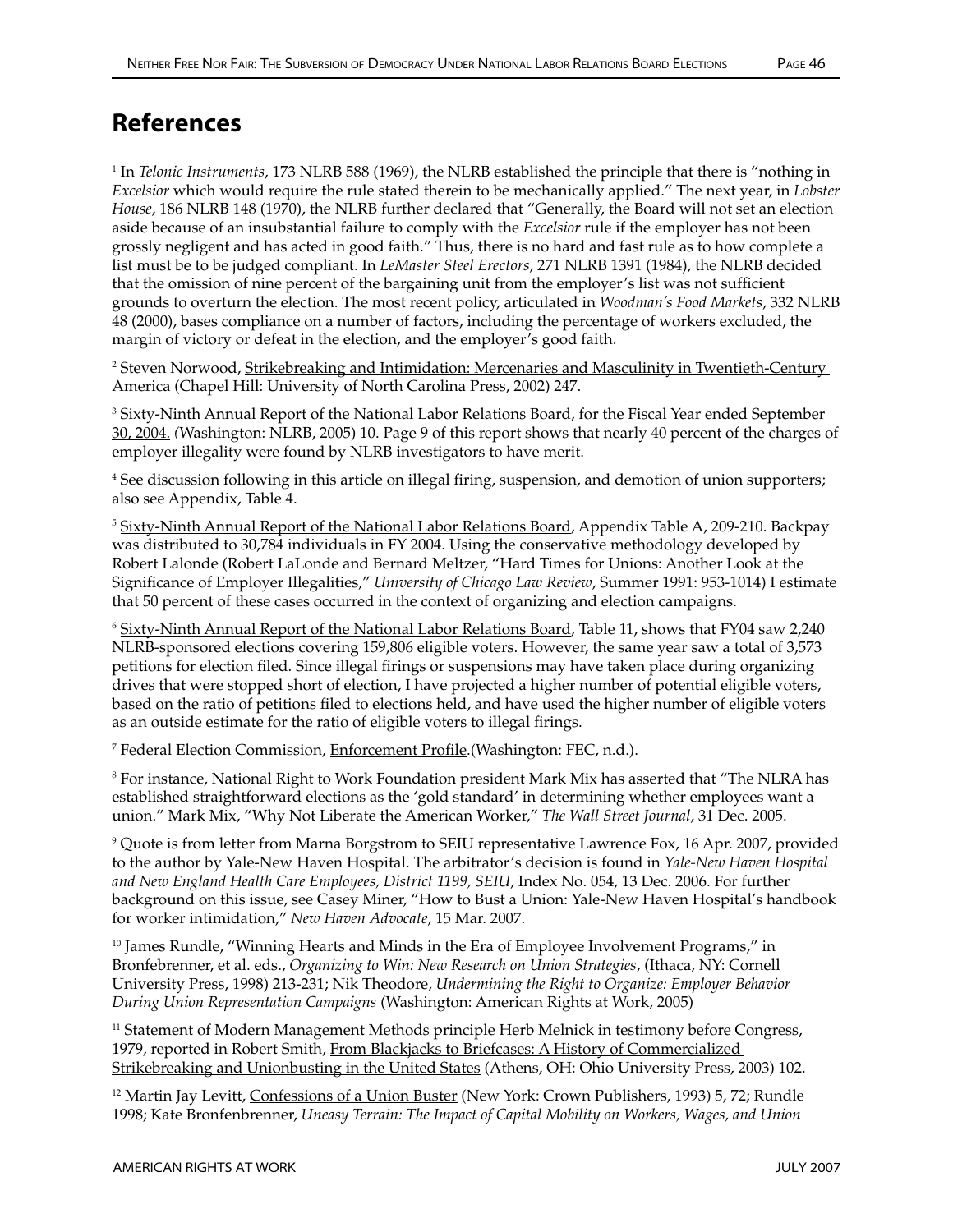*Organizing*, U.S. Trade Deficit Review Commission (Washington: 2000). The figures on use of consultants do not include those employers who rely on in-house union-avoidance specialists — either in the legal or HR department — that employ the same techniques as independent consultants.

<sup>13</sup> The firm is also one of the most experienced in the country, having participated in over 3,000 NLRB elections (Louis Jackson and Robert Lewis, Winning NLRB Elections: Avoiding Unionization Through Preventive Employee Relations Programs, 4<sup>th</sup> ed (Chicago: CCH, 1997) v.

<sup>14</sup> Jackson Lewis, Winning NLRB Elections: Management's Strategy and Preventive Programs (New York Practising Law Institute, 1972); Robert Lewis and William Krupman, Winning NLRB Elections: Management's Strategy and Preventive Programs, 2<sup>nd</sup> ed. (New York: Practising Law Institute, 1979); Jackson and Lewis, Winning NLRB Elections, 4<sup>th</sup> ed. (1997).

<sup>15</sup> Alfred T. DeMaria, How Management Wins Union Organizing Campaigns (New Jersey: Prentice-Hall, 1980); Alfred T. DeMaria, How Management Wins Union Organizing Campaigns, Revised ed. (New York: Executive Enterprises, Inc., 1986).

<sup>16</sup> Client list for Gene Levine Associates available at <www.genelevine.com/clientele.htm>.

17 National Association of Manufacturers and Council for a Union-Free Environment, *Remaining Union-Free: A Supervisor's Guide* (Washington: NAM and CUE, 2004); *Keep the Card Count Down* (Washington: NAM and CUE, 1985). CUE was formed as an educational subsidiary of NAM but has been an independent organization since 1994.

<sup>18</sup> The field of anti-union consulting is widely acknowledged to have been pioneered in the 1940s by former NLRB member Nathan Shefferman. Among Shefferman's most talented protégés was Jack Sheridan, who eventually formed his own firm. Levitt worked for Sheridan, and later for a breakaway firm created by three of Sheridan's top consultants, who constituted themselves as Modern Management Methods. MMM became one of the most prominent anti-union firms in the late 1970s, running nearly 700 counter-organizing campaigns in one three-year period. For a discussion of this history, see Levitt 37-53, 149-151.

19 U.S. Department of Labor, Office of Labor-Management Standards, "Interpretation of the 'Advice' Exemption in Section 203(c) of the Labor-Management Reporting and Disclosure Act; Notice," *Federal Register*, 66.8 (2001).

<sup>20</sup> For instance, U.S. Chamber of Commerce representative Charles Cohen has argued that a system of union recognition based on majority sign-up "would deprive employees of the fundamental right to determine the important question of union representation by casting their vote in a Board-supervised secret ballot election." Subcommittee on Labor, Health and Human Services, and Education, Committee on Appropriations, U.S. Senate, Statement of the U.S. Chamber of Commerce by Charles Cohen, 108<sup>th</sup> Cong., 2nd Sess. (Washington: GPO, 16 July 2004).

21 The Burke Group, "Union Free Advantage,*"* accessed 11 Aug. 2005 <http://www.tbglabor.com/ services>.

 $22$  Jackson, Lewis 87. In 2005, the Jackson Lewis website advertised a seminar on "How To Stay Union-Free In the 21<sup>st</sup> Century," which included a session entitled "Pre-Petition: How to Lawfully and Effectively Shut Down Organizing Once It Starts," accessed 7 July 2005 <www.eeiconferences.com/unionagenda>.

23 For instance, notorious New York attorney Alfred DeMaria insists that "employers should be prepared to nip union-card signing in the bud." "From the Editor: Speech to Employees at the First Sign of Union Activity," *Management Report for Nonunion Organizations* 27.3 (2004): 4. The newsletter edited by DeMaria regularly includes articles offering advice for how management can prevent a union collecting the 30 percent of cards necessary to trigger an election.

<sup>24</sup> Gene Levine, Complete Union Avoidance (Delray Beach, FL: Gene Levine Associates, 2005) 2; Similarly, John Kilgour Preventive Labor Relations (New York: American Management Association, 1981) 3, notes that "the union organizing drive …. Is something to be prevented if at all possible," and Kilgour 289 jokes that "there is no ready-made prescription for the best day and time to conduct a representation election (except perhaps 'never')."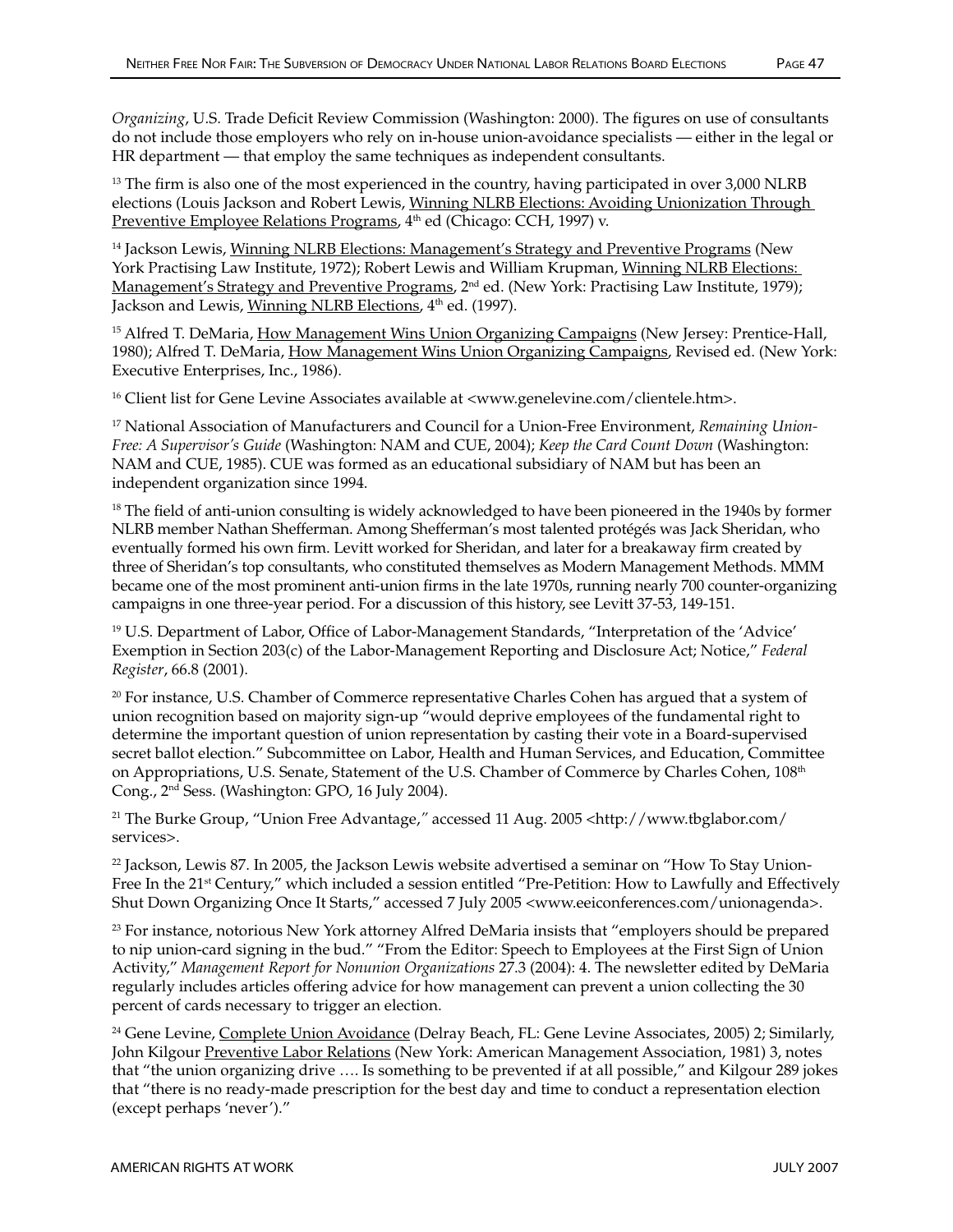<sup>26</sup> Kilgour 60. The Burke Group similarly notes that "The unit determination decision often has a critical impact on the result of a union election." The Jackson Lewis seminar (2005) likewise offers a session that covers "how to have the election held in the voting unit you want and not the unit the union wants."

27 Kilgour 71. Emphasis in original.

28 Levitt 13.

<sup>29</sup> West Coast Industrial Relations Association, the nation's second largest anti-union firm in the 1970s and 1980s, advised one client to "pack the unit by hiring several permanent part time employees who are certain company votes." Leonard C. Scott, of WCIRA, confidential memorandum to Ted Vieweg, BLK Steel Company, 25 Oct. 1979. Cited in John Logan, "Consultants, Lawyers, and the 'Union Free' Movement in the USA Since the 1970s,*" Industrial Relations Journal* 33:3 (2002): 201.

<sup>30</sup> Kilgour 73 notes that "the company has control over how much supervisory authority is to be delegated to … quasi-supervisory personnel. Thus it can increase or decrease the number of supervisors to be excluded from the bargaining unit within a fairly wide range." Levitt 174 recalled a nursing home campaign in which he used such methods to get all of the employer's Licensed Practical Nurses defined as supervisors and excluded from the bargaining unit, even though in reality "there was little to suggest that LPNs should be considered part of management."

31 "Modern Management seminar," Herbert Melnick, 1979, reported in Logan, "Consultants," 201.

<sup>32</sup> The combination of gerrymandering and preventing union organizers from setting foot in the workplace leaves potential organizers unable to even accurately guess at the contours of the electorate. Kilgour 43, 190, stresses that "one important reason for restricting the union's access to the workplace is to hinder it from identifying the appropriate bargaining unit," noting that "if a union organizes the employees within what it considers the appropriate unit and the employer can convince the NLRB that that unit is inappropriate, the union's campaign may end then and there." Thus, in some cases management's power may include the ability to *secretly* gerrymander the electorate, leading union organizers and pro-union workers into a campaign that is fundamentally misguided in ways that will not become evident until it is too late.

<sup>33</sup> These suggestions are all from Kilgour 57-58.

34 "Preventive Tactics," *Management Report* 24.6 (2001): 5.

35 Kilgour 114.

<sup>36</sup> Charles Hughes, Making Unions Unnecessary (New York: John Wiley & Sons, Inc., 1990) 11.

37 Smith 108.

38 Kilgour 116-117.

39 Kilgour 117-118.

40 Kilgour 235.

41 Kilgour 223. Kilgour 215 also recommends the use of employee opinion surveys in order to detect the types of dissatisfaction that may reveal imminent efforts at unionization.

<sup>42</sup> Lewis and Krupman, Winning NLRB Elections, 2<sup>nd</sup> ed., 89.

43 Levine 21.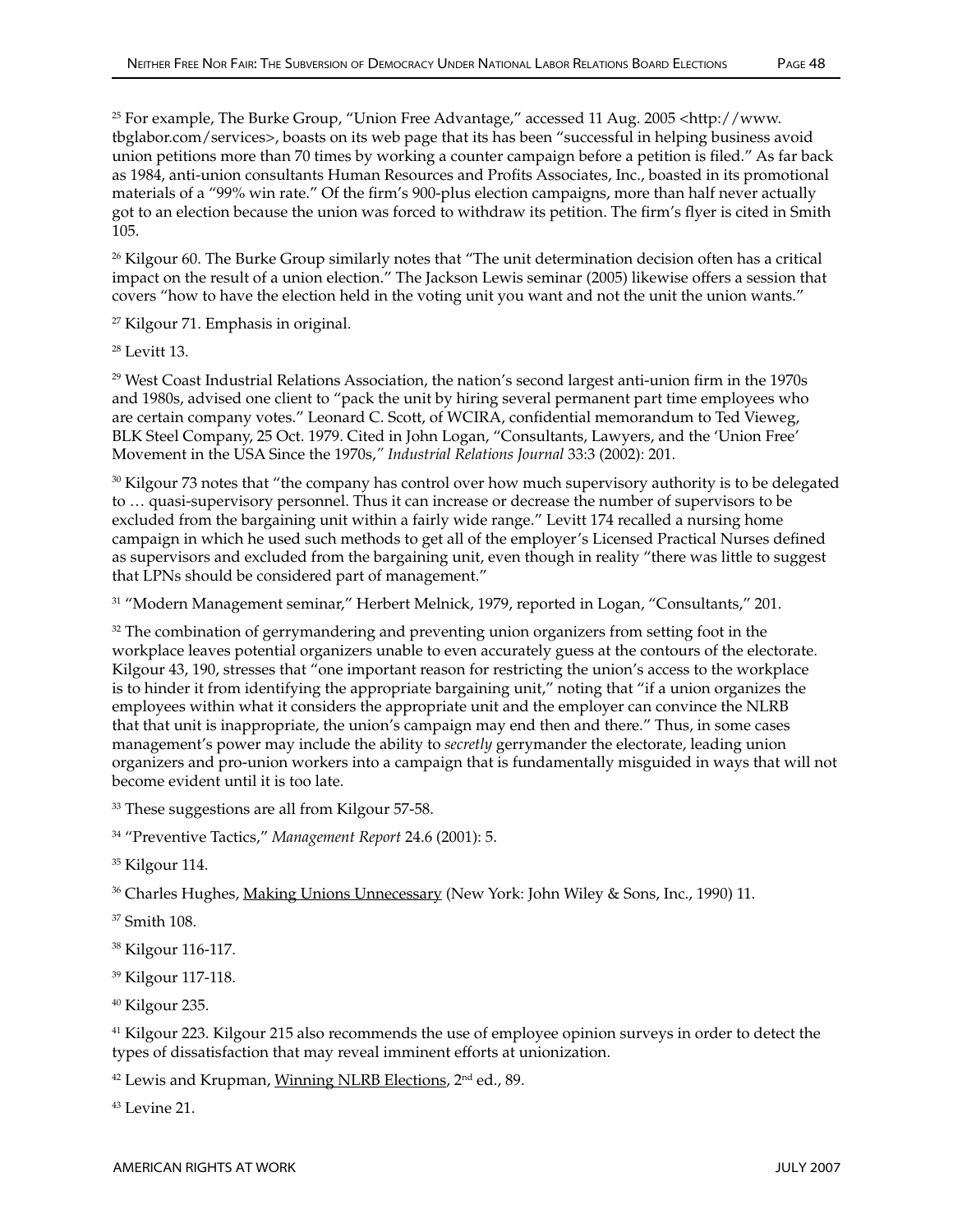45 Levine 1.

46 A typical example comes from the Sodexho Marriot corporation, whose management anti-union training materials include the instructions that, when employees are considering signing cards, each supervisor should convey to his underlings that "in his opinion the employee does not need a union and accordingly, should not … even express any interest in the union to the extent of signing 'interest cards' or going to meetings." Sodexho Marriott Services, "Progressive Approach to Labor: Union Avoidance," *Sodexho Marriott Labor Relations Training*, 1998: 9; originally accessed from Colorado College Fair Labor at www.ccfairlabor.com on 4 June 2004, now on file at American Rights at Work. Levine 9 also recommends supervisors meeting one-on-one with each of their subordinates as a core element of a "Don't Sign a Card" campaign.

47 Levine 9.

48 Norwood 240. The company was C.R. Bard of Glens Falls, NY.

49 The Dunlop Commission on the Future of Worker-Management Relations, *Fact Finding Report* (1994) 67 notes that the number of signed authorization cards at the time a petition is filed "usually includes close to two-thirds of the workforce." Lance Compa, *Un fair Advantage*, Human Rights Watch, 2000, puts the figure at between 60-70 percent. Bronfenbrenner, *Uneasy Terrain*, likewise records two-thirds as the average in the elections she studied. Levitt 12 writes about a campaign that started with 80 percent of employees signed on union cards and ended in a vote against unionization.

<sup>50</sup> Levine 12 warns that management must stop employees even from trying to copy down a list of names from a company's time cards. Kilgour 58 suggests that "Christmas card lists, call-in lists, and home telephone directories should be discouraged or prohibited."On page 200 Kilgour warns that "of great aid to the union in conducting a program of home visits is an early and accurate mailing list … A readymade list saves the union a great deal of time constructing such information from the memories of union supporters and phone books."

51 Lewis and Krupman 180.

52 Dunlop Commission,*Reportand Recommendations,* 47.

<sup>53</sup> For many decades, employers were only required to provide an employee's first initial and last name. In *Laidlaw Waste Systems*, 321 NLRB 760 (1996), the Board changed its policy to require employees' full first and last names.

54 The NLRB's current policy is that elections will be overturned based on consideration of a number of factors, including the number and percentage of wrong or missing addresses, the margin of victory or defeat in the election, and the employer's good faith in assembling the list. See *Woodman's Food Markets*, 332 NLRB 48 (2000). It is worth noting that, while employer bad faith may be reasonable grounds for overturning an election, good faith should not logically be sufficient to consider the election fair. Even when the employer has acted in good faith — for instance, if the employer itself has incorrect addresses for a number of employees — the result is still that managers may contact these employees every day in the workplace (with or without a correct address), while the union is effectively blocked off from communicating with these individuals.

<sup>55</sup> Lewis and Krupman 162, suggest that when the employer releases its list, it send a notice to employees letting them know this has happened, and stating that "We did not want to turn over this information, which we have always regarded as confidential. We did so only in response to a written instruction from the NLRB. We regret this invasion of your privacy and any annoyance the union may cause you as a result."

<sup>56</sup> Levitt 25. Since 1996, employers have been required to provide full first and last names for employees.

57 Kilgour 64, recommends that employers research the finances of the union their workers are seeking to join, noting that "if their resources are limited, they can ill-afford an extended effort."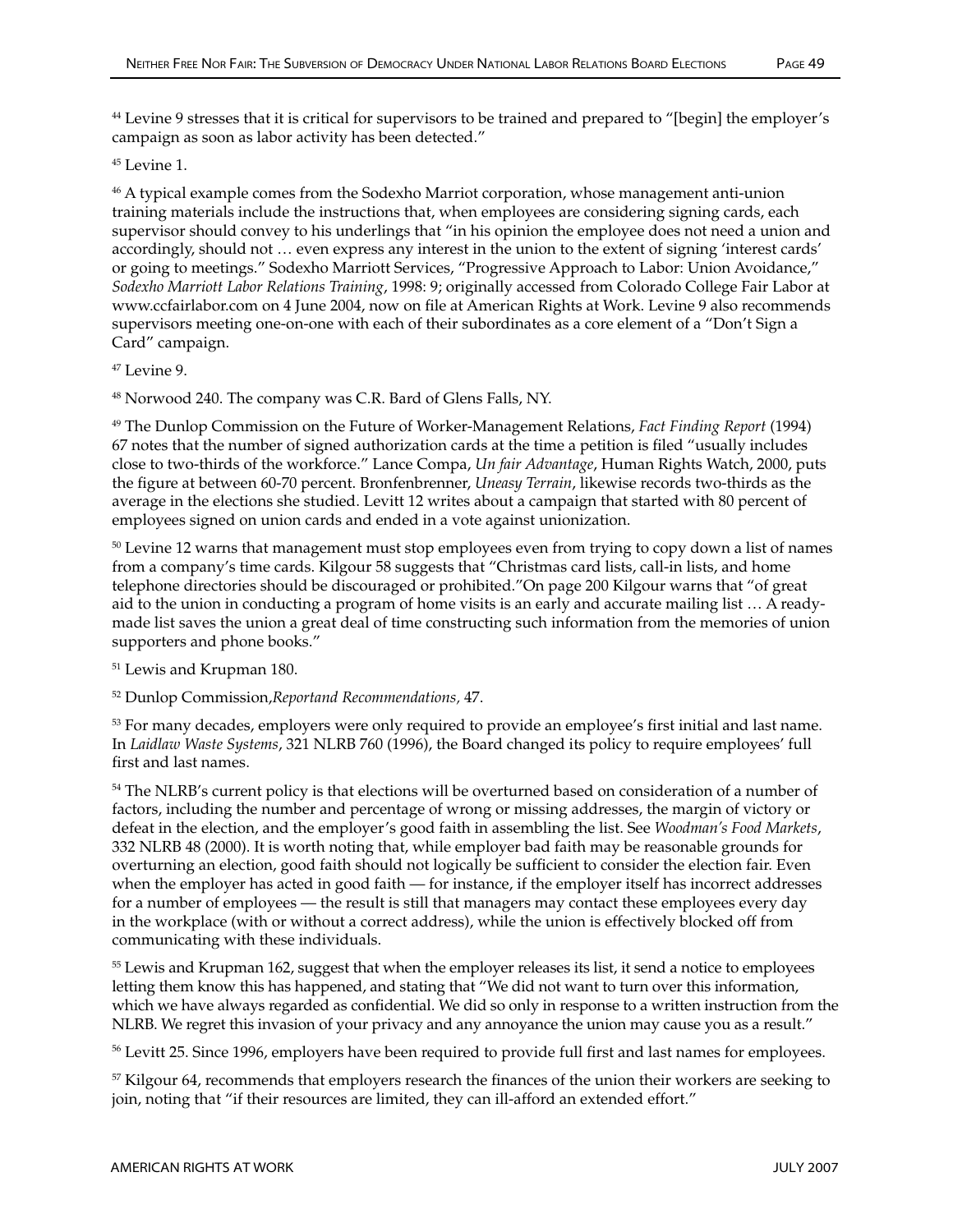<sup>58</sup> On the absence of reliable data, see U.S. Department of Labor, Office of Labor-Management Standards, "Interpretation of the 'Advice' Exemption in Section 203(c) of the Labor-Management Reporting and Disclosure Act; Notice," *Federal Register*, 66.8 (2001). In 1979, a Congressional committee called for more comprehensive reporting of expenditures on anti-union consultants. Indeed, in the Carter administration's last year, the Labor Department opened more than 300 new investigations into management and consultant anti-union activities. However, there were nearly all closed by the incoming Reagan administration, which in its first year called for spending only three percent of the Labor Department's enforcement resources on monitoring the management side of labor reporting requirements (reported in Smith 115-117). In January 2001, the Clinton administration announced new, more stringent reporting requirements for union-avoidance consultants; this policy was quickly undone by the incoming Bush administration. The Dunlop Commission's *Fact Finding Report* 72, notes simply that "firms spend considerable internal resources and often hire management consulting firms to defeat unions in organizing campaigns at a sizable cost."

<sup>59</sup> All figures have been adjusted to 2004 dollars using the CPI-U. Levitt 53 reports being billed out at \$250 per day as a starting consultant in 1970, and notes that his firm assigned one consultant for every 100 employees in a client company. I have assumed that an average campaign at this time lasted 50 days, based on the Dunlop Commission's *Fact Finding Report* 67, noting that in the 1970s and 1980s the median time from petition to election was 50 days. I have assumed a modest additional \$1,000 monthly expense for consultants, to cover lodging, food, and transportation (Levitt notes that his \$250/day fee did not include any expenses). Bureau of National Affairs, *Labor Relations Consultants: Issues, Trends, and Controversies* (Washington: BNA, 1985) estimated that in 1976 employers spent \$500 per employee on outside consultants (cited in Kaufman and Stephan 5). Levitt 5 states that "today" consultants bill \$1,000-\$1,500 per day. I used the figure \$1,250 and assumed a 50-day campaign, \$1,000 in monthly additional expenses, and the same 1/100 ratio of consultants to employees, and used 1992 as the year designated by "today." Kaufman and Stephan 5 report that based on their interviews with management attorneys, a "small-medium sized firm with one attorney" spends \$20,000-\$30,000 per campaign; that an "all out campaign" can cost \$100,000; and that a large, multi-facility firm might spend \$1 million on a campaign. I estimated that these figures together grouped around the level of \$1,000 per employee. This is the roughest of the estimates provided here. Levine reproduces an article he authored in the July 1982 issue of *Bobbin Magazine*, titled "Look for the Union Label." The article cites "a study by Michigan State University" which found that a "small" company "might spend over \$1,250 per employee for a typical NLRB election." Levitt 5 estimates that, including both consultants and attorneys, union avoidance had become a "\$1 billion-plus industry." I took the number of employees in bargaining units with elections in 1990 (reported in Dunlop Commission *Fact Finding Report* 77), inflated it to account for all employees in bargaining units with petitions filed (assuming 40 percent of petitions never lead to elections), and divided the \$1 billion by this number.

 $60$  Levitt 171 reports that, in one campaign, he was paid \$15,000 per month over a period of 18 months, in order to defeat organizing efforts in one 250-employee nursing home. Levitt 151-52 states when employees sought to organize at Rockwell International, for instance, the defense contractor spent \$1 million in direct anti-union expenses, and up to \$3 million in total expenses.

<sup>61</sup> *Enersys Delaware, Inc., v. Jackson Lewis LLP, et. al*., Complaint, Civil Action 2004-CP-23, Court of Common Pleas, 13<sup>th</sup> Jud. Cir., filed 23 Apr. 2004.

 $62$  Kilgour 53. Kilgour 54 notes that the greatest danger comes not from outside organizers, but from "the employee already on the payroll who, for one reason or another, is promoting the union from within. This is the most serious form of union presence to the employer."

63 Kilgour 54 goes so far as to recommend access rules for unionized employees of supplier or partner companies, noting that "the threat will be posed by comparisons nonunion employees make with the compensation and conditions of union employees." Kilgour 57 notes that access and solicitation rules are mutually reinforcing. "Anything the company can do to reduce the easy access of the outside union organizer, the unionized employee of another firm, or the inside employee union supporter to nonunion employees will reinforced the effectiveness of a no-solicitation rule." The Sodexho corporation's union avoidance manual urges local managers to adopt early rules banning union access, noting that "the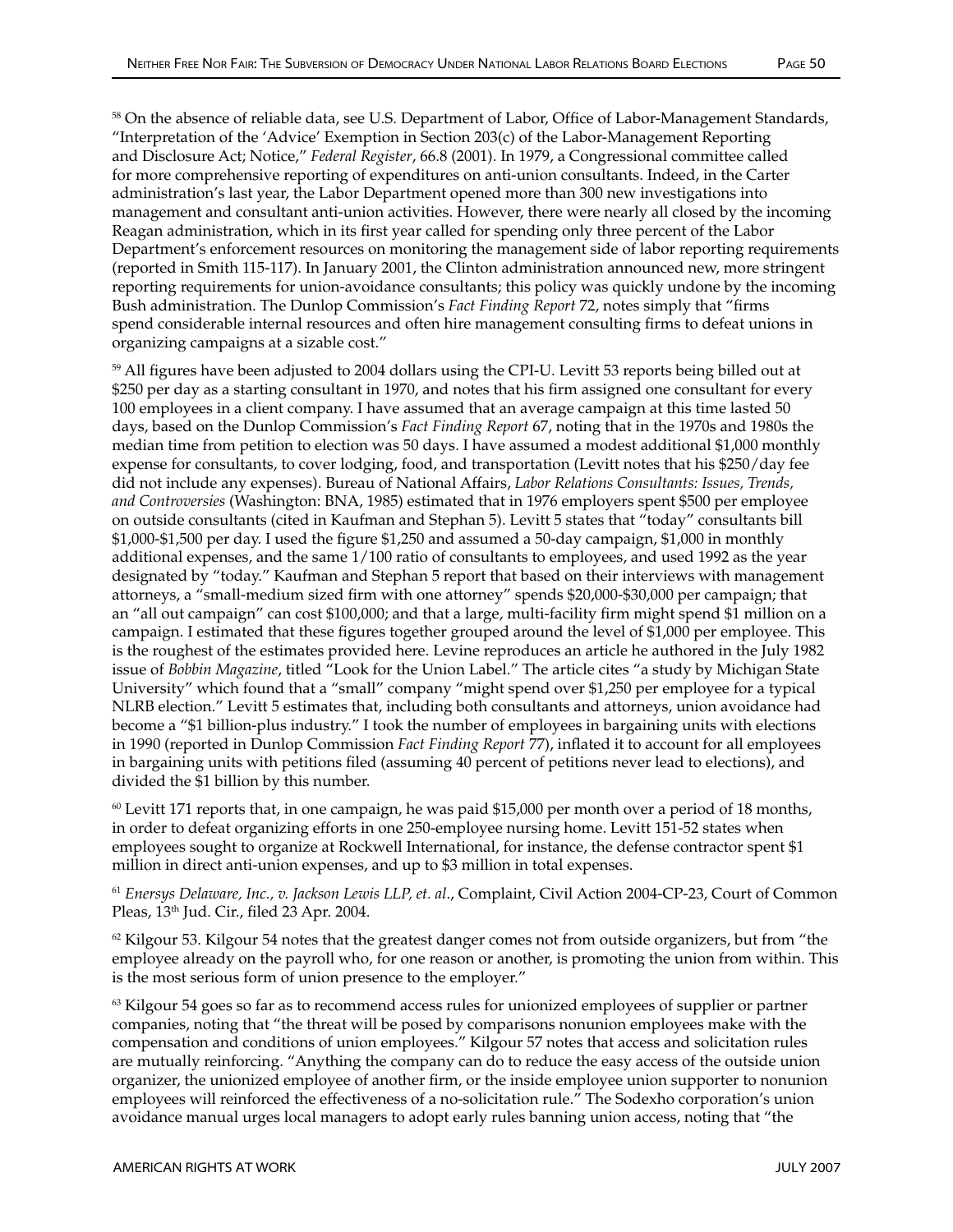ability of an employer to restrict a union's access to its premises depends greatly on whether policies have been implemented which prohibit outsiders, including non-employee union organizers, access to the premises … A rule implemented at the onset of an organizing campaign, while not per se invalid, may be considered suspect;" Sodexho Marriott Services, "Progressive Approach to Labor: Union Avoidance," 13, emphasis in original. The Dunlop Commission, *Report and Recommendations,* 47, commenting on the practice of banning organizers from parking lots, complains that "it runs counter to our democratic traditions to bar advocates of independent union representation from these areas."

<sup>64</sup> No-distribution and no-solicitation rules are recommended, among other places, by Lewis and Krupman 31 "to restrict literature distribution in working areas, employers should adopt a nodistribution rule. It may state: 'Distribution of advertising material, handbills, or other literature in working areas of this plant is prohibited at any time;'" *Management Report* 24.3 (2001): 8."A good 'no solicitation/no distribution' rule is essential for controlling union organizing activity on the employer's premises," and in 25.5 ( 2002): 7, "The right no-solicitation policy can help employers prevent unionization by confiding organizing activities only to certain times." In the Sodexho union avoidance manual, "Insist that any solicitation of membership or discussion of union affairs be conducted outside of employee working time.;" Sodexho Marriott Services, "Progressive Approach to Labor: Union Avoidance."

65 "From the Editor: The Use of Videos in the Employer Campaign," *Management Report* 28.8 (2005): 3. Likewise, *Management Report* points out that "management has its crucial advantage over the union in its ability to distribute campaign information for employees throughout the workday;" "The Written Campaign and the Importance of Supervisors," *Management Report* 27.10 (2004): 6.

66 Rundle 219.

67 "Checklist for "Written Communications During an NLRB Election Campaign,"*Management Report* 27,.11 (2004): 5. It is illegal for management to hand out "Vote No" stickers, buttons or clothing to employees, since employees are considered to be forced into a choice of whether or not to wear the item in question, and this is considered a form of illegal interrogation. However, management is free to make such items available — sitting on a display table in the company break room, for instance — for any employee who chooses to pick one up.

68 Lewis and Krupman, Ch. 11.

 $\Theta$  The Sodexho union avoidance manual includes a similar communications strategy, including mandatory small group meetings, anti-union speeches and videos, supervisors giving anti-union messages in one-on-one discussions with their subordinates, payroll stuffers, and letters sent to employees' homes. Sodexho Marriott Services, "Progressive Approach to Labor: Union Avoidance," 2.

70 Levine 8 notes that the NLRB "usually allows employers the right to allow employee postings **only with** prior management permission. Thus, as a general principle, employers may have prior approval rules for bulletin board notices, but they may use such a rule to disapprove the posting of a union message," emphasis in original.

 $71$  Ibid. Emphasis in original. In Chapter 7 Levine recommends a similar policy for internal email communications. In *Fleming Cos., Inc. v. NLRB*, 173 LRRM 2621 (7<sup>th</sup> Cir. 2003), the court found that employers were within their rights to maintain a policy that allowed personal notices (such as items for sale) to go on bulletin boards, while banning union information. This case is discussed in "Court rejects Board Rule on Union Access to Employer's Bulletin Boards," *Management Report* 27. 2 (2004): 1.

72 "Campaign Workshop," *Management Report* 26.5 (2003): 4, includes a subsection on the "Payroll Stuffer," noting that "one of the many opportunities management has to communicate its opposition to unionization is with payroll stuffers. *Management Report* 27.11 (2004): 5, includes "pay envelope stuffers" under the "Checklist for Written Communications During an NLRB Election Campaign." Sodexho Marriott Services, "Progressive Approach to Labor: Union Avoidance," 2, includes "payroll stuffers" among the types of literature to be distributed to employees. Kilgour 289 actually recommends schedule the election to be on or near a pay day partly so that employers can take advantage of "the inclusion of a pro-company message in the employee's pay envelope."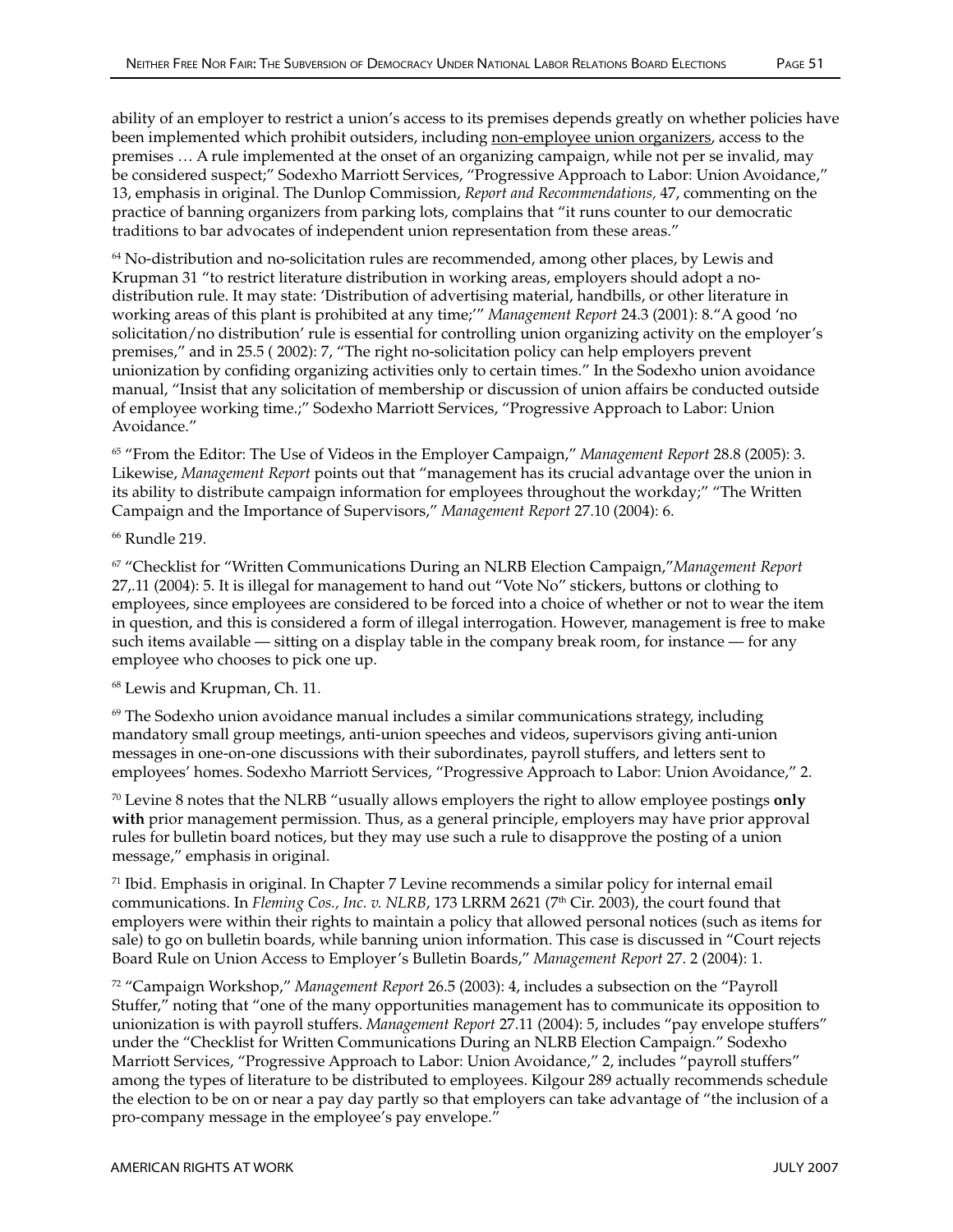$73$  Lewis and Krupman 187 suggest that "some employers prefer to dramatize the cost of union membership by a deduction from the paycheck equivalent to the amount of monthly dues. The deducted amount is placed in a separate envelope and handed out with the paycheck. Appropriate comments may be printed or typed on the envelope, such as 'This envelope contains \$10.00 of your money, the minimum amount the union would take out of your paycheck every month.'"

74 "From the Editor: The Use of Videos in the Employer Campaign," *Management Report* 28.8 (2005): 3. *Management Report* notes that "the showing of anti-union videotapes has become so prevalent during NLRB campaigns;" "Must Employer Allow Pro-Union Employees to Show Videotapes on Employer TV Screens?" *Management Report* 24.4 (2001): 7.

 $75$  Cingranelli, 2004: 13-14, notes that unions can rarely gather a large group of employees together in one place, not only because they cannot compel attendance but because many low-wage workers do not own their own cars, so that attending meetings anyplace but at the workplace itself is difficult.

76 Levitt 255. Levitt 30 describes his standard strategy for building momentum toward election day: "I knew that many workers would decide how to vote in the last couple of weeks, so I wanted the words *Vote No* everywhere the men looked. Typically, the way I did that was through such election campaign paraphernalia as T-shirts, hats, buttons, and patches…. The ubiquitous Vote No message … had a powerful psychological effect on the voters."

77 Richard Hurd and Joseph Uehlein, *The Employer Assault on the Legal Right to Organize* (Washington: AFL-CIO, Industrial Union Department, 1994) 63. The NLRB ruled in this case that the employer's posters did not constitute an illegal threat of layoffs. The union lost the election 275-222, despite a majority of employees having originally signed union authorization cards.

78On this point, see Masson 2004.

79 "Question and Answer: Why Not Debate the Union?" *Management Report* 26 8 (2003): 8. DeMaria's The Supervisor's Handbook on Maintaing Non-Union Status (New York: Executive Enterprises, Inc., 1986) 53-54 likewise urges that managers "avoid debates on the pro's and con's of unions in general," noting the danger that workers may have "unanswerable questions" and advising that "you're going to end up looking silly if you get into a debate with them. Similarly, Lewis and Krupman 76 explain that "In large group meetings employers usually find it undesirable to answer questions from the floor. Experience shows that it is best to state that questions will be answered through individual conversations following the talk. The employer can thereby avoid the embarrassment of being forced to make an unprepared response to a 'shop lawyer's' provocative, and often union-inspired, questions …. Occasionally, a union representative will request an opportunity to reply to the employer's talk or to 'debate the issues.' As a general rule such requests should be rejected."

<sup>80</sup> It is telling that, outside of labor law, the federal courts have recognized employees' right to protection against captive audience communications in other aspects of their work lives. For instance, in *Robinson v. Jacksonville Shipyards, Inc.*, 760 F. Suppl. 1486 (M.D. Fla. 1991), the court ruled that sexist speech created a hostile work environment for female employees because they were a captive audience, and therefore the speech must be restricted. Thus, there is precedent for restricting workplace and employer speech under federal law, without unduly restricting employers' first amendment rights — but while this principle has been enacted in other areas of the employment relationship, it has not been applied to federal labor law. On this point generally, see Masson 2004.

81 For example, Kilgour 115 notes that "while it is illegal to take any direct action against pro-union employees, it may be desirable to restrict their effectiveness."

82 Statement of Judy Ray, 1 Jan. 1994, in Dunlop Commission, *Fact Finding Report*, Exhibit III-8: 84.

83 Statement of Mrs. Florence Hill, who worked at Highland Yarn Mills in High Point, NC, 1 Jan. 1994, in Dunlop Commission, *Fact Finding Report*, Exhibit III-8: 84.

84 The NLRB ruled that this was permissible speech. See "Question and Answer: 'The Enemy Within,'" *Management Report* 26.5 ( 2003): 8.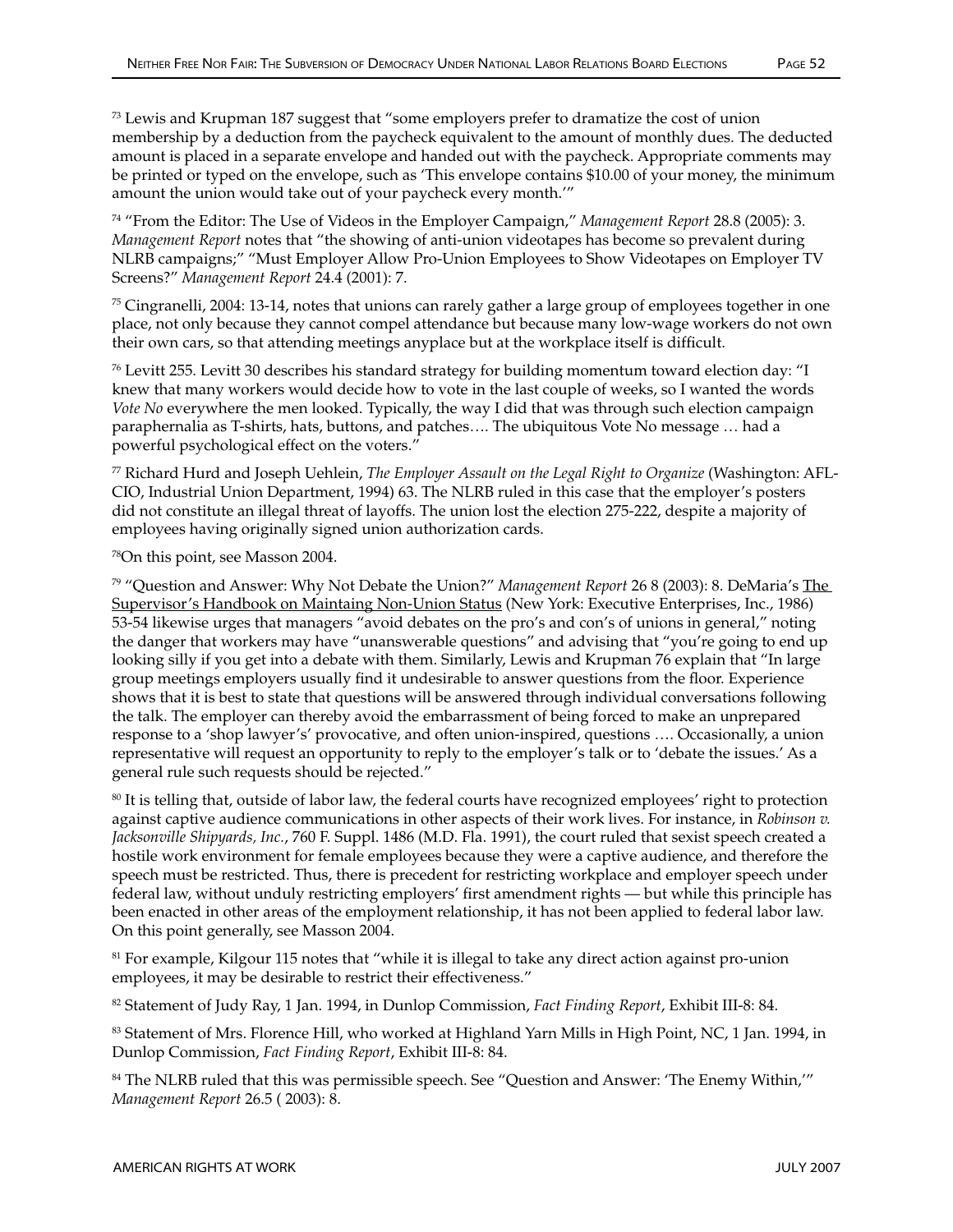85 Quoted in *Management Report* 24.4 ( 2001): 4.

86 Larry Cohen and Richard Hurd, "Fear, Conflict and Union Organizing," Organizing To Win: New Research on Union Strategies, Bronfenbrenner, et al. (Ithaca, NY: Cornell University Press, 1998) 184. This campaign started off with 62 of 83 employees signing a union petition and ended up with a 36-31 vote against the union.

87 In *Fern Terrace Lodge*, 297 NLRB 8 (1989), the NLRB found this speech to be permissible language. The case is discussed in "From the Editor: Proper and Improper Communications," *Management Report*. 27.6 (2004): 3.

88 In "From the Editor: Learning Lesson (Good and Bad) From a Real-Life Campaign," *Management Report* 24.4 (2001): 3-5, DeMaria describes the "themes commonly used by employers" as including "threat to remove jobs," "disparaging the moral character of union supporters," "inevitability of strikes," and "threat to reduce wages." "Campaign Threat of Plant Closure," *Management Report* 24.4 (2001): 5 notes that "predicting the future of a business if it becomes subject to an obligation to bargain with the union, is a recurring campaign theme."

89 Thomas Jefferson, "Notes on Virginia" (1785), reprinted in Kenneth M. Dolbeare, ed., American Political Thought (Chatham, NJ: Chatham House, 1989) 182.

90 Since it is illegal, employers generally avoid using the word "futile" when attacking unionization. However, this doesn't stop them from talking about futility as a communication goal in internal communications. The Sodexho corporation's manual for managers, for instance, suggests a list of "potential disadvantages of union membership" for supervisors to convey to their subordinates, including "Futility of Bargaining Process." Sodexho Marriott Services, "Progressive Approach to Labor: Union Avoidance,"1.

91 "Mock Negotiations: An Excellent Campaign Tactic,"*Management Report* 23.2 (2000): 5. In *Palm Garden of North Miami*, 327 NLRB 195 (1999), the NLRB ruled this tactic illegal. However, 6th Circuit Court of Appeals overturned the NLRB and found that the skit was within the employer's legal rights.

 $92$  This statement was from the owner of Lundy Packing, in Clinton, NC, cited in Cohen and Hurd 183.

93 Statement is from owner of Home Style Foods in Hamtrack, MI, quoted in Hurd and Uehlein 63. In a memo to employees of Crown Cork and Seal, reproduced in Hurd and Uehlein 65, employees were warned well before the vote that "if there is an election and the [union] win[s], the company would challenge the results…. This means that the company would nullify the need to negotiate with the [union];" Hurd and Uehlein 7 states "If the [union] does not like the company's refusal to negotiate, it would have to file ULP charges — the company would appeal to the NLRB and the court of appeals. This process could take two years or more."

<sup>94</sup> Levine, "Supervisor's Guide to Union Avoidance,"(2005) Ch. 2: 2. Emphasis in original.

95 Ibid 16.

96 Levine's first claim is a direct contradiction of the law. Once employees vote to create a union, even before a first contract is signed, employers are prohibited by law from making any unilateral changes in the terms and conditions of work — including acts of individual discipline. Thus, following a vote to create a union, employers are banned from disciplining or firing individual employees without first negotiating with the union.

97 "From the Editor,"*Management Report* 27.3 (2004): 3-4.

98 "Sample 25-Hour Speech,"*Management Report* 27.11 (2004): 6.

<sup>99</sup> Lawrence Mishel and Matthew Walters, How Unions Help All Workers (Washington: Economic Policy Institute, 2003). Mishel and Walters's analysis is based on a series of studies of the union premium, drawing primarily on data from the Current Population Survey of the U.S. Census Bureau.

100 "Inevitability of Strikes," *Management Report* 24.4 (2001): 5, notes that "the strike theme is a common one in any union campaign." The segue between futility and strikes can be seen, among other places,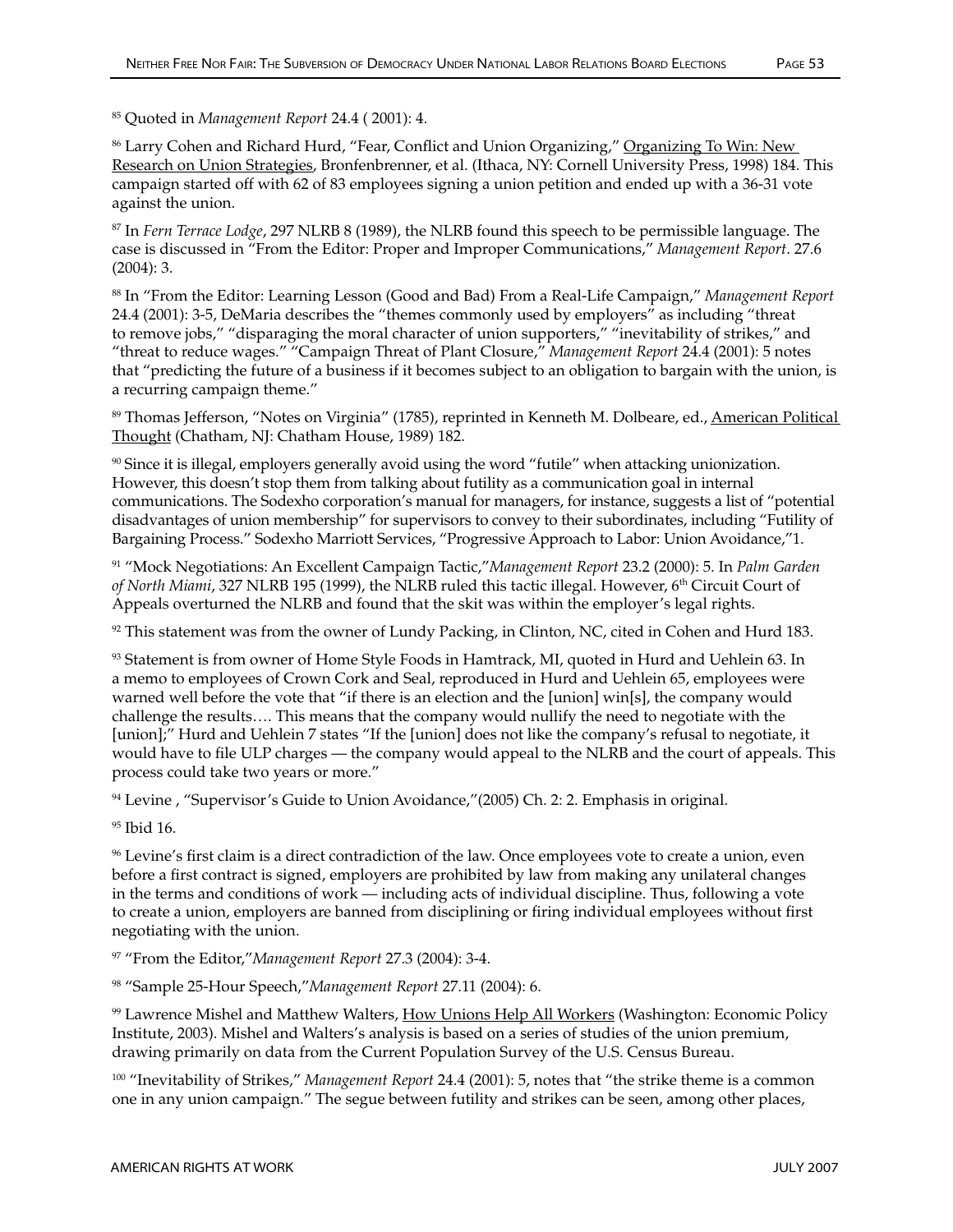<sup>101</sup> *Management Report* 27.1 (2004): 4, notes that "One of the most effective arguments an employer has against unionization is the possibility that where there is a union there can be a strike, which can have devastating economic consequences for employees."

<sup>102</sup> "From the Editor: Communicating About the Threat of Strikes in the Event of Unionization," *Management Report* 25.5 (2002): 3.

<sup>103</sup> *Management Report* 24.9 (2001): 5.

104 Cited in *Management Report* 24.4 (2001): 5. This statement is presented in the newsletter as a positive example of effective arguments.

<sup>105</sup> Levitt 17. DeMaria gives similar advice, counseling employers on how to stay within the letter of the law. "A couple of changes of words here," he explains, "substitution of one word for another word — you would get the absolute same message across, as powerful as it was before, with no risk of an unfair labor practice [charge]." Quoted in Kim Phillips-Fein, "A More Perfect Union Buster," *Mother Jones,* Sept.-Oct. 1998.

106 Lewis and Krupman 72 cite *Lord Baltimore Press*, 145 NLRB 888, 44 LRRM 1068 (1964) as the basis for advising clients to frame their warning to employees in the following terms: "If a union imposes uncompetitive conditions on an employer, it can make it almost impossible for the company to secure enough sales to provide full and regular employment."

<sup>107</sup> "De-Unionization: A Report on a Recent Seminar by Francis T. Coleman," quoted in Logan (2002): 204.

108 Both statements are provided by DeMaria in "From the Editor: Proper and Improper Communication," *Management Report* 27.6 (2004): 3. *Management Report* 27.10 (2004): 6 similarly provides a "Sample Opening Discussion With Employees in NLRB Campaign," to be delivered to employees by the CEO, that includes the warning that "the subject of whether or not to have a union is a very important one to me. It is also one that affects your future as well as mine and the future of our company."

109 For instance, *Management Report* 27.10 (2004): 6 suggests a "Sample Opening Discussion With Employees in NLRB Campaign" that includes the following statement: "You should know now that even if the union were to get in, and I am certain it will not be voted in, it cannot force me to agree to anything that I am unwilling or unable to accept because I cannot afford it."

110 Bronfenbrenner, *Uneasy Terrain,* 18, 52.

111 NAM and CUE, *Remaining Union-Free* (2004) 3.

<sup>112</sup> *Management Report* 24.2 (2001): 8.

<sup>113</sup> *Management Report* 26.6, (2003): 7.

114 "From the Editor: Speech to Employees at the First Sign of Union Activity," *Management Report* 27.3 (2004): 3. A nearly identical argument is made in "Discussing How the Union Spends Its Money," *Management Report* 28.8 (2005): 7.

<sup>115</sup> *Labor and Management Reporting and Disclosure Act*, section 501(a).

116 Dunlop Commission, *Report and Recommendations,* 36.

<sup>117</sup> Bush first used this term to characterize his narrow win over Ronald Reagan in the 1980 Iowa Republican party caucuses. Cited in Mark Hatfield, Senate Historical Office, Vice Presidents of the United States, 1789-1993 (Washington: GPO, 1997) 529-538.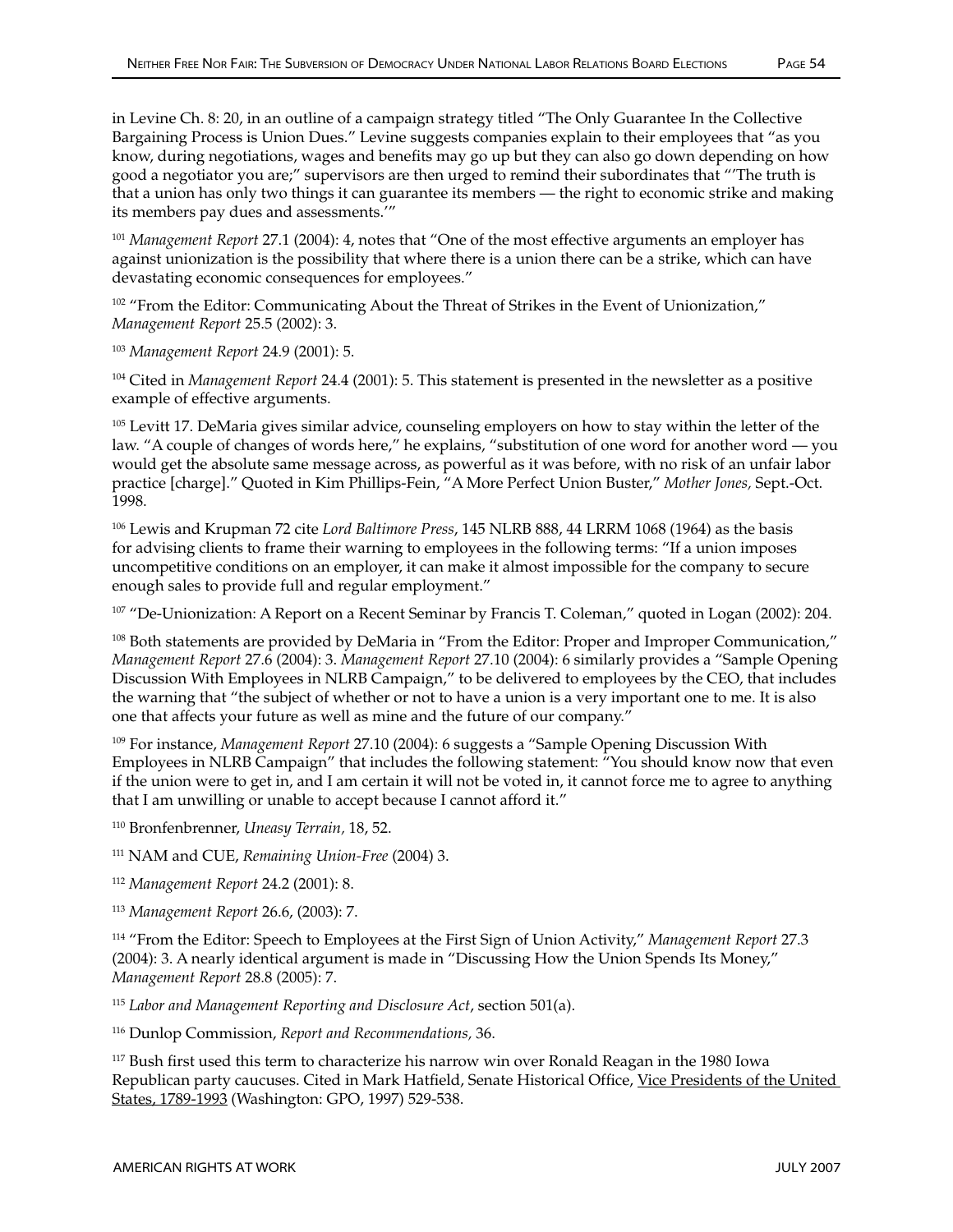118 Levitt 13. Similarly, Kilgour 192-93, 260, notes that "It is important to the union that its efforts peak at the time of the election. Should the union campaign peak out too early, it will start to lose support due to a loss of interest or because of the management countercampaign …. Anything the employer can do to throw the union's timing off will work to the company's advantage …. the [most] important way to throw a union's timing off is for the company to delay the election for as long as is necessary."

119 Kilgour 259 notes that longer elections help whittle away union support. "Some [loss of union support] may be due to the employees becoming discouraged as the elections is postponed. And some may be due to the replacement of union supporters by more carefully selected nonunion employees as a result of normal turnover."

<sup>120</sup> *UnionkNOw*, Sept. 2001, quoted in Logan "The Long, Slow Death of Workplace Democracy at the Chinese Daily News," (American Rights at Work 2003): 8, fn. 28.

<sup>121</sup> Levitt 175 notes that "It was a bread-and-butter delay tactic to argue that the labor board had no business overseeing union elections at a company for some obscure legal reason. But the stratagem was no less effective for its ordinariness. As long as the NLRB went on debating and deliberating on that issue, the union would not get the Excelsior list, making it hard from them to contact all the potential voters, and no election date would be set. All the while, we would have the run of the place."

122 Kilgour 261.

123 In 2002, for instance, EcoLab argued that the International Association of Machinists and Aerospace Workers (IAMAW) was not a "labor organization," despite the union's having been recognized in employer contracts going back more than one hundred years. The NLRB actually held a hearing on this question, ultimately concluding that the IAMAW is, in fact, a labor organization, but delaying the election by one month in order to settle this issue. This case is discussed in Theodore 14.

<sup>124</sup> Kilgour 193. He stresses that challenging the bargaining unit definition may be useful even when the union ends up getting exactly the unit it proposed. In another case, he cites a bank that dragged out arguments over the bargaining unit definition for 13 months. In the end, "the union won its preferred unit, but by the time the elections were held … it had long since lost its majority by attrition."

125 Kilgour 270. For this reason, the Dunlop Commission *Report and Recommendations,* 41-42 notes that "many board hearings are held despite the absence of significant legal issues, simply because one of the parties seeks a tactical advantage." And calls for an end to frivolous election challenges as "pivotal to … improving the representation process."

126 Kilgour 261 reports that consent elections were 46.1% of all NLRB elections in 1962, and 7.3 percent in 1978. NLRB Election Report for October 2004 through March 2005 (Washington: NLRB, 2005) Table 1, reports that there were 1,076 total NLRB elections during this six-month period; 13 of these were consent elections.

127 Quoted in *Pressure Hearings* 1, 196, reprinted in Smith 114. Kilgour, 260 likewise states that employers' "most powerful delaying tactic" is simply refusing to agree on a consent election; "this means that it will take longer for the NRLB to hold the election should the company wish to postpone it until it is better prepared." Lewis and Krupman 151-152, give the same advice.

128 Levitt 58.

129 Ibid.

<sup>130</sup> Cohen and Hurd 1998. The study is based on interviews with 320 NCR computer technicians. There had been both a history of anti-union communication from the company, and deunionization within NCR over the previous decades, as well as CWA organizing efforts ongoing. So by the time the campaigns happened in which these workers were interviewed, they'd already been operating in an atmosphere framed by efforts on both sides. Out of 1,500 customer engineers in the nine regions of NCR that had active union-affiliated employee associations, the authors drew a representative sample of 500, of whom 320 completed interviews.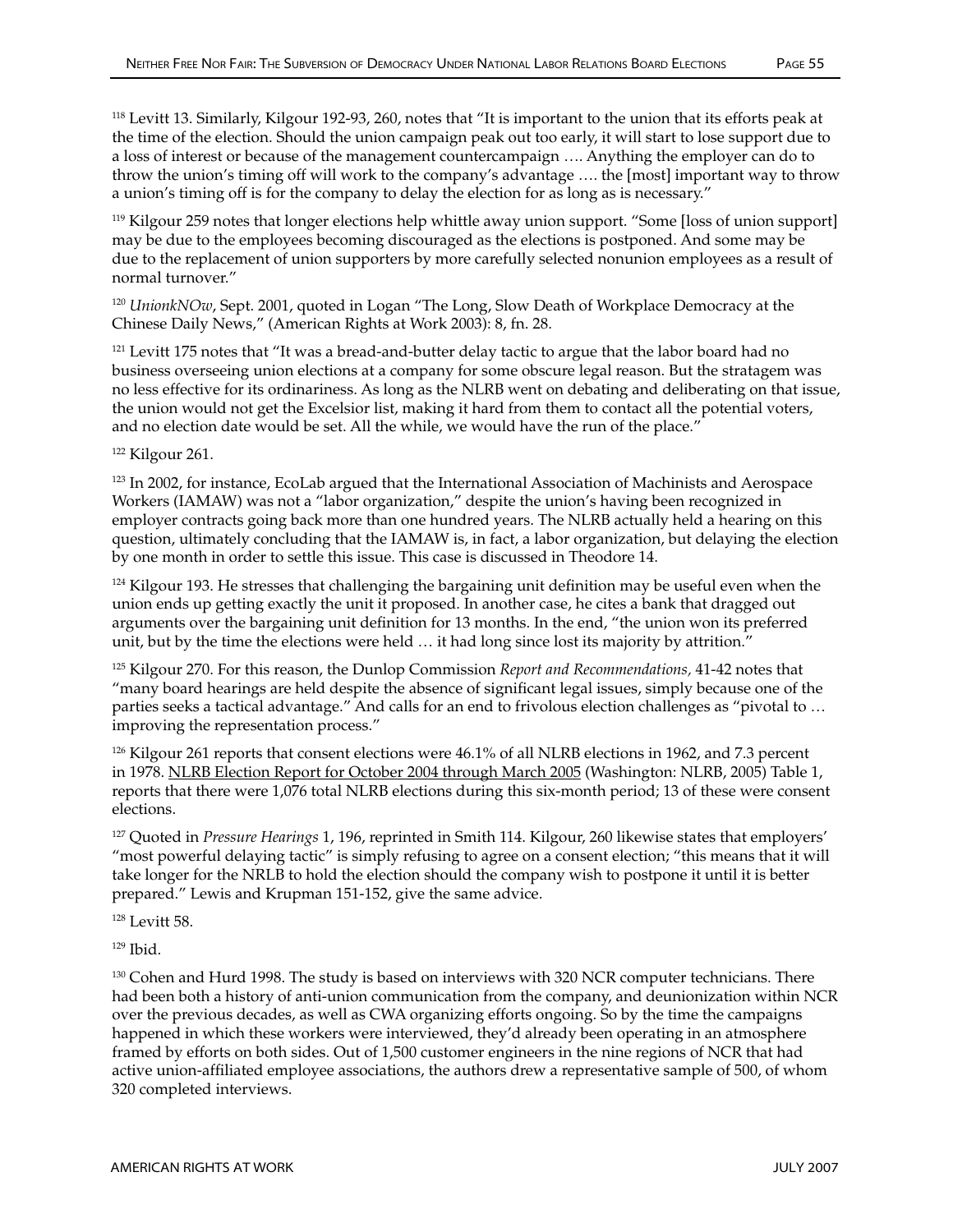131 Cohen and Hurd 182. Case is *Teksid Aluminum* in Dickson, TN.

132 Cohen and Hurd 190. 39.4 percent gave this response.

<sup>133</sup> Cohen and Hurd 191.

<sup>134</sup> Under the Federal Election Commission Act, corporations are free to campaign to their "restricted" class" of employees, comprising managers and supervisors, but are prohibited from engaging in any communication to rank-and-file employees that includes express advocacy for a specific candidate or party (2 USC 441b(b)(2)(A); 11 CFR 114.3, 114.4). According to the FEC, "express advocacy" can be either an explicit message to vote for or against a given candidate, or a message that doesn't use such explicit language but that "can only be interpreted by a 'reasonable person' as advocating the election or defeat of one or more clearly identified candidates;" Federal Election Commission, Campaign Guide for Corporations and Labor Organizations (Washington: GPO, 2001) 31. If this standard were applied to NLRB elections, employers would not only be banned from urging workers to "Vote No," but also prohibited from many of the most common campaign themes such as "a union would be bad for our company," "we are committed to operating union-free," or "unions lead to many costs and few benefits."

135 For example, Bronfenbrenner, "Uneasy Terrain" 26, quotes from an "Employee Information Bulletin" published by the Daiken Clutch Corporation during an election campaign. The company answered the question of why supervisors were telling workers that unions were bad by asserting that "even the labor law permits constitutional free speech and personal expression by managers and supervisors."

<sup>136</sup> The problem of how to deal with pro-union supervisors has long been recognized by management consultants. See, for example, Kilgour 223; and Lewis and Krupman 88. One Chamber of Commerce manual reminds managers that it is "not unlawful for an employer to discipline or terminate a supervisor who refuses to follow the employer's instructions to oppose unions" (cited in Logan, "Consultants" (2002) 202). Union avoidance guru Charles Hughes suggests that if a supervisor won't fully commit to the anti-union campaign, upper management should "get him a job with a competitor." (cited in Logan "Consultants" (2002) 202). Levitt 52 recalls the veteran consultant who mentored him as being particularly ruthless on this score: "when Nick ran a counterorganizing drive, he made sure supervisors went home wondering if they would have a job in the morning." Levitt 56 recalls confronting a supermarket manager who was secretly sympathetic to the union drive: "Gary, I hear you're fucking us … It would sure be a shame if you lost your job at Super Value. You'd be pretty hard-pressed to find another one. Where are you going to go?"

137 This area of law is articulated in *Southern Pride Catfish Corp*., 331 NLRB No. 81 (2000), and discussed in "Campaign Workshop: Discharging Supervisors for Being Poor Campaigners," *Management Report* 24.8 (2001): 4.

<sup>138</sup> Levine Ch. 2: 13-14. DeMaria, Supervisor's Handbook, 43-44, uses a similarly Orwellian formulation in providing supervisors with an outline to "Your Right of Free Speech." "You have the full right to campaign on behalf of your company," DeMaria explains. "You have a perfect right to express your opinions about the union that's trying to organize your plant… **You can and must** tell your employees why a union is not necessary in your plant." Emphasis in original. DeMaria goes on to advise supervisors that they "are free to talk to [subordinates] about the company, the union, your own opinions and views. You can ask them not to sign authorization cards; you can tell them why you think they should not vote for the union."

<sup>139</sup> For example, Levine Ch. 8: 5 writes that "the most effective method for gaining the support of employees is one-on-one, eyeball-to-eyeball conversations between supervisors and employees." Lewis and Krupman 95 note that "face to face communications between supervisors and employees" are key to management's efforts. "If instructed properly, trained supervisors can be the most effective means of lawfully influencing employee attitudes." DeMaria, Supervisor's Handbook, 37, states that "the most important factor influencing the individual's choice of 'Union' or 'Non-Union' is his supervision — how well his supervisor communicates the company's views during the organizing campaign." *Management Report* 27.1 (2004): 7, states that "the success of union prevention depends greatly on the ability of supervisors to influence their employees." Bruce Kaufman and Paula Stephan, "The Role of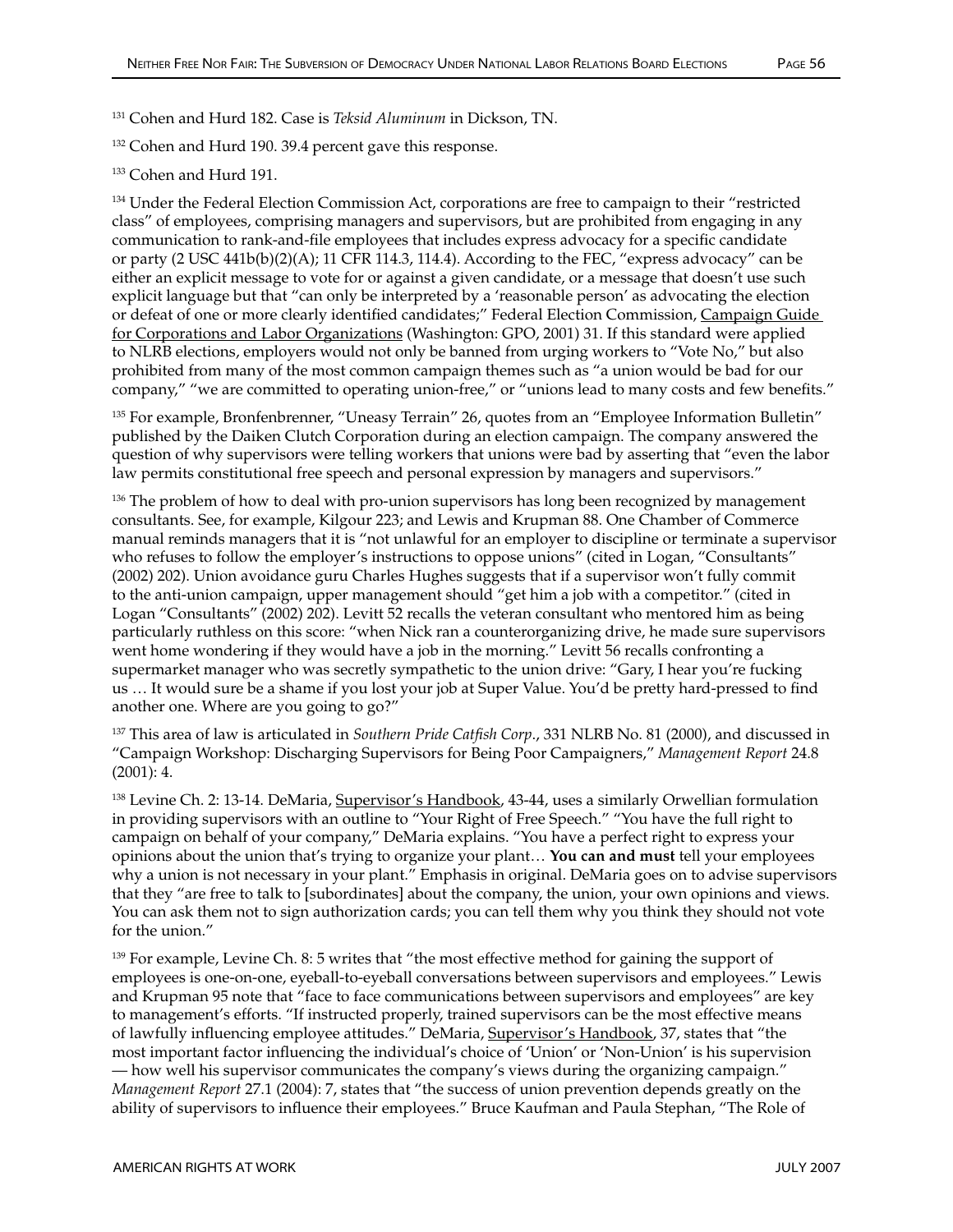Management Attorneys in Union Organizing Campaigns," *Journal of Labor Research* 16.4 (1995): 8, reported that the management attorneys they interviewed believed that "effectively marshalling the cooperation and support of the supervisors was the single most critical ingredient to defeating the union." As one of management attorneys concluded, "without [supervisors'] support, the employer's chance of victory is substantially reduced" (Kaufman and Stephan 4).

<sup>140</sup> Levitt 10 explains why he used supervisors rather than upper management as the "front line" of antiunion campaigns: "the words and the warnings would have to come from people they worked with every day … from the people they counted on for that good review and that weekly paycheck."

141 DeMaria, "From the Editor: Proper and Improper Communication," *Management Report* 27.6 (2004): 3, notes that it is legal for managers to warn subordinates that a union "could hamper the employees' personal relations with the company."

142 Logan, "Consultants" (2002) 202 cites Cornfield and Canak (2000) as describing the role of supervisors as "precinct captains," with 10-20 assigned employees and responsibility for daily one-on-one conversations. Norwood 239 reports that an average employee may be confronted with up to 30 antiunion conversations with his or her personal supervisor in the course of a typical campaign.

<sup>143</sup> See, for instance, DeMaria, Supervisor's Handbook.

#### 144 Levine Ch. 8: 5.

<sup>145</sup> DeMaria, Supervisor's Handbook 3, explains that supervisors must learn to "properly answer [employees'] questions in ways that do not amount to unfair labor practices and yet keep their persuasive force." Levitt 14 notes that he had letters distributed twice a week in one campaign; 96 in a more intensive campaign he had managers distributed 2-3 letters per week; DeMaria, Supervisor's Handbook, describes a "daily dialogue" on union issues between supervisors and their subordinates. Levitt 191, describes the intensity of this process, sending supervisors into the workplace "complete with the memorized explanations and probing questions and relentless follow-up." Those who oversaw particularly active union supporters were forced into an even heavier schedule of painfully intense confrontations with their subordinates — over and over again, often torturing both supervisor and supervised, until the worker was so stressed and beaten down as to be ineffective. In extreme cases, supervisors who were sympathetic to the union cause — but whose own job security had been made dependent on convincing their underlings to abandon it — begged their subordinates to vote against it in order to save the supervisor's own job. Levitt 24 recalls foremen who would "approach workers and say 'Hey, I know you need this union, but please don't vote for it. If the union wins, that's the end of me. You and me are like brothers, and I just couldn't go on."

146 "The Written Campaign and the Importance of Supervisors,"*Management Report* 27.10 (2004): 6-7. Levitt 26 likewise explains that it is too easy for workers to give a noncommittal response to questions like "what do you think" about a given leaflet. Instead, he trained supervisors to ask more pointed questions — such as 'Hey, I didn't know unions could fine their members and take people to trial, did you?' because these were more likely to force a revealing response from employees.

<sup>147</sup> Levine Ch. 8 states that "supervisors should be able to evaluate the union sympathies of each of their employees as a result of the one-on-one conversations." Levitt 24 describes his practice where "at the end of each week the [management] team met … to chart out progress [and] tally up the growing number of potential anti-union votes …"

<sup>148</sup> Levitt 21. Similar accounts are common among other management-side practitioners. One management attorney told Kaufman and Stephan 11, fn. 4, about "a campaign at a large multi-plant utility where eight attorneys/consultants compiled a book with a detailed analysis of the likely voting behavior of each employee in the election unit." Smith 112 recalls a campaign run by the West Coast Industrial Relations Association in which consultants had supervisors compile a list of all employees supporting or sympathetic to unionization. *Management Report* 23.2 (2000): 6, notes that "rather than asking employees directly, which is unlawful, the employer asks supervisors for their opinions on how employees are likely to vote."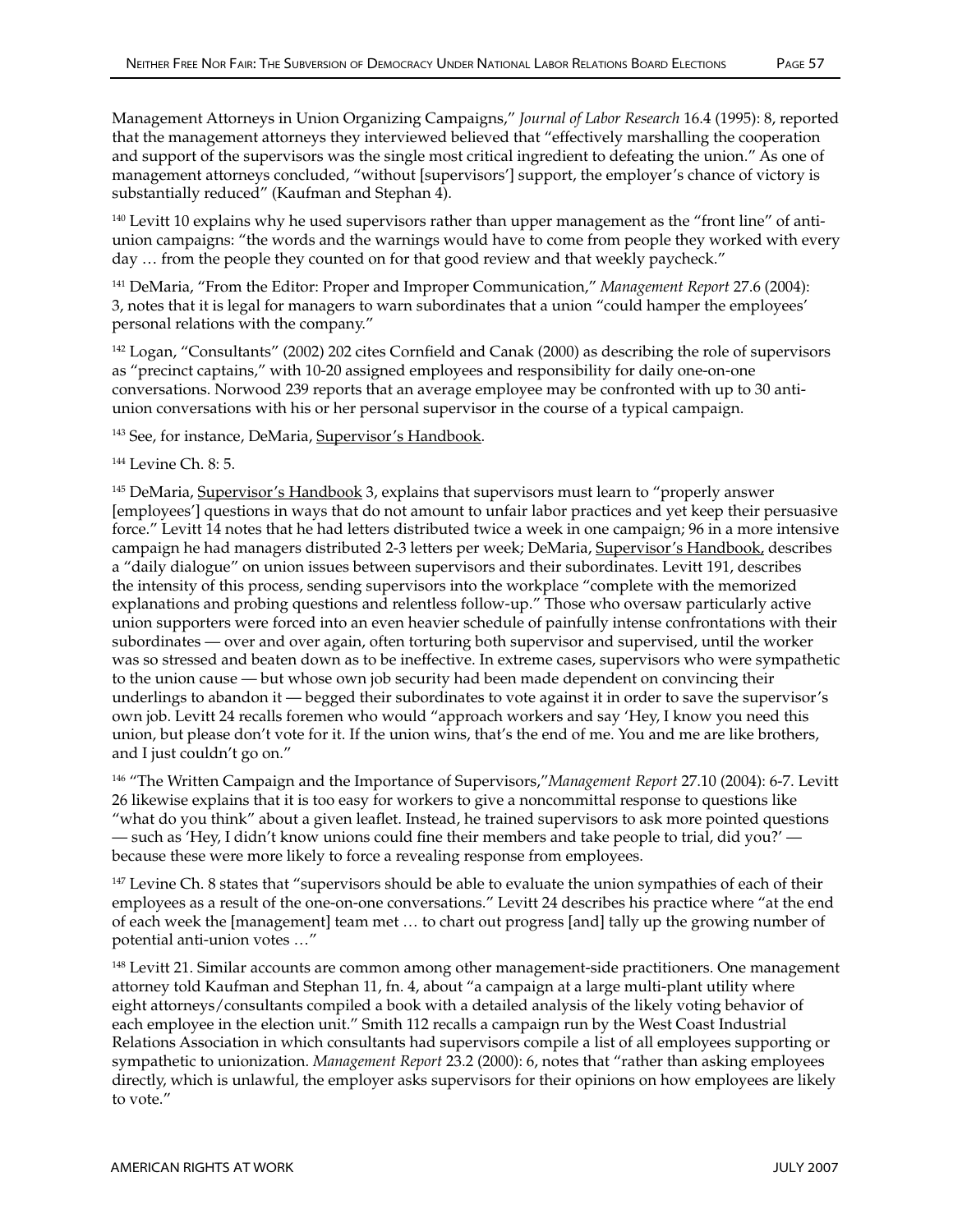<sup>149</sup> Quote is from Levitt 138. Levitt. 141 reports that "I learned how the purportedly anonymous poll could be designed and administered in order to allow the employer to identify, if not the individuals responsible for planting the alleged pro-union sentiments within the work force, then certainly the departments in which the culprits worked." Levine, Appendix A, likewise provides a model "Confidential Employee Survey" in which workers identify their supervisor by name and then answer over 100 questions, including 18 questions about their specific experience with their supervisor. A variant of attitude surveys are group meetings in which employees are invited to voice their concerns and complaints over working conditions. Kaufman and Stephan 8 report that "the attorney will typically organize individual and group meetings with supervisors and foremen …. The purpose of the audit is to discover the issues driving the campaign, the extent of the union's support among the employees, who the activists are…"

150 It is illegal for management to spy on workers' union activities or conversations. However, as with other labor law prohibitions, the Board has left many avenues for employers to collect such information within the confines of the law. DeMaria's Supervisor's Handbook 43, for instance, includes the warning that "you may not encourage those you supervise to … reveal who is for or against the union," and cautions that they should "not imply, even in a joking manner, that you are receiving information about union activities …. these statements can be viewed by the NLRB as creating the impression of surveillance." It is telling that while DeMaria offers a number of warnings against creating the impression or evidence of surveillance, his discussion does not include a direct prohibition against surveillance itself, leaving the impression that surveillance may be desirable as long as it cannot be proven; DeMaria, Supervisor's Handbook, 2, stresses the "extremely important" role of supervisors as "the 'eyes and ears' of management." DeMaria, Supervisor's Handbook, 42 similarly informs supervisors that while it is illegal to spy on union meetings, they "may continue to visit local bars, pubs, restaurants and other establishments, even if a union meeting is taking place there, as long as you have had a frequent practice of attending these places" in the past. Levitt 181 recalls a campaign in which he "set to work establishing a network of rank-and-file employees who would serve as spies, informants, and saboteurs. Those so-called loyal employees would be called upon to lobby against the union, report on union meetings, hand over union literature to their bosses, tattle on their coworkers, help spread rumors…"

<sup>151</sup> It is illegal for supervisors to directly hand such anti-union paraphernalia to employees. Since the act of handing someone a button, for instance, forces them to make an immediate choice to either wear it or not wear it, this is considered a form of illegal interrogation. However, it is fully legal for supervisors to put a pile of buttons on a break room table and track which employees choose to take them.

<sup>152</sup> It is important to note that even in these cases, such individuals may be able to vote their conscience in the privacy of the voting booth, but they will remain fearful of signing petitions, wearing buttons, or engaging in any other normal campaign activity that involves a public show of support for unionization.

#### 153 Levitt 29.

<sup>154</sup> While it is illegal for companies to hold mandatory meetings in the last 24 hours before a vote, it is standard practice for employers to invite all workers to a company dinner the night before the vote, at which they engage in last-minute anti-union politicking. Although the dinner is paid for by the company, and employees are urged to attend, attendance is not mandatory, and therefore the NLRB rules that such events are legal even within the final 24-hour period. A sense of why employees may feel compelled to attend these non-mandatory dinners may be gleaned from the text of an invitation suggested by members of the Jackson Lewis firm in Lewis and Krupman 200: "Dear Fellow Employee: You and your spouse are cordially invited to attend a special Employee Dinner Meeting to be held next week on Thursday evening starting at 6:00 pm. Important announcements of special significance to all employees and their families will be made immediately following the dinner. The program will be concluded at 9:00 pm. Tickets are enclosed. Sincerely, … General Manager."

155 Jackson Lewis, et al. 205, explain that "the employer should arrange to escort the union representatives to the conference to avoid any last-minute union campaigning."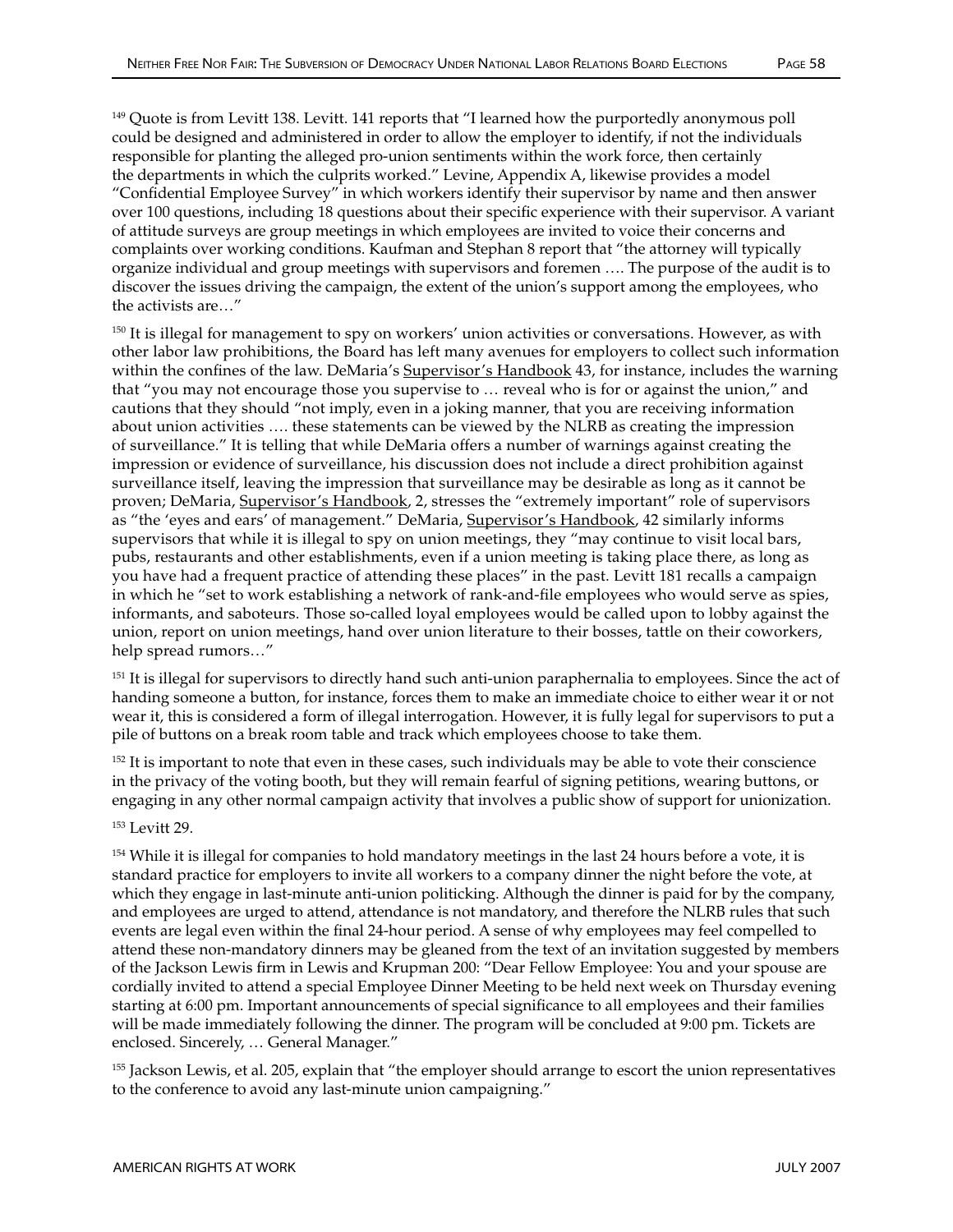<sup>157</sup> Until relatively recently, it was common for employers to hold an election-day raffle in which every employee who showed up to vote would be entered in a drawing for company-bought prizes. This was ruled illegal in 2001, but was widely practiced until that time. "Get-Out-the-Vote Raffle is Unlawful," *Management Report* 24.5 (2001): 8.

158 Kilgour 291, for instance, concedes that "an election conducted on 'neutral' ground would probably reduce the size of the vote in the wrong quarters." This is so, he surmises, because "union supporters are, almost by definition, more determined or dedicated than company supporters and those who remain uncommitted." Likewise, *Management Report* 24.5 (2001): 8 notes that "a high turnout on election day generally favors the employer."

159 Jackson Lewis, et al. 196. Jackson Lewis notes that it is legal for employer to pay the expenses to transport absentee employees to the polls.

160 Sodexho Marriott Services, "Progressive Approach to Labor: Union Avoidance," 9.

161 Dan Hildebrand, representative of CCComplete, conversation with the author, 8 Aug. 2005. CCComplete is the firm that provides NMB the software, technology and voting systems to run union elections. The NMB's own acting director of the Office of Legal Affairs, Mary Johnson, explained that NMB had "done a lot of research and feel the system is very secure." Quoted in "NMB Will Launch Telephone Balloting in Representation Elections Sept. 30," *Daily Labor Report*, Bureau of National Affairs, 26 Sept. 2002.

<sup>162</sup> Oregon adopted vote-by-mail as the sole and universal form of voting for all elections in 1998. A recent assessment concluded that vote-by-mail systems "result in a more accurate count" than other systems. Paul Gronke, *Ballot Integrity and Voting by Mail: The Oregon Experience*, Early Voting Information Center, Reed College, June 2005, 2. There are now 25 states that place no restrictions on vote-by-mail, aka "absentee" balloting. "Voting by mail," editorial, *San Diego Union-Tribune*, 2 May 2005.

163 Hildebrand, 8 Aug. 2005 interview, reports that his firm conducted a presentation for NLRB staff on the merits of their system, including reviewing the NMB's experience with it. As of this writing, the NLRB has shown no interest in adopting the NMB system. NLRB current policy is that elections are held on-site unless there is a significant logistical reason for doing otherwise  $-e.g.$  if the employees are truck drivers who work on the road spread out over a large area and it is not feasible for them to report to a central location at a designated time. The fact that on-site elections provide an advantage to the employer, or that mail ballots would be cheaper, is not enough in itself to warrant an off-site election under current Board doctrine. See *London's Farm Dairy*, 323 NLRB 186 (1997); and *San Diego Gas and Electric*, 325 NLRB 218 (1998).

164 Richard H. Wessels, "NLRB Makes Mail Ballots Easier," Wessels & Pautsch, P.C., 16 May 2002, accessed 5 Aug. 2002 <www.w-p.com/page.asp?type=articles&id=121>. Employer opposition to mail ballots is also discussed in Levitt 108, 112; and Levine 25-26.

165 "Reasons Employers Should Resist Mail Ballots," *Management Report* 23.4 (2000): 4-5.

166 E.g., Kilgour 2 notes that "the pages of administrative and judicial journals are filled with decisions concerning employers who have broken the law and were caught." Longtime unionbuster Marty Levitt, who worked with the leading consultants and attorneys of his day, likewise opens his confession with the explanation (Logan, "Confessions," (2002) 2) that "the only way to bust a union is to lie, distort, manipulate, threaten, and always, always, attack."

<sup>167</sup> U.S. Senate, "Interim Report of the Select Committee on Improper Activities in the Labor or Management Field," S. Report No. 1417, 86<sup>th</sup> Cong., 2<sup>nd</sup> Sess. (Washington: GPO, 1958). See related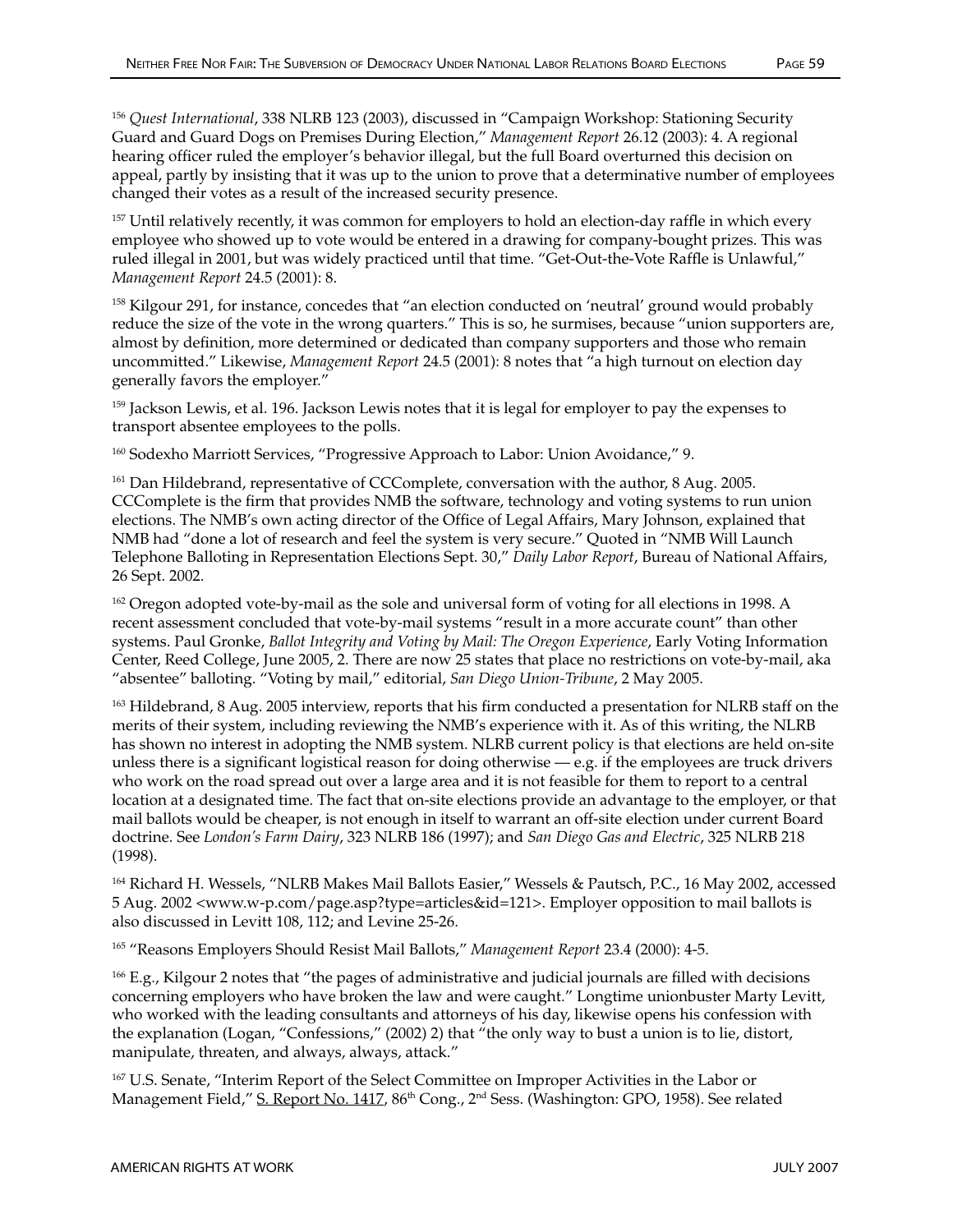discussion in Levitt 38. Among other documents turned up by Congress was a "Master Plan" provided to the Whirlpool Corporation by the firm of Nathan Shefferman — the preeminent post-WWII labor advisor, whose firm spawned the modern union-busting industry through a series of spinoffs. Shefferman's plan began with the illegal creation and support of an "employee" anti-union committee: "Find a lawyer and guy who will set up a vote no committee, find leaders and sway them … get material to turn over to vote no committee…" Quoted in Smith 99. Shefferman had nearly 400 clients in the 1950s, including some of the nation's largest corporations.

168 Levitt 181.

169 Levitt 3.

<sup>170</sup> Fred Long of the West Coast Industrial Relations Association told one seminar that after a union petitioned for an election, "you got at least sixty days to hire a hell of a lot of people you need to." In the same seminar, Long advised backdating payroll memoranda in order to legitimate illegal wage increases given in the runup to an election. Both statements are reported in Smith 108. Levitt 22 recalls calling employees into personal interviews in which he guaranteed that anything said would remain strictly confidential; "that, of course, was a bold and cruel lie." In a grocery campaign, Levitt tapped the motel telephone of the union organizer running the campaign (Levitt 56). In a nursing home (Levitt 195), he "dispatched a contingent of commandos to scratch up the cars of high-profile pro-company workers and to make threatening phone calls to others. I [then sent out] a letter from [the CEO] taking the union to task for such barbarous scare tactics." Smith 114, reports on the campaign at BLK Steel run by the West Coast Industrial Relations Association where employees were paid to vote against the union, promised a pay raise if the union lost, and threatened with loss of benefits if the union won.

<sup>171</sup> Steven Greenhouse, "How Do You Drive Out a Union? South Carolina Factory Provides a Textbook Case," *The New York Times,* 14 Dec. 2004: A26.

172 Ibid.

<sup>173</sup> Unpublished data provided to the author by the NLRB. Complaints are the NLRB's equivalent of an indictment, indicating that Board agents have found sufficient evidence of wrongdoing that they are prepared to pursue the case in a trial before a Board-appointed judge.

<sup>174</sup> Sixty-Ninth Annual Report of the National Labor Relations Board 10-11. The Dunlop Commission, *Fact Finding Report,* 70, likewise reported that in 1990, 81 percent of meritorious charges were against employers.

175 NLRB Annual Reports, various years, Appendix Table 4. The 10-year average for the years 1995-2004 is 23,839.

<sup>176</sup> Subcommittee on the Departments of Labor and Health, Education and Welfare, Committee on Appropriations, U.S. House of Representatives, "Statement of NLRB General Counsel John S. Irving," 95<sup>th</sup> Cong., 2nd Sess. (Washington: GPO, 1978) 761, cited in Weiler 1827, fn. 35.

<sup>177</sup> Lalonde and Meltzer 987-990. This analysis focused specifically on illegal terminations, rather than all backpay awards. It seems likely that suspensions, demotions or denied promotions are even more concentrated in election contexts, since where there is an established bargaining relationship these issues are generally arbitrated under the existing contract and therefore are resolved before reaching the Board level.

178 Roughly 40 percent of petitions never lead to an election. Therefore, I have inflated the number of voters in elections by this ratio in order to yield an estimate of the total number of eligible voters in companies where petitions were filed.

<sup>179</sup> Sixty-Ninth Annual Report of the National Labor Relations Board Tables 13-14.

180 The number of meritorious charges of labor law violation is smaller than the total number of individuals owed backpay because many charges cover more than one employee.

<sup>181</sup> It is, of course, always possible to argue with numbers. It may be asserted that FEC and NLRB violations are not comparable, because the FEC regulates only certain aspects of federal elections,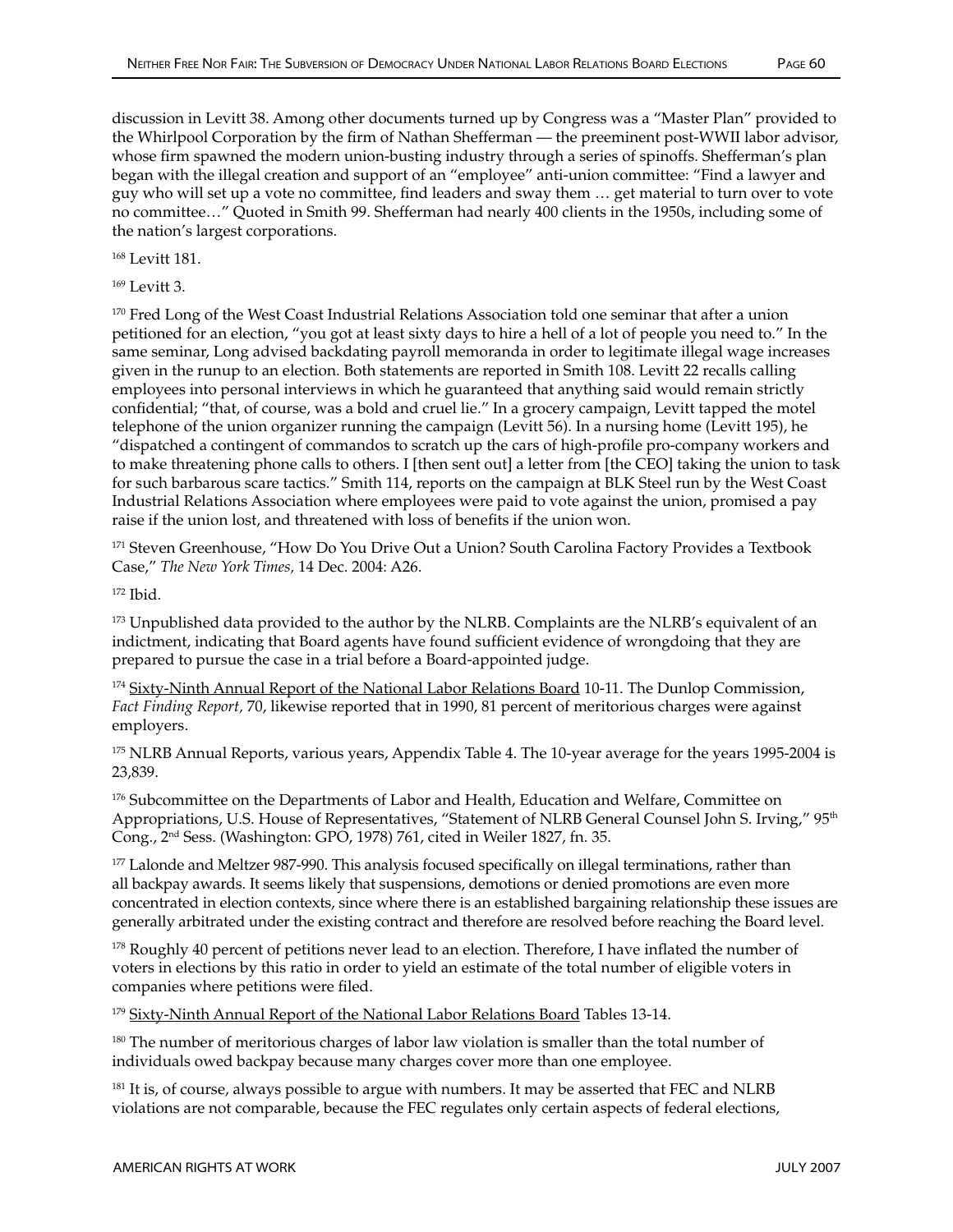whereas the NLRB regulates all aspects of workplace elections. There is clearly some merit to this idea — a comprehensive comparison would need to compare ULPs with the combination of all federal, state and local electoral violations in a given election cycle. However, since such data seems is unlikely to significantly change the overall ratio of violations per voter, and since many of the acts that would be illegal under state and local law are permitted by the NLRB, I believe that the figures reported here are broadly accurate.

<sup>182</sup> *Wright Line*, 251 NLRB 1083 (1980), enfd. 662 F.2d 899 (1<sup>st</sup> Cir. 1981). For a more recent discussion of this principle, see *Tomatek, Inc*., 333 NLRB 156 (2001).

<sup>183</sup> Kaufman and Stephan 12, fn. 14.

<sup>184</sup> On this point see, among others, Kaufman and Stephan 9, 13.

<sup>185</sup> The case of Surgical Appliance is discussed in Hurd and Uehlein 67. On the same page, the authors discuss the case of Sheridan Manor Nursing Home, in Buffalo, NY. After this employer discovered that the union drive was strongest among the licensed practical nursing staff, it fired 16 of its 21 LPNs, and effectively crushed the organizing campaign.

186 Dunlop Commission, *Fact Finding Report*, 70, explains that "The 'in kind' relief of reinstating workers who were illegally fired often takes a long time to effectuate. Before an employer is legally obligated to reinstate a discharged employee, the case goes through a four-stage procedure. The employee's charge must first be judged meritorious by the Board's regional office, then by an Administrative Law Judge following a full-scale trial, then by the board itself, and then by a federal appeals court — a process that takes an average of three years to complete."

<sup>187</sup> Because it takes so long to work through the full process of appeals, and because fired employees are so often left in desperate economic straits, employees often choose to accept a reduced settlement if companies agree to pay more quickly rather than prolong the process. In this case, employers' ultimate payout is reduced even below the already marginal amount of backpay they would normally owe. Indeed, regional NLRB offices frequently encourage employees to accept such discounted settlement. In part, Board agents encourage employees to settle early out of genuine concern that it will be better for employees to get a smaller settlement in a timely fashion than to wait years for a complete accounting. The result of quicker settlements is that workers receive less than they are due and the cost imposed on lawbreaking employers is even lighter than that warranted by law. In 2004, for example, the NLRB secured backpay settlements for 30,000 workers, totaling \$205 million. There is no way of knowing, however, to what extent this figure was discounted by early settlements taken under pressure of economic distress, or what the true total of unpaid back wages amounted to.

<sup>188</sup> *Vico Products Company, Inc., v. NLRB*, 333 F. 3d 198; 2003 U.S. App. LEXIS 13184 (D.C. Cir. 2003). This case is discussed in "NLRB Imposes Costly Remedy for ULP's," *Management Report* 27.5 (2004): 6.

<sup>189</sup> DeMaria presentation to seminar on Maintaining Nonunion Status, quoted in Phillips-Fein.

<sup>190</sup> *Delta Brands, Inc*., 344 NLRB 10 (2005). In this case, the company handbook included a clearly illegal ban on solicitation within the workplace, and the union lost an election by a 2-vote margin. Despite agreeing the rule was illegal, the Board upheld the election results, ruling that for the outcome to be overturned, the union would have to prove three things: that employees knew about the rule, that it affected their behavior, and that it had a "reasonable tendency to affect the outcome of the elections." Apart from the general difficulty of meeting this burden of proof, the union may face a particularly uphill effort in getting employees to publicly testify against their employer in the aftermath of a contentious election and union defeat. The case is discussed in "Unlawful Solicitation Rule Not Grounds for Setting Aside Election," *Management Report* 28.7 (2005): 2. Bronfenbrenner, *Uneasy Terrain*, 30, notes that of all the campaigns in her sample where employers issued threats of layoffs and unions filed charges of labor law violation, only 11 percent resulted in rerun elections. She notes that this remedy was limited to "the most egregious cases … where the plant closing threats were clear and unambiguous and were coupled with numerous other egregious violations including repeated discharges, surveillance, threats, and harassment of union activists and supporters."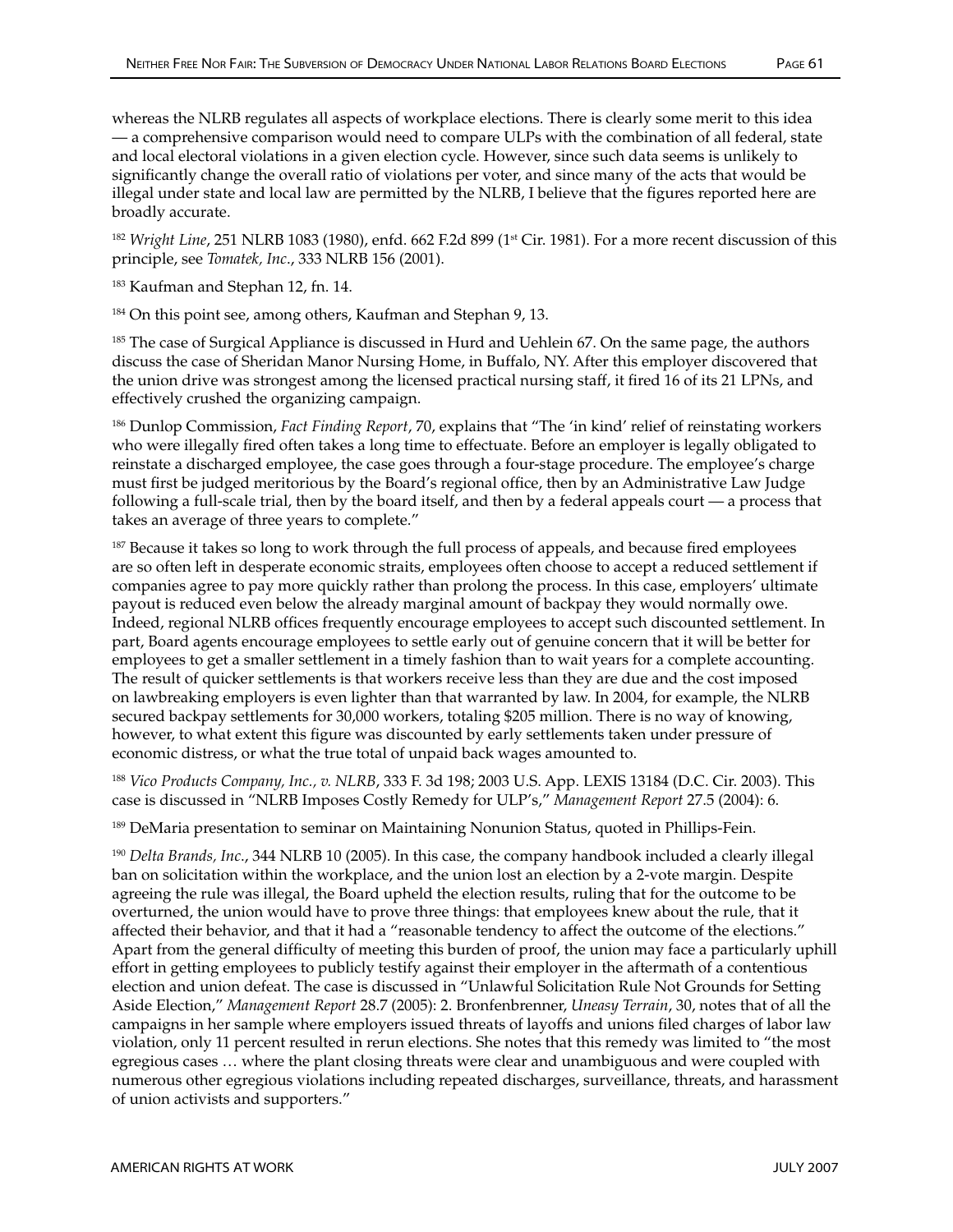191 This case is *Dayton Hudson Corporation* of Fairlane, MI, described in Hurd and Uehlein 69.

192 Data on bargaining orders if from Arthur Rosenfeld, *End-of-Term Report on Utilization of Section 10(j) Injunction Proceedings*, *Memorandum GC 06-02* (Washington: NLRB Office of the General Counsel, 6 Jan. 2006). This report covers the period 1 June 2001 through 31 Dec. 2005. Annual election data is from NLRB FY2003 and FY2004 Annual Reports, and from Gerald Mayer, *Labor Union Recognition Procedures: Use of Secret Ballots and Card Check* (Washington: Congressional Research Service, 23 May 2005).

<sup>193</sup> Transcript of Tape Recording Made by Joel D. Smith of Presentation of Fred R. Long, SCIRA, at Century Plaza Hotel, Los Angeles, 28 July 1976, reproduced in Logan 207. "Companies Win More Second Elections — But Not Always," *Management Repor*t 27.11 (2004): 1, likewise advises its readers that "Companies that win the first election are more successful in a second election. One might think that an employer that committed unfair labor practices and had to face the union again in the second election would be less likely to succeed because of its previous unfair labor practices. Yet NLRB statistics show that, overwhelmingly, the party that wins the first election (whether it be the union or the employer) wins the second election handily, often by a greater margin."

194 Bronfenbrenner, *Uneasy Terrain*, 50, notes that unions won only 23 percent of the elections in her sample that were rerun following charges of illegal employer behavior; however, p. 30, of the campaigns that were rerun following employer threats of layoffs, unions lost 100 percent of the rerun elections.

<sup>195</sup> *ITT Automotive v. NLRB*, 188 F.3d 375 (1999). This case is discussed in "Case Tests Employer's Right to Campaign Aggressively," *Management Report* 23.4 (2000): 6-7. A similar example is *Ogihara America Corp*., 343 NLRB 91 (2004), where an employee was fired for wearing a t-shirt with a union insignia, the union lost the election, and the Board ordered a rerun. This case is discussed in "Solicitation and T-Shirt Ruled Problematic for Another Employer," *Management Report* 28.3 (2005): 5-6.

196 This account, including quotes, is from Hurd and Uehlein 69.

<sup>197</sup> *Rite Aid Insider*, newsletter produced by the International Longshore and Warehouse Union, Issue No. 1, May 2007.

<sup>198</sup> *Settlement Agreement: In the Matter of Rite Aid Corporation*, NLRB Region 31 Office, Los Angeles, 22 May 2007; provided to the author by the ILWU.

199 Quoted in *Rite Aid Insider*.

200 Letter from Rite Aid to employees of the company's Lancaster, California Distribution Center; contents shared with the author by a Rite Aid employee, 29 May 2007.

<sup>201</sup> *Hospital and Union Representation Election Principles Agreement*, 13 Apr. 2006; copy provided to the author by Yale-New Haven Hospital.

202 Quoted in Melissa Bailey, "An Outraged City Confronts a Hospital's Betrayal," *New Haven Independent*, 14 Dec. 2006.

203 Quoted in June Torbati, "Union election postponed at Yale-New Haven Hospital," *Yale Daily News*, 14 Dec. 2006.

204 Quoted in Paul Bass, "Union Election Off; Arbitrator Says Hospital Broke Law," *New Haven Independent*, 13 Dec. 2006.

205 "YNHH signs Agreement with National Labor Relations Board," Yale-New Haven Hospital news release, 16 May 2007.

206 Bronfenbrenner and Juravich, "Impact," is based on a random sample of 261 NLRB certification elections that took place between July 1986 and July 1987, all single-unit elections involving more than 50 employees and an AFL-CIO affiliated union. The sample amounts to roughly one-third of all elections in units of this size during the period in question, and is representative across industries, regions, and types of unit. The data on employer tactics is based on surveys of the lead union organizer on each campaign, plus ULP data from the NLRB. Rundle 1998 sent surveys to lead organizers of a random sample of 200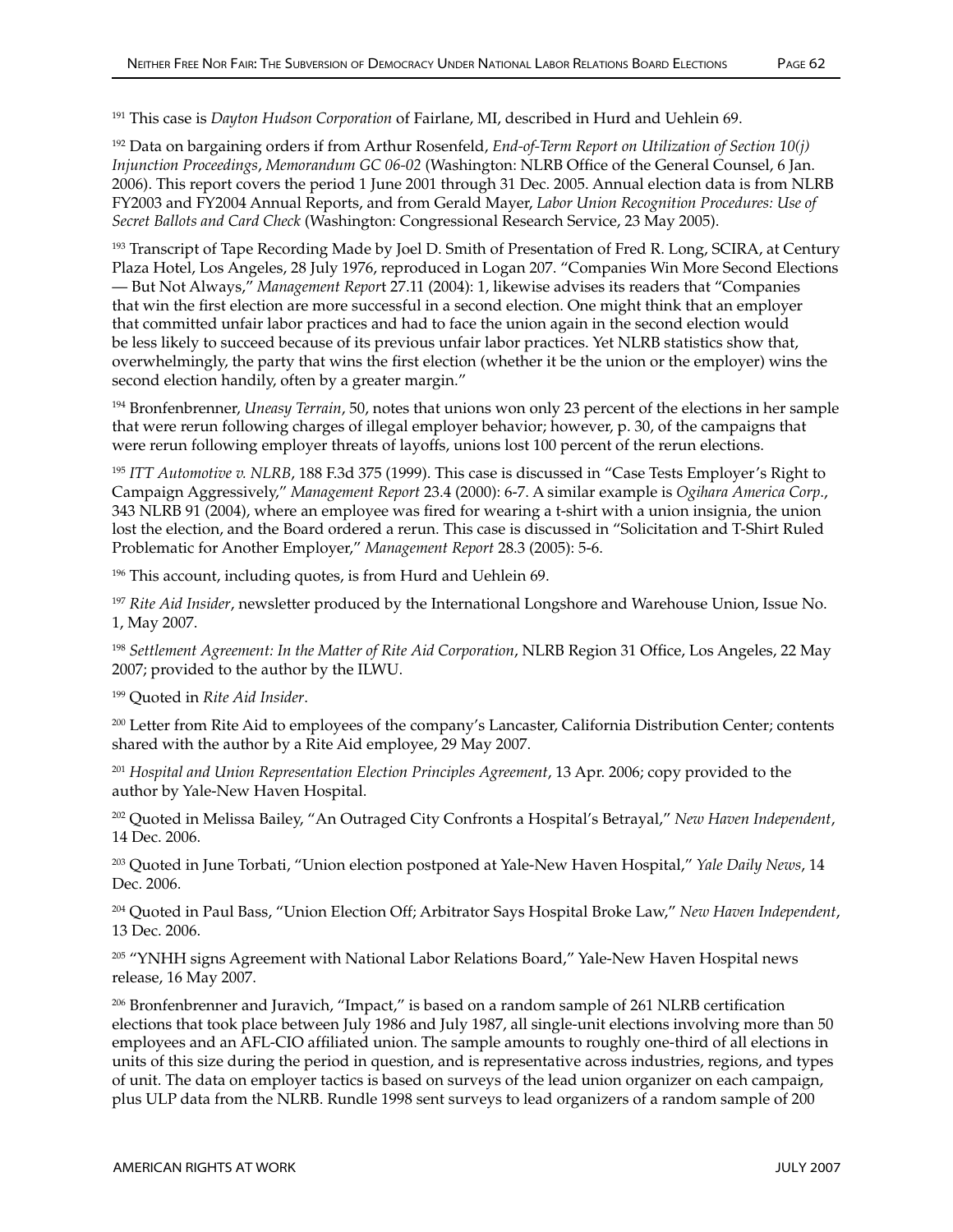election campaigns drawn from 1994 NLRB elections in units of 50 employees or more. Of these 200, 135 surveys were returned, a 68 percent response rate. Rundle further found 30 cases during this time period and of this unit size in which petitions were withdrawn, but elections later were held. These 30 cases were also surveyed, raising the total number of surveys to 165. Bronfenbrenner, *Uneasy Terrain*, is drawn from a random sample of 600 single-unit NLRB certification elections that took place in 1998-99, all in units with 50 or more employees. Surveys were sent to the lead union organizers for each campaign, and 407 responses were received; the author then matched NLRB and employer financial data to each case. Theodore 2005 is based on all petitions for election filed in workplaces in the Chicago metropolitan area in 2002, in workplaces that had never previously been organized. Surveys were sent to lead union organizers in all 179 petitions in this category, and 62 surveys were received back. The responses represent campaigns that were slightly more likely to have led to an election than the universe of petitions as a whole (76 percent vs. 69 percent) and significantly more likely to have resulted in a union victory (61 percent vs. 45 percent). In addition to the survey, the authors conducted in-depth interviews with 25 lead organizers and 11 employees involved in these campaigns. The three studies that are limited to units of 50 or more employees are, to some extent, a skewed sample; the NLRB FY04 Annual Report shows that the smaller units accounted for 65 percent of all representation elections held that year. However, the same report shows that, of all employees involved in NLRB elections in 2004, only 16 percent were in units of less than 50. Thus, while a study of 50+ units is not representative of all elections, it does capture the experience of the vast majority of American workers involved in union organizing campaigns.

<sup>207</sup> Bronfenbrenner and Juravich, "Impact," 80, suggests that these figures may understate the extent of union-busting; since many large employers have developed in-house staff that run similar by-the-book union avoidance campaigns without relying on outside consultants. When the federal government's Dunlop Commission studied this issue, it estimated that 70 percent of employers used consultants, but concluded that, due to the laxness of federal reporting requirements, "there are no accurate statistics on consultant activity" (Dunlop Commission, *Fact Finding Report,* 67).

208 Bronfenbrenner and Juravich, "Impact" 80.

209 Dunlop Commission, *Fact Finding Report,* 75 reports that over the period 1977-91, roughly 30 percent of nonunion workers stated that if an NLRB election were held at their workplace, they would vote "yes." The Commission's own survey (*Fact Finding Report* 39) found that 32 percent of unorganized workers would vote for a union. Cingranelli (2004) 8, reports that a 2002 poll conducted for the AFL-CIO found that half of all non-managerial employees would vote for a union if they had the opportunity. Interestingly, Richard Freeman and Joel Rogers, What Workers Want (Ithaca: Cornell University Press, 1999) 59, found that an even higher share of workers supported the substance of unionization if it was not called a "union." A majority of all workers they surveyed said they want an organization in which "either management or employees can raise problems for discussion as opposed to one in which management alone decides the problems that should be discussed; "employees and management have to agree on decisions as opposed to one in which management makes the final decision about issues;" "conflicts are resolved by an outside arbitrator rather than by management;' and "employee representatives are elected or volunteer themselves rather than being chosen by management."

210 Based on total employment of 142 million in Sept. 2005, as reported in "The Employment Situation: September 2005," Bureau of Labor Statistics News Release; and 15.5 million union members in 2004, as reported in "Union affiliation of employed wage and salary workers by selected characteristics," 7 Oct. 2005 , accessed 11 Oct. 2005 <www.bls.gov/news.release/union2.t01.htm>, and assuming that 30 percent of non-union workers wish they had a union.

211 Phil Comstock and Maier B. Fox, "Employer Tactics and Labor Law Reform,"in Sheldon Freidman, et al. (eds.), Restoring the Promise of American Labor Law (Ithaca, NY: Cornell University Press, 1994).

212 Comstock and Fox 95.

<sup>213</sup> Freeman and Rogers 48-49. The survey, conducted in 1994, was based on a nationally representative sample of 2,408 adults. 83 percent of workers reported that they have less influence over benefits than they want; the corresponding figure regarding wages was 76 percent.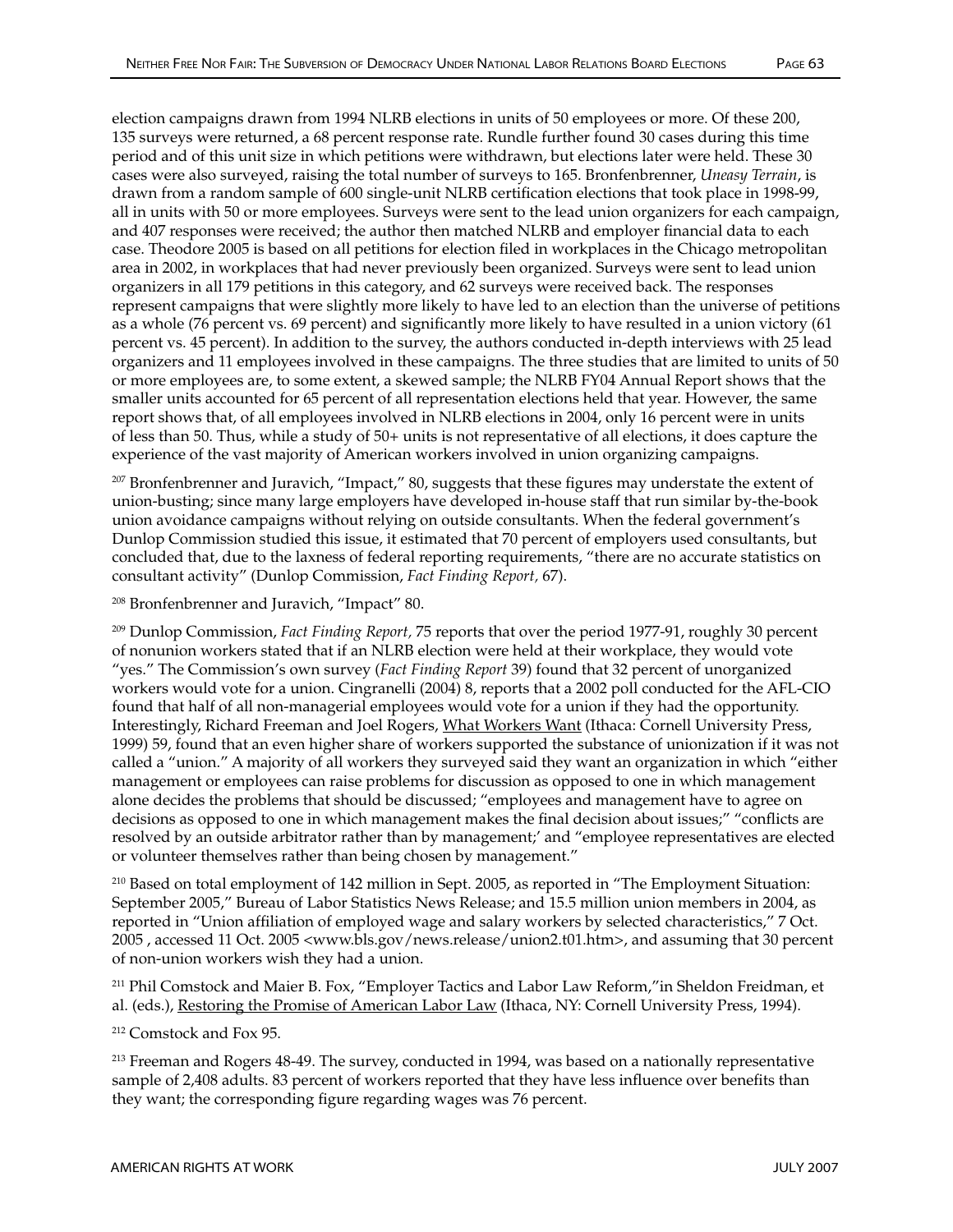214 Freeman and Rogers 130.

215 Dunlop Commission, *Report and Recommendations,* 36.

<sup>216</sup> Sixty-Ninth Annual Report of the National Labor Relations Board 16, shows that 94,565 employees won union recognition in their workplaces in that year.

- 217 1988 Gallup poll, reported in Dunlop Commission, *Fact Finding Report,* 72.
- 218 1991 Fingerhut poll, reported in Dunlop Commission, *Fact Finding Report,* 72.
- 219 Comstock and Fox 92.
- 220 Comstock and Fox 99.

<sup>221</sup> Comstock and Fox 98. Freeman and Rogers 62 likewise found that, among non-union workers who wished they had one, 55 percent believed that "management opposition" was the central reason why they had been unable to organize.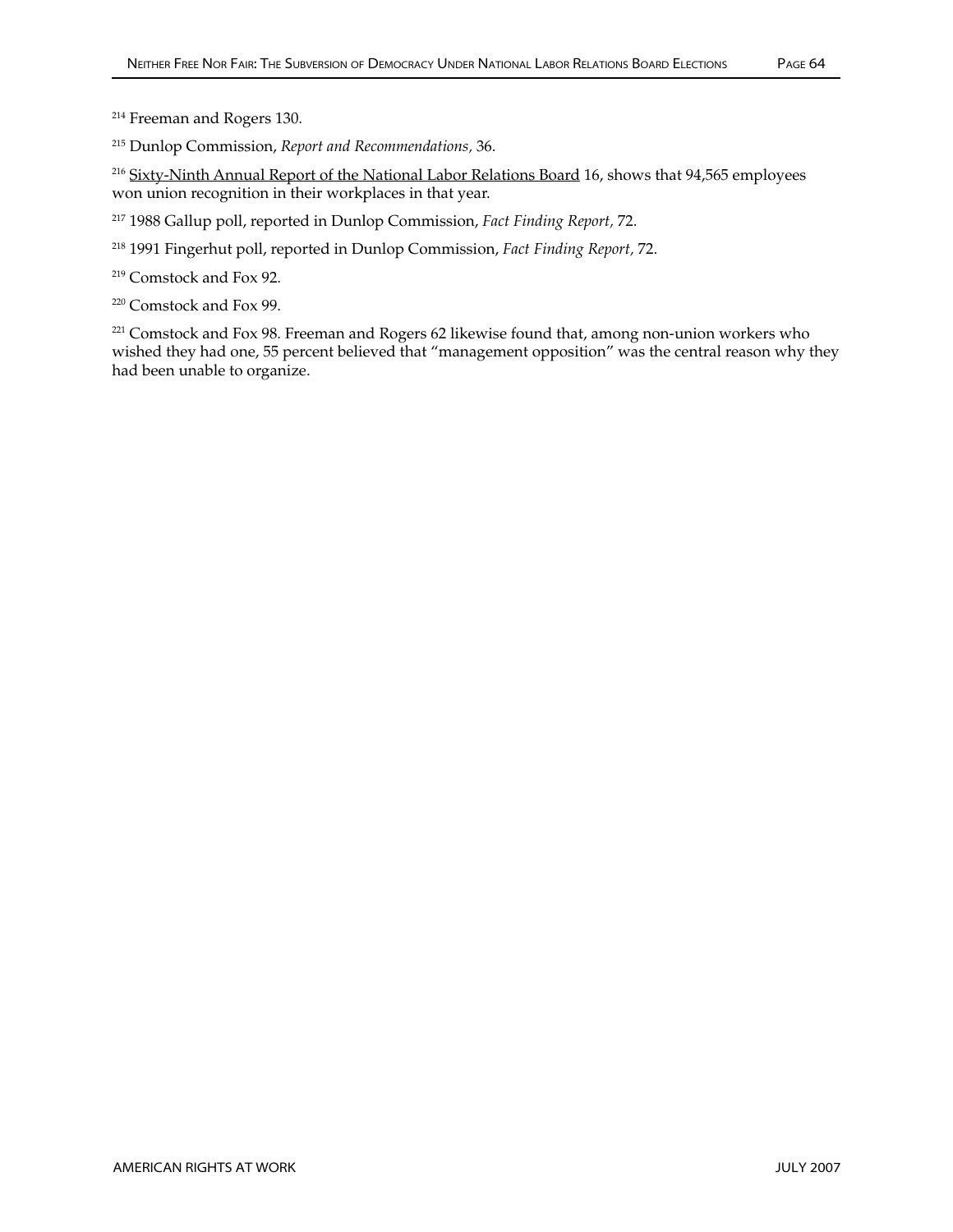## Sources

- AFL-CIO, Industrial Union Department, *Democracy on the Job: America's Path to a Just, High Skill, High Wage Economy*, Washington, DC, 1994.
- Block, Richard and Benjamin Wolkinson, "Delay in the Union Election Campaign Revisited: A Theoretical and Empirical Analysis," *Advances in Industrial and Labor Relations* 3:43-82, 1986.
- Block, Richard and Steven Premack, "The Unionization Process: A Review of the Literature," in Advances in Industrial and Labor Relations, ed. David Lipsky, 1983.
- Brofenbrenner, Kate, "Employer Behavior in Certification Elections and First-Contract Campaigns: Implications for Labor Law Reform," in Sheldon Friedman, et al, eds, Restoring the Promise of American Labor Law, Cornell University Press, Ithaca, NY, 1994, pp. 75-89.
- Bronfenbrenner, Kate, *Uneasy Terrain: The Impact of Capital Mobility on Workers, Wages, and Union Organizing*, U.S. Trade Deficit Review Commission, Washington. DC, 2000.
- Brofenbrenner, Kate, and Tom Juravich, "The Impact of Employer Opposition on Union Certification Win Rates: A Private/Public Sector Comparison," Working paper no. 113, Economic Policy Institute, Washington, DC, 1994.
- Brofenbrenner, Kate, *Final Report: The Effects of Plant Closing or Threat of Plant Closing on the Right of Workers to Organize*, Secretariat of the Commission for Labor Cooperation, Dallas, 1997.
- Bureau of National Affairs, *Labor Relations Consultants: Issues, Trends and Controversies*, BNA Special Report, 1985.
- Bureau of National Affairs, *The McClellan Committee Hearings, 1957* (Washington, DC, BNA, 1958), pp. 333 and around there.
- The Burke Group, "Union Free Advantage,*"* accessed 11 Aug. 2005 <http://www.tbglabor.com/ services>.
- Cabot, Stephen J., "Scary New Union Activism … How to Fight It and Win," *Boardroom Reports* 22: 5-6, 1993.
- Cohen, Charles I., Statement of the U.S. Chamber of Commerce before the Senate Subcommittee on Labor, Health and Human Services, and Education of the Committee on Appropriations, Washington, DC, 108th Cong., 2nd Sess. Washington, DC, 16 July 2004.
- Cohen, Larry and Richard Hurd, "Fear, Conflict and Union Organizing," in Bronfenbrenner, et al. Organizing To Win: New Research on Union Strategies, Cornell University Press, Ithaca, NY, 1998, pp. 181-196.
- Cooke, William, "Determinants of the Outcomes of Union Certification Elections, *ILRR* 36:402-413, 1983.
- Cingranelli, David L., "International Elections Standards and NLRB Representation Elections," in Block, et al. (eds.), Justice on the Job: Perspectives on the Erosion of Collective Bargaining in the United States, W.E. Upjohn Institute for Employment Research, Kalamazoo, MI, 2006.
- DeMaria, Alfred T., ed., *Management Report for Nonunion Organizations*, John Wiley & Sons, Inc., New York, various issues.
- DeMaria, Alfred T., How Management Wins Union Organizing Campaigns, Executive Enterprises, New York, 1980.
- DeMaria, Alfred T., The Supervisor's Handbook on Maintaining Non-Union Status, Executive Enterprises, Inc., New York, 1986.
- Deshpande, Satish and Jack Fiorito, "Specific and General Beliefs in Union Voting Models, *Academy of Management Journal* 32: 883-97, 1989.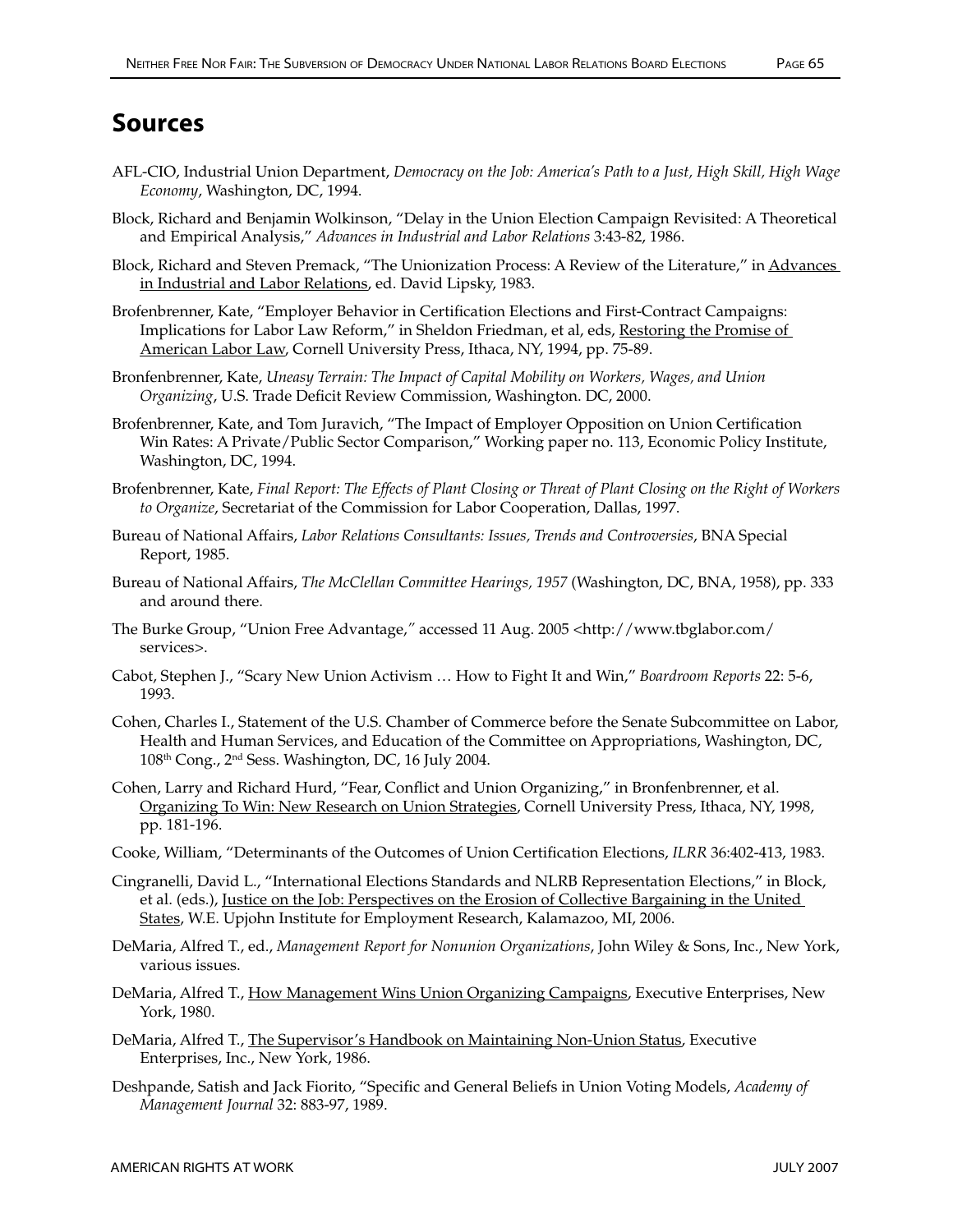- Dickens, William, "The Effect of Company Campaigns on Certification Elections: Law and Reality Once Again," *Industrial and Labor Relations Review* 36: 560-75, July 1983.
- Dowd, Edward J., ed., Union-Free Position Statements: Samples From 50 Companies, Council on Union-Free Environment, Laguna Hills, CA, 1997.
- The Dunlop Commission on the Future of Worker-Management Relations, *Fact Finding Report*, Bureau of National Affairs, Washington, DC, 1994.
- The Dunlop Commission on the Future of Worker-Management Relations, *Report and Recommendations*, Bureau of National Affairs, Washington, DC, 1994.
- Farber, Henry, "Worker Preferences for Union Representation," in Joseph Reid, Jr., ed, *Research in Labor Economics*, Suppl. 2: 171-205, JAI Press, Greenwich, CT.
- Federal Election Commission, *Campaign Guide for Corporations and Labor Organizations*, Washington, DC, June 2001.
- Fiorito, Jack, Daniel Gallagher, and Charles Greer, "Determinants of Unionism: A Review of the Literature," in Kendrith Rowland and Gerald Ferris, eds., Research in Personnel and Human Resources Management, JAI Press, Greenwich, CT, 1986.
- Flanagan, Robert J., "Has Management Strangled U.S. Unions?" *Journal of Labor Research* 26, Winter 2005.
- Freeman, Richard and Morris Kleiner, "Employer Behavior in the Face of Union Organizing Drives," *Industrial and Labor Relations Review* 43: 351-65, April 1990.
- Hughes, Charles and Alfred DeMaria, Managing to Stay Non-Union, Executive Enterprises, New York, 1979.
- Hughes, Charles Making Unions Unnecessary, John Wiley & Sons, Inc., New York, 1990.
- Hurd, Richard and Adrienne McElwain, "Organizing Clerical Workers: Determinants of Success," ILRR 41:350-73, 1988.
- Hurd, Richard and Joseph Uehlein, *The Employer Assault on the Legal Right to Organize*, AFL-CIO, Industrial Union Department, Washington, DC, 1994.
- Jackon, Lewis, Schnitzler & Krupman, Winning NLRB Elections: Avoiding Unionization Through Preventive Employee Relations Programs, 4<sup>th</sup> ed., CCH, Chicago, 1997.
- Johnson, Susan, "The Impact of Mandatory Votes on the Canada-U.S. Union Density Gap: A Note," *Industrial Relations* 43, April 2004.
- Kilgour, John G., Preventive Labor Relations, American Management Association, New York, 1981.
- Kochan, Thomas, "How American Workers View Labor Unions," *Monthly Labor Review* 102: 23-31, April 1979.
- Koeller, Timothy, "Employer Unfair Labor Practices and Union Organizing Activity: A Simultaneous Equation Model," *Journal of Labor Research* 13 (2): 173-87, 1992.
- Lalonde, Robert and Bernard Meltzer, "Hard Times for Unions: Another Look at the Significance of Employer Illegalities," *University of Chicago Law Review* 58: 953-1014.
- Levine, Gene, *Complete Union Avoidance*, Gene Levine Associates, Delray Beach, FL, 2005.
- Levitt, Martin Jay, Confessions of a Union Buster, Crown Publishers, New York, 1993.
- Lewis, Robert, "The Use and Abuse of Authorization Cards in Determining Union Majority," 16 *Labor Law Journal* 434 (1965).
- Lewis, Robert and William A. Krupman, Winning NLRB Elections: Management's Strategy and Preventive Programs, 2<sup>nd</sup> ed., Practising Law Institute, New York, 1979.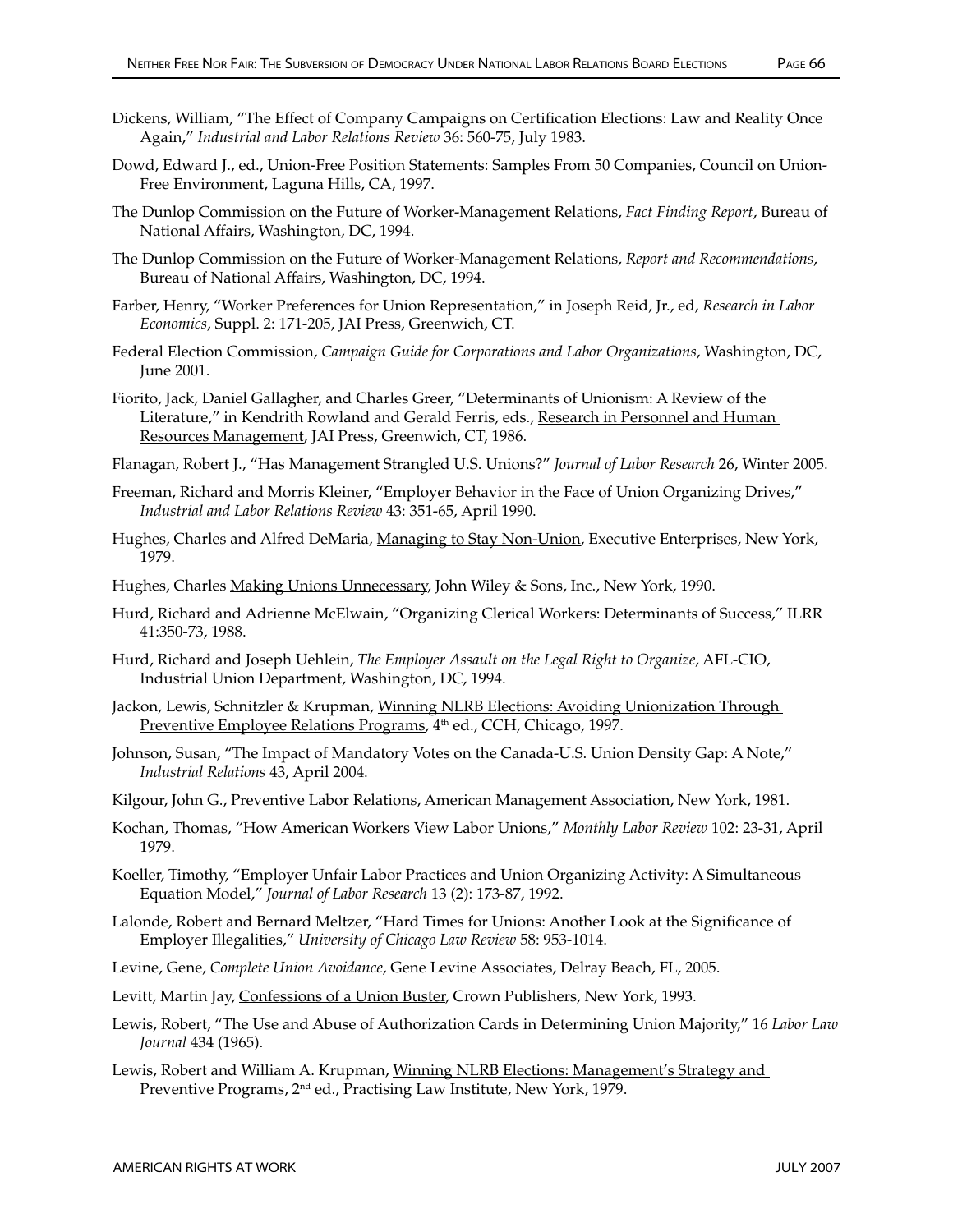- Logan, John, "Consultants, Lawyers, and the 'Union Free' Movement in the USA Since the 1970s," *Industrial Relations Journal* 33:3: 197-214, 2002.
- Logan, John, "The Long, Slow Death of Workplace Democracy at the *Chinese Daily News*," American Rights at Work, Washington, DC, 2003.
- Masson, Elizabeth, "Captive Audience Meetings in Union Organizing Campaigns: Free Speech or Unfair Advantage?," 56 *Hastings Law Journal* 169 (2004).
- Mayer, Gerald, *Labor Union Recognition Procedures: Use of Secret Ballots and Card Checks*, Congressional Research Service, Washington, DC, 23 May 2005.
- Mokhiber, Russell and Robert Weissman, On the Rampage: Corporate Predators and the Destruction of Democracy, Common Courage Press, 2004.
- Myers, M. Scott, Managing Without Unions, Addison-Wesley, Reading, MA, 1976.
- Myron Roomkin and Dawn Harris, "Interindustry Patters in Unfair Labor Practice Cases," *Journal of Labor Research* 5 (2): 113-26, 1984.
- National Association of Manufacturers and Council for a Union-Free Environment, *Remaining Union-Free: A Supervisor's Guide*, NAM and CUE, Washington, DC, 2004.
- Norwood, Stephen H., Strikebreaking and Intimidation: Mercenaries and Masculinity in Twentieth-Century America, University of North Carolina Press, Chapel Hill, NC, 2002.
- Phillips-Fein, Kim, "A More Perfect Union Buster," *Mother Jones*, September/October 1998.
- Riddell, Chris, "Union Suppression and Certification Success," *Canadian Journal of Economics* 34, May 2001.
- Roomkin, Myron, "A Quantitative Study of Unfair Labor Practice Cases," *Industrial and Labor Relations Review* 34: 245-56, 1981.
- Rosenfeld, Arthur, *End-of-Term Report on Utilization of Section 10(j) Injunction Proceedings*, Memorandum GC 06-02, National Labor Relations Board Office of the General Counsel, Washington, DC, 6 Jan. 2006.
- Rundle, James, "Winning Hearts and Minds in the Era of Employee Involvement Programs," in Bronfebrenner, et al. eds., Organizing to Win: New Research on Union Strategies, Cornell University Press, Ithaca, 1998: 213-231.
- Shefferman, Nathan, The Man in the Middle, Doubleday, Garden City, NY, 1961.
- Smith, Robert Michael, From Blackjacks to Briefcases: A History of Commercialized Strikebreaking and Unionbusting in the United States, 2003.
- Theodore, Nik, *Undermining the Right to Organize: Employer Behavior During Union Representation Campaigns*, American Rights at Work, Washington, DC, 2005.
- U.S. House of Representatives, Committee on Education and Labor, Subcommittee on Labor-Management Relations, "Pressures in Today's Workplace," 96<sup>th</sup> Cong., 2<sup>nd</sup> Sess. (1980).
- U.S. House of Representatives, Committee on Education and Labor, Subcommittee on Labor-Management Relations, "The Forgotten Law: Disclosure of Consultant and Employer Activity Under the LMRDA," 98th Cong., 2nd Sess. (1985).
- U.S. Senate, "Interim Report of the Select Committee on Improper Activities in the Labor or Management Field," S. Report No. 1417, 86th Cong., 2nd Sess. (1958).
- U.S. Department of Labor, Office of Labor-Management Standards, "Interpretation of the 'Advice' Exemption in Section 203(c) of the Labor-Management Reporting and Disclosure Act; Notice," *Federal Register* 66, no. 8, 11 Jan. 2001.
- Weiler, Paul, "Promises to Keep: Securing Workers' Rights to Self-Organization under the NLRA," *Harvard Law Review* 96: 1769-1827, 1983.